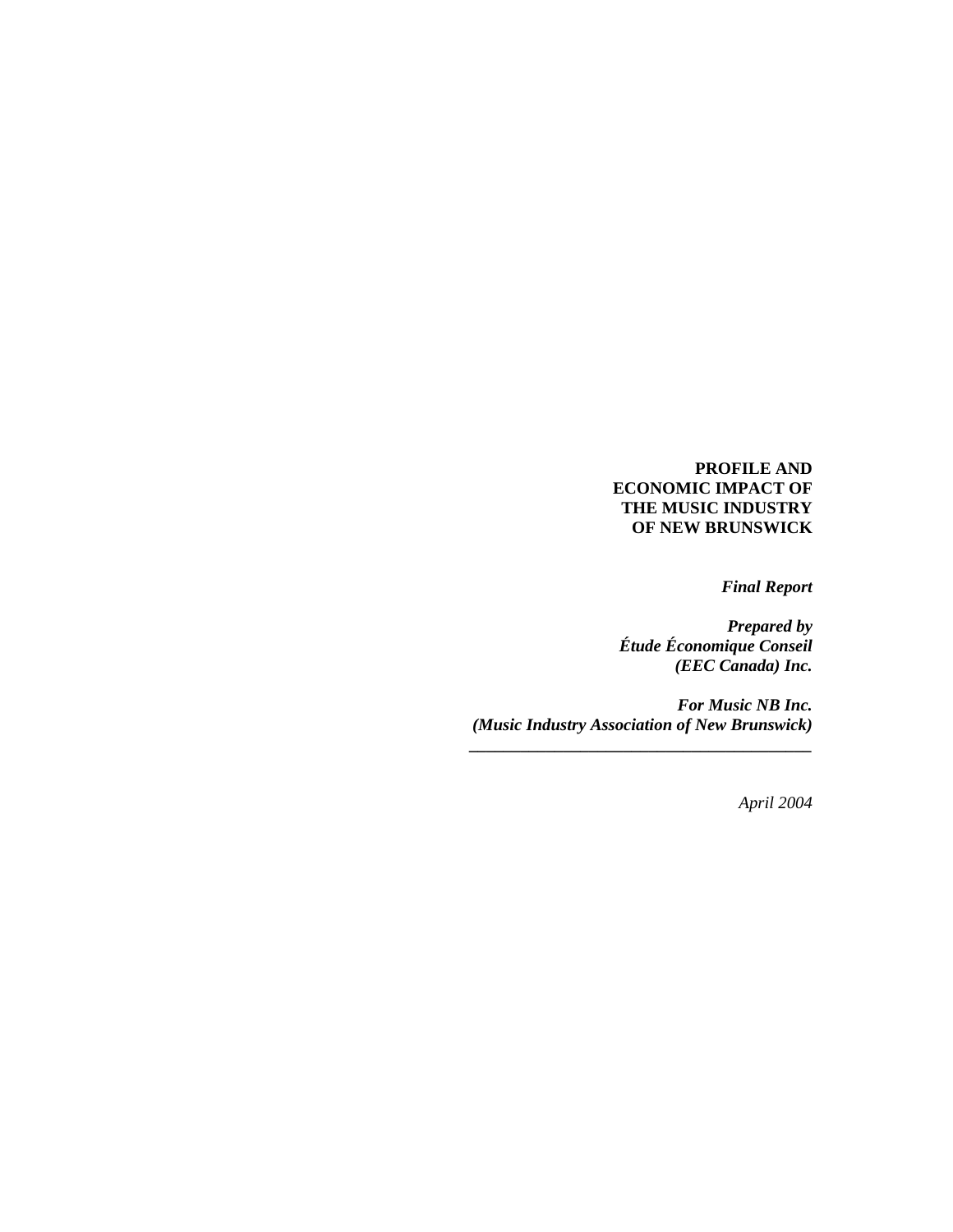# **Table of Contents**

| 1.0    |                                                        |  |
|--------|--------------------------------------------------------|--|
| 1.1    |                                                        |  |
| 1.2    |                                                        |  |
| 1.2.1  |                                                        |  |
| 1.2.2  |                                                        |  |
| 1.2.3  |                                                        |  |
|        |                                                        |  |
|        |                                                        |  |
| 2.0    |                                                        |  |
| 2.1    |                                                        |  |
| 2.2    |                                                        |  |
| 2.3    |                                                        |  |
| 2.3.1  |                                                        |  |
| 2.3.2  |                                                        |  |
| 2.3.3  |                                                        |  |
|        |                                                        |  |
| 3.0    |                                                        |  |
| 3.1    |                                                        |  |
| 3.2    |                                                        |  |
| 3.3    |                                                        |  |
| 3.4    |                                                        |  |
|        |                                                        |  |
| 4.0    |                                                        |  |
| 4.1    |                                                        |  |
| 4.1.1  |                                                        |  |
| 4.1.2  |                                                        |  |
| 4.1.3  |                                                        |  |
| 4.2    |                                                        |  |
| 4.2.1  |                                                        |  |
| 4.2.2  |                                                        |  |
| 4.2.3  |                                                        |  |
| 4.2.4  |                                                        |  |
| 4.2.5  |                                                        |  |
| 4.2.6  |                                                        |  |
| 4.2.7  |                                                        |  |
| 4.2.8  | Performers Signed to A Label and Employing A Manager34 |  |
| 4.2.9  |                                                        |  |
| 4.2.10 |                                                        |  |
| 4.2.11 |                                                        |  |
| 4.3    |                                                        |  |
| 4.4    |                                                        |  |
| 4.5    |                                                        |  |
| 4.6    |                                                        |  |
| 4.7    |                                                        |  |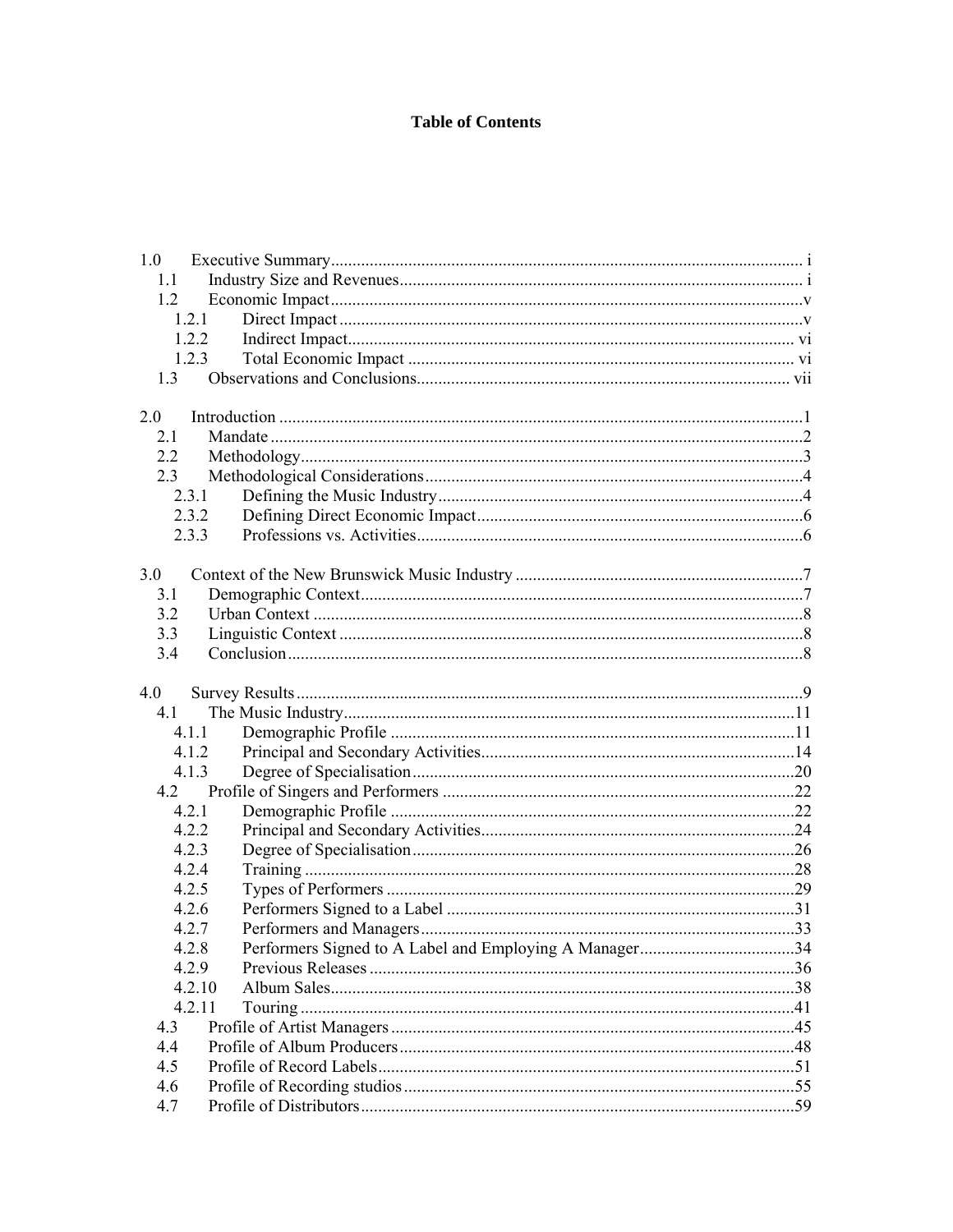| 4.8         |                                                                                    |  |
|-------------|------------------------------------------------------------------------------------|--|
| 4.8.1       |                                                                                    |  |
| 4.8.2       |                                                                                    |  |
| 4.9         |                                                                                    |  |
| 4.9.1       |                                                                                    |  |
| 4.9.2       |                                                                                    |  |
| 4.9.3       |                                                                                    |  |
|             |                                                                                    |  |
| 5.0         |                                                                                    |  |
| 5.1.1       |                                                                                    |  |
| 5.1.2       |                                                                                    |  |
| 5.1.3       |                                                                                    |  |
| 6.0         |                                                                                    |  |
| Appendix A: | Resume of Focus Group: <i>Exploring the Potential for Partnerships Between the</i> |  |

- *Tourism and Music Industries*
- Appendix B: Survey Questionnaire (in English and French)
- Appendix C: Glossary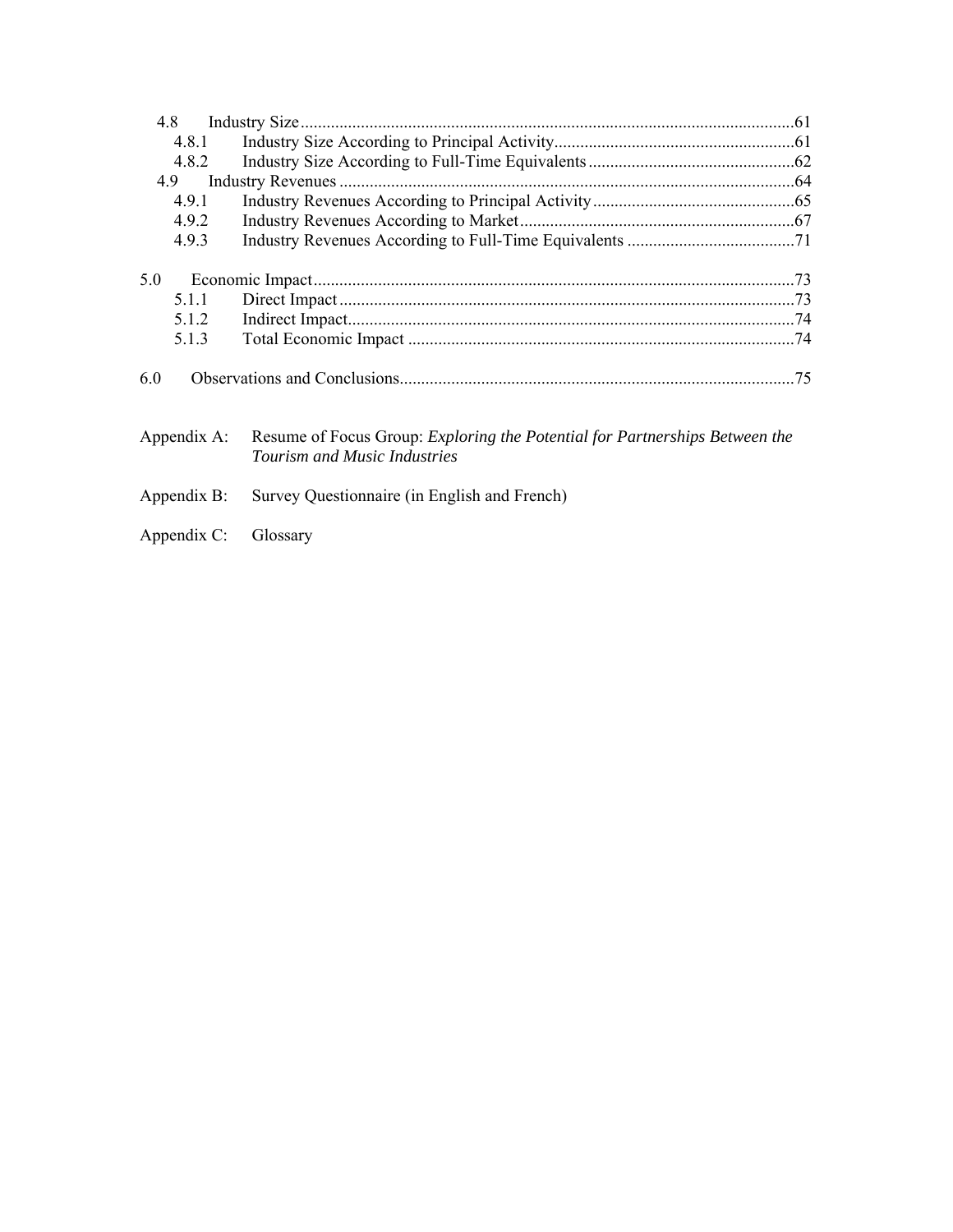### **1.0 Executive Summary**

Étude Économique Conseil inc. (EEC Canada) was mandated by Music New Brunswick (MNB) to profile the music industry of New Brunswick and to estimate its economic impact.

After a thorough documentary research, administering an extensive electronic and postal survey, and numerous discussions with key industry players, EEC Canada presents its findings in the following document.

## **1.1 Industry Size and Revenues**

EEC Canada has estimated there are approximately 1,250 individuals  $(+/- 10\%)$  working in the music industry of New Brunswick.

The table below presents the estimated number, as well as the percentage breakdown, of individuals working in the music industry according to their specified principal activity.

| Principal Activity               | Individuals | $\frac{0}{0}$ |
|----------------------------------|-------------|---------------|
| Song Writing                     | 265         | 21.2          |
| Performing Music                 | 835         | 66.8          |
| <b>Total Artists</b>             | 1,100       | 88.0          |
| Managing Artists                 | 22          | 1.8           |
| <b>Booking Concerts</b>          | $\Omega$    | 0.0           |
| Releasing Albums                 | $\Omega$    | 0.0           |
| Recording Albums                 | 32          | 2.5           |
| <b>Distributing Albums</b>       | 1           | 0.1           |
| Producing Albums                 | 10          | 0.8           |
| <b>Engineering Albums</b>        | $\Omega$    | 0.0           |
| Sound Technician                 | 9           | 0.7           |
| Music Teaching                   | 13          | 1.1           |
| Promoting Concerts               | 22          | 1.8           |
| <b>Publishing Music</b>          | 4           | 0.4           |
| Manufacturing Albums             | $\Omega$    | 0.0           |
| Other                            | 36          | 2.9           |
| <b>Total Other Professionals</b> | 150         | 12.0          |
| <b>Total Industry</b>            | 1,250       | 100.0         |

**Individuals According to Principal Activity** 

Source: EEC Canada, 2003-2004

Note the high proportion of artists vis-à-vis other professionals. This proportion (88%) suggests a weakness in the province's infrastructure (this is especially true given that 3% ('other') of the remaining 12% are not, strictly speaking, industry professionals, refer to section 2.3.1 *Defining the Music Industry* for more details). There are simply not enough professionals working in the industry to exploit the potential added-value that these artists represent. The fact that there are no individuals booking concerts or releasing albums in the province as their principal activity exacerbates this.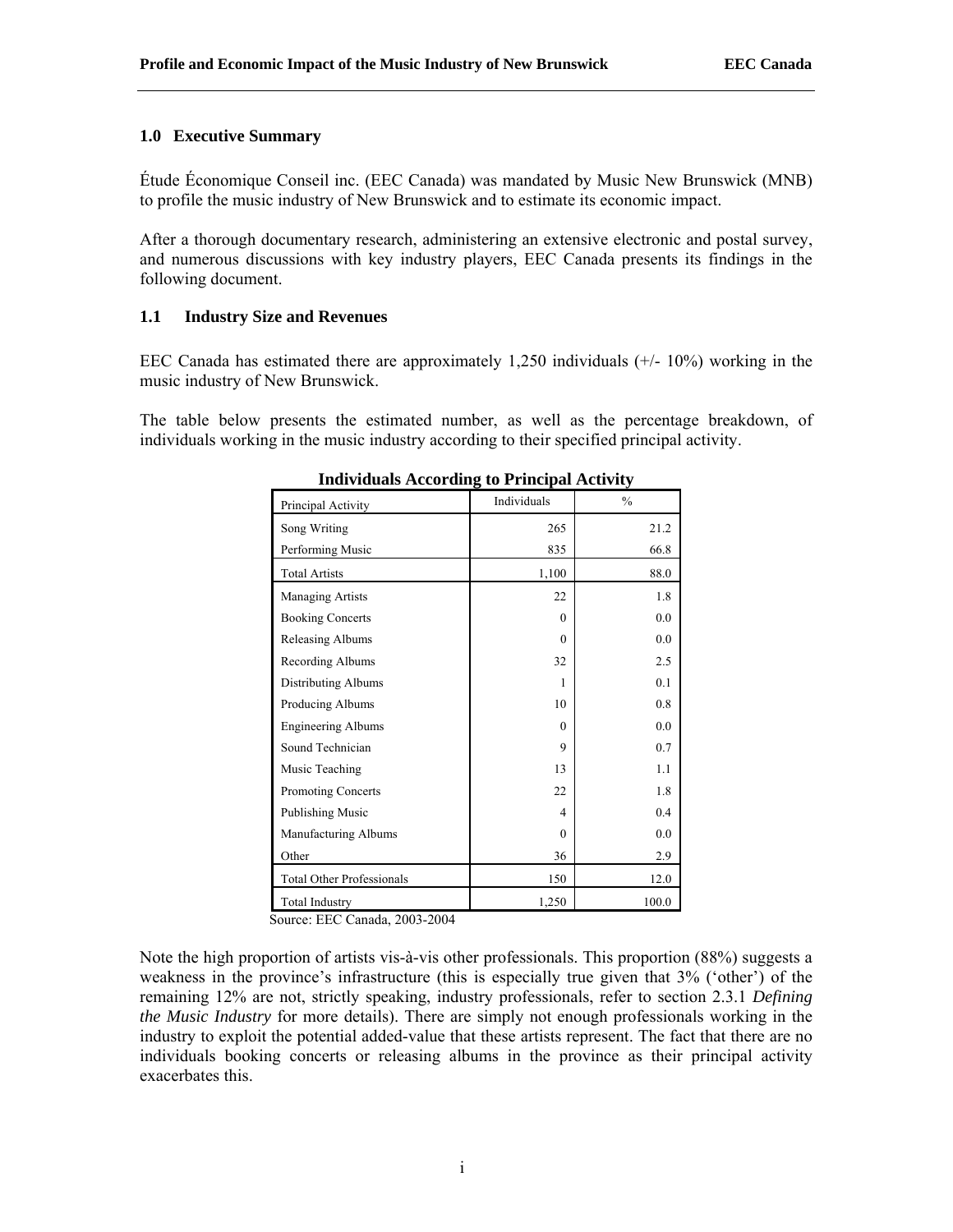For the great majority of individuals working in the industry, music-related activities take up only a portion of their total work time. Furthermore, most of them perform more than one type of activity within the industry (for example performers also book concerts and release albums, those who record albums also tend to do some artist management, etc.).

The table below presents the number of full-time equivalents (FTEs) that perform the corresponding activities in the industry. Note that the estimated 1,250 individuals working within the province corresponds to 777 FTE, approximately to 62% of the total.

| $\frac{1}{2}$ and $\frac{1}{2}$ and $\frac{1}{2}$ and $\frac{1}{2}$ are $\frac{1}{2}$ and $\frac{1}{2}$ and $\frac{1}{2}$ and $\frac{1}{2}$ and $\frac{1}{2}$ and $\frac{1}{2}$ and $\frac{1}{2}$ and $\frac{1}{2}$ and $\frac{1}{2}$ and $\frac{1}{2}$ and $\frac{1}{2}$ and $\frac{1}{2}$ a |                               |  |
|-----------------------------------------------------------------------------------------------------------------------------------------------------------------------------------------------------------------------------------------------------------------------------------------------|-------------------------------|--|
| Activity                                                                                                                                                                                                                                                                                      | Full-time<br>equivalent (FTE) |  |
| Song Writing                                                                                                                                                                                                                                                                                  | 152                           |  |
| Performing Music                                                                                                                                                                                                                                                                              | 534                           |  |
| <b>Total Artists</b>                                                                                                                                                                                                                                                                          | 680                           |  |
| Managing Artists                                                                                                                                                                                                                                                                              | 11                            |  |
| <b>Booking Concerts</b>                                                                                                                                                                                                                                                                       |                               |  |
| Releasing Albums                                                                                                                                                                                                                                                                              | 3                             |  |
| Recording Albums                                                                                                                                                                                                                                                                              | 17                            |  |
| Distributing Albums                                                                                                                                                                                                                                                                           | 5                             |  |
| Producing Albums                                                                                                                                                                                                                                                                              | 6                             |  |
| <b>Engineering Albums</b>                                                                                                                                                                                                                                                                     | 7                             |  |
| Sound Technician                                                                                                                                                                                                                                                                              | 3                             |  |
| Music Teaching                                                                                                                                                                                                                                                                                | 13                            |  |
| <b>Promoting Concerts</b>                                                                                                                                                                                                                                                                     | 6                             |  |
| Publishing Music                                                                                                                                                                                                                                                                              | 1                             |  |
| Manufacturing Albums                                                                                                                                                                                                                                                                          | 0.16                          |  |
| Other                                                                                                                                                                                                                                                                                         | 17                            |  |
| <b>Total Other Professionals</b>                                                                                                                                                                                                                                                              | 97                            |  |
| <b>Total Industry</b>                                                                                                                                                                                                                                                                         | 777                           |  |

## **Full-Time Equivalents (FTE) According to Activity**

Source: EEC Canada, 2003-2004

The table below presents the breakdown of music-related revenues according to revenue category for individuals working in New Brunswick.

| ັ                       |               |
|-------------------------|---------------|
| <b>Revenue Category</b> | $\frac{0}{0}$ |
| less than $$5,000$      | 38.0          |
| \$5,001-\$10,000        | 14.1          |
| \$10,001-\$20,000       | 20.7          |
| \$20,001-\$30,000       | 12.0          |
| \$30,001-\$40,000       | 6.5           |
| \$40,001-\$50,000       | 1.1           |
| \$50,001-\$75,000       | 3.3           |
| \$75,001-\$100,000      | 0             |
| \$100,001-\$500,000     | 4.4           |
| Total                   | 100           |

## **Distribution of Industry Revenues for 2002**

Source: EEC Canada, 2003-2004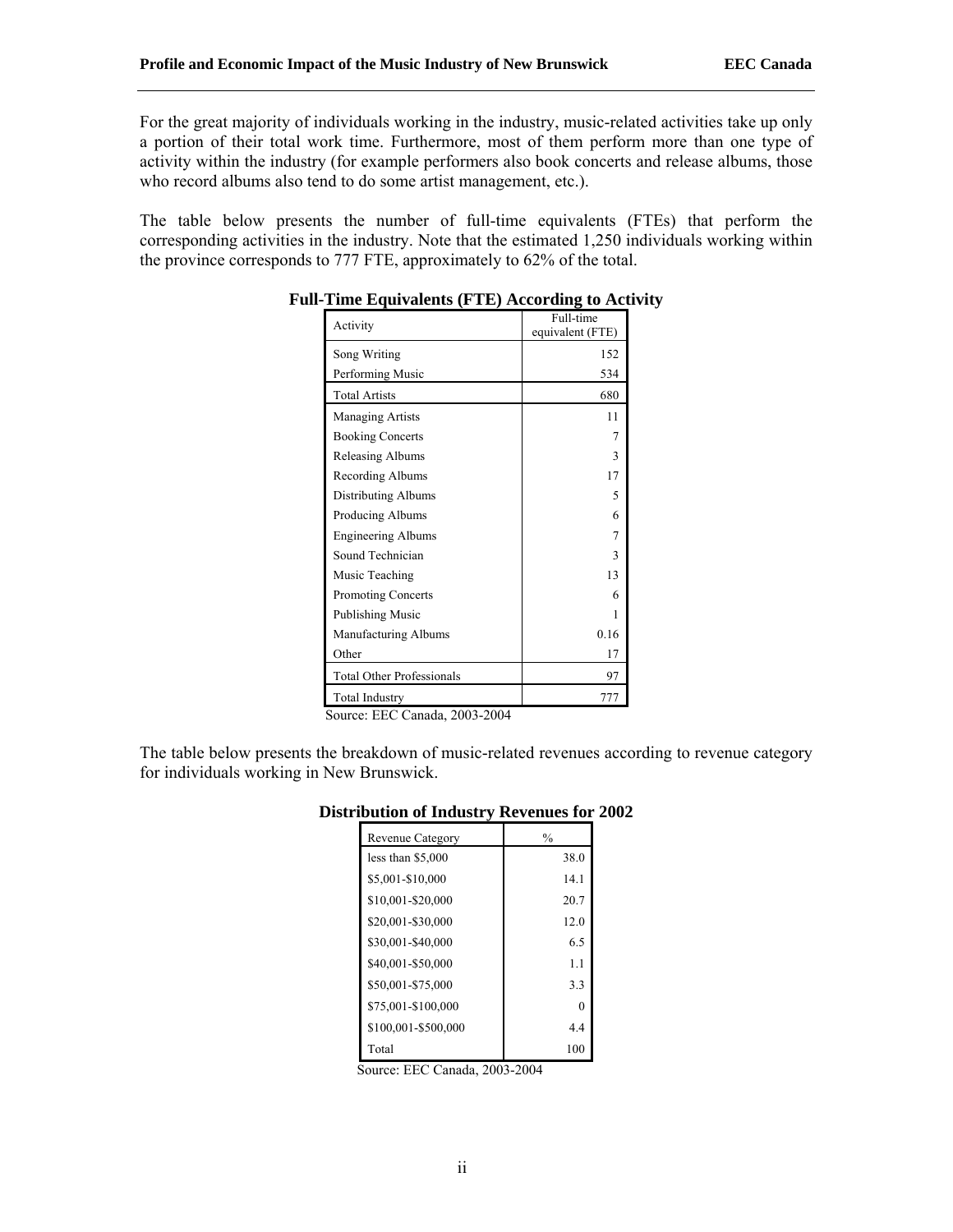It is interesting to note that 38% of the industry earned less than \$5,000 in 2002; over 50% earned less that \$10,000. This explains the need for industry participants to allocate much of their working time to activities outside of music.

The table below presents industry revenues for 2002 according to the stated principal activity of respondents.

| Principal Activity               | \$.          | $\frac{0}{0}$ |
|----------------------------------|--------------|---------------|
| Song Writing                     | \$2,324,879  | 11.7          |
| Performing Music                 | \$10,438,233 | 52.5          |
| <b>Total Artists</b>             | \$12,763,112 | 64.2          |
| <b>Managing Artists</b>          | \$1,696,533  | 8.5           |
| <b>Booking Concerts</b>          | n.a.         | n.a.          |
| Releasing Albums                 | n.a.         | n.a.          |
| Recording Albums                 | \$572,855    | 2.9           |
| Distributing Albums <sup>1</sup> | <b>XXX</b>   | <b>XXX</b>    |
| Producing Albums                 | \$77,115     | 0.4           |
| <b>Engineering Albums</b>        | n.a.         | n.a.          |
| Sound Technician                 | \$286,428    | 1.4           |
| Music Teaching                   | \$154,230    | 0.8           |
| <b>Promoting Concerts</b>        | \$1,057,579  | 5.3           |
| Publishing Music                 | \$11,016     | 0.1           |
| Manufacturing Albums             | n.a.         | n.a.          |
| Other                            | <b>XXX</b>   | <b>XXX</b>    |
| <b>Total Other Professionals</b> | \$7,116,627  | 35.8          |
| <b>Total Industry</b>            | \$19,879,740 | 100.0         |

## **Industry Revenues According to Principal Activity for 2002**

Source: EEC Canada, 2003-2004

Total music industry revenues for the province in 2002 were estimated a \$19.9 million (+/- 10%). Note that despite representing 88% of the activity, those whose principal activities are song writing or performing music generated 64.2% of industry revenues.

Finally, the table below presents music industry revenues for 2002 according to market, as well as the proportion generated by artists and other professionals.

Note that despite the absence of individuals in the province committed to releasing albums and booking concerts revenues from such activities are generated.

As could be expected, performing represents the largest revenue category, the majority of which is generated by artists. The largest professional category is the 'other' category, corresponding to activities such as producing and directing music videos, radio, managing music venues and retail.

<sup>1</sup> Note that there is only one player in the province whose principal activity is 'distributing'; consequently, numbers from this activity have been withheld for reasons of confidentiality. Data from 'other' has also been withheld so prevent data for 'distributing' from being deduced.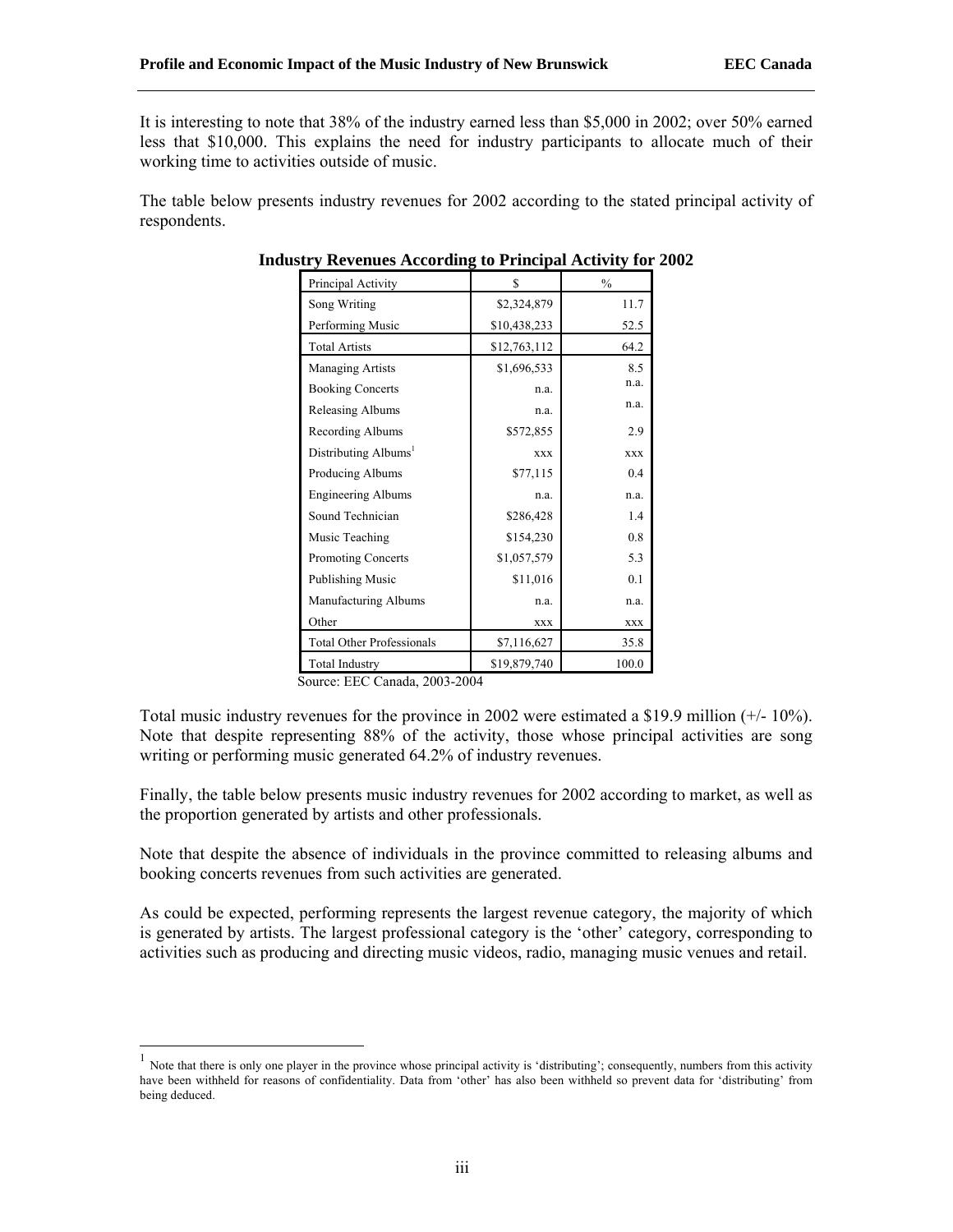| <b>Activity (transactions)</b>                                         | <b>Artists</b><br>(songwriters and<br>performers) | Other<br><b>Professionals</b> | <b>Total market</b> |
|------------------------------------------------------------------------|---------------------------------------------------|-------------------------------|---------------------|
| Song Writing                                                           | \$1,027,217                                       | \$61,692                      | \$1,088,909         |
| Performing Music                                                       | \$9,086,008                                       | \$212,618                     | \$9,298,625         |
| Managing Artists                                                       | \$14,234                                          | \$713,315                     | \$727,549           |
| <b>Booking Concerts</b>                                                | \$99,638                                          | \$726,535                     | \$826,173           |
| <b>Album Sales</b>                                                     | \$860,680                                         | \$61,692                      | \$922,372           |
| Royalties                                                              | \$311,249                                         | \$194,991                     | \$506,240           |
| Recording Albums                                                       | \$256,211                                         | \$314,630                     | \$570,841           |
| Distributing Albums                                                    | \$13,285                                          | \$66,099                      | \$79,384            |
| Producing Albums                                                       | \$17,081                                          | \$271,666                     | \$288,746           |
| Record Engineering                                                     | \$35,585                                          | \$62,353                      | \$97,938            |
| Sound Technician                                                       | \$91,097                                          | \$154,230                     | \$245,328           |
| Teaching                                                               | \$523,810                                         | \$328,511                     | \$852,320           |
| <b>Promoting Concerts</b>                                              | \$56,936                                          | \$842,208                     | \$899,144           |
| Publishing Music                                                       | \$14,234                                          | \$168,552                     | \$182,786           |
| Manufacturing                                                          | \$0                                               | \$7,712                       | \$7,712             |
| Other                                                                  | \$355,849                                         | \$2,929,825                   | \$3,285,674         |
| <b>Total</b><br>$\ldots$ EEC C <sub>ana</sub> 1. 0002.0004<br>$\Omega$ | \$12,763,112                                      | \$7,116,627                   | \$19,879,740        |

Source: EEC Canada, 2003-2004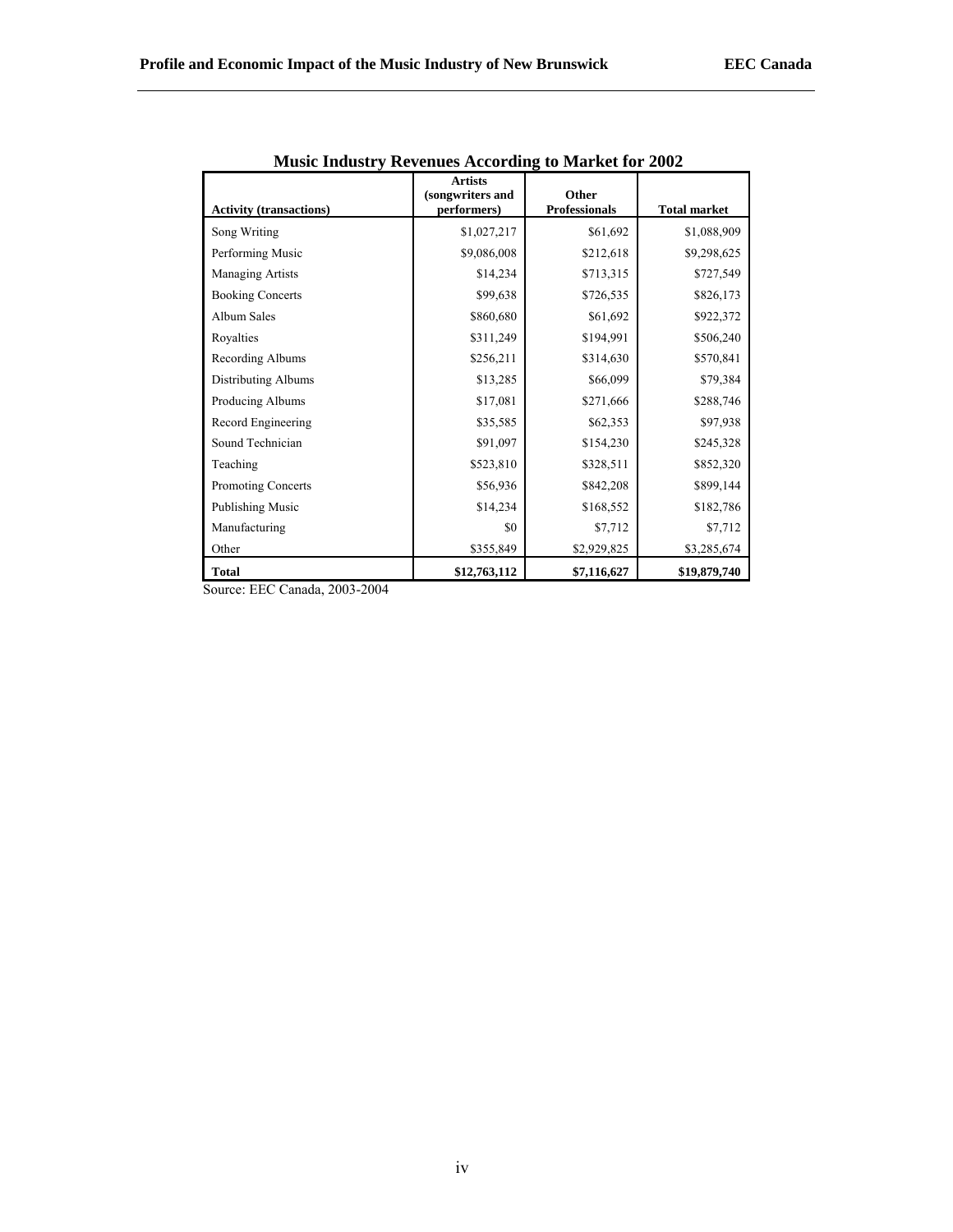## **1.2 Economic Impact**

There are two steps involved in determining the total economic impact of the music industry on the economy of New Brunswick.

- I. The first consists of estimating the direct impact of the industry, that is to say, the sum of salaries and revenues of individual workers and profits from companies working in the music industry.
- II. The second step consists of estimating the indirect (and induced) impact of the industry, in other words, the impact the music industry has on other sectors of the economy.

## **1.2.1 Direct Impact**

The data used to estimate the direct impact of the music industry on the provincial economy stems from a variety of sources.

Data concerning salaries, revenues and profits from song writing, performing, managing artists, booking concerts, selling albums (excluding retail), royalties, recording, distributing, producing, engineering albums, sound technician, teaching music (excluding teaching in schools and universities), promoting concerts and publishing music is derived from the survey that was administered for this study.

Data concerning salaries and profits from professional arts organisations (for example the New Brunswick Symphony), community arts organisations and associations related to music is derived from the databases of the Arts Development Branch of the Culture and Sports Secretariat of New Brunswick.

## **The total direct impact from artists, industry professionals and companies working in the music industry is \$16,594,066.**

This amount corresponds to the total industry revenues estimated from the survey (\$19,879,740) less the amount generated from activities grouped under the "other" category (\$3,285,674).

## **The total direct impact from professional arts organisations, festivals, community arts organisations and associations working in the music industry is \$3,200,370.**

This amount is broken down as follows: profits from professional arts organisations (\$774,070), the music portion of festivals (\$1,810,594) and community arts organisations and associations (\$615,706).

## **The total direct impact from the music industry on the provincial economy is \$19,794,436.**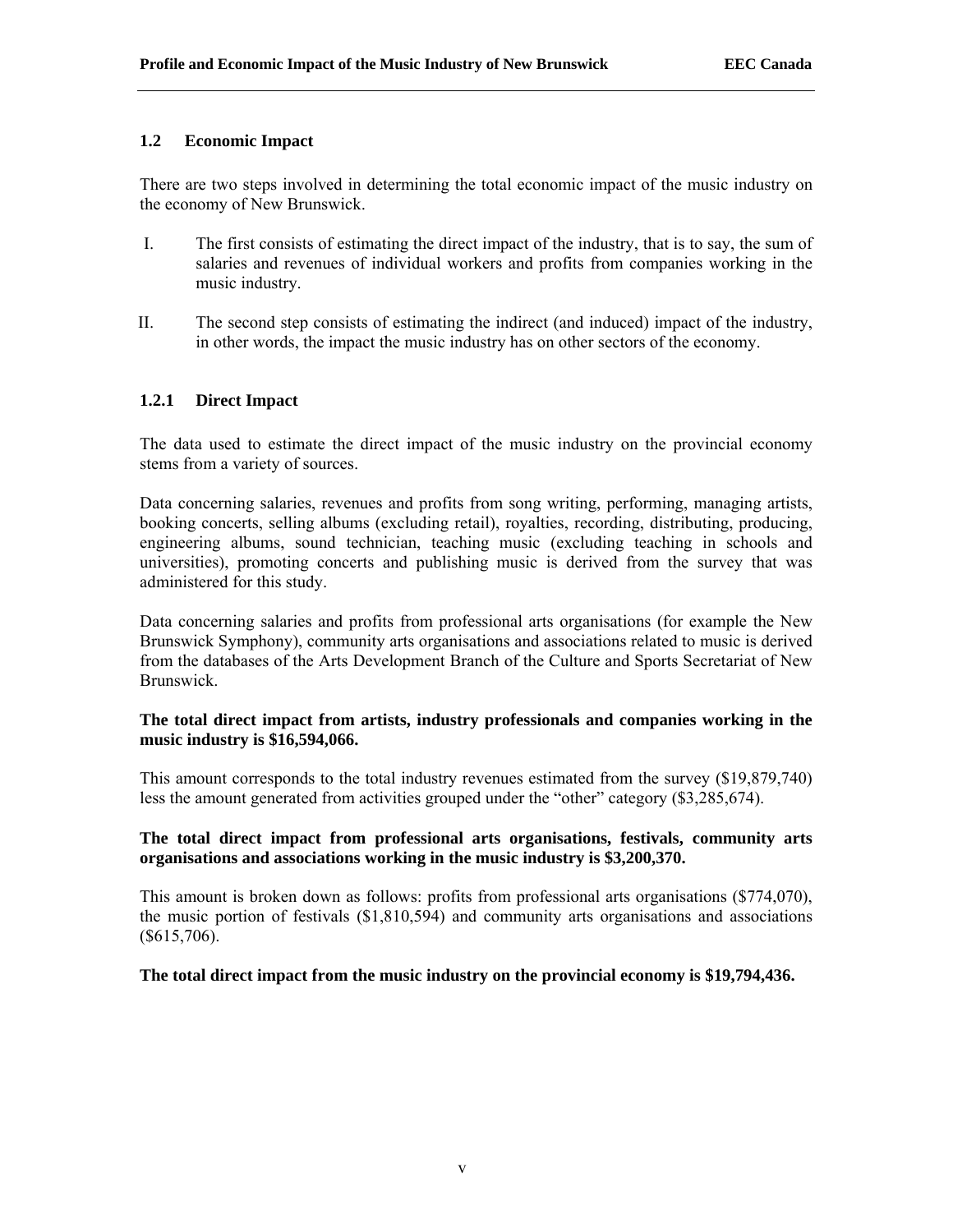## **1.2.2 Indirect Impact**

Due to the nature of its activities, the music industry is in constant interface with several sectors of the economy. For example, music industry professionals regularly call upon the services of lawyers, accountants, photographers, graphic designers and printers when it comes to signing a contract, preparing financial statements and releasing a musical product.

Furthermore, the impact of the music industry on the sale of musical instruments, the sale of musical albums (CD's, cassettes, records, etc.), performance venues, broadcast media such as television and radio, the film and video industries are evident.

Through a series of complex yet very logical series of transactions, the music industry also has an important impact on industries and businesses such as tourism, retail, restaurants, hotels, transportation and bars.

Finally, it should be considered that each person who is exposed to the music industry via a transaction (from a lawyer who prepares a contract, to a waiter who receives a tip from a tourist visiting the region to attend a music festival) in turn also consumes from the monies received indirectly through music.

This cumulative reinforcing interaction between consumption and production whose origin is the music industry is referred to as *indirect* and *induced economic impact*. The process is simply based on the circular flow involved when people receive income by producing goods and then spend this income on additional production.

As could be imagined, this circular flow as it pertains to the music industry of New Brunswick in particular would be very difficult to track. Consequently, for the purposes of this study, we decided to use a multiplier that was provided by Statistics Canada specifically for the music industry. A 'multiplier' is an estimate of the indirect and induced effects of a particular activity on the overall economy. It was produced by setting up a complex set of input-output tables regarding the music industry.

The multiplier supplied by Statistics Canada for the music industry ranged from 1.68 (to estimate the minimum indirect impact) to 1.98 (to estimate the maximum indirect impact).

## **The total indirect impact from the music industry on the provincial economy using the minimum multiplier is \$13,460,217.**

**The total indirect impact from the music industry on the provincial economy using the maximum multiplier is \$19,398,548.** 

## **1.2.3 Total Economic Impact**

**The total impact from the music industry on the provincial economy is estimated to fall between \$33,254,653 (minimum) and \$39,192,984 (maximum).**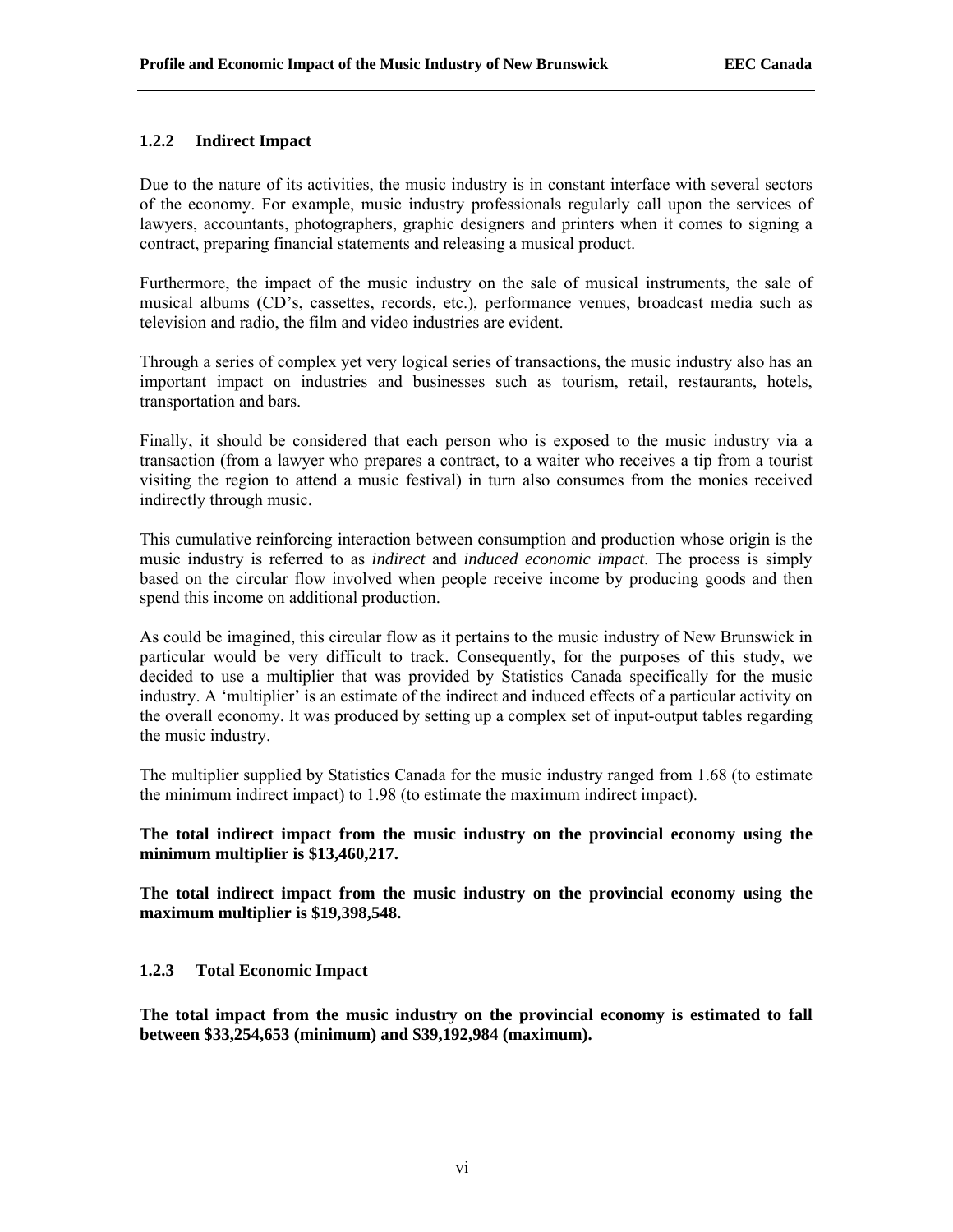### **1.3 Observations and Conclusions**

The following section is divided into two parts. The first part presents observations on the music industry as a whole, while the second part provides EEC Canada's recommendations.

### **Observations**

The present analysis is largely based on key indicators presented in the report. Relevant data taken from other sources and reports, used to confirm or reinforce the current analysis, was also considered. For the sake of clarity, observations will be numbered and presented in proposition form.

1. **The number of musical artists (songwriters and performers) reported in New Brunswick, 1,100, appears sufficient and appropriate given the population of the province** (approximately 750,000 inhabitants according to Statistics Canada).

If we were to consider musical artists originally from New Brunswick who have pursued their careers outside the province, the number would have been higher.

2. **The number of professionals (also referred to as professional infrastructure) reported in New Brunswick committed to supporting musical artists, 150, is low.**

The proportion of professionals to musical artists, 12% (or approximately 9% once the 3% from 'other' has been rightly excluded), is insufficient to adequately support the number of musical artists.

3. Industry revenues generated from song writing, performing and royalties amounted to \$10,893,775 in 2002. This means that the 1,100 musical artists were able to earn an average of close to \$9,900 from their principal activity.

Such per capita revenues are very low. However, they are *to be expected* given the overwhelming lack of professional infrastructure in the province.

## 4. **From a cultural perspective, the real consequence of the lack of industry infrastructure is that musical artists are unable to develop their creative and commercial potential while remaining in the province.**

In real terms, this means that musical artists who are more ambitious (regardless their level of talent) feel it is necessary to leave the province and pursue their careers elsewhere *because they cannot find the necessary infrastructure in New Brunswick*.

## 5. **From an economic perspective, the real consequence of the lack of industry infrastructure is that the potential added-value from exploiting the province's musical talent is not realised.**

In real terms, this means that the provincial economy could benefit significantly with the proper infrastructure in place to develop this potential.

6. At this point, a few questions beg to be asked: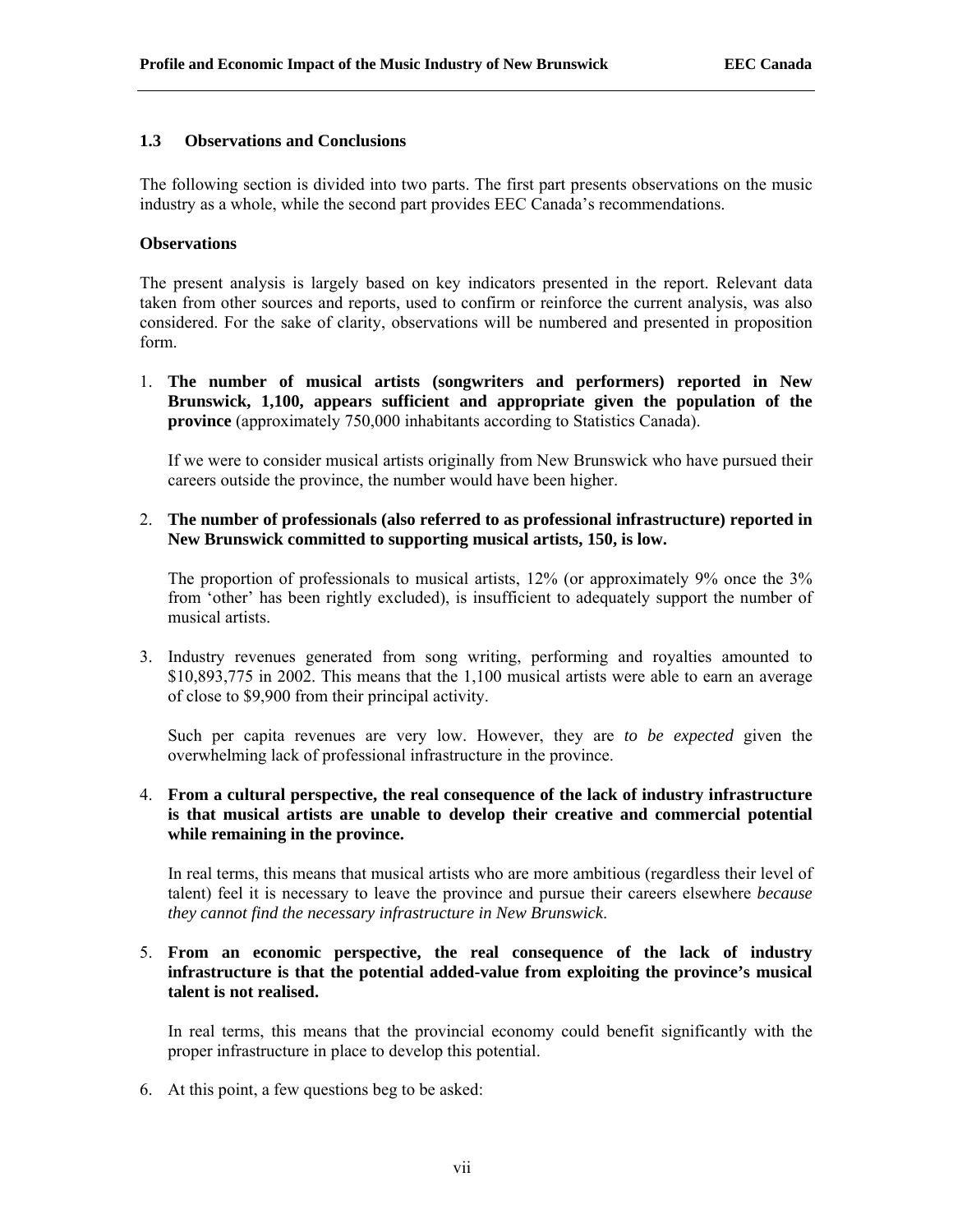### **Q1: Are New Brunswick musical artists talented enough to warrant a greater infrastructural base?**

Behind this simple question is the notion that perhaps the level of success of musical artists working in New Brunswick is more a function of their talent than any structural insufficiencies of the industry.

This is a valid argument. However, if we consider the number of talented New Brunswick artists in recent history that have moved on to attain national and international success, we find that the argument does not stand up to the facts. $2$ 

The reality is that New Brunswick has been home to more than its share of successful musical artists, and there is no reason to believe that it will not be home to more. There will be more. **The point is, whether these musical artists will be able to develop their talent and careers in New Brunswick, and whether the New Brunswick economy will benefit from these careers.** 

This point leads us to the second question:

## **Q2: Is New Brunswick large enough to support a larger music industry?**

This is also a valid question. The fact may be that New Brunswick is too small a province to aspire retaining its musical talent. Perhaps it is natural that talented musical artists who wish to attain their creative and commercial potential should need to leave the province to do so.

There are two ways to tackle this question.

One way consists of creating an econometric model with the characteristics of the New Brunswick economy and playing with it to see whether the province is large enough to support a music industry that demonstrates sufficient and necessary industry dynamics. This task is outside the scope of the present study.

A simpler, yet equally conclusive way involves comparing the music industry of New Brunswick to another music industry with characteristics comparable to those of New Brunswick.

Due to its proximity, comparability with respects to size, as well as the availability of relatively recent data<sup>3</sup>, we compared the music industry of New Brunswick with that of Nova Scotia.

 $<sup>2</sup>$  In case there is any doubt, the following list, although incomplete, should convince even the most hardened sceptic: Chris</sup> Commings, Marie-Jo Therio, Janine Boudreau, Julie Doiron, Pierre Robichaud, Lina Boudreau, Julian Austin, Sherley Myers, Jean-Francois Breau, Nathalie Renault, Michel Theriault, Natasha St-Pierre and Rock Voisine. Bands in New Brunswick that are being managed or booked by outside agencies include Glamour Puss, J.P. Leblanc, Danny Boudreau, Mathieu D'astout and Edith Butler.

<sup>3</sup> Data on the Nova Scotia music industry has been taken from the document entitled *1999 Music Industry Survey: Assessment of the Nova Scotia Music Industry*, prepared by Lyle Tilley Davidson.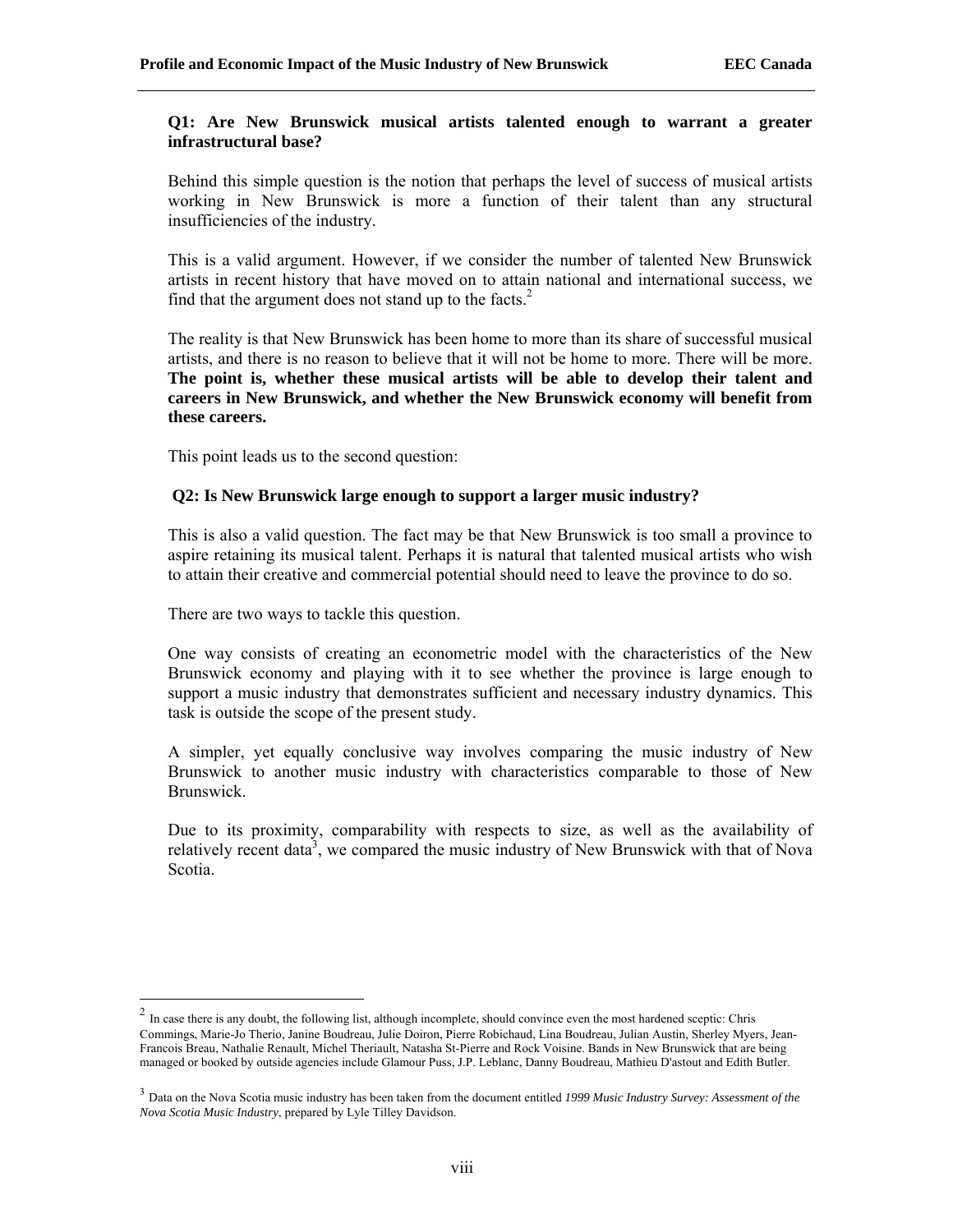#### The Case of Nova Scotia

Nova Scotia has a population of 936,878 inhabitants. In 1999, the direct economic impact of its industry was estimated to fall between **\$52.4 and \$58.6 million** (once music teachers have been subtracted).

New Brunswick has a population of 750,460 inhabitants. The direct economic impact of the music industry of New Brunswick has estimated in the currently study to represent **\$20 million**.

The population of Nova Scotia is 187,000 more than that of New Brunswick (approximately 25% more).

Although it is difficult to compare both figures (due to important methodological differences and because Nova Scotia figures are in 1999 dollars), we can observe a difference of 250% between the two provinces in terms of direct economic impact (the difference would have been 300% if the less conservative estimate was considered).

In other words, with a population base 25% greater than that of New Brunswick, Nova Scotia's music industry has an economic impact that is at least 250% larger.

## **What this simple comparison conclusively demonstrates, is that the music industry of New Brunswick has room to grow.**

7. How much the New Brunswick music industry can grow, and its rate of growth, will largely depend on the measures taken to promote the development of the industry

**Even so, EEC Canada is confident that there are sufficient talented musical artists in the province to attain an economic impact that is much larger than its current impact, and that path to increasing the economic impact is by strengthening the industry's infrastructural base.** 

**Once important lapses in the industry's infrastructural base have been successfully addressed, EEC Canada estimates the music industry of New Brunswick could double its direct economic impact to over \$40 million. This represents a total economic impact ranging from \$67 to \$79 million.** 

#### **Recommendations**

Based on its findings, EEC Canada was asked to provide recommendations to the music industry of New Brunswick. Two points deserve mention:

## 1. **Future industry initiatives seeking to develop the music industry further should concentrate on strengthening the infrastructural base.**

Over the past few years, the province of New Brunswick made a considerable effort to promote the sound recording sector of the music industry. Indeed, since it established the Sound Initiative, administered by the Arts Development Branch of the Culture and Sports Secretariat, experienced and emerging performers with talent were able to look to its own province to finance sound recording projects. Also through the program, recording studios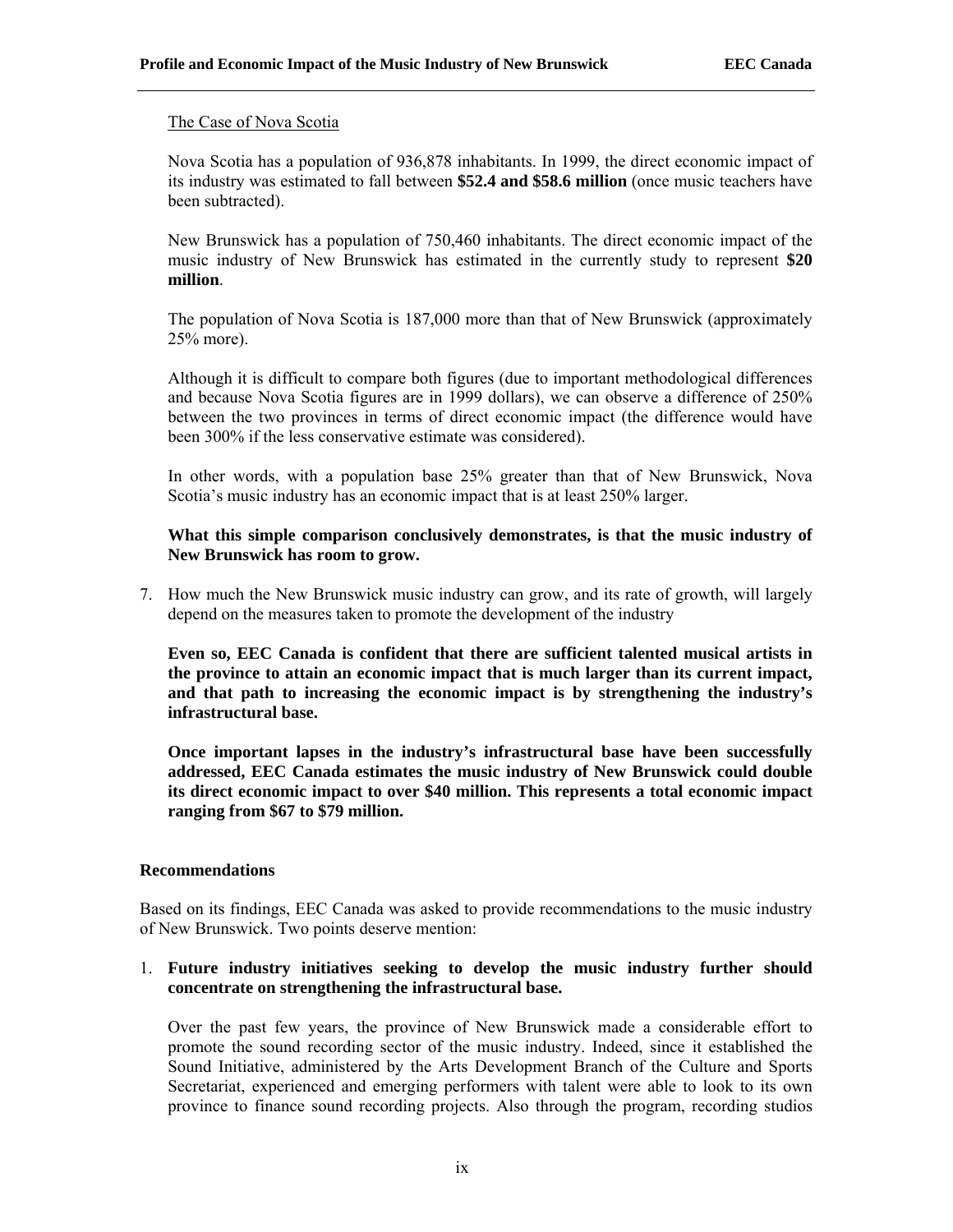were able to invest in state-of-the-art equipment in order to guarantee the quality of these recordings.

However, performers cannot find record labels within the province to ensure a proper release and a sustained and effective marketing effort for their quality recordings. Nor can the performers find booking agents to organise tours so that their releases may be properly promoted. Most likely, musical artists will take care of such tasks themselves. To make matters worse, they are hard pressed to find competent and committed managers to help them do it.

### **For these reasons, EEC Canada recommends that the province take the next step in developing the music industry, which involves strengthening the infrastructural base.**

As was demonstrated above in point 5 (refer to the section entitled *Observations*), strengthening the industry's infrastructural base would not only be good for the industry from a cultural perspective, but it would also represent an interesting economic investment, one that promises an interesting return for the province.

**Concretely, this means that the province should allocate additional resources to this end. Simply adding financial resources to strengthening the infrastructural base is not enough. Rather, the province should think in terms of establishing the necessary conditions for individuals who have accumulated experience releasing albums, promoting artists, booking tours and managing artists to emerge and form the basis for an infrastructural core.** 

**Details concerning the exact configuration and organisational structure that would be required to create this core have yet to be determined. Nevertheless, it is clear that it would need to bring together artists and professionals together with the common goal of promoting careers, and establishing a dynamic nucleus from which the future development of the industry could emerge.** 

#### 2. **Monitor the development of the New Brunswick music industry on a regular basis.**

Thanks to the deployment of the industry-wide survey, policy makers, interested institutions and motivated individuals interested in the future development of the industry now have valuable quantitative and qualitative data on the music industry in New Brunswick at their disposal to inform critical policy decisions that will have an impact on the future of the industry.

**EEC Canada recommends the monitoring of the music industry of New Brunswick on a regular basis (say every 5 years) in order to measure the future development of the industry as well as to inform the relative success of all future initiatives.**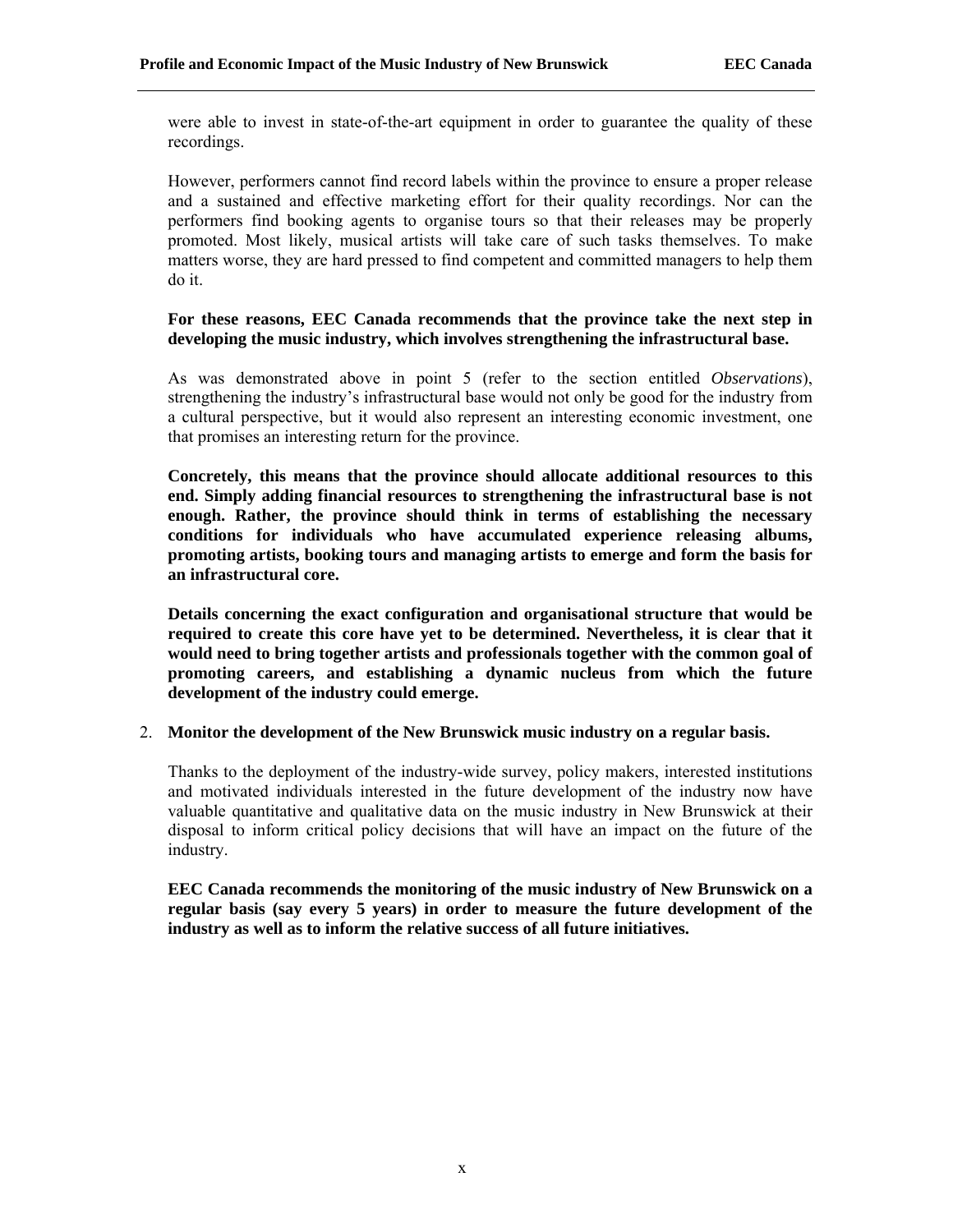## **2.0 Introduction**

Following a competitive bidding process, Étude Économique Conseil inc. (EEC Canada) was commissioned by Music New Brunswick (MNB) in the autumn of 2003 to profile the music industry of New Brunswick as well as to assess its direct economic impact.

The major objective of the study was the desire to quantify the musical activity of the province, both in human and financial terms, so that policy makers, interested institutions and motivated individuals could better assist in furthering its development.

The present document is the principal result from the study. It required a lot of effort from several individuals and institutions. EEC Canada would particularly like to thank Music New Brunswick (MNB), the Arts Development Branch of the Culture and Sports Secretariat of New Brunswick and the Atlantic Canada Opportunities Agency for their trust and support.

Including the present introduction, the report is divided into six sections.

The first section is an Executive Summary, which summarises the study's key findings, observations and recommendations.

Section 2 presents a brief description of the study's mandate and objectives, the methodology that was used, as well as the major methodological considerations that were faced.

Section 3 provides a brief discussion of the demographic, urban and linguistic context of the New Brunswick music industry

Section 4 provides the results of the industry-wide survey administered by EEC Canada. This section is divided into 9 sub-sections. The first sub-section provides a picture of the music industry as a whole, while subsequent sub-sections deal with particular activities of the music industry, such as singing and performing, managing artists, producing albums, releasing albums, recording albums and distributing albums. Sub-sections dealing with the size of the industry and industry revenues complete the fourth section.

The fifth section is devoted exclusively to determining the economic impact of the industry on the province, while section 6 attempts to bring many of the elements touched upon throughout the report into a coherent analysis, ultimately pointing the way for future initiatives that would lead to releasing the industry's growth potential.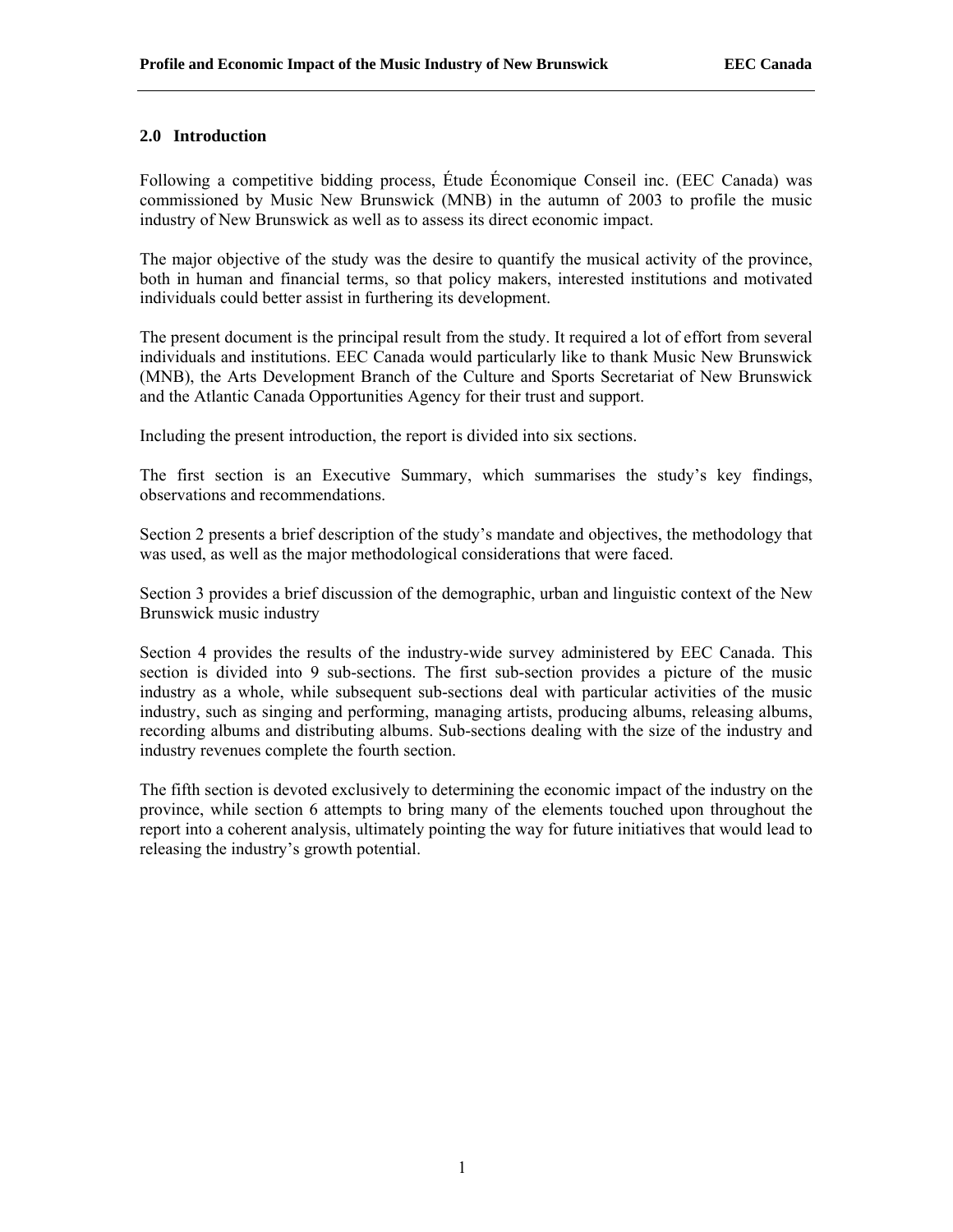## **2.1 Mandate**

There is a general lack of quantitative data regarding the size and organisation of the music industry in New Brunswick. This lack of information prevents many institutions interested in the province's economic and cultural development from being able to determine *if* and *how* they should get involved in initiatives aiming to further the development of the sector. Furthermore, given this lack of data, initiatives (public or private) are unable to estimate their impact on the industry and hence often have difficulty justifying any continuing support.

With this in mind, the mandate of the present study can be broken down into the following objectives.

#### *a) Profile the music industry*

The first objective consists of profiling the economic activity that constitutes the music industry in New Brunswick. In other words, EEC Canada was asked to determine *who* does *what*, *where* and to extent possible, *how often*.

#### *b) Assess direct economic impact*

The second objective involves assessing the direct economic impact of the music industry in New Brunswick. Concretely, this means determining the sum value of individual transactions in the New Brunswick music industry.<sup>4</sup>

#### *c) Estimate indirect economic impact*

EEC Canada was asked to estimate the indirect impact of the music industry in New Brunswick. This means estimating the complex sets of transactions occurring between sectors as well as the positive externalities and spin off economic effects of the music industry in New Brunswick on other industries in the economy.

#### *d) Interpret findings*

EEC Canada was asked to draw upon its expertise developed in the course of this, as well as other studies (*Evaluation of the New Brunswick Sound Initiative*, *Evaluation of Factor/MusicAction*, amongst others) in order to put the findings into perspective.

#### *e) Analyse findings and provide recommendations*

EEC Canada was asked to analyse its findings of the profile and the economic impact assessment, identify its strengths and weaknesses, as well as to provide recommendations that would lead to future growth for the sector.

<sup>&</sup>lt;sup>4</sup> To the best of our knowledge, no other study in the past has attempted to profile and assess the economic impact of the music industry in New Brunswick to the extent envisioned by this study. Consequently, all data to be used by this profile had to be build from scratch. In addition, given that no benchmarks have been previously established in the province, the results of the study could not be compared to any earlier period. However, it is hoped that subsequent studies will make use of these findings for comparative purposes in order to gauge future developments.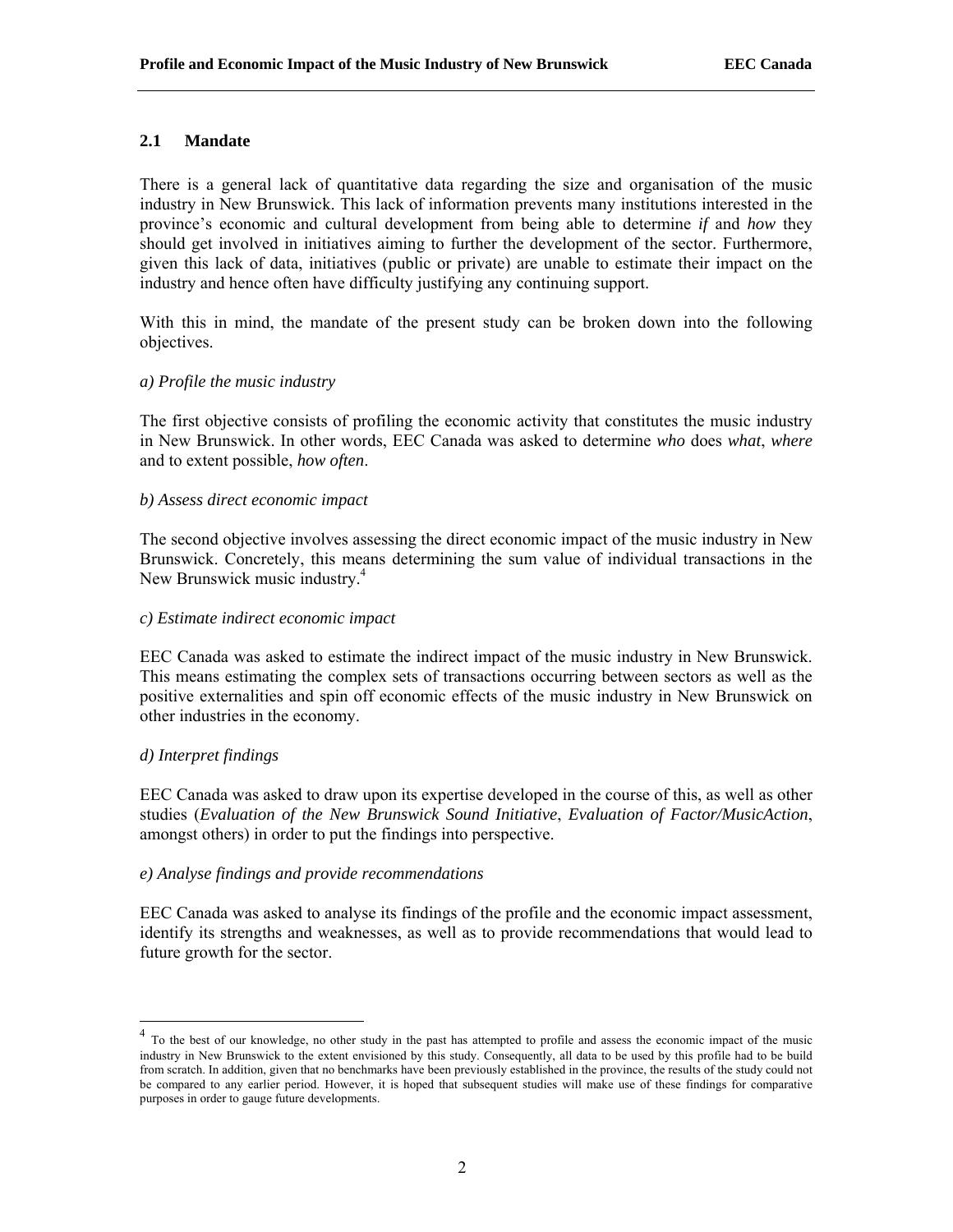# **2.2 Methodology**

In order to meet the objectives outlined above, EEC Canada undertook a series of activities, including:

### *a) Documentary research*

Reports, statistics and newspaper articles dealing with the music industry in New Brunswick and elsewhere were collected and reviewed. Such documents informed the present study on a range of subjects and indicated current trends in the industry. Of particular interest were recent documents prepared in other provinces from studies that shared similar objectives.

As mentioned above, it was not possible to find reliable statistics on the music industry in New Brunswick or on its economic impact. Although Statistics Canada has been conducting a nationwide survey of the sound recording industry on a regular basis for some time, no data dealing exclusively with the industry in New Brunswick has ever been divulged for reasons of confidentiality.

In addition, documentary research was also conducted in areas where the music industry had a strong indirect economic impact, such as tourism and festivals,

### *b) Conduct an electronic survey*

Given the lack of statistical data available on the music industry in New Brunswick, the study placed much emphasis on creating a precise, reliable and representative database that would reflect the activities and transactions of as many individuals and enterprises working in the province as possible. Ultimately, the exploitation of this database would enable us to draw an accurate profile of the industry as well as determine its direct economic impact with a high degree of confidence.

#### *c) Conduct focus groups*

The possibility of conducting focus groups was envisaged at the start of the study. One such focus group was conducted, the subject of which was exploring the potential for partnerships between the tourism and music industries. A brief resume of the focus group can be found in the appendix of this report.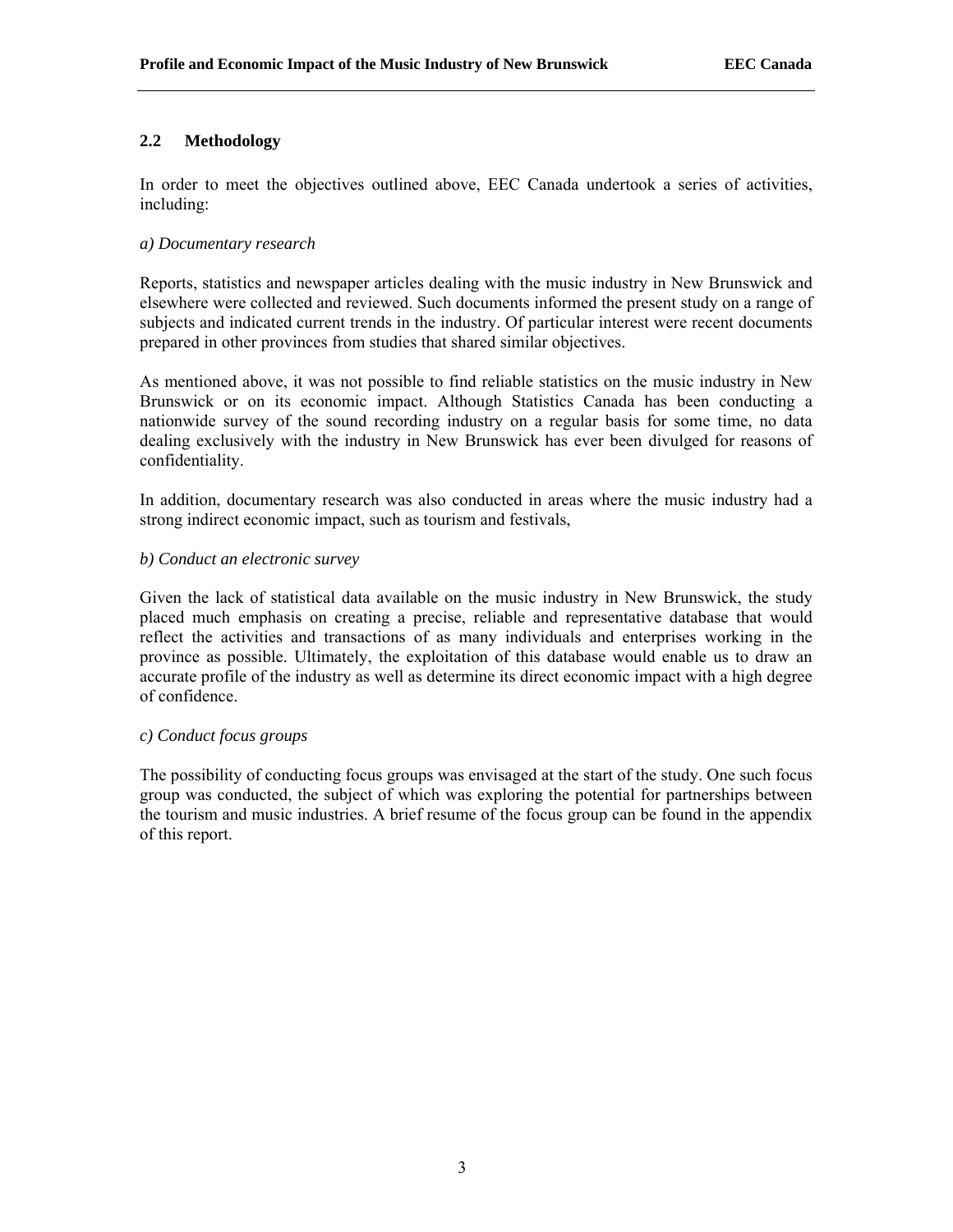## **2.3 Methodological Considerations**

From the start, it was necessary to clarify two key elements, which would ultimately have very important consequences on the methods used to conduct the study as well as the results that would be obtained; namely, the definition of the music industry and the nature of the economic impact that is to be measured.

## **2.3.1 Defining the Music Industry**

The first consideration was how to define the music industry. Given that there were as many definitions for the music industry as there were individuals willing to provide one, made for very stimulating debate. Naturally, the activities that would be included or left out of the definition of 'the music industry' would have a very important impact on the ensuing size of that industry. A point made by several industry members was that the influence of music was extensive in the province and that any assessment of its economic impact should reflect this fact.

The point made by such individuals is a valid one. The impact of the music industry on activities and industries as diverse and important as radio, television, tourism, the retail of musical products and instruments, music teaching and festivals cannot be overstated. Indeed, the music industry is an important partner of each of these activities and industries and the presence of a dynamic and burgeoning music industry can only represent positive externalities for them.

However, the question remains, should such activities be included in the definition of the music industry for the purposes of this study. To answer this question, it is best to consider the eventual usage of the report, which is to create a tool that would be invaluable to policy makers and partners interested in promoting and further developing the music industry *in New Brunswick*.

Consequently, it was thought best to circumscribe the industry as it functioned as an economic sector. That is to say, consider the all the activities involved in creating, performing, managing, recording, promoting, and distributing a musical product from its conception to final consumption. This would include activities such as:

- song writing
- singing/performing
- managing artists
- booking concerts
- releasing albums
- recording albums
- distributing albums
- producing albums
- engineering albums
- sound technician
- promoting concerts
- publishing music
- manufacturing albums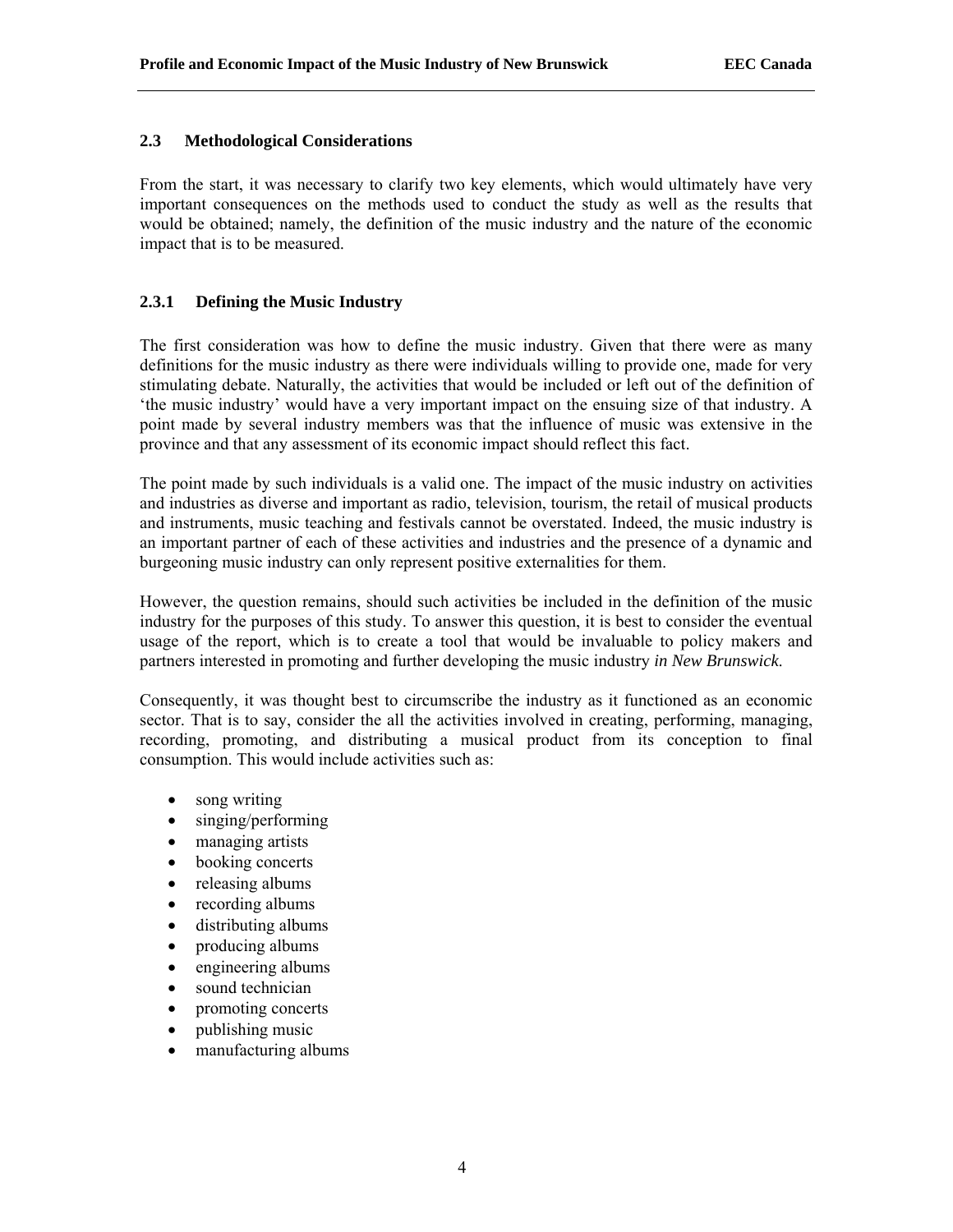However, activities and industries such as radio, television, tourism, the retail of musical products and instruments, bar sales and festivals, although linked to the music industry, are, for different reasons, either not an integral part of the music industry, or at least, not an integral part of the music industry *of New Brunswick*.

For example, although industries such as radio, television, tourism, etc. often use music to attract an audience and visitors, they are not dependent on musical products to do so. This argument also holds true for professionals such as lawyers, accountants, photographers and graphic designers. Although such professionals often benefit from an active music scene in the preparation of contracts, financial statements, posters and album covers, it would be as unrealistic to consider the execution of such services as part of the music industry as it would be to consider the preparation of the present report as part of the music industry.

Activities such as teaching music and the sale of musical instruments were not included in the study for the simple reason that they are not part of the music industry. Although this might seem counter-intuitive at first, it becomes more evident with the help of an analogy. Consider a country that is not involved in fishing: there are no fishing companies, no individuals selling their catch on the market, and all the fish it consumes is imported from other countries. However, there are individuals who teach fishing techniques in schools. Would it make sense to claim that by virtue of these teachers the country possesses a fishing industry? Of course, it would not. Rather, it would make more sense to consider teaching fishing as part of the education industry. Likewise, the fact that stores sell fishing rods and tackle at the retail level does not constitute a fishing industry. No more than selling paper constitutes a book publishing industry.

The case is different for the retail of musical albums. On the one hand, the sale of musical products produced elsewhere in Canada and internationally should not be considered as an impact of the New Brunswick music industry. No more than sales from a garment retailer located in Moncton of clothes fabricated in Indonesia are an impact of the New Brunswick garment industry. However, retail sales of New Brunswick artists and labels in New Brunswick and abroad are part of the New Brunswick music industry. For reasons of practicality and reliability, it was thought best to capture this impact by considering the sales of New Brunswick record labels and the royalties paid to New Brunswick artists rather than trying to delineate the New Brunswick portion of retail sales around the world.

As can be concluded from this discussion, the definition of the music industry for the sake of this report was not easy. A range of activities and services often associated with music were carefully considered with respect to their relevance to individuals and institutions most likely to use the information, data and analyses provided for further developing the industry. Ultimately, choices were made, and these choices should be considered when comparing the relative importance of the New Brunswick industry with other industries across Canada and abroad. Finally, a decision to include or exclude a particular activity in the definition of the music industry for the purposes of *this study* does not necessarily mean that the activity should or should not be included in the definition of the music industry other studies. That would be up to the authors of those studies to decide, depending on their objectives.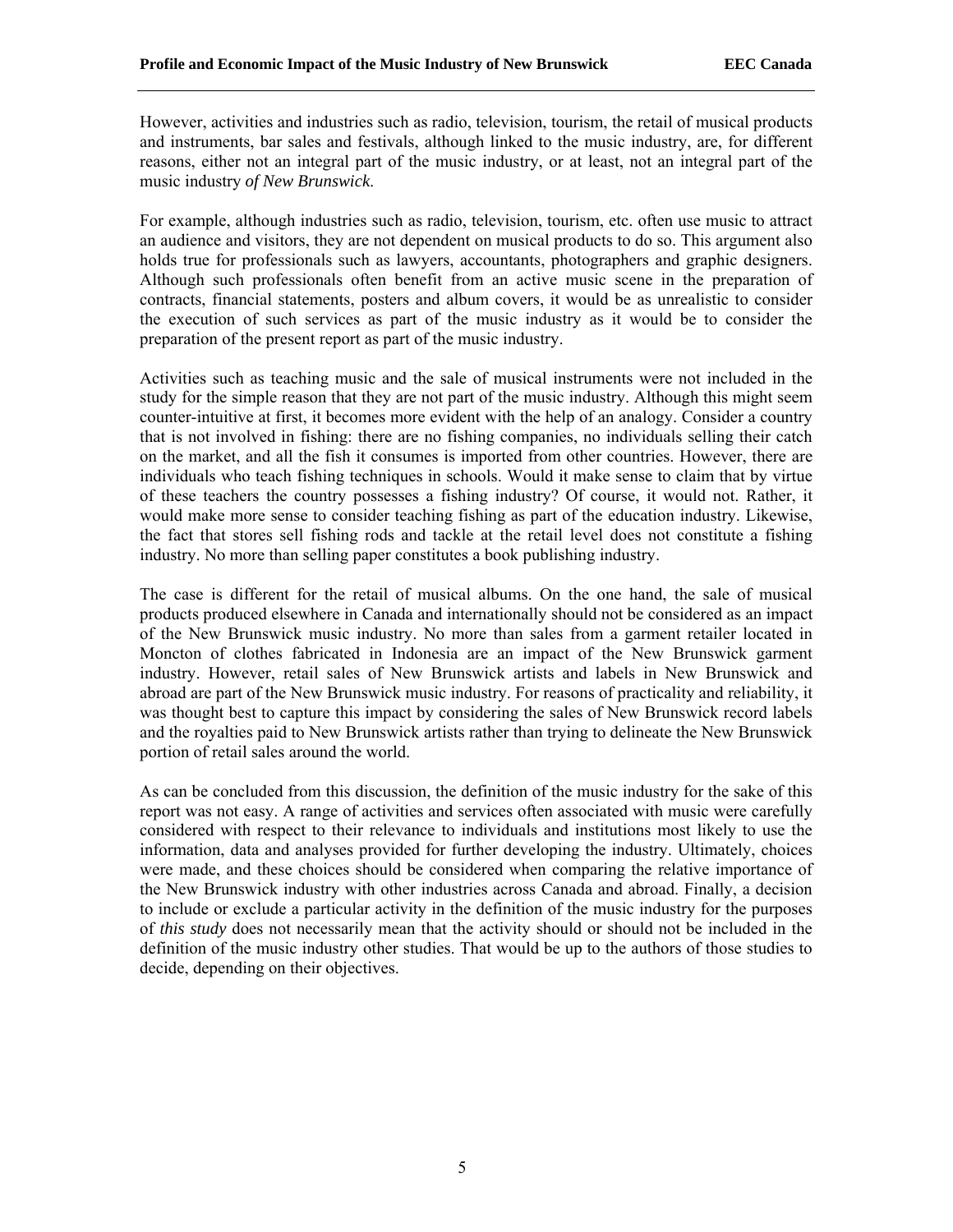### **2.3.2 Defining Direct Economic Impact**

Direct economic impact is an estimate of the net contribution of an industry on a given economy. There are two methods widely used to estimate direct economic impact. The first method considers the supply-side of the economic model, and the second method considers the demandside.

### *1) Supply-side method*

The supply-side method of determining direct economic impact is the sum of the value-added of an industry on a given economy. Concretely, this consists of adding together all the net revenues of enterprises and with all the salaries and royalties received of all individuals involved.

### *2) Demand-side method*

The demand-side method of determining direct economic impact is to add all investments made in an industry to total consumer expenditure with the difference between exports and imports (trade balance).

Ultimately, both methods lead to the same results and one method is usually chosen over the other according to its relative ease of use. For the purposes of the present study, it was deemed simpler to question individuals and enterprises working in the music industry on their revenues than it was trying to create the necessary data to calculate direct economic impact according to the demand-side method.

## **2.3.3 Professions vs. Activities**

After interviews with many important players of the New Brunswick music industry (conducted in the spring on 2002, during the evaluation of the Sound Initiative), EEC Canada was able to learn that that practically everyone was involved in more than one type of activity. This means that performers also act as managers and booking agents. It also means that recording studios sometimes play the role record labels. In other words, faced with a lack of professional infrastructure, individuals interested in performing often had to do all or part of the managing, the promoting, the booking, the distributing, etc. of their projects.

The challenge with profiling an industry where many people do a little bit of everything is capturing transactions for particular services by individuals who *are not considered* or *who do not consider themselves* professionals of that service. In other words, although there may be very few professionals in New Brunswick specialised in booking concerts (actually none), concerts do get booked. Therefore, in designing the questionnaire, special consideration was made to capturing the extent of such activities as well as trying to understand who does them.

The solution to the challenge consisted in delineating the industry a little differently than it is traditionally delineated. As opposed to categorising individuals into clean and distinct professions, such as songwriters, performers, managers, booking agents, etc., which would not reflect the reality of what is actually going on, the survey allowed individuals to express their versatility by identifying themselves in terms of all the activities that they do, to the extent that they do them.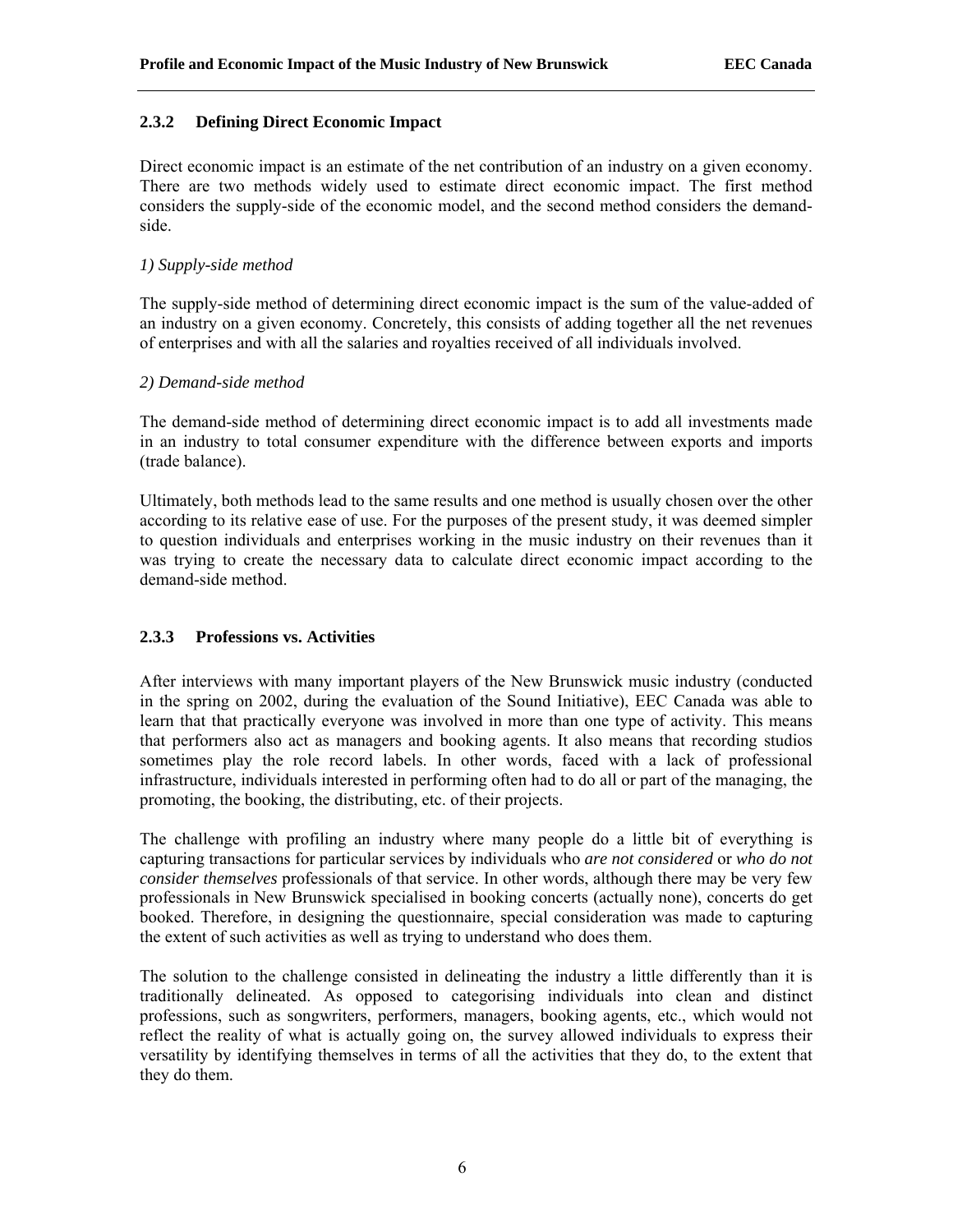## **3.0 Context of the New Brunswick Music Industry**

The purpose of this section is to present key contextual elements of the music industry of New Brunswick. These elements are believed to have an important impact on the state of development of the New Brunswick industry and should be considered while reading the survey results.

## **3.1 Demographic Context**

With a population of just over 750,000, New Brunswick rates among Canada's smallest provinces along with Newfoundland and Labrador (520,170) and Prince Edward Island (137,941). There is no doubt that there is a strong relationship between population size and the presence of a developed and dynamic music industry. Without a sizable market to encourage and support local talent, musicians will have a difficult time, amongst other things, finding opportunities to perform live as well as creating partnerships with experienced and dedicated professionals. These factors are critical for the following reasons:

A. Live performances play a critical role in the development of a performer's career:

- $\rightarrow$  It provides a regular revenue stream for artists in the area of their art. In other words, the more opportunities artists have to perform, the more artists will be able to live from their art. This ability not only encourages artist to pursue their careers as artists, but it will also decrease the need for artists to supplement their incomes from activities that lie outside the realm of the music industry.
- $\rightarrow$  It provides an opportunity for a musician to be seen and heard performing music they intend to record. In other words, it is the greatest form of promotion.
- $\rightarrow$  It constitutes a type of market research for a musician or band. Immediate audience reaction to a particular song or repertoire enables musicians to test their product and make adjustments prior to recording.

In New Brunswick, there are fewer opportunities to perform live than in regions with larger population bases. The reasons are clear, a small population means fewer venues and a more limited audience potential. Musicians from New Brunswick who want to perform regularly must cover a greater geographic area than do musicians from areas such as British Columbia, Ontario and Quebec.

- B. A small population base also makes it difficult for musical artists to find experienced and dedicated professionals with whom they could make strategic partnerships.
	- $\rightarrow$  Without a market large enough to generate sufficient levels of revenue, entrepreneurial individuals with a talent and passion for music will have little or no incentive to commit their time or energy to promoting (as an artist manager, record label, booking agent, etc.) talented musicians with potential.

It is true that New Brunswick's population base represents an important challenge to the future development of the local music industry. However, if we compare it to others with similar populations, it becomes evident that it is not too small to sustain a music industry *significantly larger than it is currently* (this point will be elaborated at greater length later in the report).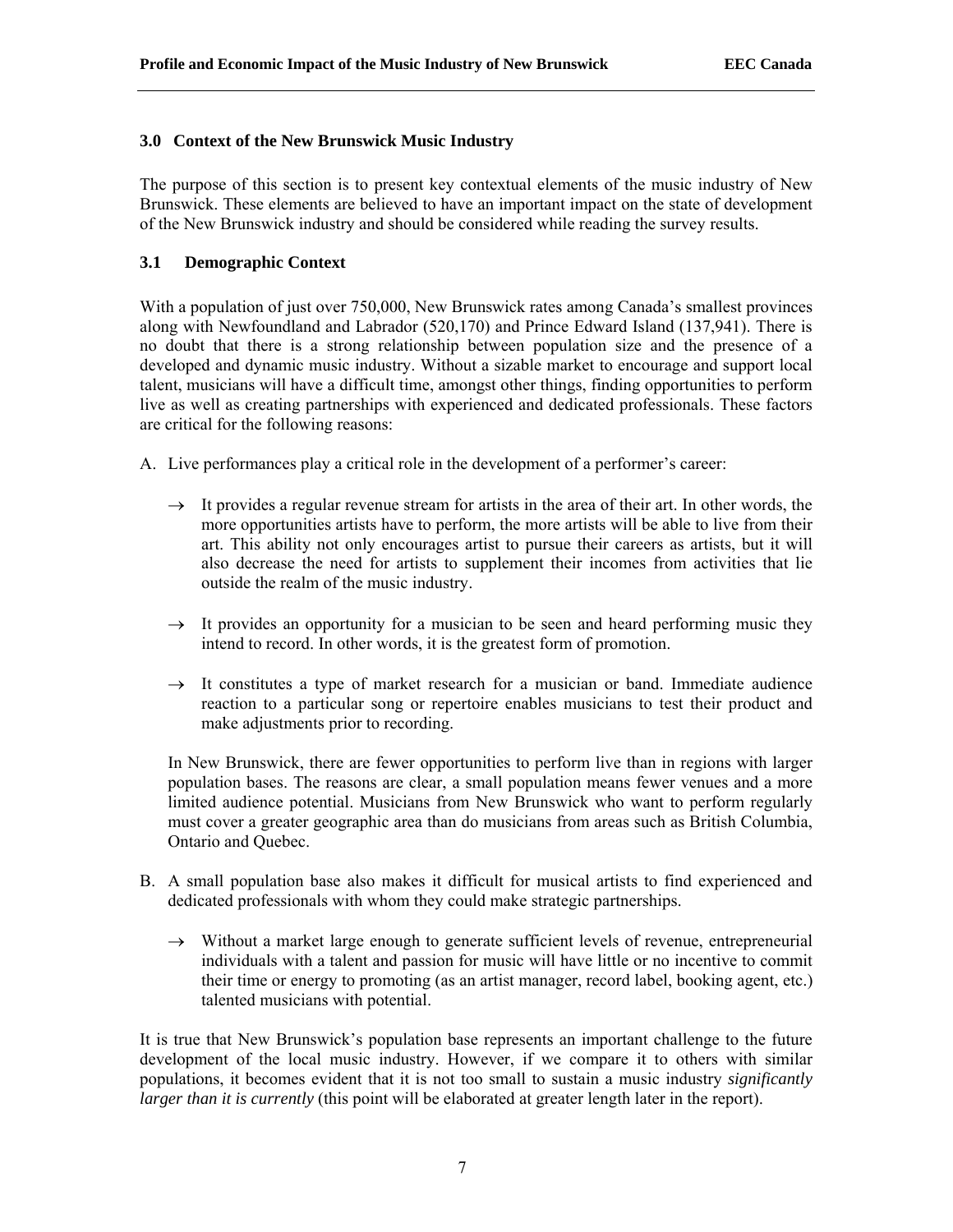### **3.2 Urban Context**

New Brunswick's urban context is an equally important consideration to take into account when trying to understand factors affecting the development of its music industry. The fact is that New Brunswick's urban base is fragmented into several smaller cities that are spread across the province.

This point is well illustrated by the following facts:

- $\rightarrow$  New Brunswick's population is approximately 44% larger than that of Newfoundland and Labrador. However, St. John's, Newfoundland is approximately 100,000, compared to 70,000 for Saint John, 61,000 for Moncton and 48,000 for Fredericton.
- $\rightarrow$  With a population approximately 25% larger than New Brunswick's, Nova Scotia's largest urban centre, Halifax, is approximately twice as populous as the combined population of Saint John, Moncton and Fredericton.

The fragmentation of New Brunswick's population means that its resources (both capital and human) are scattered across the province. This makes it difficult for artists and professionals to come together in one area to form, both geographically and symbolically, an industry core.

## **3.3 Linguistic Context**

Finally, New Brunswick's linguistic context also constitutes an important factor in understanding its level of development. While the co-existence of both French-language and English-language communities (according to 1996 census results, approximately 33% of the province is French speaking) represents a cultural richness for the province, it is also true that it serves to further fragment cultural markets.

Of course, there are many examples of French-speaking artists working with English-speaking professionals, and vice versa, but to a large extent, at least professionally, both worlds tend to function independently of one another. For example, for a province the size of New Brunswick, one would assume that one distributor is sufficient. But the fact is that Distribution Plages, the province's sole distributor, distributes only French-language artists.

## **3.4 Conclusion**

**The small population of New Brunswick, exacerbated by its geographic and cultural fragmentation, makes sustaining an industry infrastructure considerably more difficult in New Brunswick than it does in areas where populations are similar but more concentrated.**  An entrepreneur setting up in Moncton, Saint John or Fredericton, for example, would not benefit from the same critical mass as an entrepreneur in Halifax, or even St. John's, where they could draw upon more human resources, operate from a bigger client base, and where there is generally more potential for activity.

This said, New Brunswick's geographic and cultural fragmentation also constitutes one of the province's strengths. With fragmentation comes diversity and the different musical styles and genres coming out of the province testifies to this fact. Furthermore, once exploited to it potential, this diversity could permit musical products from New Brunswick to reach a wide range of markets across Canada and the world.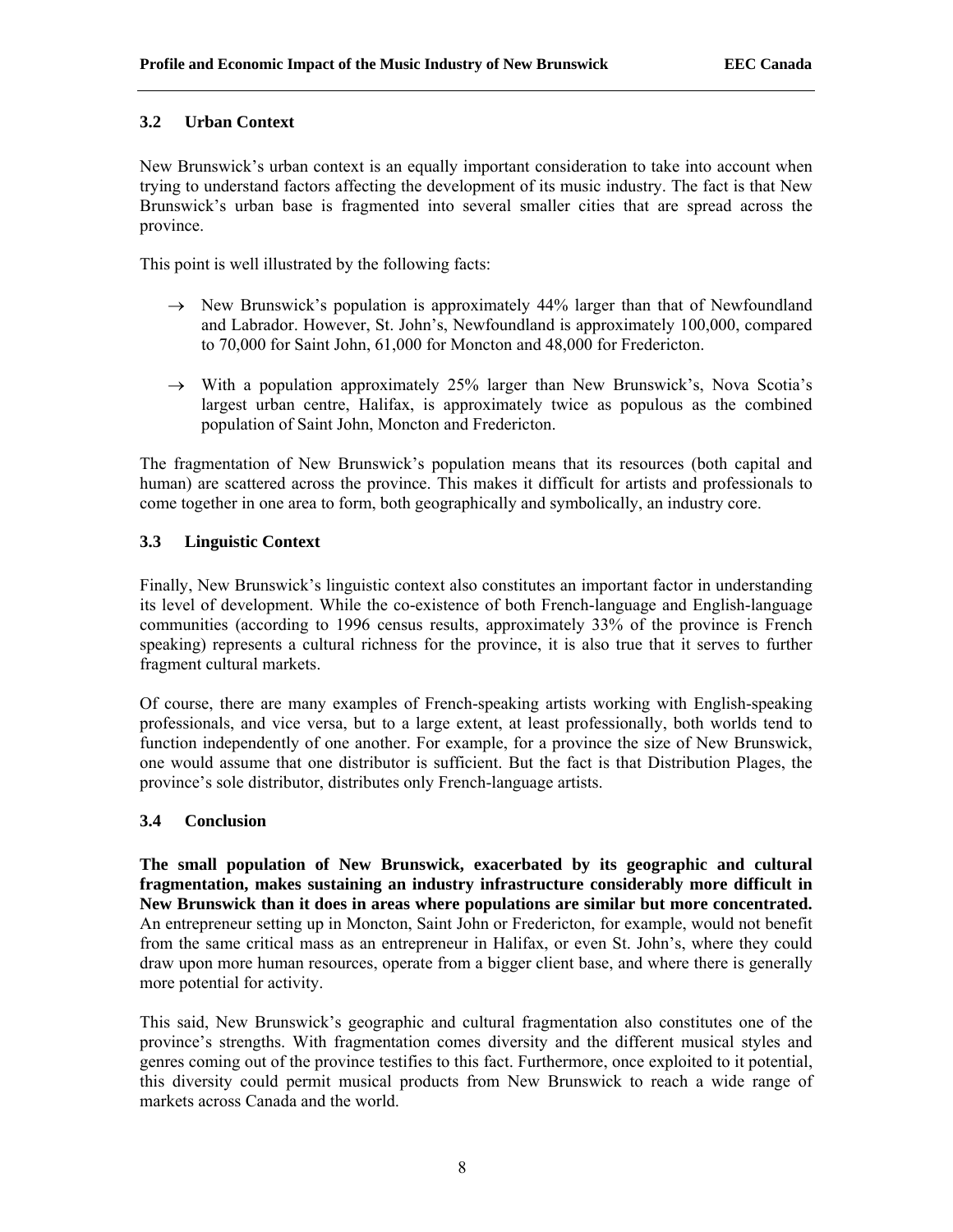### **4.0 Survey Results**

The following section presents the results from electronic/postal survey administered by EEC Canada to artists, music industry professionals and enterprises working in New Brunswick. In accordance with the structure of the questionnaire (refer to Appendix A for copies of the questionnaire in French and in English), the current section is divided into nine sub-sections. The first sub-section provides a picture of the music industry as a whole, while subsequent subsections deal with particular activities of the music industry, such as singing and performing, managing artists, producing albums, releasing albums, recording albums and distributing albums. Sub-sections dealing with the size of the industry and industry revenues complete the fourth section.

Prior to the presentation of the survey, however, a short word on its administration and the degree of confidence of the results is in order.

During the month of December 2003, a total of 480 questionnaires were sent out to individuals and enterprises across New Brunswick involved in activities such as song writing, performing, managing artists, booking concerts, releasing albums, distributing albums, producing albums, engineering albums, promoting concerts, publishing music and manufacturing musical products.

Of these 480 questionnaires, 345 were sent electronically via e-mail, including 10 that were returned due to incorrect address, and 135 were sent via traditional mail, including 8 that were returned due to incorrect address. Overall, then, 462 invitations were received to which we were able to obtain 92 valid responses. This works out to a response rate of 20%, which is very high given this kind of survey.

Particulars of the survey, including sample sizes, population sizes and the intervals at various confidence levels for artists, professionals and for the industry as a whole are presented in the following table.

| Connuctive thick vals at 20 70, 20 70 and 00 70 According to Sample Characteristics |          |              |         |                                                 |      |
|-------------------------------------------------------------------------------------|----------|--------------|---------|-------------------------------------------------|------|
| Characteristic of Sample                                                            |          |              |         | Intervals (+/-) at Respective Confidence Levels |      |
|                                                                                     | (sample) | (population) | 95%     | 90%                                             | 80%  |
| Artists                                                                             | 58       | 100          | 12.6%   | 10.6%                                           | 8.3% |
| Professionals                                                                       | 34       | 150          | 15.1%   | 12.6%                                           | 9.8% |
| <b>Total Industry</b>                                                               | 92       | 1250         | $9.9\%$ | 8.3%                                            | 6.5% |

**Table 1.0 Confidence Intervals at 95%, 90% and 80% According to Sample Characteristics** 

The reading of intervals at particular confidence levels is straightforward. For example, given the size of the sample obtained through the survey, all statistics presented that concern the industry as a whole fall within a confidence level of  $+/$ - 9.9% at 95% of the time, or  $+/$ -8.3% at 90% of the time, or +/-6.5% at 80% of the time. In other words, there is a 95% chance that the particular statistic falls within +/-9.9% of what is indicated, a 90% chance that the particular statistic falls within  $+/-8.3\%$  of what is indicated, and an 80% chance that the particular statistic falls within  $+/-$ 6.5% of what is indicated. Note that as the interval is more precise (i.e. smaller), there is less of a probability that the statistic falls within that given interval.

In addition to the various confidence levels of the statistics presented, other factors should be considered when interpreting the results presented. These factors include: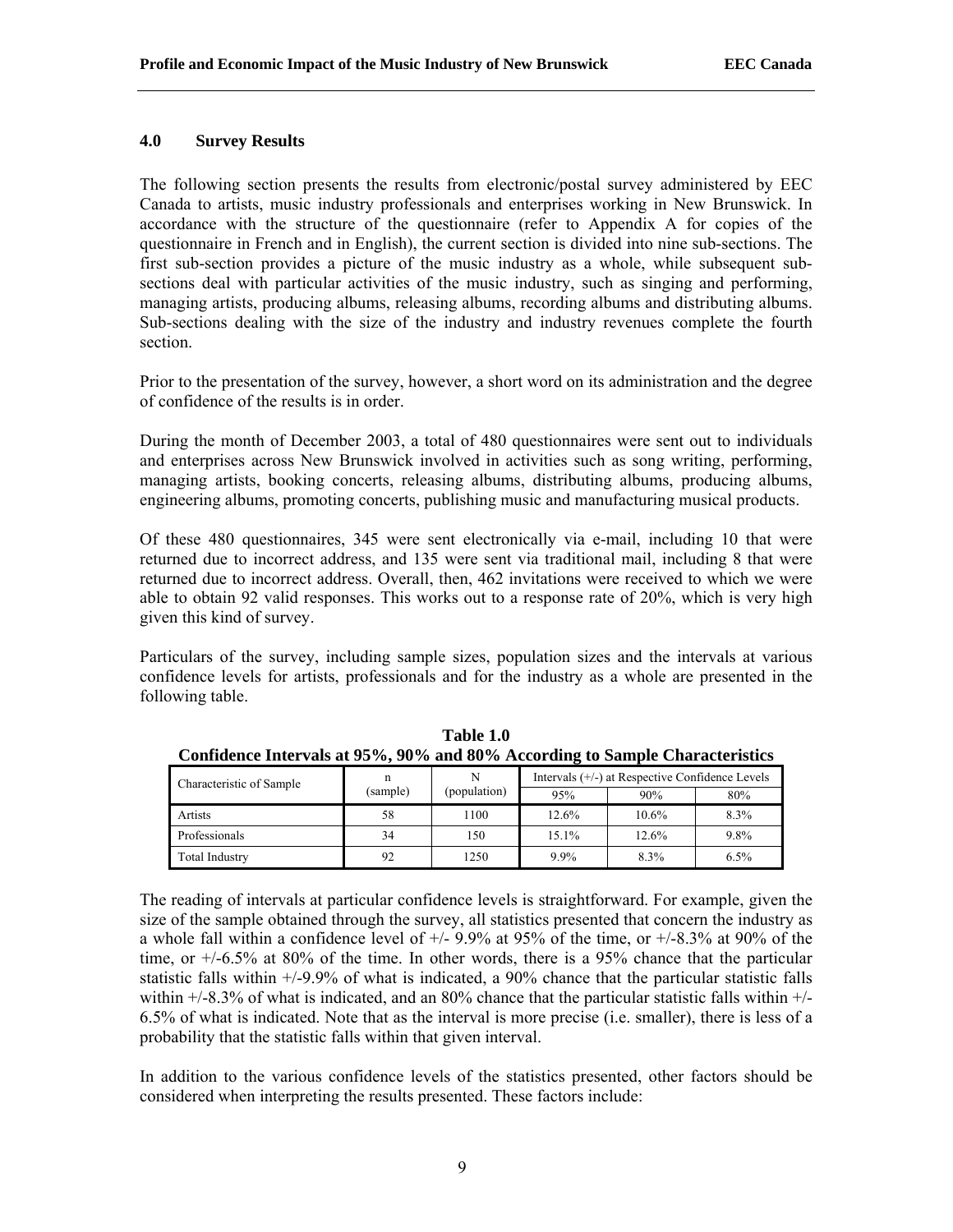### *a) Respondent Bias*

As for all surveys, the respondent bias must be taken into account. Respondent bias occurs when a respondent interprets a particular question in a manner that is not intended by the surveyor, or when the respondent's response does not truly reflect the facts (for example, overstating album sales, or understating revenues).

### *a) Small Populations*

As will be evident while reading the results of the survey, an attempt was made to distribute the music industry into various sub-groups, such as geographic location, age, principal activity, etc. This means that depending on the distribution in question, the population size that was being sampled is quite small.

There are two important factors to consider when the population size is small:

i. *There is a probability that no one from the particular population answered the questionnaire.* 

For example, Table 1.6, which presents the principal activity of the music industry according to geographic distribution, indicates that there is nobody in the Edmunston region or in the Acadian Peninsula whose principal activity is performing. Although this table reflects the responses received from the survey, that is not to say that it is 100% certain that there is nobody in these regions whose principal activity is performing. Perhaps there are, but most probably not many; at least, not enough for one individual whose principal activity is performing to respond.

ii. *The smaller the population the greater there is a margin of error.* 

For populations that are very small, and in this particular survey there are many, the intervals at particular confidence levels are large.

For example, with a sample of five respondents in a population of 20, the interval is +/-43.5% at 95% of the time, 36.5% at 90% of the time, and 28.5% at 80% of the time.

It should be emphasized that the factors presented here are the same for *all* surveys of this type are not specific to this one. Particularly in cultural industries at a provincial level, where populations are often very small once they are distributed according to a specific characteristic (such as region, age group, specialty, etc.), the margin of error is greater the more detailed the information one is trying to obtain.

With these factors in mind, those interested in the music industry of New Brunswick should have no problems interpreting the results of the survey. At times, particularly when the survey sample is delineated according to a particular sub-group, the data presented should be used to serve *as a general trend* or *a strong indicator* of proportions of the actual population.

At other times, when dealing with the population at large (i.e. the whole industry) or with all performers (section 4.2 *Profile of Singers and Performers*) confidence levels are quite high (for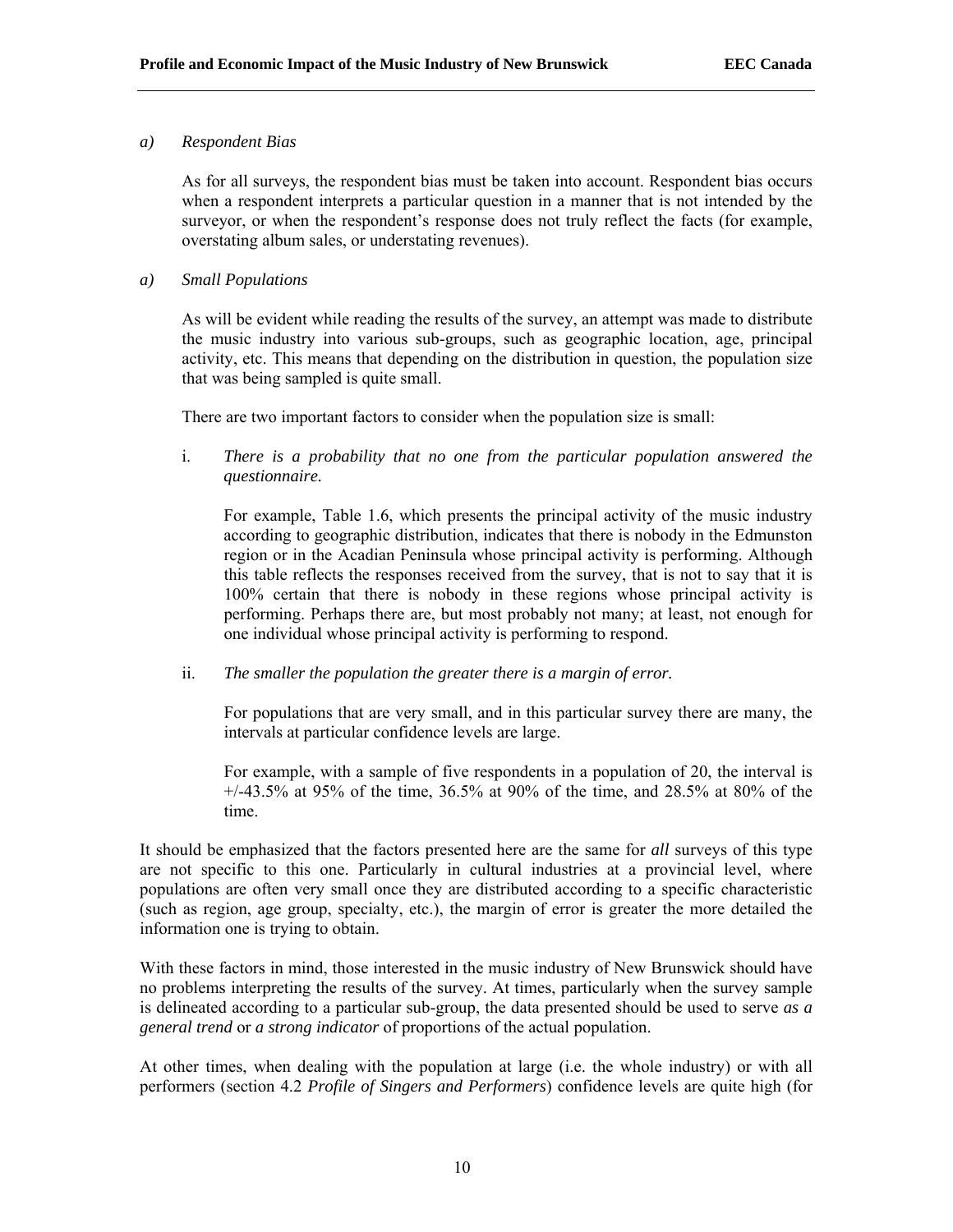instance, when dealing with revenues), and consequently, the data presented reflects the population accurately.

## **4.1 The Music Industry**

The first sub-section of the survey profiles various elements of the music industry as a whole. These elements include a demographic profile, a classification of respondents according to their primary and secondary activities, and finally an attempt to measure the degree of professional specialisation.

# **4.1.1 Demographic Profile**

In order to establish the demographic profile of the industry, three major factors were considered, including geographic region, age, and number of years experience in the industry as a professional.

**Table 1.1** presents the geographic distribution of the music industry in New Brunswick.

| лис ілындаанын опше таакіс т |               |  |  |  |
|------------------------------|---------------|--|--|--|
| Region                       | $\frac{0}{0}$ |  |  |  |
| Acadian P.                   | 5.4           |  |  |  |
| Campbelton                   | 2.2           |  |  |  |
| Edmunston                    | 1.1           |  |  |  |
| Fredericton                  | 16.3          |  |  |  |
| Miramichi                    | 3.3           |  |  |  |
| Moncton                      | 52.2          |  |  |  |
| Saint John                   | 16.3          |  |  |  |
| St-Stephens                  | 2.2           |  |  |  |
| Woodstock                    | 1.1           |  |  |  |
| Total                        | 100           |  |  |  |
|                              |               |  |  |  |

| Table 1.1                                            |  |
|------------------------------------------------------|--|
| <b>Geographic Distribution of the Music Industry</b> |  |
|                                                      |  |

Source: EEC Canada, 2003-2004

The following observations can be made:

- $\rightarrow$  Approximately half of the music industry in New Brunswick is based in the Moncton area. While this concentration can be characterised as moderate, it is significant given the fact that the percentage exceeds Moncton's share of the provincial population (according to 2001 statistics, Saint John is the largest city in the province with a population of 69,661; Moncton is second with 61,046 people, and Fredericton is third with a population of 47,560).
- $\rightarrow$  The fact that Moncton's share of music industry professionals exceeds its share of population, leads to the speculation that musicians and music industry professionals from outside Moncton are attracted to the area to pursue their musical interests.
- $\rightarrow$  Fredericton and Saint John are each home to a little over 16% of the population involved in the music industry.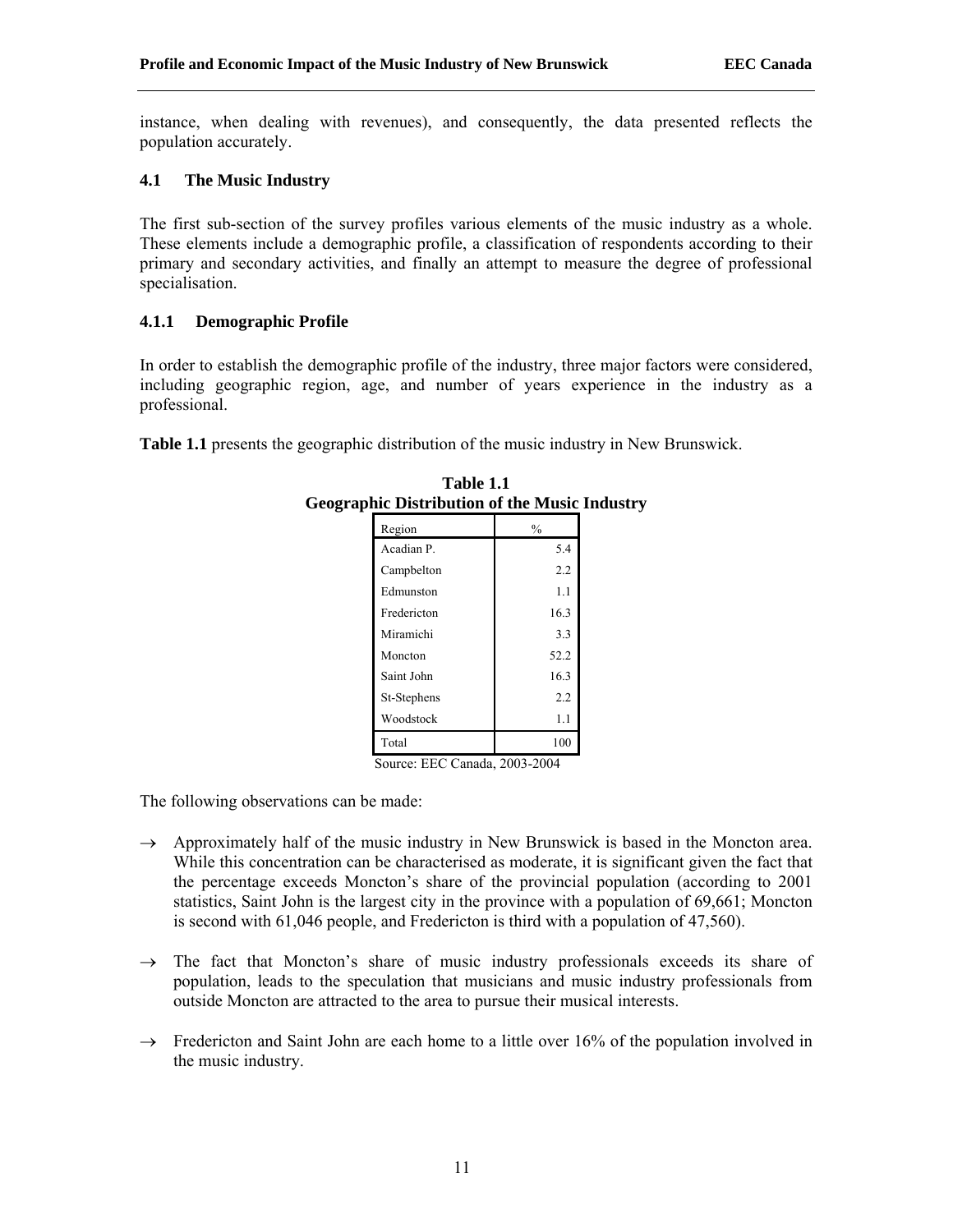- $\rightarrow$  Close to 85% of the music industry is concentrated in the province's three major urban centres.
- $\rightarrow$  Regions outside the major urban centres are home to approximately 15% of the industry, with 5.4% in the Acadian Peninsula, 3.3% in Miramichi, 2.2% in St-Stephens and Campbelton, and a little over 1% in both Edmunston and Woodstock.

**Table 1.2** presents the age distribution of the music industry.

| Age          | $\frac{0}{0}$ |
|--------------|---------------|
| Less than 20 | 4.3           |
| 20-30        | 28.3          |
| $31 - 40$    | 23.9          |
| $41 - 50$    | 31.5          |
| 51-60        | 8.7           |
| more than 60 | 3.3           |
| Total        | 100           |

**Table 1.2 Age Distribution of the Music Industry (in %)** 

- Source: EEC Canada, 2003-2004
- $\rightarrow$  There appears to be a good balance of individuals across the various age groups. 28.3% of the population fall between the ages of 20 and 30, 23.9% between the ages of 31 and 40, 31.5% between the ages of 41 and 50 and 12% over 50. However, the proportion of the industry under 20 years old appears low at 4.3%.
- $\rightarrow$  A couple of factors can explain the low percentage of individuals under 20, including the fact that performers under 20, although perhaps very active in the industry, may not have been active very long on a professional level. Hence, such individuals may not have been as aware of the survey as individuals with more experience, or perhaps they were less inclined to respond than would.

**Table 1.3** presents the music industry according to years experience at the professional level. From the table, the following observations can be made:

- $\rightarrow$  Close to 73% of the industry has over six years of experience at the professional level. Close to 50% have over 10 years experience.
- $\rightarrow$  Over 27% of the industry has less than 5 years experience.
- $\rightarrow$  The number of years experience expressed by respondents seems to be distributed evenly across all categories. However, there does appear to be a shortage of newcomers (3.3% with less than 1 year, and 9.8% with 1-2 years). However, much like for the case of age distribution, it is quite possible that individuals with less than 2 years experience are not yet on industry lists and hence were not invited to participate in the survey.
- $\rightarrow$  Then again, the data could also reflect a very real problem in the industry, namely that young people have little incentive to pursue a career in music in the province, perhaps due to a lack of opportunities.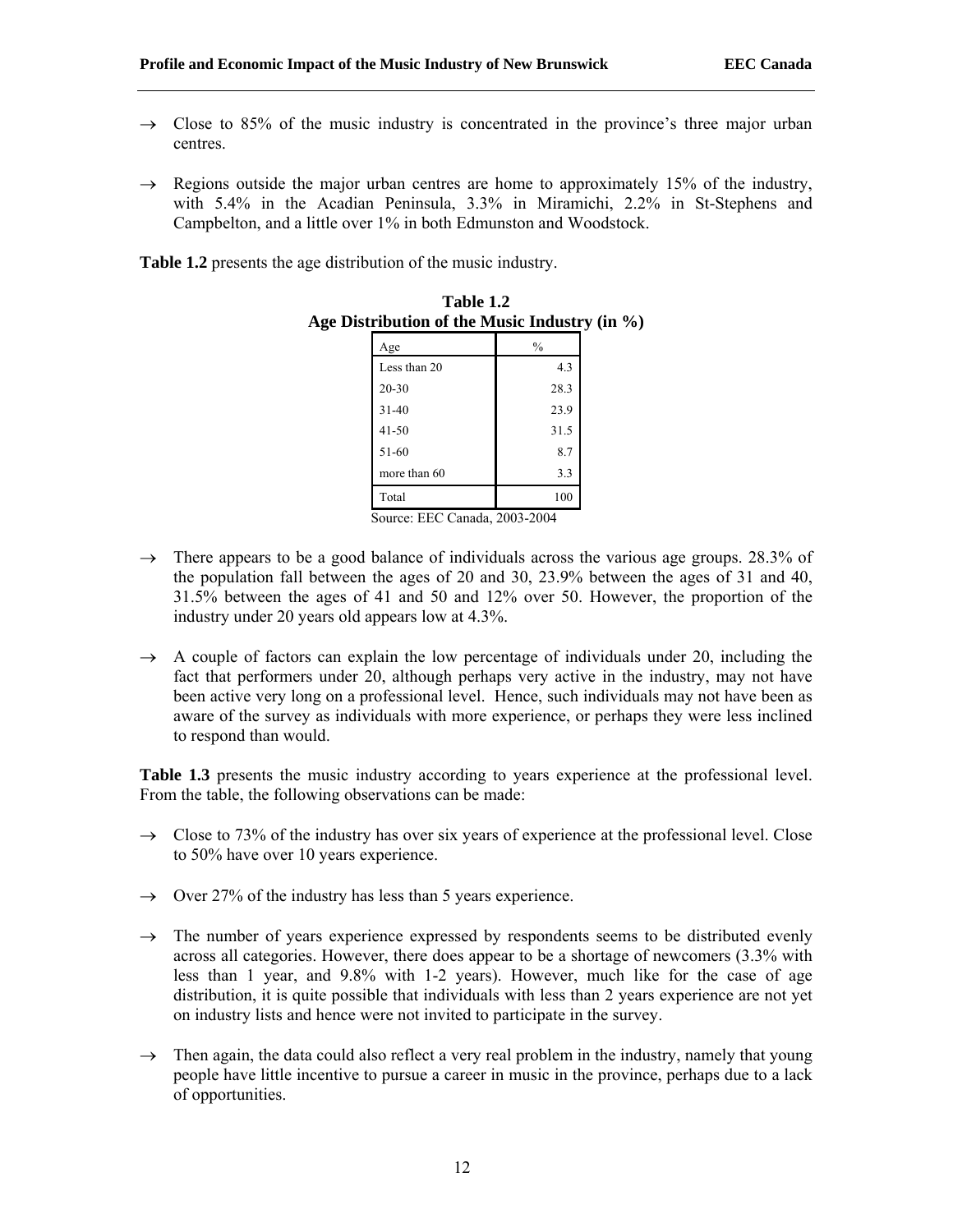| 1 adie 1.5<br>Years Experience of the Music Industry (in %) |                  |               |  |  |  |  |  |
|-------------------------------------------------------------|------------------|---------------|--|--|--|--|--|
|                                                             | Years Experience | $\frac{0}{0}$ |  |  |  |  |  |
|                                                             | less than 1      | 3.3           |  |  |  |  |  |
|                                                             | $1 - 2$          | 9.8           |  |  |  |  |  |
|                                                             | $3 - 5$          | 14.1          |  |  |  |  |  |
|                                                             | $6 - 10$         | 25.0          |  |  |  |  |  |
|                                                             | $11 - 20$        | 22.8          |  |  |  |  |  |
|                                                             | more than 20     | 25.0          |  |  |  |  |  |
|                                                             | Total            | 100           |  |  |  |  |  |
|                                                             |                  |               |  |  |  |  |  |

**Table 1.3** 

Source: EEC Canada, 2003-2004

**Table 1.4** presents the geographic distribution of the music industry according to the number of years experience.

- $\rightarrow$  It is interesting to note that almost all of the individuals with less than 5 years experience are located in one of the three major urban centres of Moncton, Saint John and Fredericton.
- $\rightarrow$  Almost all respondents from the regions (outside the three urban centres) have at least six years of industry experience.

|             | Years Experience |                  |          |              |          |                  |       |  |  |  |
|-------------|------------------|------------------|----------|--------------|----------|------------------|-------|--|--|--|
| Region      | less than 1      | $1 - 2$          | $3 - 5$  | $6 - 10$     | $11-20$  | more than 20     | Total |  |  |  |
| Acadian P.  | $\theta$         | $\boldsymbol{0}$ | $\theta$ | 13.0         | 4.8      | 4.3              | 5.4   |  |  |  |
| Campbelton  | $\Omega$         | $\mathbf{0}$     | $\theta$ | 4.3          | 4.8      | $\boldsymbol{0}$ | 2.2   |  |  |  |
| Edmunston   | $\Omega$         | $\mathbf{0}$     | $\Omega$ | 4.3          | $\Omega$ | $\mathbf{0}$     | 1.1   |  |  |  |
| Fredericton | 33.3             | 22.2             | 15.4     | 8.7          | 19.0     | 17.4             | 16.3  |  |  |  |
| Miramichi   | $\theta$         | $\mathbf{0}$     | 7.7      | 4.3          | $\Omega$ | 4.3              | 3.3   |  |  |  |
| Moncton     | 33.3             | 44.4             | 61.5     | 47.8         | 61.9     | 47.8             | 52.2  |  |  |  |
| Saint John  | 33.3             | 33.3             | 15.4     | 13.0         | 9.5      | 17.4             | 16.3  |  |  |  |
| St-Stephens | $\theta$         | $\mathbf{0}$     | $\Omega$ | 4.3          | $\theta$ | 4.3              | 2.2   |  |  |  |
| Woodstock   | $\theta$         | $\mathbf{0}$     | $\theta$ | $\mathbf{0}$ | $\theta$ | 4.3              | 1.1   |  |  |  |
| Total       | 100              | 100              | 100      | 100          | 100      | 100              | 100   |  |  |  |

**Table 1.4 Geographic Distribution of the Music Industry According to Years Experience (in %)**

Source: EEC Canada, 2003-2004

The last observation can be explained by the fact that individuals from the regions that are interested in working professionally in music leave for one of the three urban centres to start their careers. However, after a period of approximately 5 years, some of these individuals return to their region, often finding ways to pursue their careers.

 $\rightarrow$  This trend suggests there is an increasing concentration of musical activity in the urban centres. Of course, only future studies will be able to confirm or invalidate this hypothesis.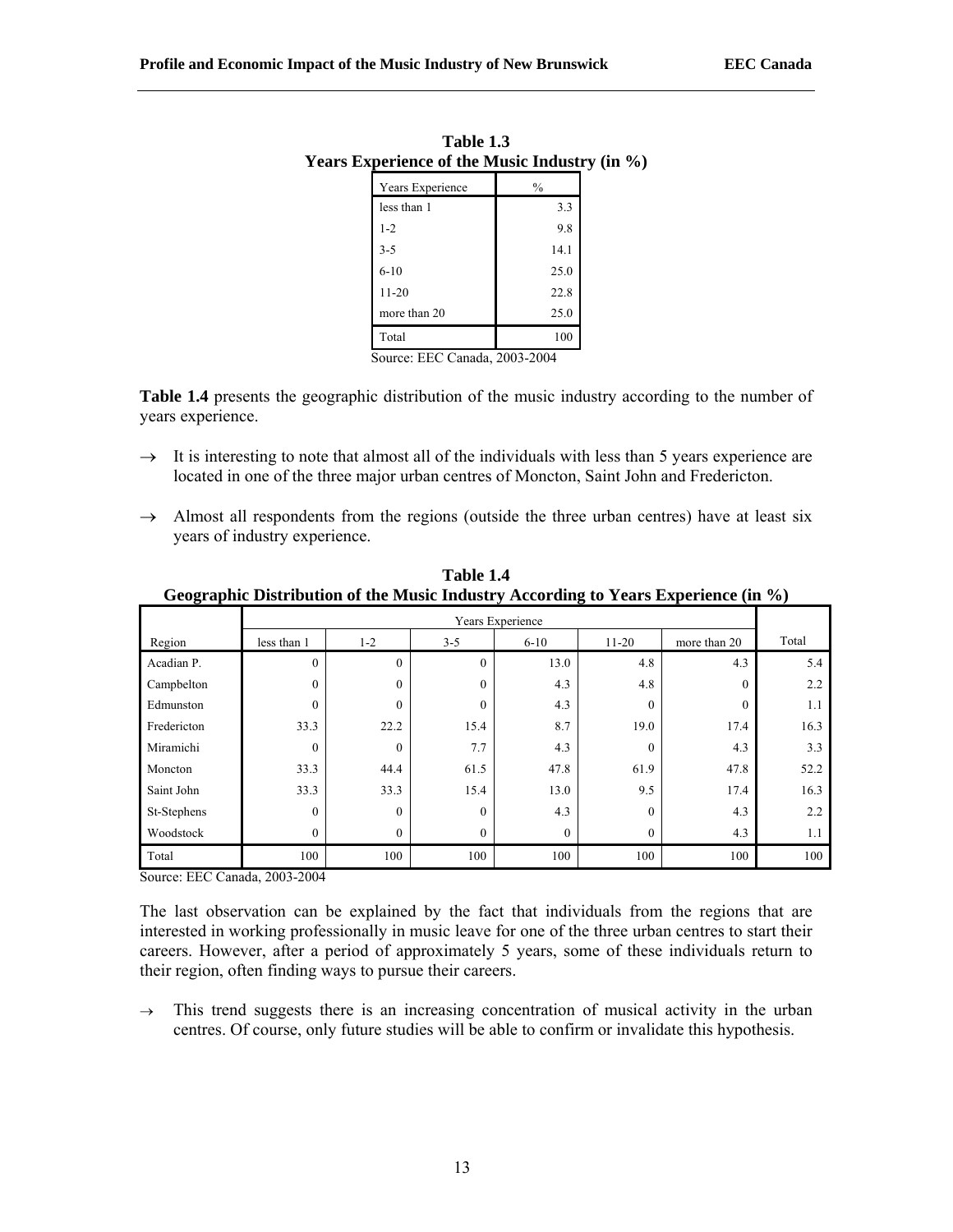## **4.1.2 Principal and Secondary Activities**

The following sub-section considers the principal and secondary activities of enterprises and individuals working professionally in the music industry of New Brunswick. To interpret correctly the data that follows, it is important to understand how participants were asked to respond to questions regarding the role(s) they played in the industry.

For more information on principal and secondary activities, including why this approach was opted for in the context of the music industry of New Brunswick, refer to section 2.3.3 *Professions vs. Activities*.

From the start of the survey, respondents were asked to indicate what they considered their principal activity in music and sound recording. Respondents could only choose one principal activity, and not necessarily the one that occupied the majority of their time.

Respondents were then asked to indicate other activities that they provided at the professional level. These other activities are considered secondary activities. Respondents were permitted to select more than one secondary activity, indicating the proportion of time that they allocated to each (including their principal activity). Note that the percentages of time allocated to each activity are proportions of total time allocated to *music-related activities*, and not proportions of total time devoted to all *work-related activities*.

**Table 1.5** presents the music industry in New Brunswick according to principal activity. From the table, the following observations can be made:

- $\rightarrow$  Of the 92 people who responded to the survey, not one chose booking concerts, releasing albums (record label), engineering albums or manufacturing albums as their principal activity.
- $\rightarrow$  This last observation is significant. According to the survey, no one in the province is committed to signing performers and planning careers for them.
- $\rightarrow$  In addition, no one in the province is committed to organising concert tours for performers. This fact points to a severe challenge for artists who seek to earn a living, to gain exposure, or to promote a new release through touring.
- $\rightarrow$  Those whose principal activity was performing music<sup>5</sup> account for 66.8% of respondents. Together with songwriters (21.2%), musical artists account for a combined 88.0% of the population.
- $\rightarrow$  Those whose principal activity involved recording albums (studios) represented 2.5% of the industry.
- $\rightarrow$  Only 1.8% of the population indicated managing artists as their principal activity. This proportion is rather low, particularly if we consider that these individuals do not necessarily

 $<sup>5</sup>$  Throughout the report, the term 'performers' will be used to refer to singers and musicians; the term 'musical artists' will be used to</sup> refer to performers and songwriters; the term 'other professionals' or simply 'professionals' will be used to refer to all activities other than singing and performing (managing artists, booking concerts, releasing albums, etc.).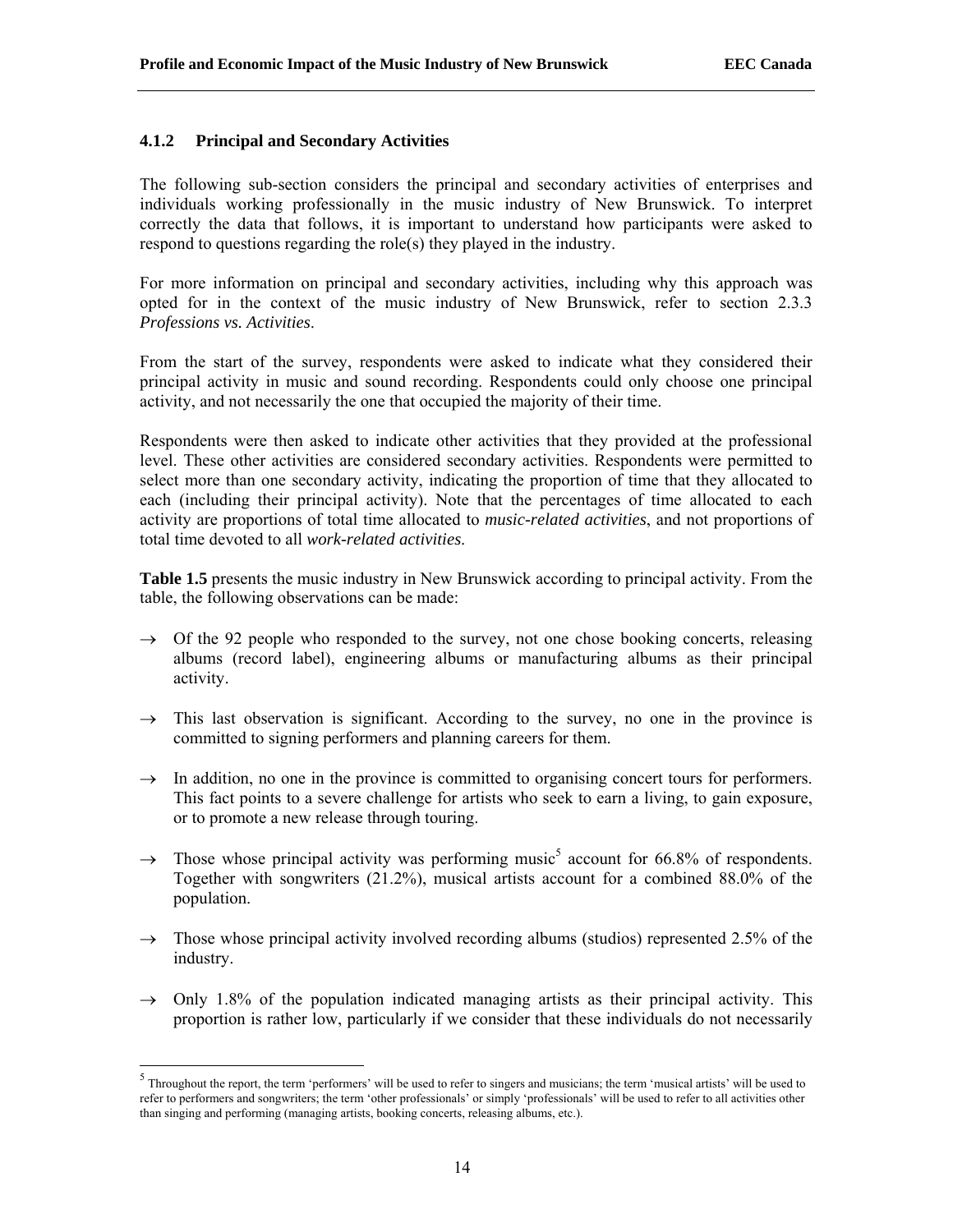manage artists on a full-time basis. This percentage suggests a need in the province for more professionals committed to managing careers.

- $\rightarrow$  Other principal activities include distributing albums (0.1%), producing albums (0.8%), teaching music (1.1%), promoting concerts (1.8%) and publishing music (0.4%).
- $\rightarrow$  2.9% of respondents involved in music indicated that their principal activity lied outside of the music industry *as defined by this study* (refer to section 1.3.1 *Defining the Music Industry*), such as directing and producing music videos, working in radio, retail, etc.

| meipal Acuvity of the music muusti y (m |               |
|-----------------------------------------|---------------|
| Principal Activity                      | $\frac{0}{0}$ |
| Song Writing                            | 21.2          |
| Performing Music                        | 66.8          |
| Managing Artists                        | 1.8           |
| <b>Booking Concerts</b>                 | $\Omega$      |
| Releasing Albums                        | $\Omega$      |
| Recording Albums                        | 2.5           |
| Distributing Albums                     | 0.1           |
| Producing Albums                        | 0.8           |
| <b>Engineering Albums</b>               | $\Omega$      |
| Sound Technician                        | 0.7           |
| Music Teaching                          | 1.1           |
| <b>Promoting Concerts</b>               | 1.8           |
| Publishing Music                        | 0.4           |
| Manufacturing Albums                    | $\Omega$      |
| Other                                   | 2.9           |
| Total                                   | 100           |

**Table 1.5 Principal Activity of the Music Industry (in %)**

Source: EEC Canada, 2003-2004

By considering the data presented in **Table 1.5**, it may be concluded that:

a) There are plenty of musical artists working in the province;

b) These artists have little problem-finding the resources and the people qualified to record their musical products $6$ ;

c) There are very few people (if any) in the province committed to releasing these products;

d) There are very few people (if any) in the province committed to booking concerts;

e) There are very few people in the province that are committed to managing the careers of these artists at a professional level.

<sup>6</sup> With the assistance of funding opportunities such as the New Brunswick Sound Initiative, administered by the Culture and Sports Secretariat, there appears to be available resources in the province to record these products professionally. At least, it cannot be said that a lack financial resources earmarked for the actual recording of musical products is the greatest factor currently holding back the industry. This subject will be treated at greater length further on in the report.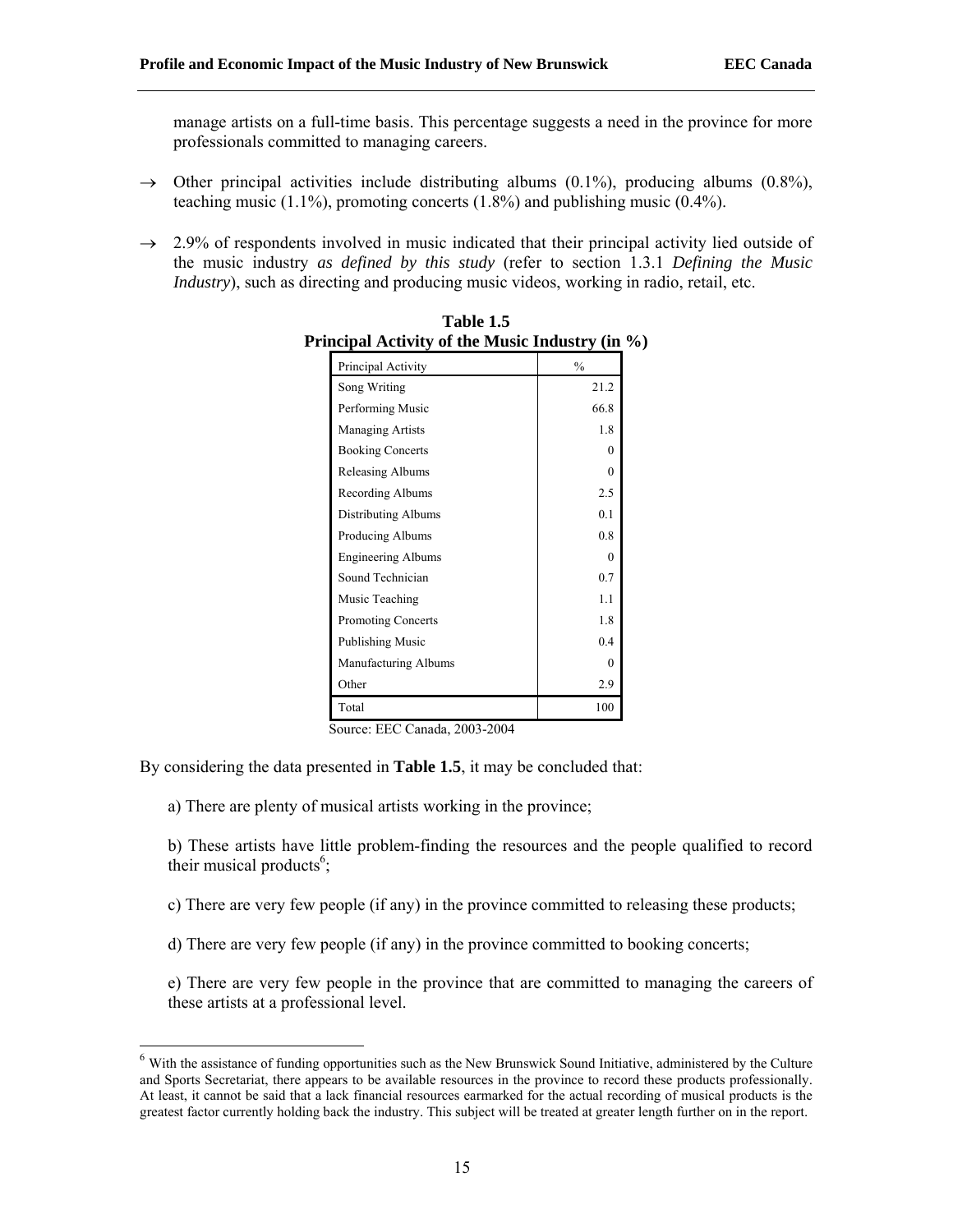**Table 1.6** presents the principal activities of respondents according to where they are located in the province.

- $\rightarrow$  One hundred percent of respondents who principal activity was distributing albums (who, in this case, correspond to one distributor) are located in the Acadian Peninsula. The presence of this distributor is without a doubt a great resource for individuals seeking to move their musical products into stores.
- $\rightarrow$  However, it is worth noting that the province's sole distributor specialises in Frenchlanguage musical recordings, particularly from Acadian artists. This fact points to a potential difficulty for other artists, notably instrumental and English language artists, to obtain distribution from within the province.
- $\rightarrow$  Recording studios are concentrated in the province's three urban centres and Miramichi, with a strong concentration in the Moncton area.
- $\rightarrow$  Concert promoters are concentrated in the Fredericton and Moncton areas. Someone committed to promoting concerts is based in the St-Stephens area.
- $\rightarrow$  Those whose principal activities include song writing and performing are scattered about the province, with strong concentrations in Moncton (56.8% of performers and 57.1% of songwriters), Fredericton (20.5% and 7.1%, respectively), and Saint John (13.6% and 14.3%, respectively).
- $\rightarrow$  The Acadian Peninsula is home to quite a large proportion of songwriters, album producers and sound technicians given its actual size and importance in other categories (14.3%, 50% and 50%, respectively).
- $\rightarrow$  Individuals devoted to managing artists were reported from Moncton (60%) and Saint John (40%) exclusively.

| Principal Activity and Geographic Distribution of the Music Industry (in %) |              |              |           |             |           |          |          |          |           |       |
|-----------------------------------------------------------------------------|--------------|--------------|-----------|-------------|-----------|----------|----------|----------|-----------|-------|
|                                                                             | Acadian      |              |           |             |           |          | Saint    | $St-$    |           |       |
| Principal Activity                                                          | Ρ.           | Campbelton   | Edmunston | Fredericton | Miramichi | Moncton  | John     | Stephens | Woodstock | Total |
| Song Writing                                                                | 14.3         | $\mathbf{0}$ | 7.1       | 7.1         | $\Omega$  | 57.1     | 14.3     |          | $\theta$  | 100   |
| Performing Music                                                            | $\theta$     | 4.5          | $\Omega$  | 20.5        | 2.3       | 56.8     | 13.6     | 2.3      | $\Omega$  | 100   |
| Managing Artists                                                            | $\theta$     | $\theta$     | $\Omega$  | 0           | $\Omega$  | 60.0     | 40.0     | $\Omega$ | $\theta$  | 100   |
| Recording Albums                                                            | $\theta$     | $\mathbf{0}$ | $\Omega$  | 14.3        | 14.3      | 42.9     | 28.6     | $\Omega$ | $\theta$  | 100   |
| Distributing Albums                                                         | 100          | $\theta$     | $\Omega$  | $\theta$    | $\Omega$  | $\Omega$ | $\Omega$ | $\Omega$ | $\Omega$  | 100   |
| Producing Albums                                                            | 50.0         | $\theta$     | $\theta$  | 50.0        | $\theta$  | $\Omega$ | $\Omega$ | $\Omega$ | $\theta$  | 100   |
| Sound Technician                                                            | 50.0         | $\mathbf{0}$ | $\Omega$  | 0           | $\Omega$  | 50.0     | $\Omega$ | $\theta$ | $\theta$  | 100   |
| Music Teaching                                                              | $\theta$     | $\theta$     | $\Omega$  | 33.3        | 33.3      | 33.3     | $\Omega$ | $\Omega$ | $\theta$  | 100   |
| <b>Promoting Concerts</b>                                                   | $\theta$     | $\theta$     | $\Omega$  | 40.0        | $\Omega$  | 40.0     | $\Omega$ | 20.0     | $\theta$  | 100   |
| Publishing Music                                                            | $\theta$     | $\theta$     | $\Omega$  | $\theta$    | $\Omega$  | $\Omega$ | $\Omega$ | $\Omega$ | 100       | 100   |
| Other                                                                       | $\mathbf{0}$ | $\theta$     | $\theta$  | 0           | $\theta$  | 62.5     | 37.5     | $\Omega$ | $\Omega$  | 100   |
| Total                                                                       | 5.4          | 2.2          | 1.1       | 16.3        | 3.3       | 52.2     | 16.3     | 2.2      | 1.1       | 100   |

**Table 1.6 Principal Activity and Geographic Distribution of the Music Industry (in %)**

Source: EEC Canada, 2003-2004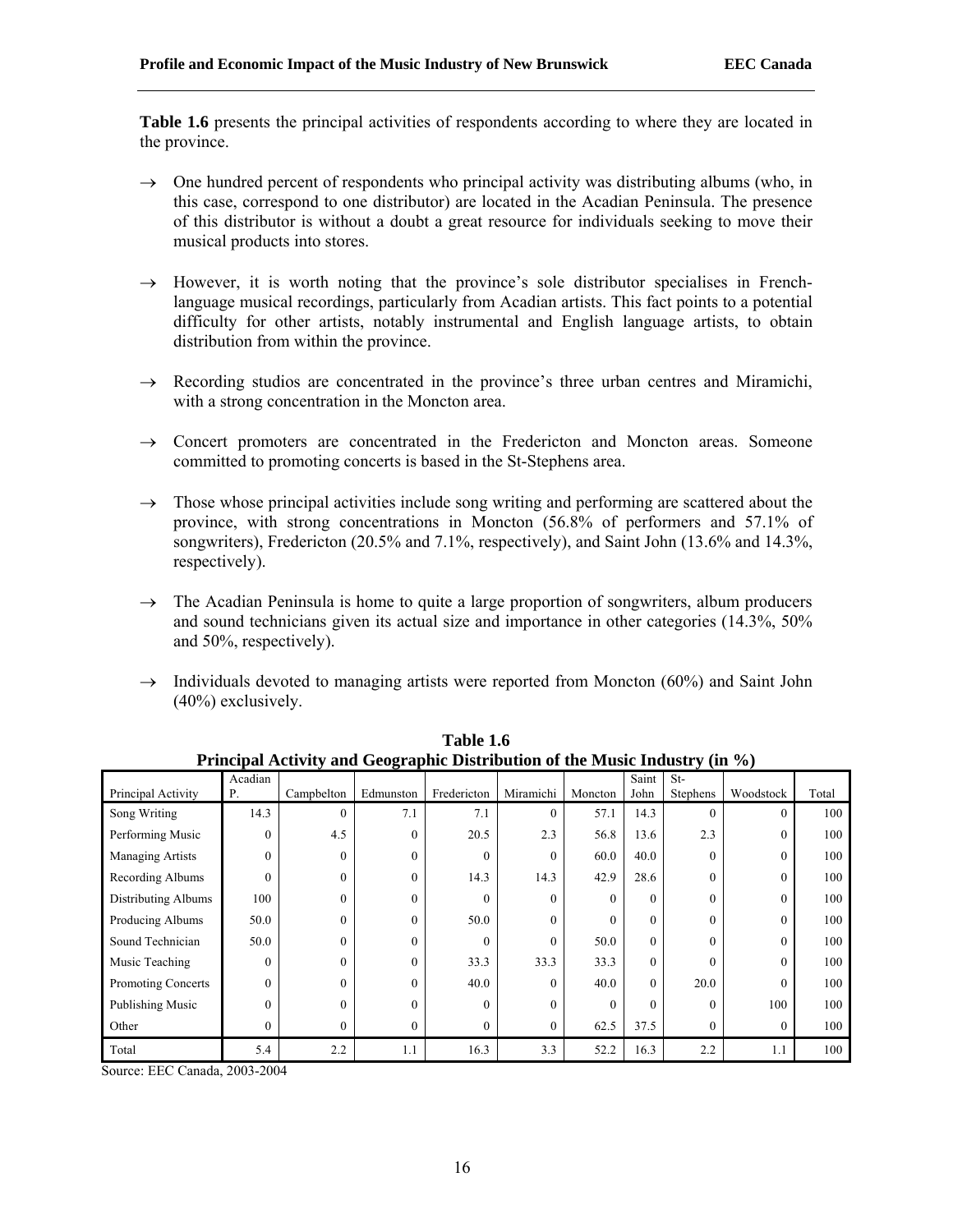**Table 1.7** presents the principal activities of the music industry according years experience at the professional level. From the table, the following observations can be made:

- $\rightarrow$  Close to two-thirds of respondents whose principal activity is song writing have over 6 years experience in the industry.
- $\rightarrow$  Performers appear well distributed in terms of experience; 25% of respondents with performing as their principal activity are veterans with more than 20 years experience.
- $\rightarrow$  Almost all respondents whose principal activity is managing artists are relative newcomers with only 1-2 years experience.
- $\rightarrow$  All whose principal activity is recording albums claimed at least 6 years experience. The bulk of this group (42.9%) fell in the 6-10 years experience category, corresponding loosely to the time the province (Culture and Sports Secretariat) started encouraging recording studios.

|                            | Years Experience |              |          |              |          |              |       |  |  |  |
|----------------------------|------------------|--------------|----------|--------------|----------|--------------|-------|--|--|--|
| Principal Activity         | less than 1      | $1 - 2$      | $3 - 5$  | $6 - 10$     | $11-20$  | more than 20 | Total |  |  |  |
| Song Writing               | 7.1              | 7.1          | 21.4     | 21.4         | 35.7     | 7.1          | 100   |  |  |  |
| Performing Music           | 4.5              | 4.5          | 18.2     | 25.0         | 22.7     | 25.0         | 100   |  |  |  |
| <b>Managing Artists</b>    | $\theta$         | 80.0         | $\theta$ | $\theta$     | 20.0     | $\Omega$     | 100   |  |  |  |
| Recording Albums           | $\mathbf{0}$     | $\theta$     | $\theta$ | 42.9         | 28.6     | 28.6         | 100   |  |  |  |
| <b>Distributing Albums</b> | $\theta$         | $\theta$     | $\theta$ | 100          | $\Omega$ | $\Omega$     | 100   |  |  |  |
| Producing Albums           | $\mathbf{0}$     | $\theta$     | $\theta$ | 50.0         | $\theta$ | 50.0         | 100   |  |  |  |
| Sound Technician           | $\mathbf{0}$     | 50.0         | $\theta$ | $\mathbf{0}$ | 50.0     | $\theta$     | 100   |  |  |  |
| Music Teaching             | $\theta$         | $\theta$     | $\theta$ | $\mathbf{0}$ | $\theta$ | 100          | 100   |  |  |  |
| <b>Promoting Concerts</b>  | $\mathbf{0}$     | 20.0         | $\theta$ | 40.0         | $\theta$ | 40.0         | 100   |  |  |  |
| Publishing Music           | $\theta$         | $\theta$     | $\theta$ | $\theta$     | $\theta$ | 100          | 100   |  |  |  |
| Other                      | $\boldsymbol{0}$ | $\mathbf{0}$ | 25.0     | 25.0         | 25.0     | 25.0         | 100   |  |  |  |
| Total                      | 3.3              | 9.8          | 14.1     | 25.0         | 22.8     | 25.0         | 100   |  |  |  |

**Table 1.7 Principal Activity According to Years Experience of the Music Industry (in %)** 

Source: EEC Canada, 2003-2004

**Table 1.8** presents the primary activity of music industry professionals according to secondary activities (a reminder that respondents could select more than one secondary activity, which explains why the sum of rows and columns are greater than 100%).

The table reads as follows, 85.7% of those who selected song writing as their principal activity selected performing music as one of their secondary activities; 7.1% of those who selected song writing as their principal activity selected managing artists as one of their secondary activities, etc.

The table is particularly interesting because it provides an indication of the versatility demonstrated by music industry professionals in New Brunswick. Of course, the downside to this versatility is that it prohibits individuals from specialising in one particular area<sup>7</sup>.

 $^7$  Although in many cases individuals choose to provide a range of services, often it is out of necessity that they do so.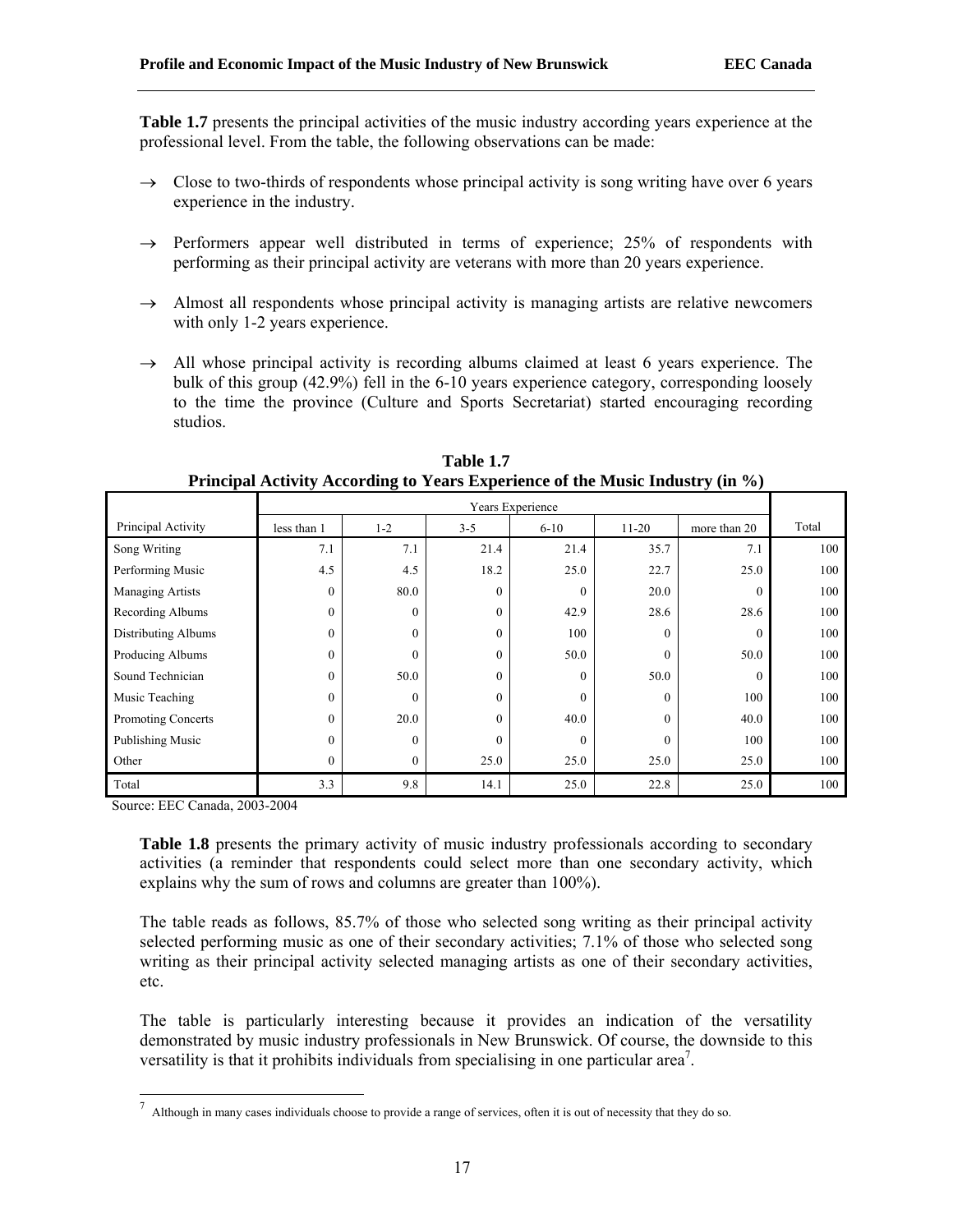After analysing the table, it can be concluded that the traditional boundaries between individual roles that we can expect to observe in a developed music industry, where the performers do the performing, the managers do the managing and the bookers do the booking, does not apply to New Brunswick.

In contrast, the table demonstrates how, faced with a lack of committed, qualified and experienced professionals in the province, individuals find it necessary to do a little bit of everything.

|                           |              | Secondary Activity |                  |                         |                     |                            |                     |                            |                    |                  |                |                    |                  |                         |              |                    |
|---------------------------|--------------|--------------------|------------------|-------------------------|---------------------|----------------------------|---------------------|----------------------------|--------------------|------------------|----------------|--------------------|------------------|-------------------------|--------------|--------------------|
| Principal Activity        | Song Writing | Performing Music   | Managing Artists | <b>Booking Concerts</b> | Releasing<br>Albums | <b>Albums</b><br>Recording | Distributing Albums | <b>Albums</b><br>Producing | Engineering Albums | Sound Technician | Music Teaching | Promoting Concerts | Publishing Music | Albums<br>Manufacturing | Other 1      | Other <sub>2</sub> |
| Song Writing              | n.a.         | 85.7               | 7.1              | 14.3                    | 14.3                | 42.9                       | 21.4                | 21.4                       | 7.1                | 7.1              | 7.1            | 7.1                | $\theta$         | $\theta$                | 7.1          | $\theta$           |
| Performing Music          | 59.1         | n.a.               | 13.6             | 25.0                    | 15.9                | 43.2                       | 11.4                | 22.7                       | 9.1                | 15.9             | 25.0           | 11.4               | 4.5              | 2.3                     | $\theta$     | $\theta$           |
| <b>Managing Artists</b>   | $\mathbf{0}$ | 20.0               | n.a.             | 60.0                    | 20.0                | 20.0                       | $\Omega$            | $\Omega$                   | $\theta$           | $\theta$         | $\theta$       | 40.0               | $\mathbf{0}$     | $\theta$                | $\mathbf{0}$ | $\mathbf{0}$       |
| <b>Booking Concerts</b>   | $\Omega$     | $\theta$           | $\Omega$         | n.a.                    | $\theta$            | $\Omega$                   | $\theta$            | $\Omega$                   | $\Omega$           | $\Omega$         | $\Omega$       | $\theta$           | $\theta$         | $\theta$                | $\Omega$     | $\mathbf{0}$       |
| Releasing Albums          | $\theta$     | $\Omega$           | $\Omega$         | $\theta$                | n.a.                | $\Omega$                   | $\Omega$            | $\Omega$                   | $\theta$           | $\theta$         | $\Omega$       | $\theta$           | $\theta$         | $\theta$                | $\Omega$     | $\theta$           |
| Recording Albums          | 57.1         | 57.1               | $\theta$         | $\mathbf{0}$            | $\mathbf{0}$        | n.a.                       | $\theta$            | 57.1                       | 85.7               | 42.9             | 14.3           | $\theta$           | $\theta$         | $\theta$                | $\theta$     | $\mathbf{0}$       |
| Distributing Albums       | $\theta$     | $\Omega$           | $\Omega$         | $\theta$                | $\theta$            | $\Omega$                   | n.a.                | $\Omega$                   | $\Omega$           | $\Omega$         | $\Omega$       | $\Omega$           | $\Omega$         | $\theta$                | 100          | $\theta$           |
| Producing Albums          | $\mathbf{0}$ | 50.0               | 50.0             | 50.0                    | 50.0                | 50.0                       | $\Omega$            | n.a.                       | 50.0               | $\theta$         | $\Omega$       | $\Omega$           | 50.0             | $\Omega$                | $\theta$     | $\theta$           |
| <b>Engineering Albums</b> | $\theta$     | $\Omega$           | $\Omega$         | $\theta$                | $\mathbf{0}$        | $\Omega$                   | $\Omega$            | $\Omega$                   | n.a.               | $\theta$         | $\Omega$       | $\theta$           | $\theta$         | $\theta$                | $\Omega$     | $\theta$           |
| Sound Technician          | 50.0         | $\Omega$           | $\Omega$         | $\mathbf{0}$            | $\mathbf{0}$        | 50.0                       | $\Omega$            | $\Omega$                   | 100                | n.a.             | $\theta$       | $\theta$           | $\theta$         | $\mathbf{0}$            | 50.0         | $\theta$           |
| Music Teaching            | $\theta$     | 100                | $\Omega$         | $\theta$                | $\theta$            | $\theta$                   | $\Omega$            | $\Omega$                   | $\theta$           | $\theta$         | n.a.           | $\theta$           | $\Omega$         | $\theta$                | $\theta$     | $\theta$           |
| Promoting Concerts        | $\theta$     | $\theta$           | 20.0             | 20.0                    | 20.0                | $\mathbf{0}$               | $\Omega$            | $\theta$                   | $\theta$           | $\theta$         | $\Omega$       | n.a.               | 20.0             | $\mathbf{0}$            | 40.0         | 40.0               |
| <b>Publishing Music</b>   | 100          | 100                | $\Omega$         | $\mathbf{0}$            | $\mathbf{0}$        | $\overline{0}$             | $\Omega$            | $\Omega$                   | $\theta$           | $\theta$         | $\Omega$       | $\theta$           | n.a.             | $\Omega$                | $\theta$     | $\theta$           |
| Manufacturing Albums      | $\theta$     | $\Omega$           | $\Omega$         | $\theta$                | $\theta$            | $\theta$                   | $\Omega$            | $\theta$                   | $\theta$           | $\theta$         | $\theta$       | $\Omega$           | $\mathbf{0}$     | n.a.                    | $\theta$     | $\theta$           |
| Other                     | 12.5         | 37.5               | 12.5             | 25.0                    | 12.5                | $\overline{0}$             | $\mathbf{0}$        | 12.5                       | $\mathbf{0}$       | $\overline{0}$   | 25.0           | 12.5               | $\overline{0}$   | $\mathbf{0}$            | 75.0         | 12.5               |
| Total                     | 51.1         | 75.0               | 16.3             | 21.7                    | 14.1                | 38.0                       | 9.8                 | 21.7                       | 15.2               | 14.1             | 19.6           | 14.1               | 5.4              | 1.1                     | 12.0         | 3.3                |

**Table 1.8 Secondary Activities of the Music Industry According to Principal Activity (%)** 

Source: EEC Canada, 2003-2004

Some noteworthy observations include:

- $\rightarrow$  85.7% of songwriters and 100% of music teachers perform music as one of their secondary activities.
- $\rightarrow$  A little more than 40% of those who indicated song writing and performing music as their principal activity selected recording albums as one of their secondary activities.
- $\rightarrow$  Sixty percent of artists' managers are also involved in booking concerts.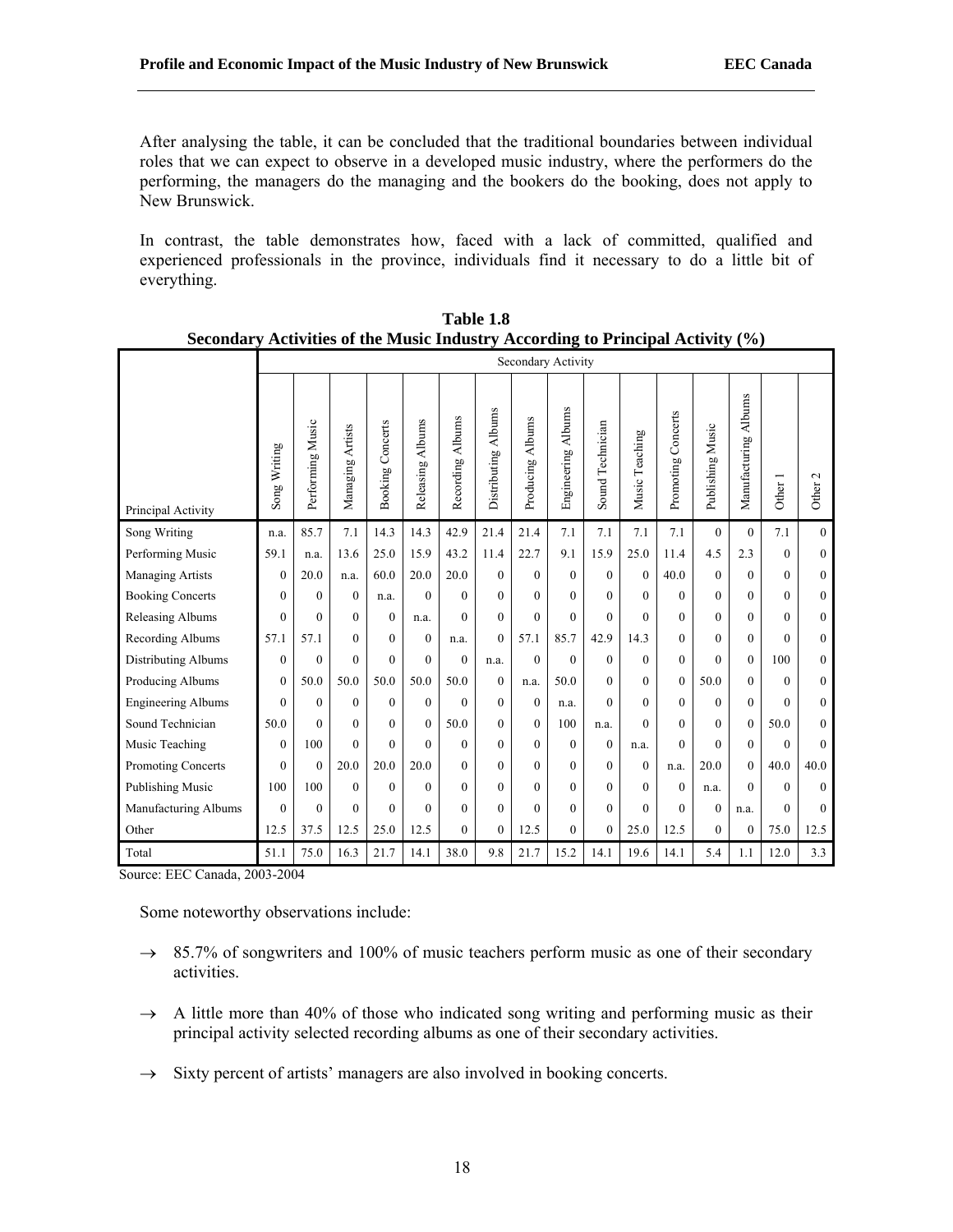- $\rightarrow$  Twenty-five percent of performers teach music as a sideline.
- $\rightarrow$  Individuals principally involved in recording albums also tend to be involved in a wide range of secondary activities, including: song writing, performing, producing and engineering music in addition to working as a sound technician.
- $\rightarrow$  Although no respondents indicated releasing albums as a principal activity, to varying degrees, songwriters, performers, artist managers, producers and concert promoters all indicated an involvement in the activity.

Finally, **Table 1.9** presents the extent which musical artists and other professionals are able to intervene on a wide range of activities.

The following observations can be made:

- $\rightarrow$  38.2% of professionals perform music on a professional level. Another 20.6% generate revenues writing music.
- $\rightarrow$  Despite the fact that no one claimed booking concerts as a principal activity, 22.4% of musical artists and 20.6% of other professionals do some booking.
- $\rightarrow$  Releasing albums is more common amongst musical artists (as is booking concerts) than it is amongst other professionals, 15.5% and 11.8%, respectively.
- $\rightarrow$  13% of musical artists distribute albums, compared to 2.9% of other professionals. This means that other than the province's unique distributor, all other distribution is taken care of by songwriters and performers.

| <b>Extent of Activities Provided (%)</b> |                               |                        |  |  |  |  |
|------------------------------------------|-------------------------------|------------------------|--|--|--|--|
| Activities                               | Songwriters and<br>Performers | Other<br>Professionals |  |  |  |  |
|                                          |                               |                        |  |  |  |  |
| Song Writing                             | 69.0                          | 20.6                   |  |  |  |  |
| Performing Music                         | 96.6                          | 38.2                   |  |  |  |  |
| <b>Managing Artists</b>                  | 12.1                          | 23.5                   |  |  |  |  |
| <b>Booking Concerts</b>                  | 22.4                          | 20.6                   |  |  |  |  |
| Releasing Albums                         | 15.5                          | 11.8                   |  |  |  |  |
| Recording Albums                         | 43.1                          | 29.4                   |  |  |  |  |
| Distributing Albums                      | 13.8                          | 2.9                    |  |  |  |  |
| Producing Albums                         | 22.4                          | 20.6                   |  |  |  |  |
| <b>Engineering Albums</b>                | 8.6                           | 26.5                   |  |  |  |  |
| Sound Technician                         | 13.8                          | 14.7                   |  |  |  |  |
| Music Teaching                           | 20.7                          | 17.6                   |  |  |  |  |
| <b>Promoting Concerts</b>                | 10.3                          | 20.6                   |  |  |  |  |
| <b>Publishing Music</b>                  | 3.4                           | 8.8                    |  |  |  |  |
| Manufacturing Albums                     | 1.7                           | 0.0                    |  |  |  |  |

**Table 1.9** 

Source: EEC Canada, 2003-2004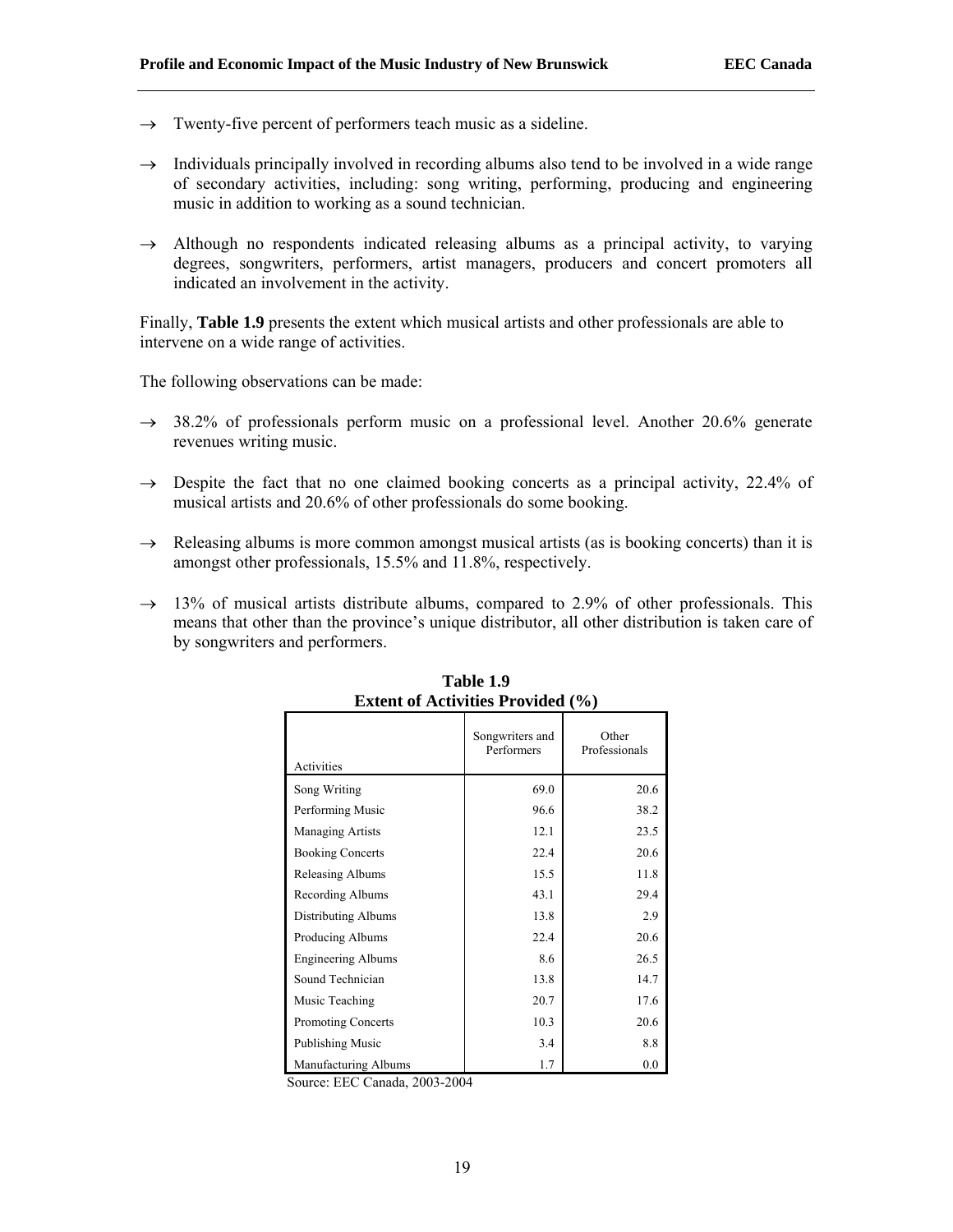## **4.1.3 Degree of Specialisation**

When considering the level of maturity of a given industry, its relative degree of specialisation can be a useful indicator to consider. One would expect that specialisation increases the more an industry grows. This is because the more developed an industry; the more players are called upon to deliver a particular service for which they have developed an expertise. In contrast, the less developed an industry, the more individual players must perform several functions to compensate for the lack of available expertise. This prevents players from concentrating on one area, and increasing their skills and knowledge as well as developing a greater network base.

In order to determine the degree of specialisation, an index was calculated which considers the number of secondary activities players participate in vis-à-vis their primary activity. The reading of the index is straightforward, the higher the rating (with a maximum of 100) the greater the degree of specialisation; the lower the rating, the less specialised the player, indicating their tendency to operate in a wide range of activities within the music industry.

**Table 1.9** provides specialisation indexes for the music industry according to the principal activity of the respondent. We could observe the following:

 $\rightarrow$  With an index rating of 70, the highest level of specialisation appears to be with concert promoters. Indeed, this group displayed little propensity for secondary activities (refer also to **Table 1.8**).

| Principal Activity        | Specialisation Index |
|---------------------------|----------------------|
| Song Writing              | 38                   |
| Performing Music          | 44                   |
| <b>Managing Artists</b>   | 59                   |
| <b>Booking Concerts</b>   | n.a.                 |
| Releasing Albums          | n.a.                 |
| Recording Albums          | 30                   |
| Distributing Albums       | 50                   |
| Producing Albums          | 25                   |
| <b>Engineering Albums</b> | n.a.                 |
| Sound Technician          | 29                   |
| Music Teaching            | 50                   |
| Promoting Concerts        | 70                   |
| Publishing Music          | 33                   |
| Manufacturing Albums      | n.a.                 |
| Total                     | 44                   |

**Table 1.9 Degree of Specialisation of Music Industry According to Principal Activity**

Source: EEC Canada, 2003-2004

 $\rightarrow$  Among the least specialised groups are those associated with activities related by their need for knowledge of the more technical aspects of sound recording and reproduction, such as: recording albums (30), producing albums (25) and sound technician (29).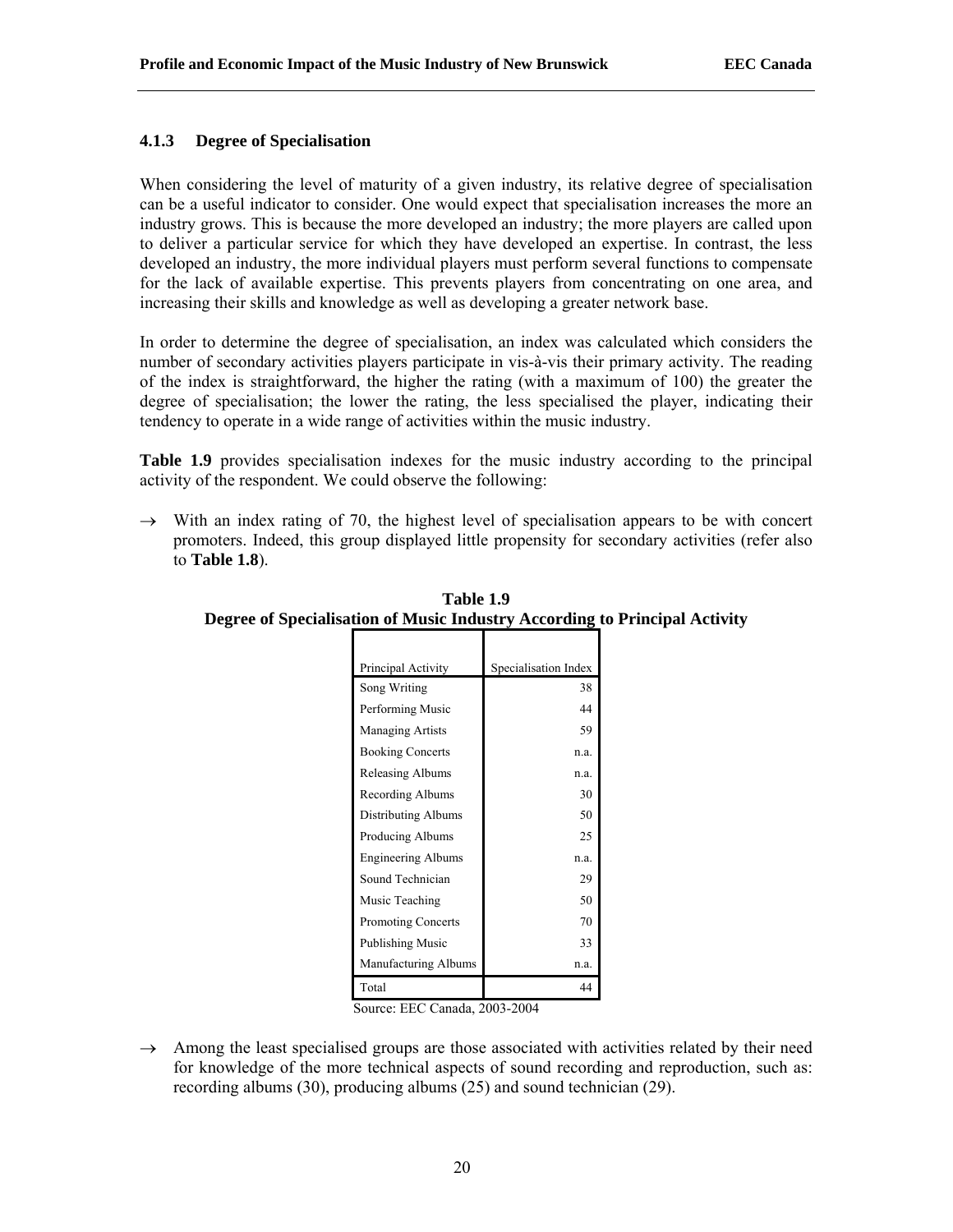$\rightarrow$  Individuals involved in most other activities demonstrated moderate to low specialisation rates, including songwriters (38), performers (44), music teachers (50) and publishers (33). For their part, artists' managers indicated a slightly higher degree of specialisation (59).

Table 1.10 calculates the same index according to geographic location. To a certain extent, it can be observed that specialisation increases (that is to say, individuals are more specialised) in urban areas.

- $\rightarrow$  Urban centres such as Saint John (60), Fredericton (50) and Moncton (39) appear to have higher indexes than smaller regions such as the Acadian Peninsula (32), Edmunston (20), Woodstock (33) and Campbelton (38).
- $\rightarrow$  Exceptions to the rule include the regions of Miramichi and St-Stephens (both with 57).

|                         | -                    |
|-------------------------|----------------------|
| Geographic Distribution | Specialisation Index |
| Acadian P.              | 32                   |
| Campbelton              | 38                   |
| Edmunston               | 20                   |
| Fredericton             | 50                   |
| Miramichi               | 57                   |
| Moncton                 | 39                   |
| Saint John              | 60                   |
| St-Stephens             | 57                   |
| Woodstock               | 33                   |
| Total                   | 44                   |

**Table 1.10 Degree of Specialisation of Music Industry According to Geographic Distribution**

Source: EEC Canada, 2003-2004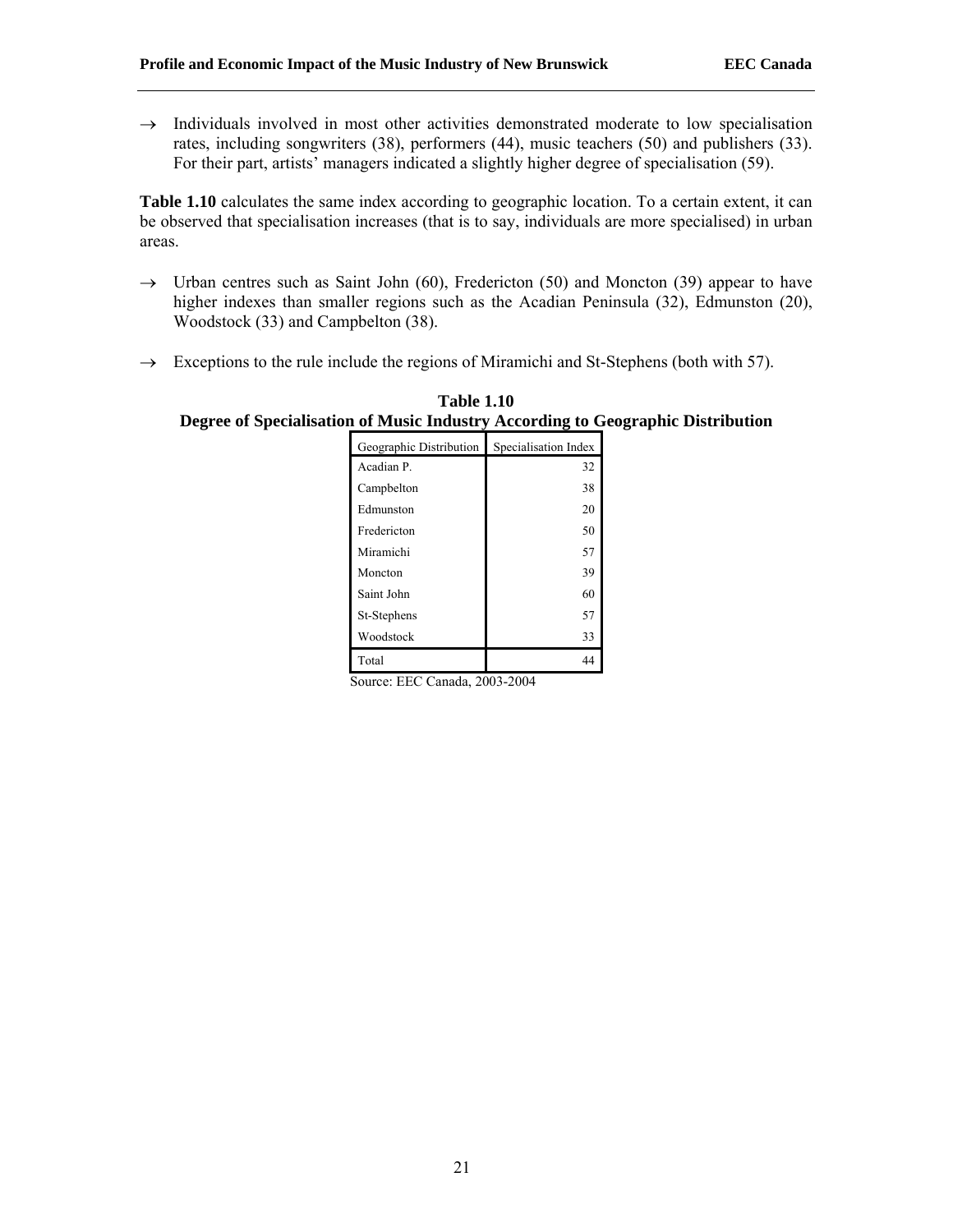## **4.2 Profile of Singers and Performers**

The previous section profiled various elements of the music industry as a whole. The present section deals exclusively with individuals for whom performing is either a primary or a secondary activity.

The profile covers the following elements: a demographic profile, a classification of respondents according to their primary and secondary activities, a measure of professional specialisation, training, classifications of performers according to the type of performance, whether or not they are signed to a label, employ a manager, touring activities as well as recordings and unit sales.

## **4.2.1 Demographic Profile**

**Table 2.1** presents the geographic distribution of performers in New Brunswick. The following observations can be made:

- $\rightarrow$  The strongest concentration of performers in the province can be found in the Moncton region, which is home to 55.1%.
- $\rightarrow$  The other two urban centres, namely Fredericton (17.4%) and Saint John (13%), combine to house a little over 30% of the provinces performers. Together, the three urban areas account for over 85% of all performers.
- $\rightarrow$  Outside urban areas, performers can be found across the province in the following proportions: Miramichi (4.3%), the Campbelton area and the Acadian Peninsula (2.9% each), as well as the Edmunston, St-Stephens and Woodstock areas (1.4% each).

| raphic Distribution of Perforr |               |  |
|--------------------------------|---------------|--|
| Region                         | $\frac{0}{0}$ |  |
| Acadian P.                     | 2.9           |  |
| Campbelton                     | 2.9           |  |
| Edmunston                      | 1.4           |  |
| Fredericton                    | 17.4          |  |
| Miramichi                      | 4.3           |  |
| Moncton                        | 55.1          |  |
| Saint John                     | 13.0          |  |
| St-Stephens                    | 1.4           |  |
| Woodstock                      | 1.4           |  |
| Total                          | 100           |  |

**Table 2.1 Geographic Distribution of Performers**

Source: EEC Canada, 2003-2004

**Table 2.2** presents the age distribution of performers.

 $\rightarrow$  As for the music industry as a whole, there appears a good balance of individuals across the various age groups, with 31.9% of performers between the ages of 20 and 30, 21.7% between the ages of 31 and 40, 24.6% between the ages of 41 and 50 and 15.9% over 50.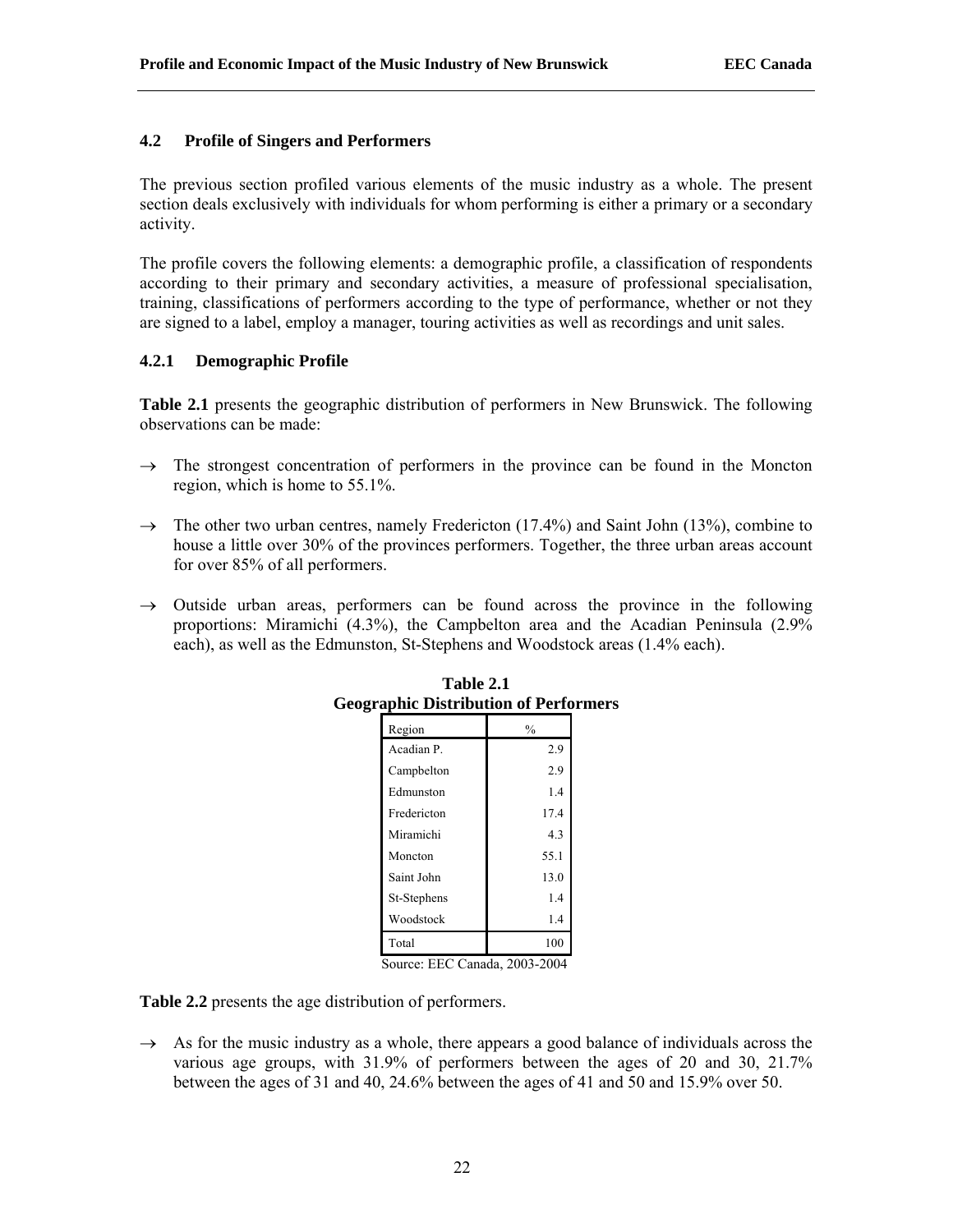$\rightarrow$  The proportion of the industry under 20 years old appears low at 5.8%.

| <b>Age Distribution of Singers/Performers</b> |               |  |  |  |  |  |  |
|-----------------------------------------------|---------------|--|--|--|--|--|--|
| Age                                           | $\frac{0}{0}$ |  |  |  |  |  |  |
| less than 20                                  | 5.8           |  |  |  |  |  |  |
| $20 - 30$                                     | 31.9          |  |  |  |  |  |  |
| $31 - 40$                                     | 21.7          |  |  |  |  |  |  |
| $41 - 50$                                     | 24.6          |  |  |  |  |  |  |
| 51-60                                         | 11.6          |  |  |  |  |  |  |
| more than 60                                  | 4.3           |  |  |  |  |  |  |
| Total                                         | 100           |  |  |  |  |  |  |
| PPAA<br>$\sim$                                | 1.00000001    |  |  |  |  |  |  |

**Table 2.2** 

Source: EEC Canada, 2003-2004

**Table 2.3** presents the performers in terms of years experience. The following observations can be made:

- $\rightarrow$  72.5% of the music industry has over six years of experience, including close to 50% with over 10 years experience.
- $\rightarrow$  27.5% of the industry has less than 5 years experience.
- $\rightarrow$  As for the industry as a whole, the proportion of respondents with less than 1-year experience appears low. It is possible that individuals with less than 1-year experience are not yet on industry lists and hence were not invited to respond to the survey. It could also be possible that there are few individuals with less than 1-year experience. Of course, the explanation could involve a combination of the two.

|              | o      |               |
|--------------|--------|---------------|
| Years        | Number | $\frac{0}{0}$ |
| less than 1  | 3      | 4.3           |
| $1 - 2$      | 4      | 5.8           |
| $3 - 5$      | 12     | 17.4          |
| $6 - 10$     | 16     | 23.2          |
| $11 - 20$    | 16     | 23.2          |
| more than 20 | 18     | 26.1          |
| Total        | 69     | 100           |

| Table 2.3                                     |  |
|-----------------------------------------------|--|
| <b>Years Experience of Singers/Performers</b> |  |

Source: EEC Canada, 2003-2004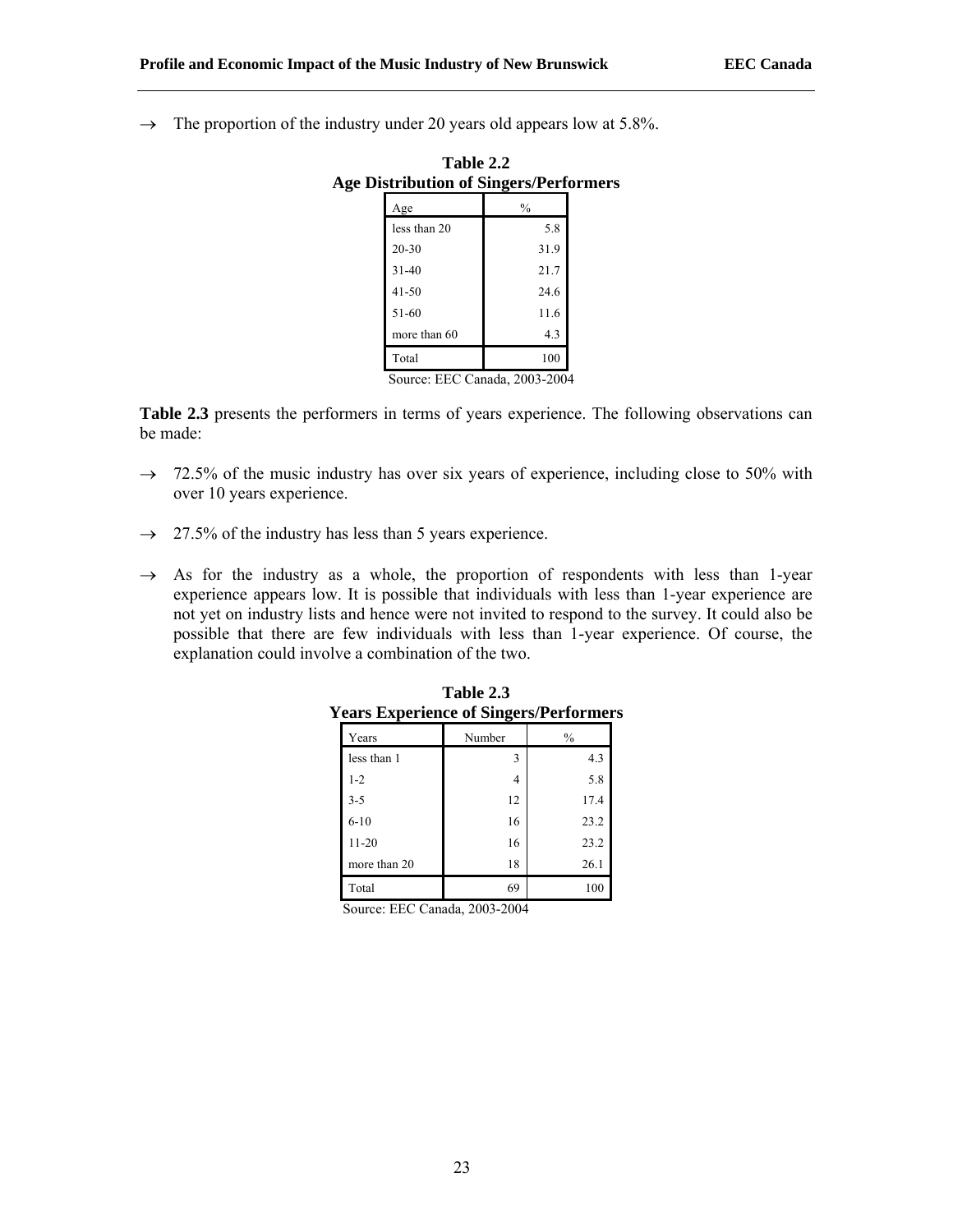## **4.2.2 Principal and Secondary Activities**

**Table 2.4** presents the percentage breakdown of individuals in the province who include performing as either their primary or secondary activity according to their primary activity. From the table, the following can be observed:

- $\rightarrow$  The large majority of performers in the province (63.8%) selected performing music as their primary activity.
- $\rightarrow$  Song writing constituted the second most important group (17.4%) as primary activities of performers.
- $\rightarrow$  Other activities included recording albums (5.8%) and teaching music (4.3), while managing artists, producing albums, and publishing music each represented a mere 1.4% of the population.

| imary Activity of Singers/Performe |         |
|------------------------------------|---------|
| Primary Activity                   | Table % |
| Song Writing                       | 17.4    |
| Performing Music                   | 63.8    |
| <b>Managing Artists</b>            | 1.4     |
| <b>Booking Concerts</b>            | 0       |
| Releasing Albums                   | 0       |
| Recording Albums                   | 5.8     |
| Distributing Albums                | 0       |
| Producing Albums                   | 1.4     |
| <b>Engineering Albums</b>          | 0       |
| Sound Technician                   | 0       |
| Music Teaching                     | 4.3     |
| <b>Promoting Concerts</b>          | 0       |
| <b>Publishing Music</b>            | 1.4     |
| Manufacturing Albums               | 0       |
| Other                              | 4.3     |
| Total                              | 100     |

**Table 2.4 Primary Activity of Singers/Performers**

Source: EEC Canada, 2003-2004

**Table 2.5** presents the popularity of secondary activities of performers in the province. The following observations can be made:

- $\rightarrow$  By far, the most common secondary activity is song writing, with 62.3% of performers engaged in the activity. Of course, the link between both activities can be expected.
- $\rightarrow$  Perhaps more surprising is the fact that 40% of performers indicated recording albums as one of their secondary activities. The high incidence of recording amongst performers can be explained by its ever-increasing accessibility due to technological innovations. Indeed, a musician today requires little else than a good microphone and a home computer to record, arrange and mix good quality musical products (good quality should not be confused with professional quality).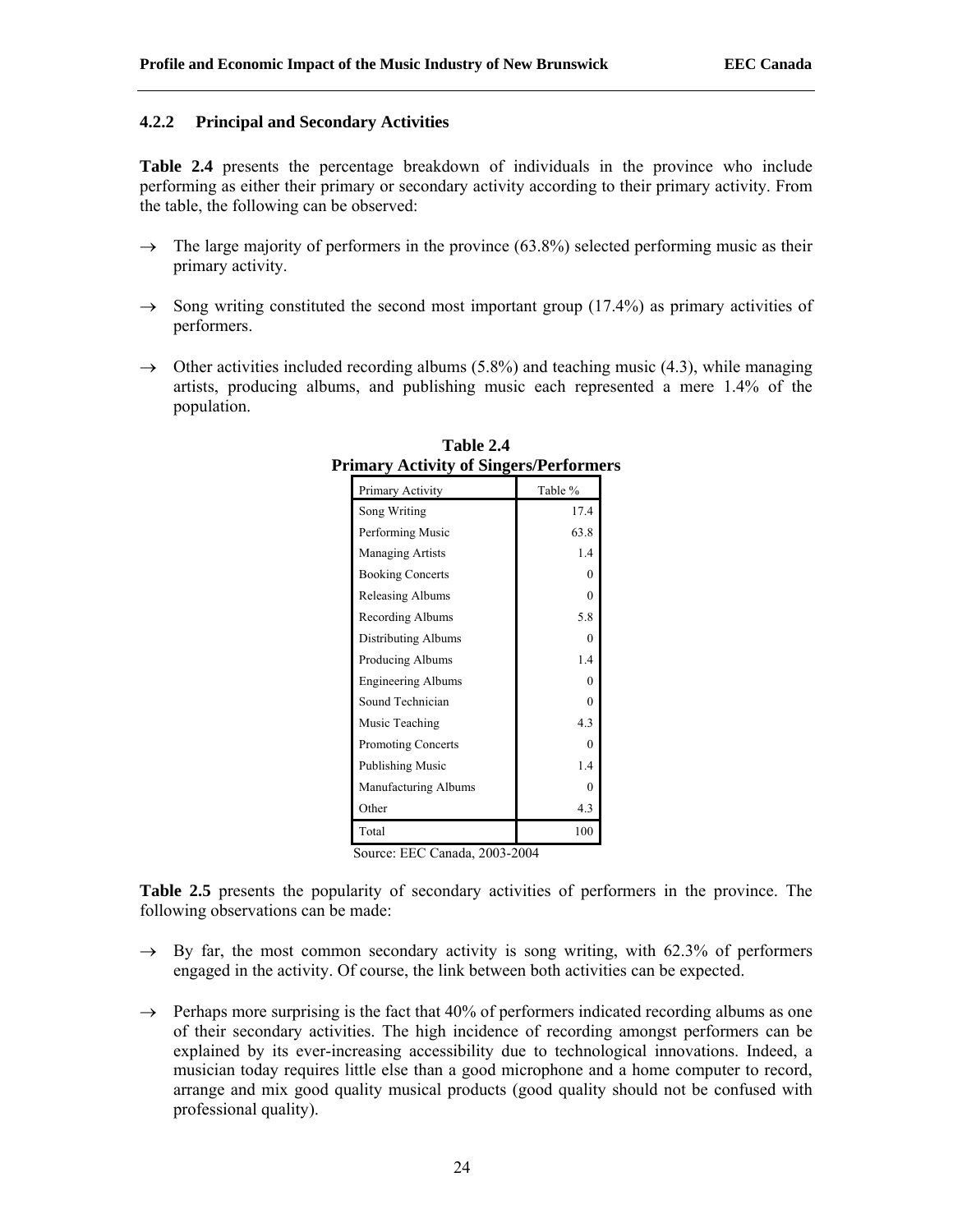$\rightarrow$  11.6% of performers indicated performing as their exclusive activity in the music industry.

| Secondary Activity        | $%$ of<br>Performers |
|---------------------------|----------------------|
| Song Writing              | 62.3                 |
| Performing Exclusively    | 11.6                 |
| <b>Managing Artists</b>   | 13.0                 |
| <b>Booking Concerts</b>   | 21.7                 |
| Releasing Albums          | 14.5                 |
| Recording Albums          | 40.6                 |
| Distributing Albums       | 11.6                 |
| Producing Albums          | 23.2                 |
| <b>Engineering Albums</b> | 11.6                 |
| Sound Technician          | 13.0                 |
| Music Teaching            | 23.2                 |
| Promoting Concerts        | 11.6                 |
| <b>Publishing Music</b>   | 4.3                  |
| Manufacturing Albums      | 1.4                  |

**Table 2.5 Secondary Activities of Singers/Performers**

Source: EEC Canada, 2003-2004

Table 2.6 provides a more detailed picture of the secondary activities of performers in the industry. The most noteworthy observations include:

- $\rightarrow$  13.6% for whom performing is a principal activity claimed managing artists as one of their secondary activities. The only other professional category engaged in managing artists were songwriters, 8.3% of whom claimed to do so at a professional level.
- $\rightarrow$  All managers involved in performing indicated booking and concert promotion as secondary activities.
- $\rightarrow$  59.1% of performers indicated song writing as a secondary activity. Other secondary activities popular among those for whom performing constituted a primary activity include booking concerts (25%), recording albums (43.2%), teaching music (25%), producing albums (22.7%) and distributing albums (11.4%).
- $\rightarrow$  Another profession that demonstrates a wide range of secondary activities is sound recording. Indeed, 75% of sound recording professionals indicated song writing as well as engineering and producing albums as secondary activities. fifty percent of sound recording professionals indicated working as a sound technician as well.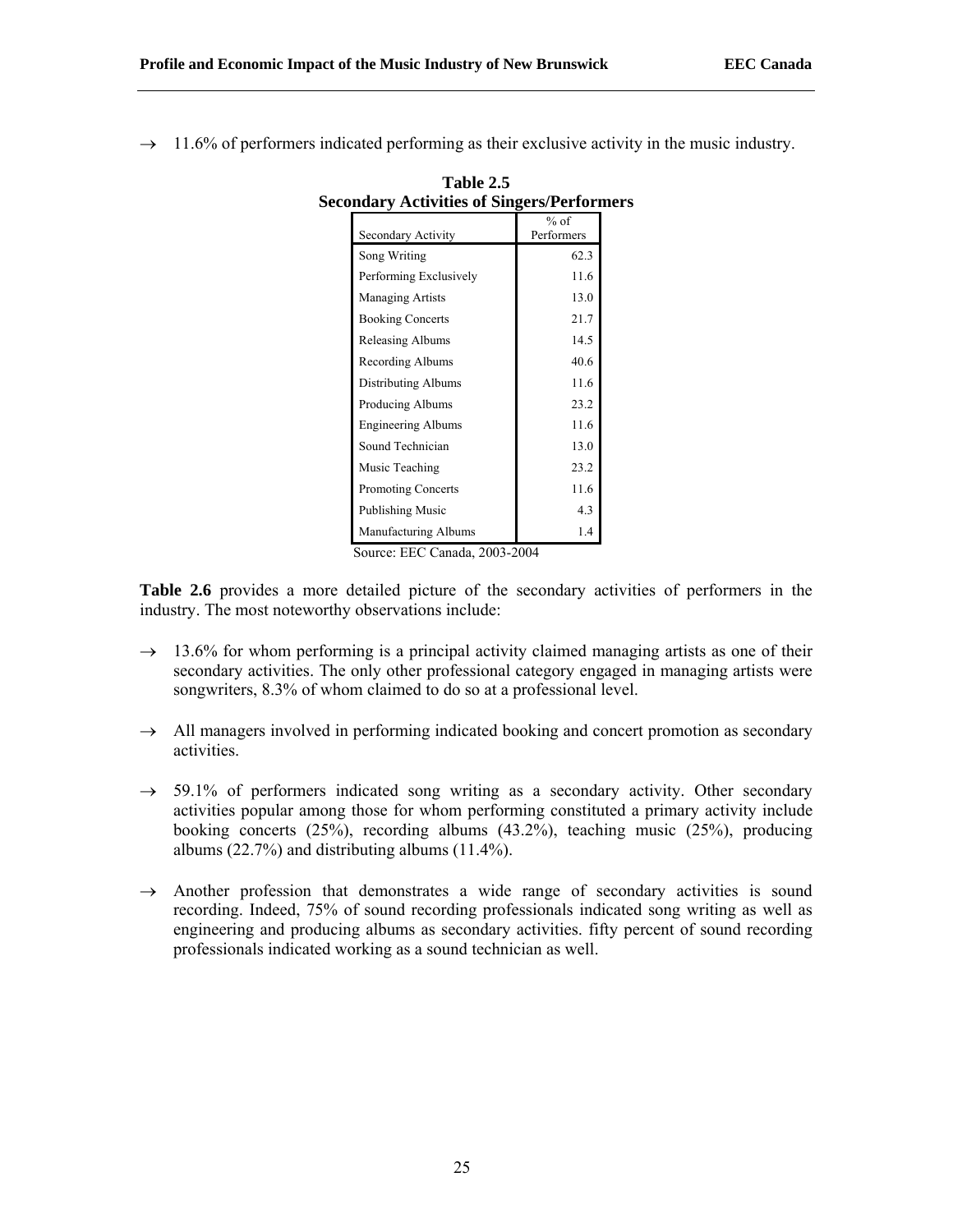| Secondary Activities of Performers According to Primary Activity (in $\%$ ) |              |                  |                  |                         |                  |                  |                               |                             |                    |                  |                |                    |                  |                                |                |
|-----------------------------------------------------------------------------|--------------|------------------|------------------|-------------------------|------------------|------------------|-------------------------------|-----------------------------|--------------------|------------------|----------------|--------------------|------------------|--------------------------------|----------------|
|                                                                             |              |                  |                  |                         |                  |                  |                               | <b>Secondary Activities</b> |                    |                  |                |                    |                  |                                |                |
| Primary Activity                                                            | Song Writing | Performing Music | Managing Artists | <b>Booking Concerts</b> | Releasing Albums | Recording Albums | <b>Albums</b><br>Distributing | Albums<br>Producing         | Engineering Albums | Sound Technician | Music Teaching | Promoting Concerts | Publishing Music | <b>Albums</b><br>Manufacturing | Other          |
| Song Writing                                                                | n.a.         | 100              | 8.3              | 16.7                    | 16.7             | 41.7             | 25.0                          | 16.7                        | $\mathbf{0}$       | $\mathbf{0}$     | 8.3            | 8.3                | $\theta$         | $\theta$                       | 8.3            |
| Performing Music                                                            | 59.1         | n.a.             | 13.6             | 25.0                    | 15.9             | 43.2             | 11.4                          | 22.7                        | 9.1                | 15.9             | 25.0           | 11.4               | 4.5              | 2.3                            | $\theta$       |
| Managing Artists                                                            | $\theta$     | 100              | n.a.             | 100                     | $\Omega$         | $\Omega$         | $\theta$                      | $\mathbf{0}$                | $\mathbf{0}$       | $\mathbf{0}$     | $\theta$       | 100                | $\theta$         | $\theta$                       | $\theta$       |
| <b>Booking Concerts</b>                                                     | $\theta$     | $\Omega$         | $\Omega$         | n.a.                    | $\Omega$         | $\theta$         | $\theta$                      | $\theta$                    | $\mathbf{0}$       | $\theta$         | $\theta$       | $\Omega$           | $\theta$         | $\Omega$                       | $\theta$       |
| Releasing Albums                                                            | $\Omega$     | $\Omega$         | $\Omega$         | $\Omega$                | n.a.             | $\Omega$         | $\theta$                      | $\theta$                    | $\mathbf{0}$       | $\theta$         | $\theta$       | $\Omega$           | $\theta$         | $\theta$                       | $\theta$       |
| Recording Albums                                                            | 75.0         | 100              | $\theta$         | $\theta$                | $\theta$         | n.a.             | $\theta$                      | 75.0                        | 75.0               | 50.0             | $\theta$       | $\Omega$           | $\theta$         | $\theta$                       | $\theta$       |
| <b>Distributing Albums</b>                                                  | $\theta$     | $\Omega$         | $\theta$         | $\theta$                | $\theta$         | $\Omega$         | n.a.                          | $\theta$                    | $\theta$           | $\theta$         | $\theta$       | $\Omega$           | $\theta$         | $\theta$                       | $\theta$       |
| Producing Albums                                                            | $\theta$     | 100              | $\theta$         | $\theta$                | $\Omega$         | $\Omega$         | $\theta$                      | n.a.                        | 100                | $\theta$         | $\theta$       | $\Omega$           | 0                | $\theta$                       | $\theta$       |
| <b>Engineering Albums</b>                                                   | $\theta$     | $\Omega$         | $\theta$         | $\theta$                | $\theta$         | $\theta$         | $\theta$                      | $\theta$                    | n.a.               | $\theta$         | $\theta$       | $\Omega$           | $\theta$         | $\overline{0}$                 | $\overline{0}$ |
| Sound Technician                                                            | $\theta$     | $\Omega$         | $\Omega$         | $\Omega$                | $\Omega$         | $\Omega$         | $\theta$                      | $\mathbf{0}$                | $\mathbf{0}$       | n.a.             | $\Omega$       | $\Omega$           | $\theta$         | $\Omega$                       | $\theta$       |
| Music Teaching                                                              | $\theta$     | 100              | $\Omega$         | $\Omega$                | $\theta$         | $\theta$         | $\theta$                      | $\theta$                    | $\mathbf{0}$       | $\mathbf{0}$     | n.a.           | $\theta$           | $\theta$         | $\theta$                       | $\theta$       |
| Promoting Concerts                                                          | $\Omega$     | $\Omega$         | $\theta$         | $\Omega$                | $\theta$         | $\theta$         | $\theta$                      | $\mathbf{0}$                | $\overline{0}$     | $\mathbf{0}$     | $\mathbf{0}$   | n.a.               | $\Omega$         | $\theta$                       | $\theta$       |
| Publishing Music                                                            | 100          | 100              | $\theta$         | $\theta$                | $\theta$         | $\theta$         | $\theta$                      | $\overline{0}$              | $\overline{0}$     | $\mathbf{0}$     | $\theta$       | $\mathbf{0}$       | n.a.             | $\theta$                       | $\theta$       |
| Manufacturing Albums                                                        | $\mathbf{0}$ | $\theta$         | $\theta$         | $\theta$                | $\mathbf{0}$     | $\Omega$         | $\theta$                      | $\mathbf{0}$                | $\boldsymbol{0}$   | $\mathbf{0}$     | $\overline{0}$ | $\mathbf{0}$       | $\boldsymbol{0}$ | n.a.                           | $\mathbf{0}$   |
| Total                                                                       | 62.3         | 100              | 13.0             | 21.7                    | 14.5             | 40.6             | 11.6                          | 23.2                        | 11.6               | 13.0             | 23.2           | 11.6               | 4.3              | 1.4                            | 2.9            |

**Table 2.6 Secondary Activities of Performers According to Primary Activity (in %)**

# **4.2.3 Degree of Specialisation**

As explained in section 4.1.3, a specialisation index was calculated in order to measure the extent which industry professionals are specialised in their stated primary activity. This index considers the number of secondary activities players participate in vis-à-vis their primary activity. The higher the rating (with a maximum of 100) the greater the specialisation, the lower the rating, the less specialised the player, indicating their tendency to operate simultaneously in a wide range of activities within the music industry.

**Table 2.7** provides specialisation indexes for the performers of the music industry according to the principal activity of the respondent. The following observations can be made:

- $\rightarrow$  The highest level of specialisation, with an index rating of only 50, are music teachers
- $\rightarrow$  Those who selected performing as their principal activity are the second most specialised group with an index rating of 44. Despite holding the second highest rating, the index suggests that performers tend to extend their efforts over a wide range of activities. Ultimately, this prevents performers from being able to concentrate on developing their talent fully.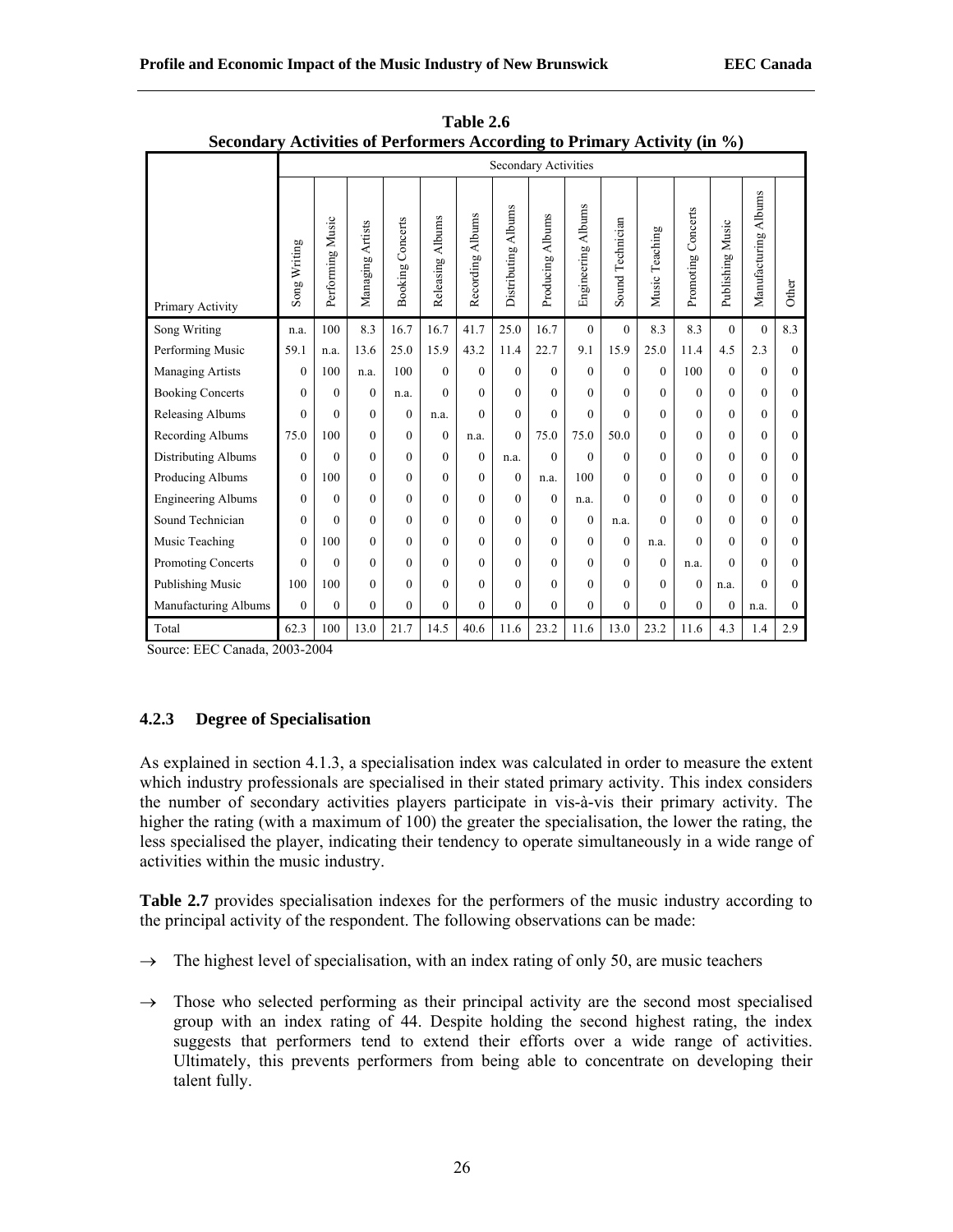- $\rightarrow$  Artist managers indicated very low levels of specialisation (25), suggesting their need to provide a wide range of services to their clients.
- $\rightarrow$  Another activity demonstrating low levels of specialisation is recording albums (23). As has been discussed earlier, given the general lack of qualified and committed infrastructure, those involved with recording artists are also in a position to provide clients with a wide range of services.
- $\rightarrow$  Taken as a whole, all individuals involved in performing music demonstrated relatively low levels of specialisation (40). This rating was somewhat lower than the one recorded for the industry as a whole (44).

| Principal Activity        | Specialisation Index |
|---------------------------|----------------------|
| Song Writing              | 34                   |
| Performing Music          | 44                   |
| <b>Managing Artists</b>   | 25                   |
| <b>Booking Concerts</b>   | n.a.                 |
| Releasing Albums          | n.a.                 |
| Recording Albums          | 23                   |
| Distributing Albums       | n.a.                 |
| Producing Albums          | 33                   |
| <b>Engineering Albums</b> | n.a.                 |
| Sound Technician          | n.a.                 |
| Music Teaching            | 50                   |
| <b>Promoting Concerts</b> | n.a.                 |
| Publishing Music          | 33                   |
| Manufacturing Albums      | n.a.                 |
| Total                     | 40                   |

**Table 2.7 Degree of Specialisation of Performers According to Primary Activity**

The specialisation index was calculated according to geographic origin of the performer. The results are presented below in **Table 2.8**. It is particularly interesting to note that:

- $\rightarrow$  As was the case for the complete industry (refer to **Table 1.10**), higher degrees of specialisation were recorded in urban areas with Miramichi leading the way (57), followed by Saint John (55) and Fredericton (42). Moncton, however, was an exception to the rule with a rating of only 37, corresponding to 3 points lower than the provincial average.
- $\rightarrow$  Indexes for regions such as Campbelton (38), the Acadian Peninsula (33), Woodstock (33) are moderate to low, while indexes for Edmunston (20) and St-Stephens (14) are very low, indicating that performers in those areas are involved in many simultaneous activities.
- $\rightarrow$  The low levels for specialisation of performers outside urban centres can be understood as the need for such performers to take on many professional roles given the lack of committed and qualified infrastructure. This phenomenon could be expected.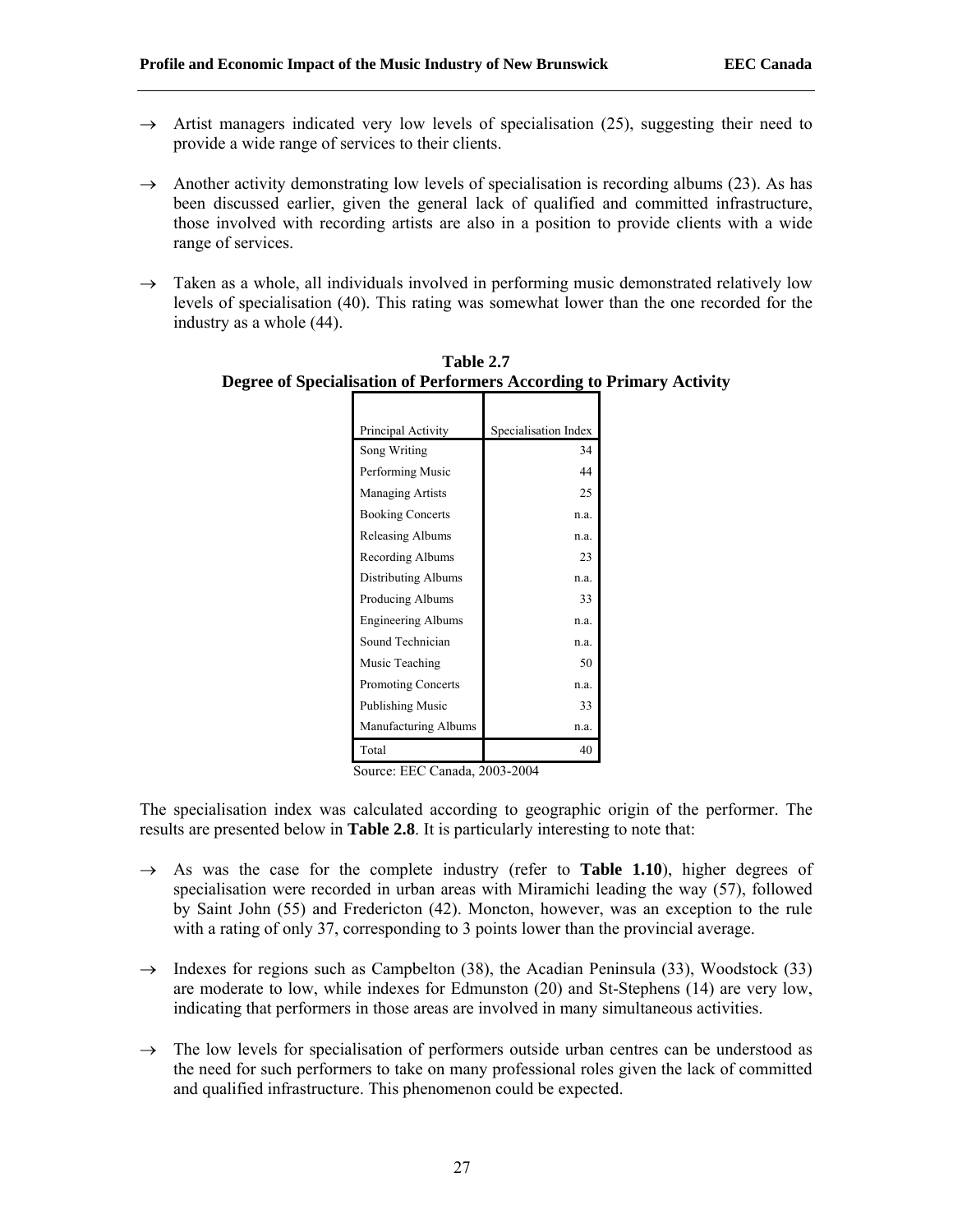$\rightarrow$  The fact that levels are also low in the urban areas reflects a greater problem province-wide and the need to incite individuals to enter such fields as well as assist them in acquiring the necessary training and expertise.

| Geographic Distribution | Specialisation Index |
|-------------------------|----------------------|
| Acadian P.              | 33                   |
| Campbelton              | 38                   |
| Edmunston               | 20                   |
| Fredericton             | 42                   |
| Miramichi               | 57                   |
| Moncton                 | 37                   |
| Saint John              | 55                   |
| St-Stephens             | 14                   |
| Woodstock               | 33                   |
| Total                   | 40                   |

**Table 2.8 Degree of Specialisation of Performers According to Geographic Distribution**

Source: EEC Canada, 2003-2004

## **4.2.4 Training**

**Tables 2.9 to 2.11** indicate the level of musical training received by performers of the music industry in New Brunswick. **Table 2.9** presents the group as a whole, while **Tables 2.10** and **2.11** distribute the population according to their geographic distribution and number of years experience, respectively. It should be noted that apart from performers, who indicated no musical training (self-taught), respondents could select more than one response – which explains why totals often add up to more than 100%.

From the tables, we can observe the following:

- $\rightarrow$  The large majority (76.8%) of the performers in the province received no training.
- $\rightarrow$  Among the remaining 23.2% who did receive musical training, the majority learned in a private music school (26.1%), with approximately half that proportion learning music at the primary (14.5%), secondary (13%) or post-secondary (13%) school levels.

| Level                 | Table % |
|-----------------------|---------|
| Self-Taught           | 76.8    |
| Primary School        | 14.5    |
| Secondary School      | 13.0    |
| Post-Secondary School | 13.0    |
| Private Music School  | 26.1    |

**Table 2.9 Musical Training of Performers**

Source: EEC Canada, 2003-2004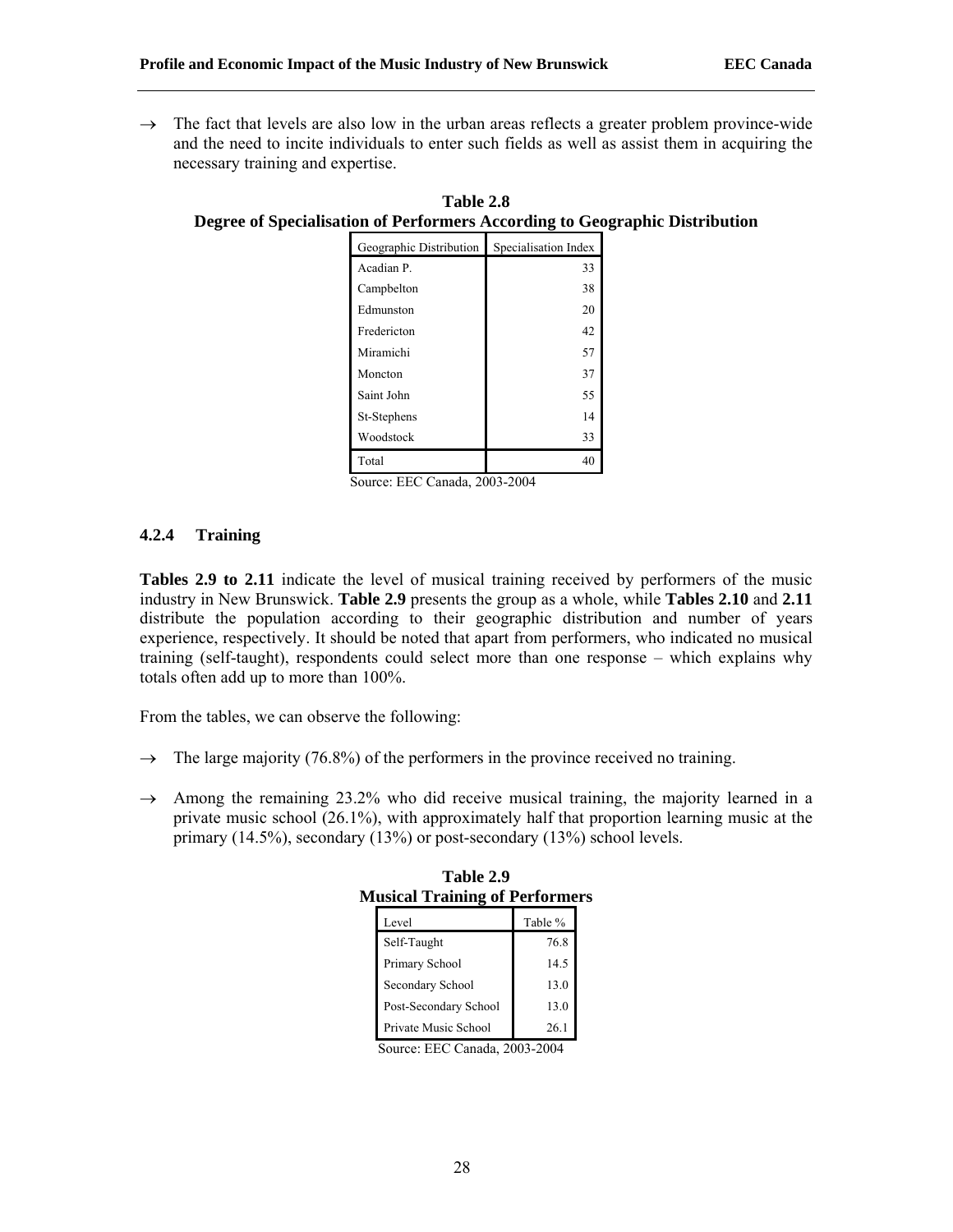- $\rightarrow$  Outside the three urban centres of Moncton, Fredericton and Saint John, performers received no musical training, with the exception of Miramichi, where two-thirds of the performers indicated attending a private music school
- $\rightarrow$  Training at the primary, secondary and post-secondary levels in the Moncton, Fredericton and Saint John areas were minimal among performers with respondents claiming between 8.3% (primary school in Fredericton) and 21.1% (primary school in Moncton).

| Level                 | Acadian<br>Р. | Campbelton     | Edmunston | Fredericton | Miramichi | Moncton | Saint<br>John | St-<br><b>Stephens</b> | Woodstock |
|-----------------------|---------------|----------------|-----------|-------------|-----------|---------|---------------|------------------------|-----------|
| Self Taught           | 100           | 100            | 100       | 83.3        | 33.3      | 76.3    | 66.7          | 100                    | 100       |
| Primary School        | 0             | $\overline{0}$ |           | 8.3         | 0         | 21.1    | 11.1          | 0                      |           |
| Secondary School      | 0             | 0              |           | 16.7        | 0         | 15.8    | 11.1          | 0                      |           |
| Post-Secondary School | 0             | 0              |           | 16.7        | 0         | 15.8    | 11.1          | $\theta$               |           |
| Private Music School  | 0             | $\overline{0}$ |           | 33.3        | 66.7      | 23.7    | 33.3          | 0                      |           |

| <b>Table 2.10</b>                                                 |
|-------------------------------------------------------------------|
| <b>Musical Training of Performers and Geographic Distribution</b> |

- $\rightarrow$  The proportion of performers who receive musical training increases amongst those with more experience in the industry. Indeed, performers with 11-20 years experience are more likely to have received musical training at the primary, secondary and post-secondary school levels than any other group of performers.
- $\rightarrow$  Such low levels of musical training received by professional performers, if representative of the province as a whole, suggests very low levels of musical training at the primary and secondary school levels in the province.

| <u>Musical Training of Perioriners and Years Experience</u> |             |          |          |          |           |              |  |  |  |  |
|-------------------------------------------------------------|-------------|----------|----------|----------|-----------|--------------|--|--|--|--|
| Level                                                       | less than 1 | $1 - 2$  | $3 - 5$  | $6 - 10$ | $11 - 20$ | more than 20 |  |  |  |  |
| Self Taught                                                 | 100         | 100      | 83.3     | 75.0     | 68.8      | 72.2         |  |  |  |  |
| Primary School                                              | $\theta$    | 25.0     | $\theta$ | 6.3      | 31.3      | 16.7         |  |  |  |  |
| Secondary School                                            | $\theta$    | $\theta$ | $\theta$ | 6.3      | 12.5      | 33.3         |  |  |  |  |
| Post-Secondary School                                       | 0           | $\theta$ | $\theta$ | 12.5     | 31.3      | 11.1         |  |  |  |  |
| Private Music School                                        | 0           | 25.0     | 33.3     | 31.3     | 12.5      | 33.3         |  |  |  |  |

**Table 2.11 Musical Training of Performers and Years Experience**

Source: EEC Canada, 2003-2004

## **4.2.5 Types of Performers**

The following tables distribute performers according to the type of performance. Respondents were asked to specify their musical act (whether they perform solo or as a duo/group), the language of their performance, as well as musical genre.

**Table 2.12** presents performers according to their musical act. Respondents were free to select solo, duo/group, or both, depending on their how they perform professionally. The table indicates that the majority of performers tend to pursue more than one musical career.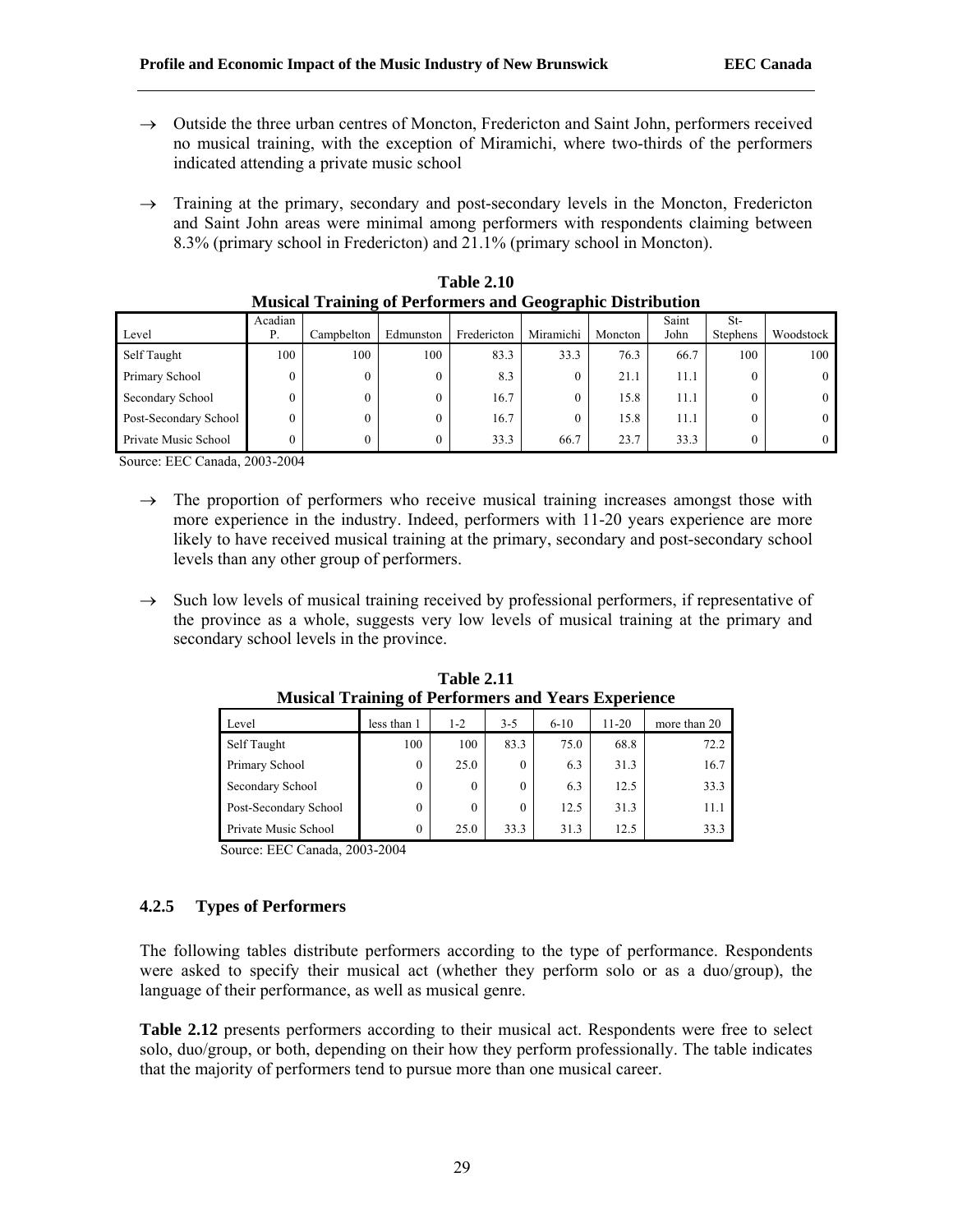- $\rightarrow$  47.4% of respondents indicated that they worked professionally as a solo artist as well as part of a duo/group.
- $\rightarrow$  29.8% of respondents pursue their musical careers as part of a duo/band, while 22.8% exclusively perform solo.

| IVIUSICAL ACU OL I ELIOI IIIEI S ( $\sqrt{6}$ ) |
|-------------------------------------------------|
| $\frac{0}{0}$                                   |
| 22.8                                            |
| 29.8                                            |
| 47.4                                            |
| 100                                             |
|                                                 |

**Table 2.12 Musical Act of Performers (%)**

**Table 2.13** presents the language of performance of solo and duo/group performers. The following can be observed:

- $\rightarrow$  The majority of all performers performed in English. Indeed, 88.4% of all duo/groups indicated that they performed in English. The incidence for solo performers was 75%.
- $\rightarrow$  About a third of performers indicated their performance was in French. The incidence was higher for duo/group performers (34.9%) than it was for solo performers (30%).
- $\rightarrow$  A little less than a third of performers (30% for duo/groups and 27.5% of solo acts) performed instrumental music.
- $\rightarrow$  Approximately 5% of performers performed in languages other than in French and English.

| Language of Performance According to Musical Act (%) |                                            |                              |     |      |  |  |  |  |  |  |
|------------------------------------------------------|--------------------------------------------|------------------------------|-----|------|--|--|--|--|--|--|
|                                                      |                                            | Language of Solo Performance |     |      |  |  |  |  |  |  |
|                                                      | English<br>Other<br>French<br>Instrumental |                              |     |      |  |  |  |  |  |  |
| Solo                                                 | 30.0                                       | 75.0                         | 5.0 | 27.5 |  |  |  |  |  |  |
| Duo/Group                                            | 34.9                                       | 88.4                         | 4.7 | 30.2 |  |  |  |  |  |  |

**Table 2.13 Language of Performance According to Musical Act (%)**

Source: EEC Canada, 2003-2004

Finally, **Table 2.14** presents the musical genre of performers according to their musical act.

- $\rightarrow$  Amongst solo performers, the most popular musical genre is pop (pop, rock, alternative, hard & rock) with 32.5% of the solo population. Roots (folk, blues, jazz & traditional) follow this group closely with 30%. The other important group is country music (20%), while classical accounted for 12.5% and world music and gospel/Christian music accounted for 2.5% each.
- $\rightarrow$  Amongst respondents who indicated performing as a duo/group, the most popular musical genres were roots (45.5%) and pop (34.1%), followed more distantly by country (11.4%) and world music and classical (4.5% each).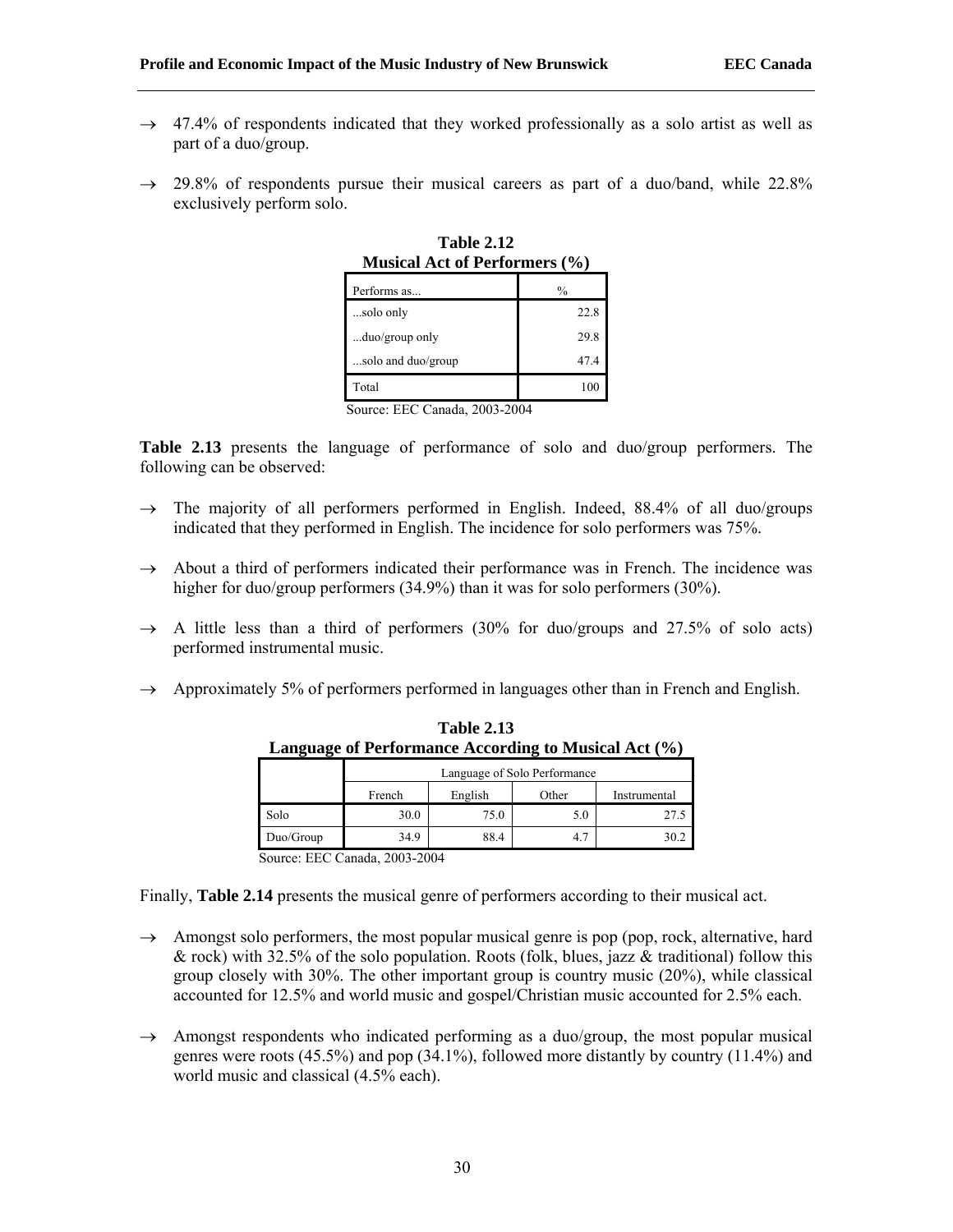|           | Musical Genre of Solo According to Musical Act (%) |             |         |                      |                                                 |           |       |  |  |  |  |
|-----------|----------------------------------------------------|-------------|---------|----------------------|-------------------------------------------------|-----------|-------|--|--|--|--|
|           |                                                    |             |         | <b>Musical Genre</b> |                                                 |           |       |  |  |  |  |
|           | Pop, Rock,<br>Alternative, Hard &<br>Rock          | World Music | Country | Gospel,<br>Christian | Roots (Folk,<br>Blues, Jazz $&$<br>Traditional) | Classical | Total |  |  |  |  |
| Solo      | 32.5                                               | 2.5         | 20.0    | 2.5                  | 30.0                                            | 12.5      | 100   |  |  |  |  |
| Duo/Group | 34.1                                               | 4.5         | 11.4    |                      | 45.5                                            | 4.5       | 100   |  |  |  |  |

**Table 2.14**   $M_{\text{initial}}$   $G_{\text{even}}$  of  $S_{\text{obs}}$   $A_{\text{second}}$   $M_{\text{initial}}$   $A_{\text{total}}$   $(0/2)$ 

l

## **4.2.6 Performers Signed to a Label**

Performers were asked to indicate whether they were currently signed to a label. It should be specified that the survey asked performers only to respond "yes" if they were not stakeholders of the label in question. The results to the question as well as cross-tabulations with other questions are presented in the following tables.

**Table 2.15** indicates the proportion of performers currently signed to a label according to the type of musical act. The following observations can be made:

- $\rightarrow$  None of the musicians who responded performing exclusively solo was currently signed to a label.
- $\rightarrow$  Out of those that perform exclusively as duo/groups performers, close to a third of respondents (29.4) indicated currently being signed to a label. This category represented the largest category of musicians signed to a label.
- $\rightarrow$  Of those who pursue a solo and a duo/group career, 7.4% are currently signed to a record label.

|                     | Currently Signed |      |       |  |
|---------------------|------------------|------|-------|--|
| Type of Performance | Yes              | No   | Total |  |
| Solo Only           | $_{0}$           | 100  | 100   |  |
| Duo/Group Only      | 29.4             | 70.6 | 100   |  |
| Solo and Duo/Group  | 7.4              | 92.6 | 100   |  |
| Total               | 12.3             | 87 7 | 100   |  |

**Table 2.15 Signed to Label According to Musical Act**

Source: EEC Canada, 2003-2004

**Tables 2.16a and 2.16b** indicate the proportion of performers currently signed to a label according to the language of performance (**Table 2.16a** for solo performers and **Table 2.16b** for duo/group performers<sup>8</sup>). From the tables, we can observe the following:

<sup>&</sup>lt;sup>8</sup> Note that for these tables, as well as all other tables that present performers in two separate groups (solo and duo/group), artists who pursue both solo and duo/group careers have been considered as two separate individuals – one as a solo performer and one as a member of a duo/group. In the survey, variables related to a solo career have been compiled separately from variable related to a duo/group career, and as such, no double counting has occurred.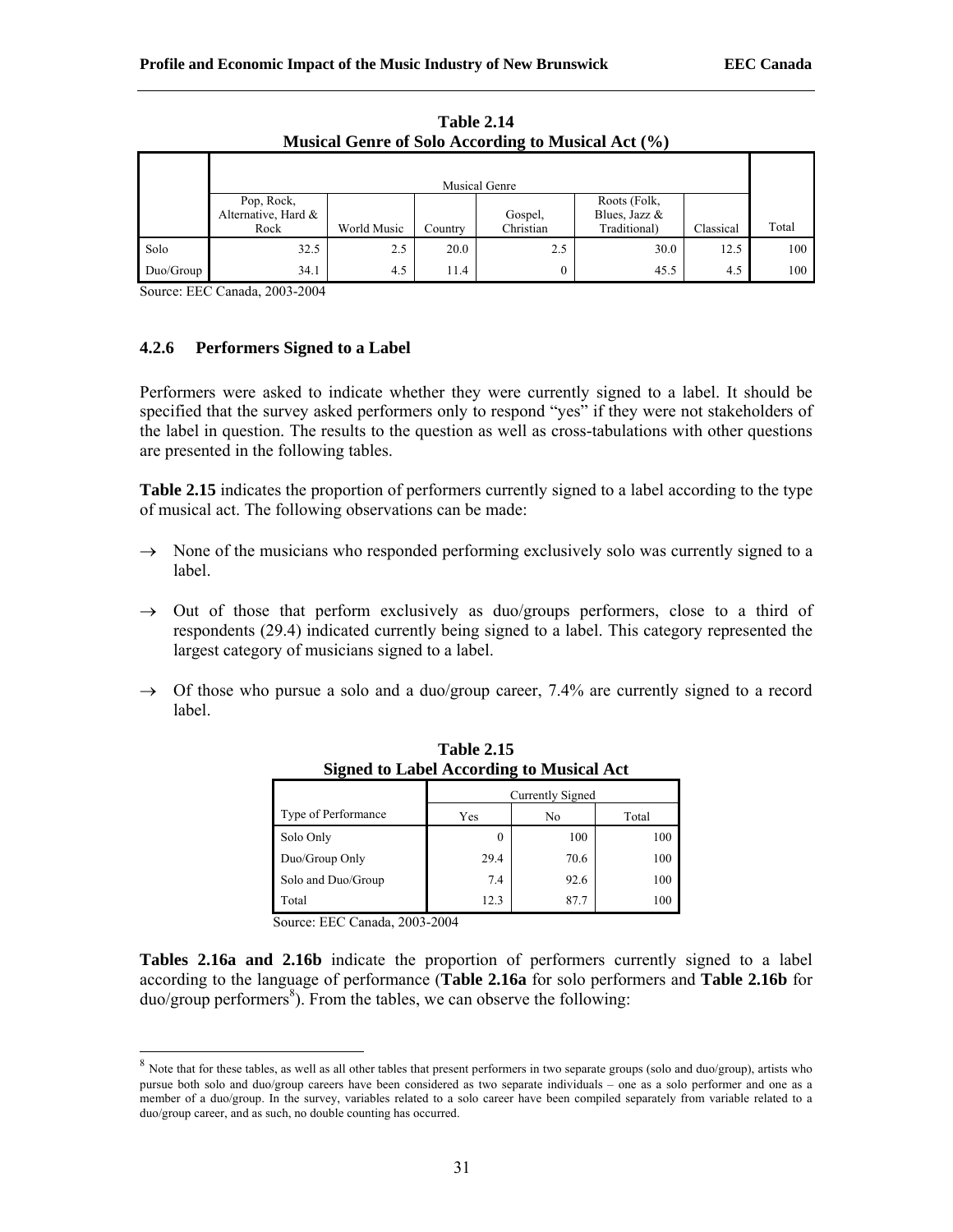- $\rightarrow$  None of the respondents included solo French-language performers who were signed to a label. However, 26.7% of duo/group French-language performers indicated that they were signed to a label.
- $\rightarrow$  English-language solo performers were slightly more likely to be signed to a label than their French-language counterpart was. Indeed, 6.7% of solo English -language performers indicated that they were signed to a label. The same statistic was 18.4% for duo/group performers, which represented a lower proportion than French-language dup/group performers.
- $\rightarrow$  The highest proportion of solo performers that were signed to a label belongs to instrumental performers with 9.1%. Of the instrumental performers who performed in a duo/group, 15.4% of them indicated that they were currently signed to a label.
- $\rightarrow$  Overall, duo/group performers were approximately three times more likely to be signed to a record label than solo performers (16.3% and 5.0%, respectively).

**Table 2.16a Solo Performers Signed to Label According to Language of Performance**

|              | Performer is currently signed |      |       |  |
|--------------|-------------------------------|------|-------|--|
| Solo         | Yes                           | No   | Total |  |
| French       | $_{0}$                        | 100  | 100   |  |
| English      | 6.7                           | 93.3 | 100   |  |
| Other        | $\theta$                      | 100  | 100   |  |
| Instrumental | 9.1                           | 90.9 | 100   |  |
| Total        | 5.0                           | 95.0 | 100   |  |

|  | Table 2.16b |                                                                           |
|--|-------------|---------------------------------------------------------------------------|
|  |             | Duo/Group Performers Signed to Label According to Language of Performance |

|              | Performer is currently signed |      |       |  |
|--------------|-------------------------------|------|-------|--|
| Duo/Group    | Yes                           | No   | Total |  |
| French       | 26.7                          | 73.3 | 100   |  |
| English      | 18.4                          | 81.6 | 100   |  |
| Other        |                               | 100  | 100   |  |
| Instrumental | 15.4                          | 84.6 | 100   |  |
| Total        | 16.3                          | 83.7 | 100   |  |

Source: EEC Canada, 2003-2004

**Table 2.17** presents the proportion of performers currently signed to a label according to the geographic location.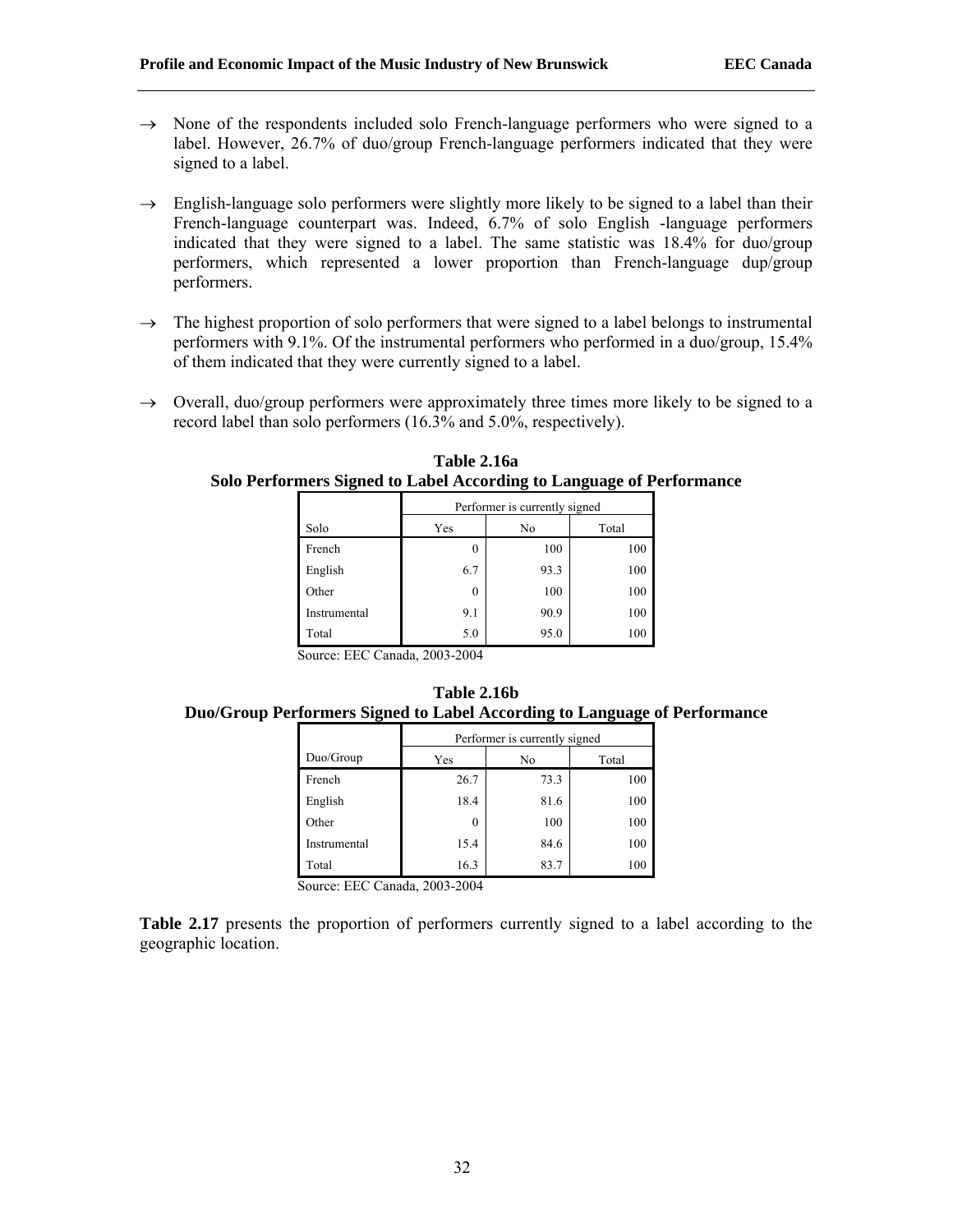| Performers Signed to Label According to Geographic Location |                                  |                |                                       |          |                |          |  |
|-------------------------------------------------------------|----------------------------------|----------------|---------------------------------------|----------|----------------|----------|--|
|                                                             | Solo Performers Currently Signed |                | Duo/Group Performers Currently Signed |          |                |          |  |
| Geo                                                         | Yes                              | N <sub>0</sub> | Total                                 | Yes      | N <sub>0</sub> | Total    |  |
| Acadian P.                                                  | $\theta$                         | 100            | 100                                   | $\theta$ | 100            | 100      |  |
| Campbelton                                                  | $\theta$                         | $\theta$       | $\theta$                              | 0        | $\Omega$       |          |  |
| Edmunston                                                   | $\Omega$                         | 0              | $\theta$                              | 0        |                |          |  |
| Fredericton                                                 | $\Omega$                         | 100            | 100                                   | $\theta$ | 100            | 100      |  |
| Miramichi                                                   | 0                                | 0              | $\Omega$                              | 0        |                | $\Omega$ |  |
| Moncton                                                     | 5.3                              | 94.7           | 100                                   | 10.5     | 89.5           | 100      |  |
| Saint John                                                  | 25.0                             | 75.0           | 100                                   | $\theta$ | 100.0          | 100      |  |
| St-Stephens                                                 | 0                                | $\Omega$       | $\theta$                              | $\theta$ | 0              | $\Omega$ |  |
| Woodstock                                                   | $\theta$                         | 0              | $\theta$                              | $\theta$ | 0              | $\Omega$ |  |
| Total                                                       | 7.4                              | 92.6           | 100                                   | 7.4      | 92.6           | 100      |  |

**Table 2.17 Performers Signed to Label According to Geographic Location**

## **4.2.7 Performers and Managers**

Artists' managers are committed to promoting and advancing the interests and careers individual artists or duo/groups. Good management can often make the difference in whether a performer will reach their creative and commercial potential. The following sub-section focuses on the use of dedicated managers by New Brunswick performers.

Table 2.18 indicates the proportion of performers who employ a manager according to their music act. We can note that:

- $\rightarrow$  Solo performers were most likely (30.8%) to employ the services of a professional manager.
- $\rightarrow$  22.2% of performers who performed solo as well as in a duo/group employed the services of a manager.
- $\rightarrow$  Only 17.6% of duo/group performers worked with professional management.
- $\rightarrow$  By far (77.2%), the majority of professional performers in the province do not employ the services of a manager.
- $\rightarrow$  This means that artists wishing to further their careers must take time and effort away from the more creative aspects of their profession and attribute them to the business aspects, such as planning, promotion and organisation, of their careers. Although an artist may choose to do so (in order to control all aspects of their careers), most are forced into this role due to the lack of professional managers capable and willing to take on this very important task.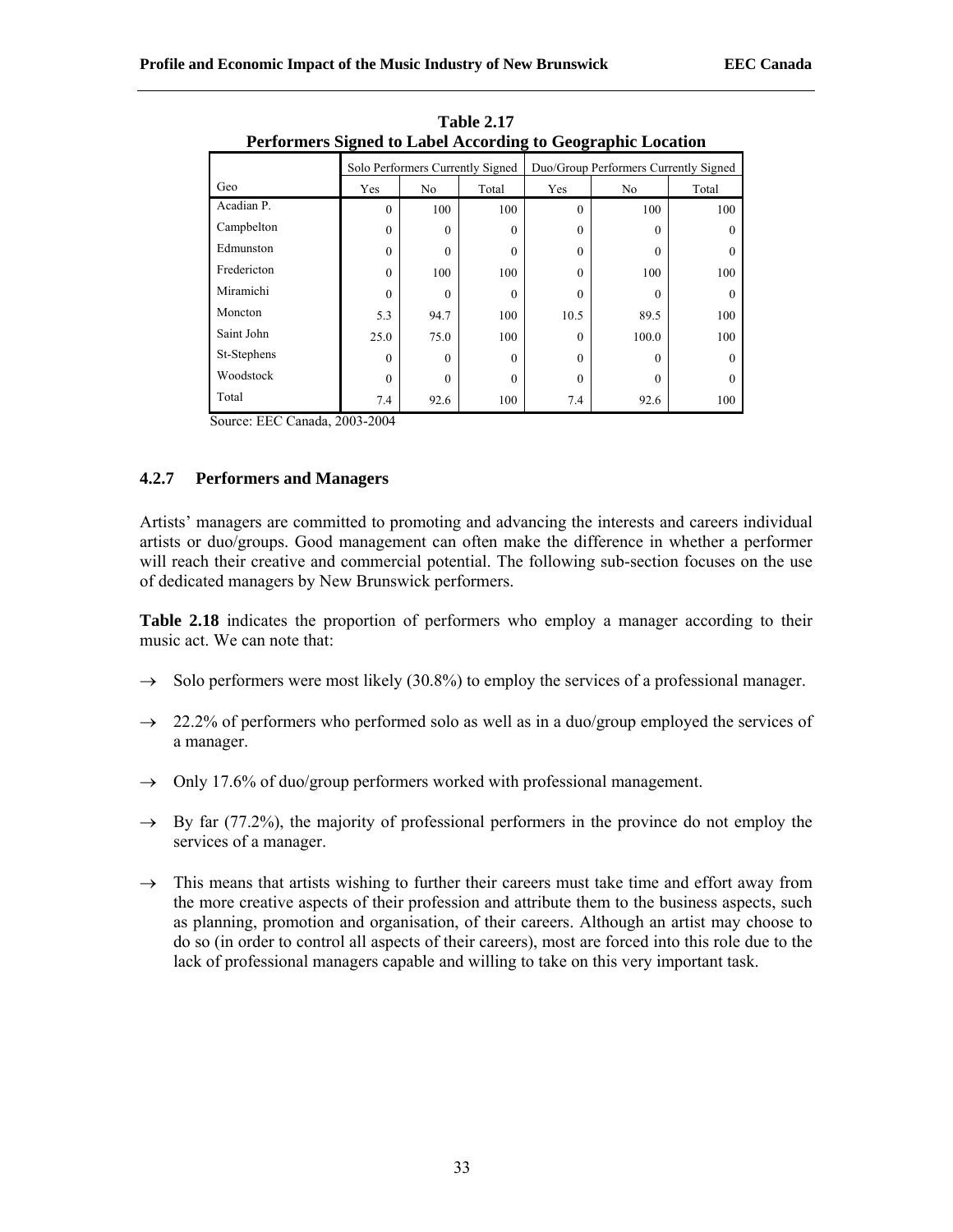| rmers wno Employ A Manager According to Musical Ac |                     |                  |      |       |  |
|----------------------------------------------------|---------------------|------------------|------|-------|--|
|                                                    |                     | Employ a Manager |      |       |  |
|                                                    | Type of Performance | Yes              | No   | Total |  |
|                                                    | Solo Only           | 30.8             | 69.2 | 100   |  |
|                                                    | Duo/Group Only      | 17.6             | 82.4 | 100   |  |
|                                                    | Solo and Duo/Group  | 22.2             | 77.8 | 100   |  |
|                                                    | Total               | 22.8             | 77.2 | 100   |  |

| Table 2.18                                                   |
|--------------------------------------------------------------|
| Performers Who Employ A Manager According to Musical Act (%) |

Table 2.19 indicates the proportion of performers who employ a manager according to the language of their performance. The following observations can be made:

- $\rightarrow$  By far, the largest proportions of performers who employ a professional manager were duo/groups that performed in French. Indeed, 46.7% of this population employ a manager, compared to only 18.4% for English-language performers and 15.4% for instrumental performers.
- $\rightarrow$  The proportions were more evenly distributed in the case of solo performers. One-third of French-language performers and 30% of English-language performers employed a manager, compared to 18.2% in the case of instrumental solo performers.
- $\rightarrow$  Overall, 20.9% of duo/groups in the province indicated employing the services of a professional manager, compared to 25% for solo performers.

|                         | Acts that employ a manager |           |  |
|-------------------------|----------------------------|-----------|--|
| Language of Performance | Solo                       | Duo/group |  |
| French                  | 33.3%                      | 46.7%     |  |
| English                 | 30.0%                      | 18.4%     |  |
| Instrumental            | 18.2%                      | 15.4%     |  |
| Total                   | 25.0%                      | 20.9%     |  |

**Table 2.19 Solo Performers Who Employ A Manager According to Language of Performance (%)**

Source: EEC Canada, 2003-2004

## **4.2.8 Performers Signed to A Label and Employing A Manager**

The following two tables are of particular interest as they consider the relationship between employing a manager and being signed to a label.

**Table 2.20a** presents the relationship between employing a manager and being signed to a label for solo performers. The following observations can be made:

- $\rightarrow$  2.6% of solo performers concurrently employ a manager and are signed to a label.
- $\rightarrow$  71.1% of performers do not employ a manager and are not signed to a label.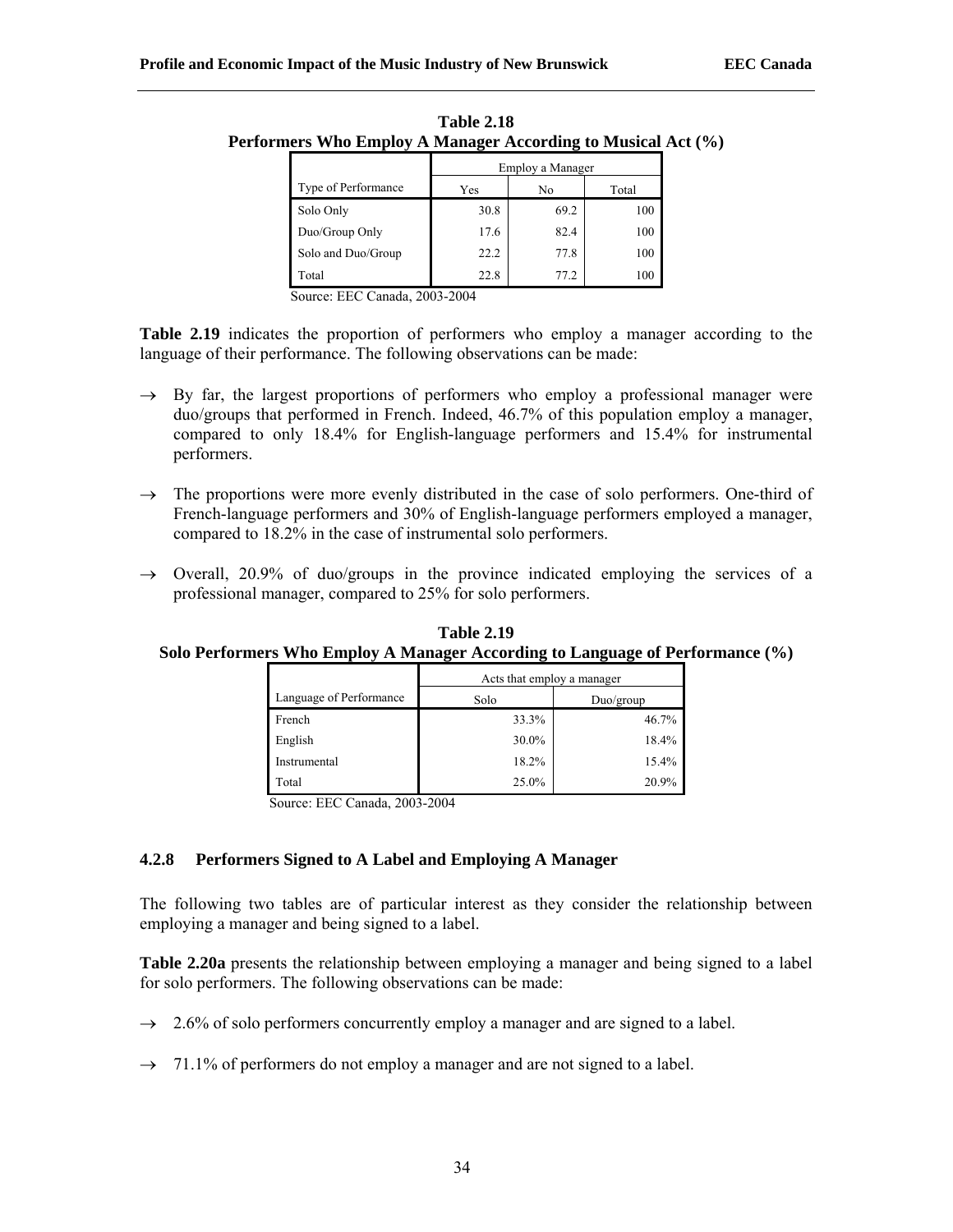- $\rightarrow$  50% of those who are signed to a label employ a manager. Performers who are not signed to a label are less likely to employ a manager (75%).
- $\rightarrow$  Over 90% of those who employ a manager are not currently signed. Although this proportion is high, performers who do employ a manager are less likely to be signed than those who do not (9.9% vs. 3.5%, respectively).

|                  | Solo Performers Who Employ a Manager |      |       |
|------------------|--------------------------------------|------|-------|
| Currently Signed | Yes                                  | No   | Total |
| Yes              | 2.6                                  | 2.6  | 5.2   |
| No               | 23.7                                 | 71.1 | 94.8  |
| Total            | 26.3                                 | 73.7 | 100   |

| Table 2.20a                                                              |
|--------------------------------------------------------------------------|
| Solo Performers Who Employ A Manager and Currently Signed to a Label (%) |

|                  | Solo Performers Who Employ a Manager |      |       |
|------------------|--------------------------------------|------|-------|
| Currently Signed | Yes                                  | No   | Total |
| Yes              | 50.0                                 | 50.0 | 100   |
| No               | 25.0                                 | 75.0 | 100   |
| Total            | 26.3                                 | 73.7 | 100   |

|                  | Solo Performers Who Employ a Manager |      |       |  |
|------------------|--------------------------------------|------|-------|--|
| Currently Signed | Yes                                  | No   | Total |  |
| Yes              | 9.9                                  | 3.5  | 5.2   |  |
| No               | 90.1                                 | 96.5 | 94.8  |  |
| Total            | 100                                  | 100  | 100   |  |

**Table 2.20b** presents the relationship between employing a manager and being signed to a label for duo/group performers. The following observations can be made:

- $\rightarrow$  12.2% of duo/group performers employ a manager and are currently signed to a label (compared to 2.6% for solo performers).
- $\rightarrow$  73.2% of duo/group performers do not employ a manager and are not signed to a label (virtually the same for solo performers).
- $\rightarrow$  71.3% of those who are signed to a label employ a manager. Performers who are not signed to a label are less likely to employ a manager (88.3%).
- $\rightarrow$  55.7% of those who employ a manager are currently signed. Performers who do not employ a manager are much less likely to be currently signed (6.3% vs. 93.7%).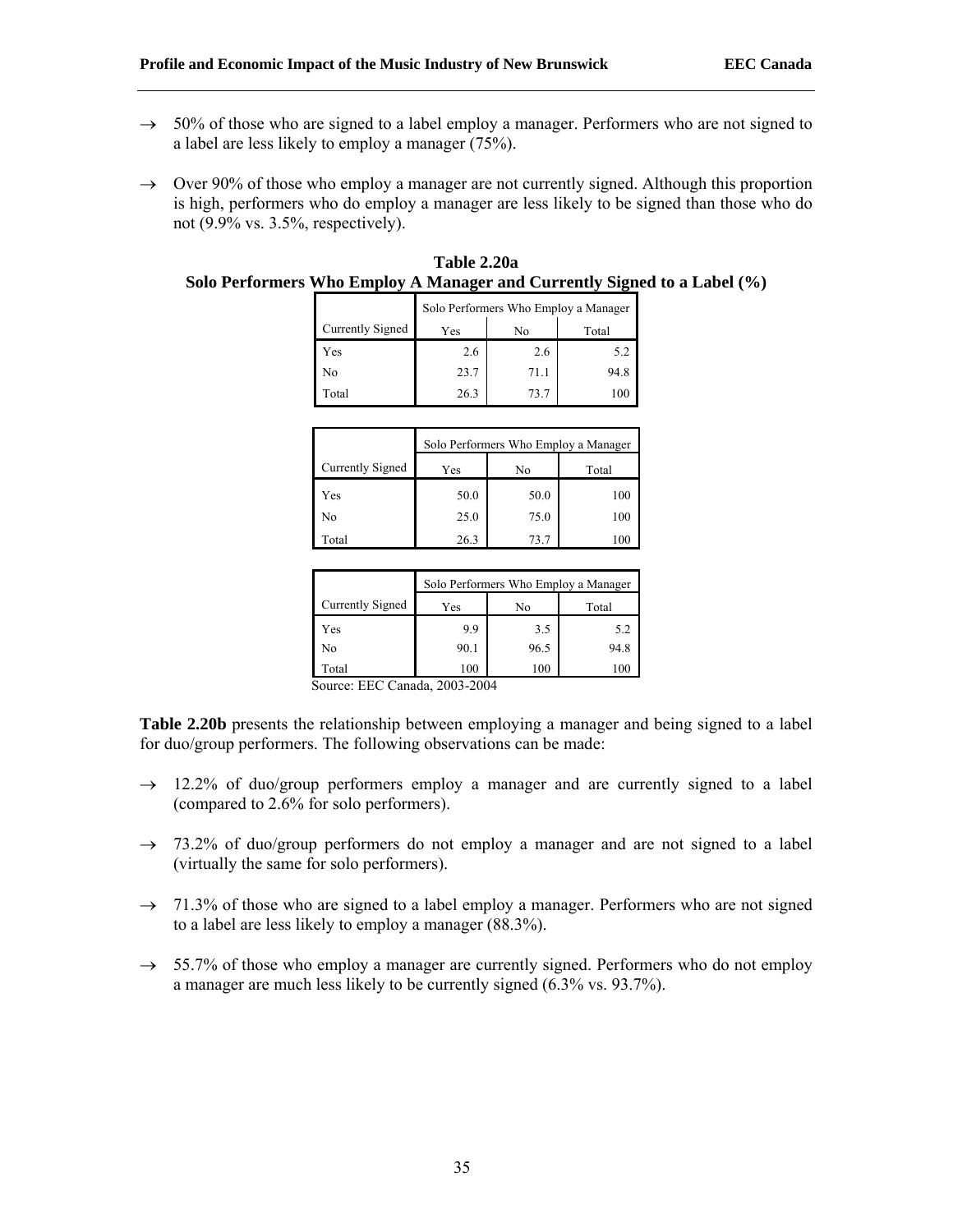|                  | Duo/Group Performers Who Employ a Manager |      |       |  |  |  |  |
|------------------|-------------------------------------------|------|-------|--|--|--|--|
| Currently Signed | Yes                                       | No   | Total |  |  |  |  |
| Yes              | 12.2                                      | 4.9  | 17.1  |  |  |  |  |
| No               | 97                                        | 73.2 | 82.9  |  |  |  |  |
| Total            | 219                                       | 78.1 | 100   |  |  |  |  |

| Table 2.20b                                                               |
|---------------------------------------------------------------------------|
| Duo/Group Performers Who Employ A Manager and Currently Signed to a Label |

|                  | Duo/Group Performers Who Employ a Manager |      |       |  |  |  |  |  |
|------------------|-------------------------------------------|------|-------|--|--|--|--|--|
| Currently Signed | Yes                                       | No   | Total |  |  |  |  |  |
| Yes              | 71.3                                      | 28.7 | 100   |  |  |  |  |  |
| No               | 11.7                                      | 88.3 | 100   |  |  |  |  |  |
| Total            | 219                                       | 78.1 | 10    |  |  |  |  |  |

|                  | Duo/Group Performers Who Employ a Manager |      |       |  |  |  |  |  |
|------------------|-------------------------------------------|------|-------|--|--|--|--|--|
| Currently Signed | Yes                                       | No   | Total |  |  |  |  |  |
| Yes              | 55.7                                      | 6.3  | 17.1  |  |  |  |  |  |
| No               | 44.3                                      | 93.7 | 82.9  |  |  |  |  |  |
| Total            | 100                                       | 100  | 100   |  |  |  |  |  |

#### **4.2.9 Previous Releases**

The following sub-section examines the extent New Brunswick performers have previously released their musical recordings.

**Table 2.21** illustrates that 61.5% of solo performers have indicated having a previous release. This proportion is substantially higher than for duo/group performers, 46.3% of whom indicated having a previous release.

**Table 2.21** 

| Performers With A Previous Release (%) |                       |      |       |  |  |  |  |
|----------------------------------------|-----------------------|------|-------|--|--|--|--|
|                                        | Have Previous Release |      |       |  |  |  |  |
|                                        | Yes                   | No   | Total |  |  |  |  |
| Solo                                   | 61.5                  | 38.5 | 100   |  |  |  |  |
| Duo/Group                              | 46.3                  | 53.7 | 100   |  |  |  |  |

Source: EEC Canada, 2003-2004

**Table 2.22** indicates the proportion of performers with previous releases according to musical genre.

- $\rightarrow$  All of the solo gospel/Christian music performers surveyed indicated having a previous release; none of the duo/group performers in the same musical genre indicated having one.
- $\rightarrow$  87.5% of solo country performers indicated having a previous release, compared to only 25% of duo/group performers.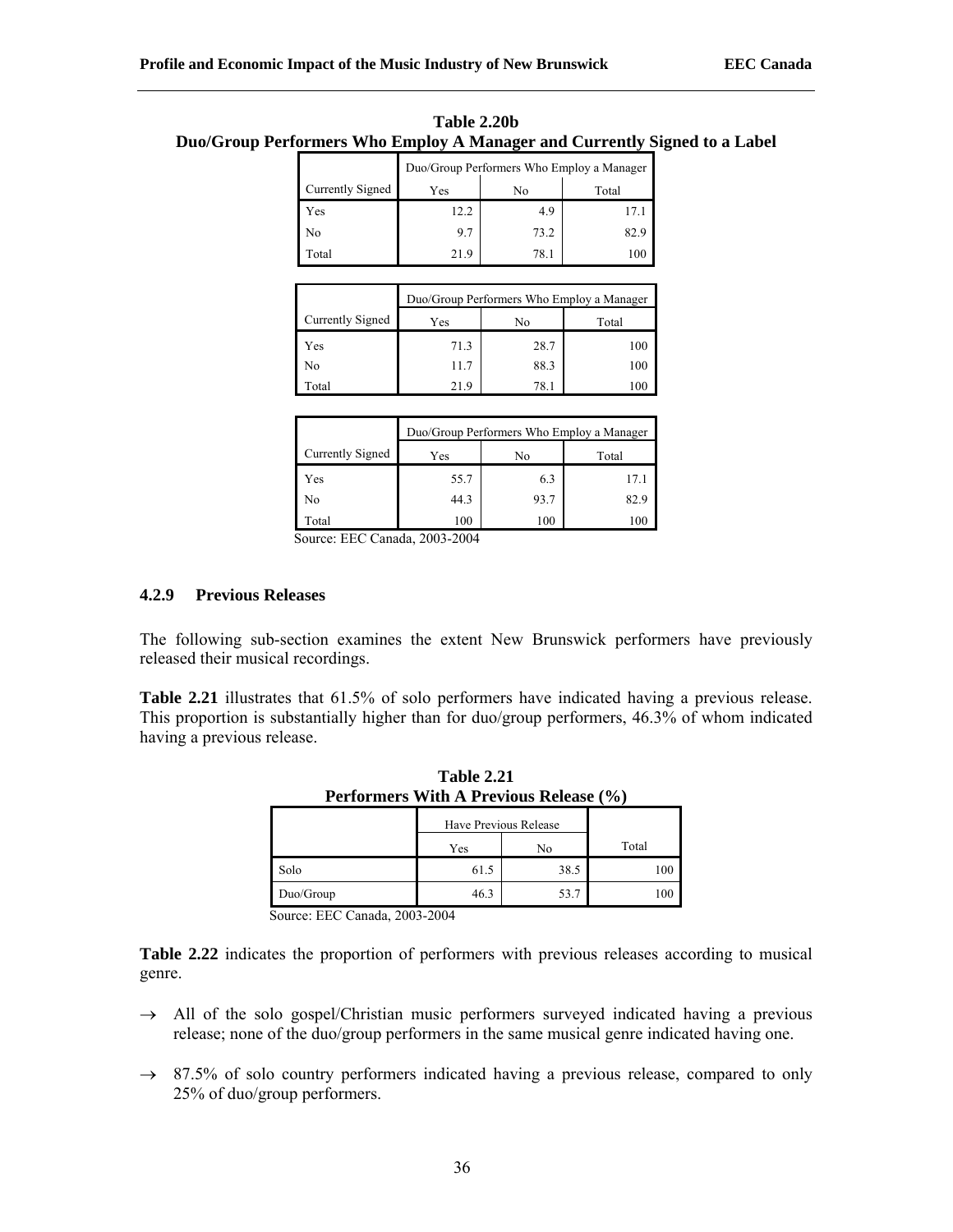- $\rightarrow$  Practically the same proportion of solo and duo/group performers in the roots category have had previous releases (66.7% and 63.2%, respectively).
- $\rightarrow$  Half of solo pop, rock, alternative and hard rock performers had a previous release, compared to 35.7% of duo/group performers.
- $\rightarrow$  40% of solo classical performers had a previous release.

| <u>el Iornicio</u><br>TTC+10us Ixchease and Musical Ochite (7) |                           |           |  |
|----------------------------------------------------------------|---------------------------|-----------|--|
|                                                                | % with a previous release |           |  |
| Musical Genre                                                  | Solo                      | Duo/Group |  |
| Pop, Rock, Alternative, Hard Rock                              | 50.0                      | 35.7      |  |
| <b>World Music</b>                                             | $\theta$                  | 50.0      |  |
| Country                                                        | 87.5                      | 25.0      |  |
| Gospel/Christian                                               | 100                       | $\Omega$  |  |
| Roots (Folk, Blues, Jazz & Traditional)                        | 66.7                      | 63.2      |  |
| Classical                                                      | 40.0                      | $\Omega$  |  |
| Total                                                          | 61.5                      | 46.3      |  |

**Table 2.22 Performers With A Previous Release and Musical Genre (%)**

**Table 2.23** presents the proportion of performers with a previous release according to the language of their performance.

- $\rightarrow$  It is interesting to note that French-language duo/group performers have a higher probability of having a previous release (76.9%) than their solo counterpart (58.3), whereas the reverse is true for English-language performers 51.4% and 65.5%, respectively).
- $\rightarrow$  Approximately twice as many solo instrumental performers have a previous release than do duo/group instrumental performers (70% and 38.5%, respectively).

|                         | mers With A Previous Release and Language of Performa |           |  |  |  |  |  |
|-------------------------|-------------------------------------------------------|-----------|--|--|--|--|--|
|                         | % with a previous release                             |           |  |  |  |  |  |
| Language of performance | Solo                                                  | Duo/Group |  |  |  |  |  |
| French                  | 58.3                                                  | 76.9      |  |  |  |  |  |
| English                 | 65.5                                                  | 51.4      |  |  |  |  |  |
| Instrumental            | 70.0                                                  | 38.5      |  |  |  |  |  |
| Total                   | 61.5                                                  | 46.3      |  |  |  |  |  |

**Table 2.23 Performers With A Previous Release and Language of Performance (%)**

Source: EEC Canada, 2003-2004

**Table 2.24** presents the proportion of performers with a previous release according to whether they are currently signed to a label.

 $\rightarrow$  It is not surprising that 100% of solo performers signed to a label have a previous release. In contrast, close to 30% of duo/group performers signed to a label have not yet released any albums.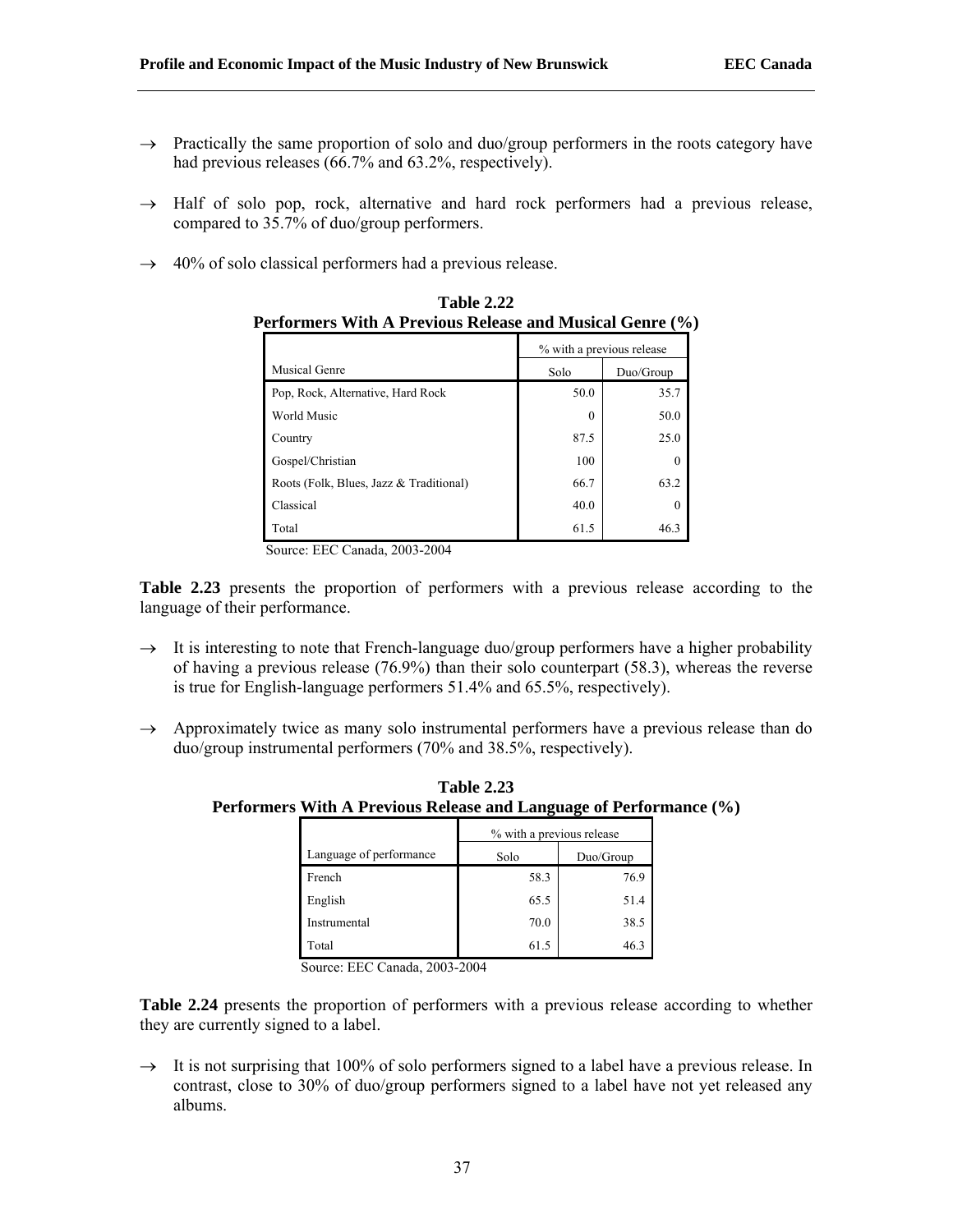$\rightarrow$  There is a greater proportion of solo performers who are not signed to a label who have a previous release than their duo/group counterpart (63.9% and 45.2%, respectively).

|                     | % with a previous release |           |  |  |  |
|---------------------|---------------------------|-----------|--|--|--|
| Signed with a label | Solo                      | Duo/Group |  |  |  |
| Yes                 | 100                       | 71.4      |  |  |  |
| No                  | 63.9                      | 45.2      |  |  |  |
| Total               | 61.5                      | 46.3      |  |  |  |

**Table 2.24 Performers With Previous Release and Currently Signed to a Label (%)**

Source: EEC Canada, 2003-2004

Finally, **Table 2.25** presents the proportion of performers with a previous release according to whether they employ a manager.

- $\rightarrow$  All of the solo performers who employ the services of a professional manager indicated having a previous release. Less than two-thirds of duo/group performers with a manager indicated having a previous release.
- $\rightarrow$  Of those who do not employ a manager, approximately half indicated that they had a previous release. The proportion was slightly higher for solo performers than for duo/group performers (51.9% and 46.7%, respectively).

|                  | % with a previous release |           |  |  |
|------------------|---------------------------|-----------|--|--|
| Employ a manager | Solo                      | Duo/Group |  |  |
| Yes              | 100                       | 62.5      |  |  |
| No               | 51.9                      | 46.7      |  |  |
| Total            | 61.5                      | 46.3      |  |  |

**Table 2.25 Performers With Previous Release and Employing a Manager (%)**

Source: EEC Canada, 2003-2004

#### **4.2.10 Album Sales**

The following sub-section is dedicated to album sales as they were reported by performers who have had previous releases. In many of the tables that follow, average album sales (the average unit sales *per* album release) as well as minimum and maximum unit sales indicated by respondents are provided.

**Table 2.26** presents average album sales of performers in New Brunswick according to the type of performance. The following observations can be made:

 $\rightarrow$  Performers who perform exclusively as part of a duo/group indicated very comparable average album sales (777 units) that those who perform exclusively solo (875 units). In contrast, those who perform both solo and as a duo/group recorded album sales twice as high (1,720 units as a solo performer and 1,972 units as part of a duo/group for a combined 3,692 units).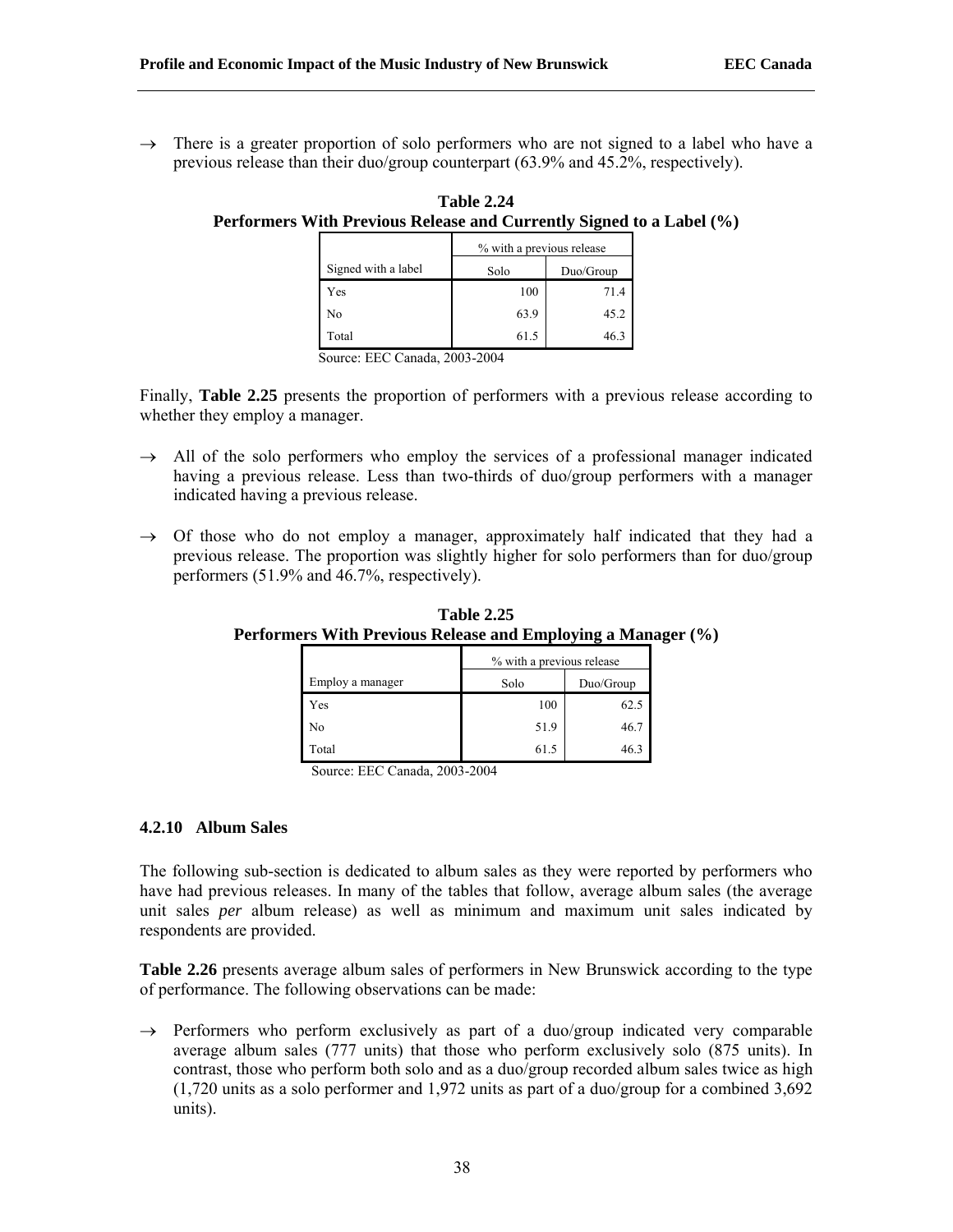- $\rightarrow$  The range of album sales in the industry appears moderate. Minimum unit sales ranged from 100 to 300 units, while the maximum number of unit sales for single releases ranged from 1,625 to 5,000 units.
- $\rightarrow$  The range between minimum and maximum album sales indicated moderate to high levels of risk associated with releasing musical products. Of course, this risk is endemic to the music industry at large, and does not exclusively characterise the New Brunswick industry. However, given the general lack of industry infrastructure in New Brunswick, as the low average unit sales volumes indicate, the risk is most probably higher in New Brunswick than in many other areas in Canada.

|                    | as a solo performer |       |      | as a duo/group performer |       |                 |  |
|--------------------|---------------------|-------|------|--------------------------|-------|-----------------|--|
| Musical Act        | Min.                | Max.  | Avr. | Min.                     | Max.  | Avr.            |  |
| Solo Only          | 120                 | 2,500 | 875  | n.a.                     | n.a.  | n.a.            |  |
| Duo/Group Only     | n.a.                | n.a.  | n.a. | 100                      | 1.625 | 77 <sub>1</sub> |  |
| Solo and Duo/Group | 300                 | 5.000 | .720 | 100                      | 4,000 | 1.972           |  |

**Table 2.26 Average Album Sales According to Musical Act**

**Table 2.27** presents average album sales of performers in New Brunswick according to the language of performance. We can observe the following:

- $\rightarrow$  Average album sales for all categories range from 1,250 units (French-language solo performers) to 1,965 units (French-language duo/group performers).
- $\rightarrow$  In between this range, we find, in increasing order, duo/group instrumental performers (1,263 units), English language duo/group and solo performers (1,363 and 1,425units, respectively) and solo instrumental performers (1,595 units).
- $\rightarrow$  It can be noted that the highest minimum unit sales recorded by respondents belonged to instrumental performers (both solo and as a duo/group). Indeed, with minimum sales of 800 units and 900 units, respectively, the risk associated with releasing albums in that musical genre appears to be lower than the others are.

|              | as a solo performer |       |       | as a duo/group performer |       |       |
|--------------|---------------------|-------|-------|--------------------------|-------|-------|
| Language     | Min.                | Max.  | Avr.  | Min.                     | Max.  | Avr.  |
| French       | 183                 | 3,333 | 1,250 | 400                      | 4,000 | 1,965 |
| English      | 120                 | 5,000 | 1,425 | 100                      | 4,000 | 1,363 |
| Instrumental | 800                 | 3,000 | 1,595 | 900                      | 1,625 | 1,263 |

**Table 2.27 Average Album Sales According to Language**

Source: EEC Canada, 2003-2004

**Table 2.28** presents average album sales of performers in New Brunswick according to musical genre.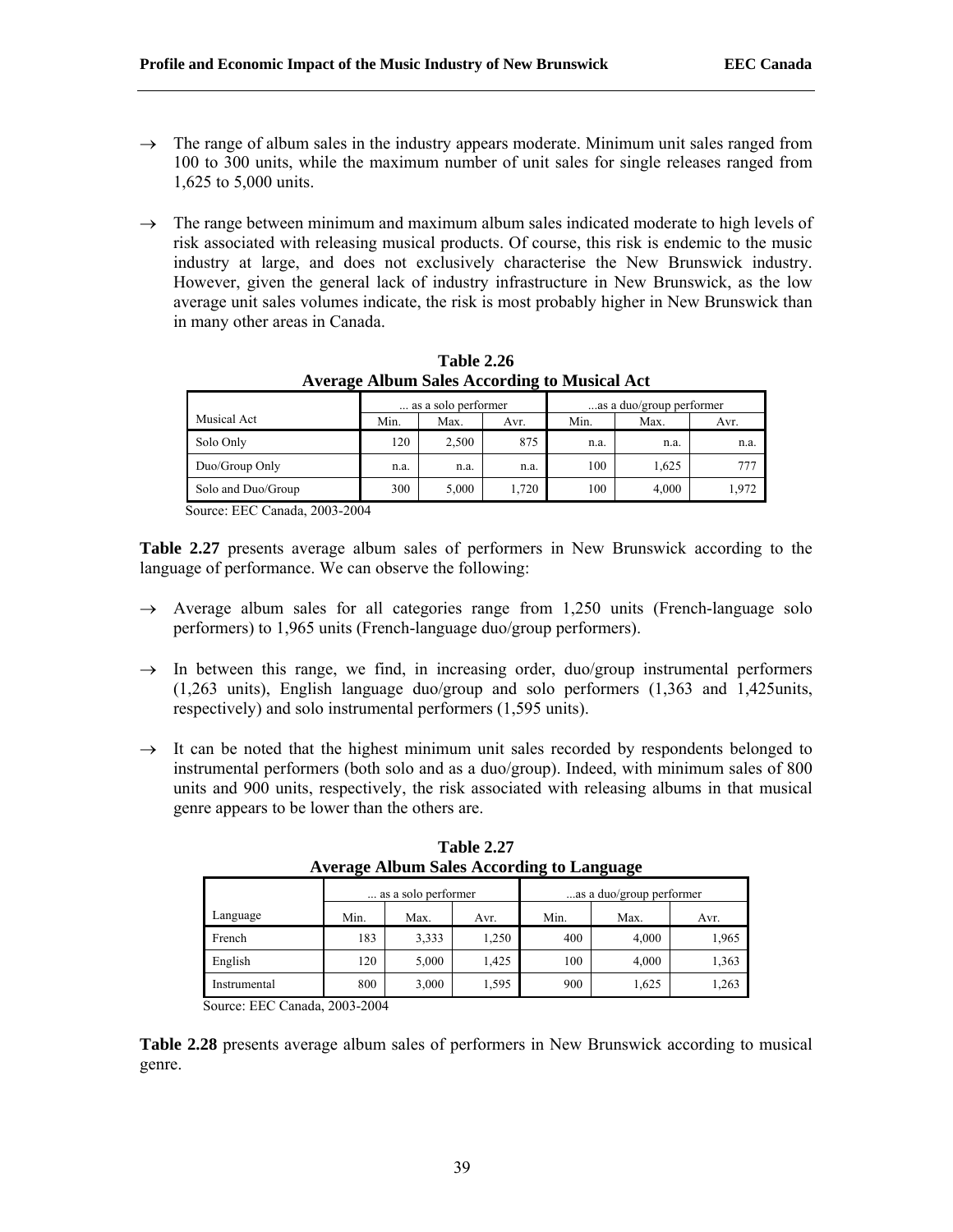- $\rightarrow$  As indicated by survey respondents, average album sales for all musical genres, with the exception of duo/group country and gospel/Christian music performers, were very comparable.
- $\rightarrow$  The average number of album sales for all categories ranged between 1,018 units for duo/group pop music, 1,346 units for duo/group roots music, 1,353 units for solo country music, 1,469 units for solo roots music, and 1,533 units for solo classical performers.
- $\rightarrow$  One duo/group country music performers indicated album sales of 3,333.

|                                         |      | as a solo performer |       | as a duo/group performer |       |       |
|-----------------------------------------|------|---------------------|-------|--------------------------|-------|-------|
| Musical Genre                           | Min. | Max.                | Avr.  | Min.                     | Max.  | Avr.  |
| Pop/Rock/Alternative/Hard Rock          | 300  | 5,000               | 1,583 | 120                      | 2,000 | 1,018 |
| World Music                             | n.a. | n.a.                | n.a.  | n.a.                     | n.a.  | n.a.  |
| Country                                 | 183  | 3,333               | 1,353 | 3,333                    | 3,333 | 3,333 |
| Gospel/Christian                        | 120  | 120                 | 120   | n.a.                     | n.a.  | n.a.  |
| Roots (Folk, Blues, Jazz & Traditional) | 350  | 3,000               | 1,469 | 100                      | 4,000 | 1,346 |
| Classical                               | 817  | 2,250               | 1,533 | n.a.                     | n.a.  | n.a.  |

**Table 2.28 Album Sales According to Musical Genre** 

Finally, **Table 2.29** presents average album sales of performers in New Brunswick according to whether they employ a manager.

- $\rightarrow$  For solo performers, the incidence of a manager had an effect on album sales. Indeed, solo performers with a manager sold an average of 1,559 units per album, compared to 1,312 units for performers without management.
- $\rightarrow$  The same could be said for duo/group performers. Indeed, duo/group performers with a manager sold an average of 1,500 units per album, compared to 1,363 units for performers without management.
- $\rightarrow$  Where the services of a manager had an important effect on album sales was on the minimum number of unit sales. Indeed, by increasing the minimum number of unit sales, the presence of a manager serves to decrease the financial risks associated with releasing a musical product.

|                       |      | as a solo performer |       | as a duo/group performer |       |       |  |
|-----------------------|------|---------------------|-------|--------------------------|-------|-------|--|
| <b>Employ Manager</b> | Min. | Max.                | Avr.  | Min.                     | Max.  | Avr.  |  |
| Yes                   | 300  | 5,000               | 1,559 | 1,500                    | 1.500 | 1,500 |  |
| N <sub>0</sub>        | 120  | 3.333               | 1,312 | 100                      | 4,000 | 1,363 |  |

**Table 2.29 Album Sales According to Whether Performer Employs A Manager**

Source: EEC Canada, 2003-2004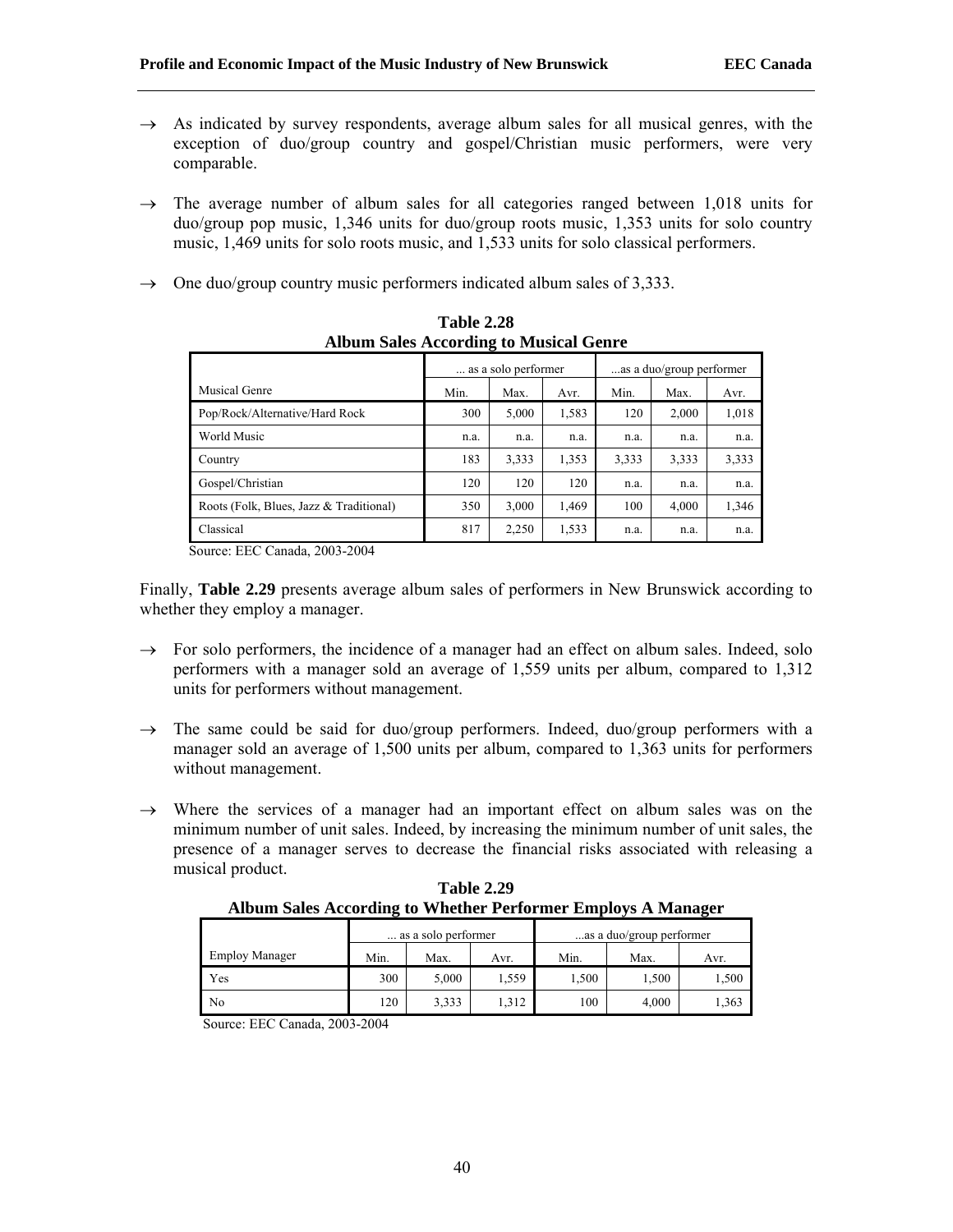## **4.2.11 Touring**

The following sub-section is devoted to touring. Like recording, touring is an integral part of the music industry. It remains the most effective process through which performers may promote themselves and extend their fan base. In addition, touring provides other opportunities to artists, such as developing their public image, as well as perfecting their stage presence and musicianship. Finally, it provides direct feedback for establishing a repertoire and a testing ground for new material. In the tables that follow, as for many previous tables regarding musical artists, data for solo performers has been separated from duo/group performers.

**Table 2.30** presents the number of live performances in 2002 for performers according to the type of performance. Overall, the table illustrates that duo/group performers tend to give more live performances than do solo performers.

- $\rightarrow$  A larger proportion of duo/group performers gave 21-50 performances (24.4%) and 50+ performances (34.1%) than did their solo counterpart (21.1% and 15.8%, respectively).
- $\rightarrow$  A larger proportion of duo/group performers did not perform publicly in 2002 (7.3%) than did solo performers (2.6%).

| <b>Table 2.30</b><br>Number of Live Performances for Duo/Group Performers in 2002 (%) |
|---------------------------------------------------------------------------------------|
| Number of Live Performances in 2002                                                   |

|                     | Number of Live Performances in 2002 |      |          |       |           |       |       |
|---------------------|-------------------------------------|------|----------|-------|-----------|-------|-------|
| Type of Performance |                                     | 1-5  | $6 - 10$ | 11-20 | $21 - 50$ | $50+$ | Total |
| Solo                | 2.6                                 | 15.8 | 23.7     |       | 21.1      | 15.8  | 100   |
| Duo/Group           | 7.3                                 | 7.3  | 7.3      | 19.5  | 24.4      | 34.1  | 100   |

Source: EEC Canada, 2003-2004

**Tables 2.31a and 2.31b** present the geographic distribution of live performances by solo and duo/group performers, respectively. Overall, we can observe that the great majority of live performances for solo and duo/group performers were given either locally or within the province of New Brunswick. More specifically, we can make the following observations:

- $\rightarrow$  Eighty percent of live performances made by solo performers were given within the province of New Brunswick. The same proportion for duo/group performers was 71%, demonstrating that groups tend to perform outside the province often than solo performers.
- $\rightarrow$  Both solo and duo/group performers get few opportunities to tour outside the country. Only 3% of live performances for solo performers and 5% for duo/group performers were international. It is interesting to note that despite its proximity, international performances were more likely to take place elsewhere than the United States.
- $\rightarrow$  As could be expected, the solo and duo/group performers who most often gave international performances were also those performed the most often for the year 2002. Indeed, considering only musical artists with more than 50 performances for the year, the proportion of international performances was 14% for solo performers; the proportion was 10% for duo/group performers.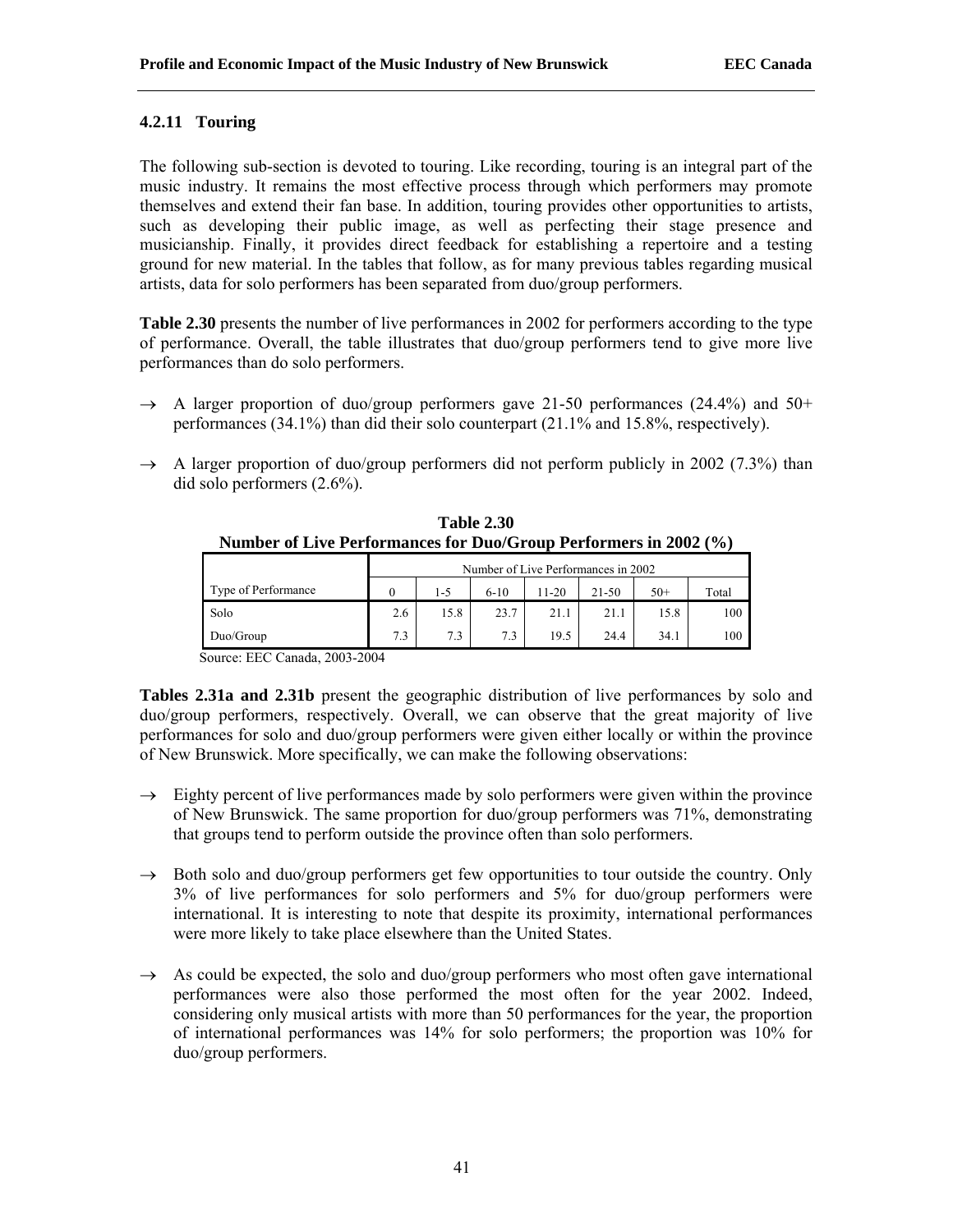$\rightarrow$  Generally, solo performers who give relatively few performances per year (1-10) travelled further (outside of New Brunswick) and more often than did their duo/group counterpart (10%-15% of total performances for solo and 0% for duo/group). However, as already mentioned, amongst performers who give many performances (more than 50), duo/groups tend to travel further and more often.

| Number of Live<br>Performances in 2002 | Local | New<br><b>Brunswick</b> | Atlantic<br>Canada | Rest of<br>Canada | United<br><b>States</b> | Other         | Total |
|----------------------------------------|-------|-------------------------|--------------------|-------------------|-------------------------|---------------|-------|
| $1 - 5$                                | 46    | 40                      | 6                  | 4                 | $\theta$                | 4             | 100   |
| $6 - 10$                               | 63    | 22                      | 4                  | 11                | $\theta$                | $\theta$      | 100   |
| $11 - 20$                              | 46    | 40                      | 5                  | 8                 | $\theta$                | $\Omega$      | 100   |
| 21-50                                  | 41    | 31                      | 14                 | 12                | $\theta$                |               | 100   |
| more than 50                           | 40    | 26                      | 13                 | 8                 | 4                       | 10            | 100   |
| Total                                  | 49    | 31                      | 8                  | 9                 |                         | $\mathcal{L}$ | 100   |

**Table 2.31a Geographic Distribution of Live Performances for Solo Performers in 2002 (%)**

Source: EEC Canada, 2003-2004

**Table 2.31b Geographic Distribution of Live Performances for Duo/Group Performers in 2002 (%)**

| Number of Live<br>Performances in 2002 | Local | New<br><b>Brunswick</b> | Atlantic<br>Canada | Rest of<br>Canada | United<br><b>States</b> | Other       | Total |
|----------------------------------------|-------|-------------------------|--------------------|-------------------|-------------------------|-------------|-------|
| $1 - 5$                                | 97    | 3                       | $\mathbf{0}$       | $\theta$          | 0                       | $\theta$    | 100   |
| $6 - 10$                               | 90    | 10                      | $\theta$           | $\theta$          | 0                       | $\Omega$    | 100   |
| $11 - 20$                              | 43    | 34                      | 11                 | 12                | 0                       | $\theta$    | 100   |
| $21 - 50$                              | 53    | 36                      | 6                  | 3                 |                         |             | 100   |
| more than 50                           | 17    | 27                      | 22                 | 25                |                         | $\mathbf Q$ | 100   |
| Total                                  | 44    | 27                      | 12                 | 13                |                         | 4           | 100   |

Source: EEC Canada, 2003-2004

**Tables 2.32a and 2.32b** provide information on the number of live performances given by musical artists for solo and duo/group performers according to who arranged the booking. We can make the following observations:

- $\rightarrow$  All performers who gave more than 50 performances for 2002 called upon the services of booking agents. This observation applies both to solo and duo/group performers. This observation is particularly interesting and suggests that:
	- o booking agents are more interested in performers who give many performances;
	- o
	- o by calling upon the services of booking agents, performers may increase the number of live performances.
- $\rightarrow$  Other than organised by a booking agent, there does not appear to be any significant difference in the number of performances given between solo and duo/group performers according to who arranges the booking other than the fact that family/friends and managers were never involved if the performer gives less than 5 performances.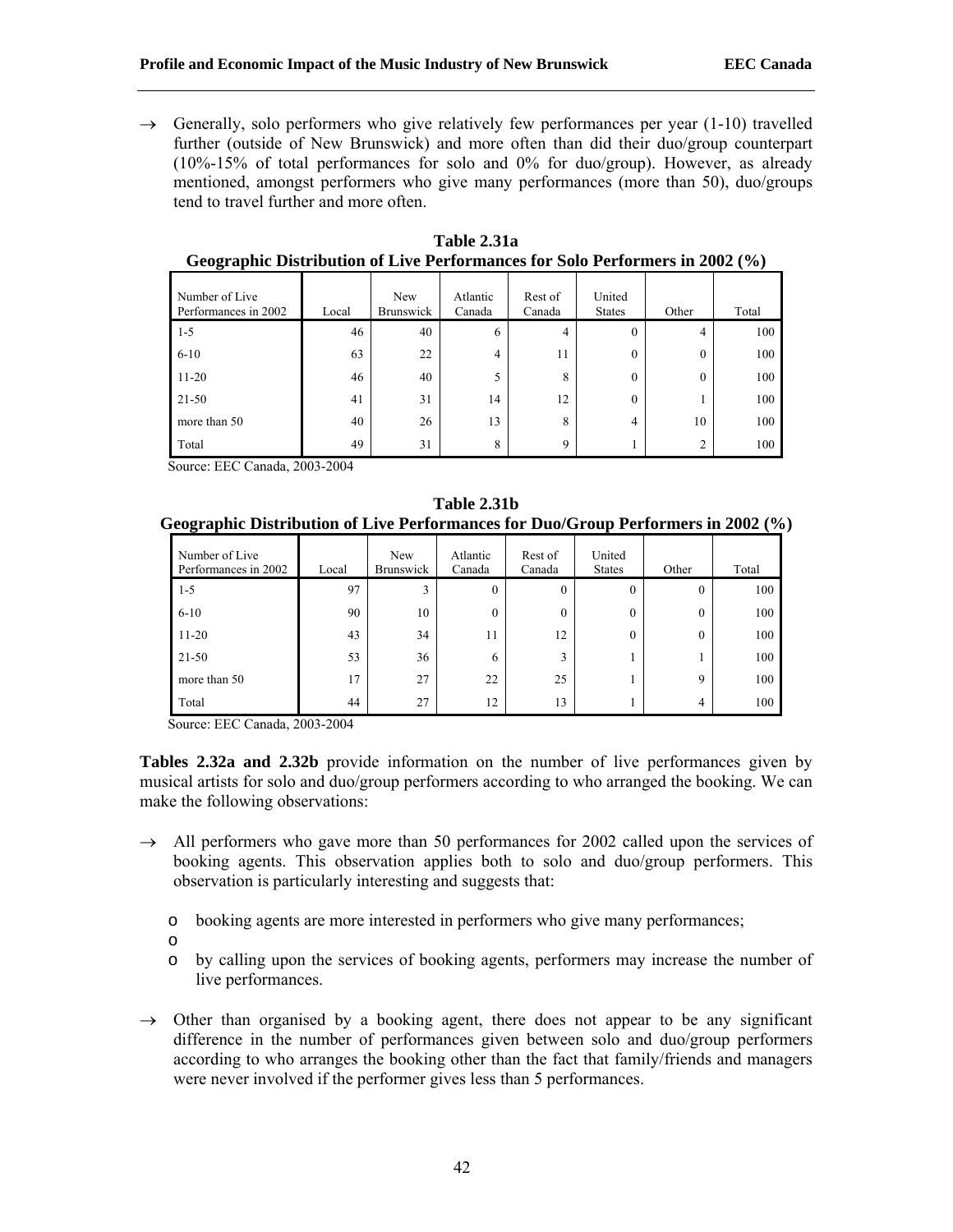|               | Number of Live Performances According to Booking - Solo in 2002 (%) |                                     |          |          |                 |       |  |
|---------------|---------------------------------------------------------------------|-------------------------------------|----------|----------|-----------------|-------|--|
|               |                                                                     | Number of Live Performances in 2002 |          |          |                 |       |  |
| Booker        | $1 - 5$                                                             | $6 - 10$                            | $11-20$  | 21-50    | More<br>than 50 | Total |  |
| Yourself      | 15.4                                                                | 30.8                                | 15.4     | 15.4     | 23.1            | 100   |  |
| Family/Friend | $\theta$                                                            | 25.0                                | 25.0     | 25.0     | 25.0            | 100   |  |
| Manager       | $\theta$                                                            | 22.2                                | 11.1     | 33.3     | 33.3            | 100   |  |
| Booking Agent | $\mathbf{0}$                                                        | $\mathbf{0}$                        | $\theta$ | $\theta$ | 100             | 100   |  |
| Other         | 21.4                                                                | 21.4                                | 21.4     | 28.6     | 7.1             | 100   |  |
| Total         | 14.7                                                                | 26.5                                | 20.6     | 23.5     | 14.7            | 100   |  |

**Table 2.32a Number of Live Performances According to Booking - Solo in 2002 (%)**

**Table 2.32b Number of Live Performances According to Booking – Duo/Group in 2002 (%)**

|                | Number of Live Performances in 2002 |              |          |           |                 |       |  |
|----------------|-------------------------------------|--------------|----------|-----------|-----------------|-------|--|
| Booker         | $1 - 5$                             | $6 - 10$     | $11-20$  | $21 - 50$ | more than<br>50 | Total |  |
| Member of Band | 8.0                                 | 8.0          | 24.0     | 24.0      | 36.0            | 100   |  |
| Friend/Family  | $\theta$                            | $\mathbf{0}$ | 33.3     | 33.3%     | 33.3            | 100   |  |
| Manager        | $\theta$                            | 11.1         | 11.1     | 11.1      | 66.7            | 100   |  |
| Booking Agent  | $\Omega$                            | $\mathbf{0}$ | $\theta$ | $\theta$  | 100             | 100   |  |
| Other          | 16.7                                | $\mathbf{0}$ | 16.7     | 33.3      | 33.3            | 100   |  |
| Total          | 8.1                                 | 8.1          | 21.6     | 24.3      | 37.8            | 100   |  |

Source: EEC Canada, 2003-2004

Finally, **Tables 2.33a and 2.33b** present the geographic distribution of live performances according to who arranges the booking.<sup>9</sup>

- $\rightarrow$  It is interesting to note that 75% of performances by solo artists arranged by booking agents were for local performances, an additional 20% were within the province. This proportion differed significantly for duo/group performances, where 26% of live performances arranged by booking agents were local, with an additional 18% within the province.
- → Managers and members of family and friends tend to get involved more in non-local performances than all the other categories; this is especially true for duo/group performers.

 $9$  Note that if there is a slight discrepancy in figures between the horizontal totals in Tables 2.31a and 2.31b and Tables 2.33a and 2.33b, it is because Tables 2.31a and 2.31b consider the whole sample of performers, whereas Tables 2.33a and 2.33b exclusively consider those who responded to the question.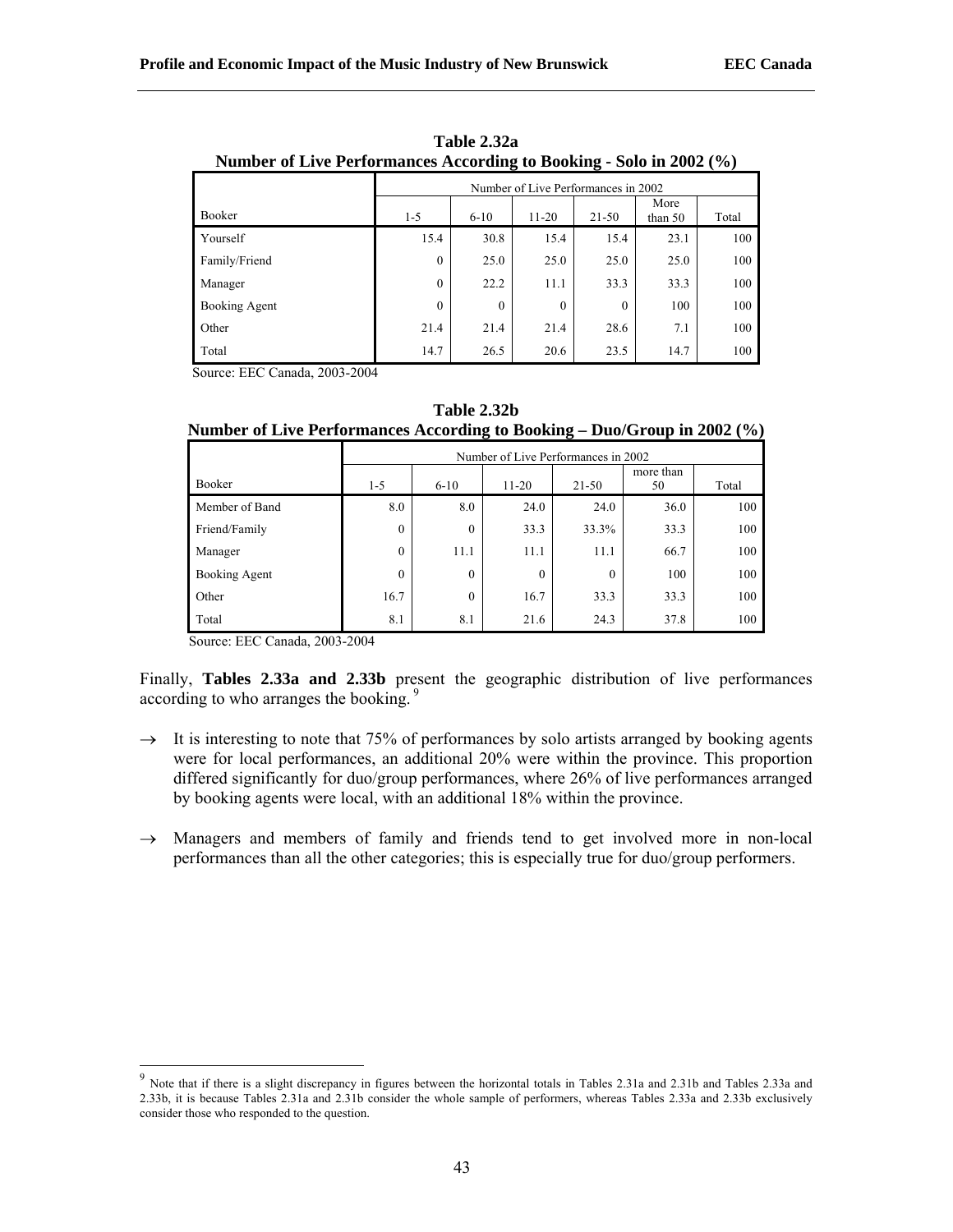|               | Geographic Distribution of Live Periormances According to Booking – Solo (%) |                  |                    |                   |                         |          |       |
|---------------|------------------------------------------------------------------------------|------------------|--------------------|-------------------|-------------------------|----------|-------|
| Booker        | Local                                                                        | New<br>Brunswick | Atlantic<br>Canada | Rest of<br>Canada | United<br><b>States</b> | Other    | Total |
| Yourself      | 61                                                                           | 15               | Q                  | 12                |                         |          | 100   |
| Family/Friend | 38                                                                           | 34               | 14                 | 10                |                         |          | 100   |
| Manager       | 32                                                                           | 43               | 13                 | 10                |                         |          | 100   |
| Booking Agent | 75                                                                           | 20               | 3                  | ⌒                 | $\theta$                | $\theta$ | 100   |
| Other         | 41                                                                           | 38               | 6                  | 10                |                         | 4        | 100   |
| Total         | 50                                                                           | 30               | 8                  | Q                 |                         | ◠        | 100   |

**Table 2.33a**   $Coormalio$  Distribution of Live Perform

|                | Geographic Distribution of Live Performances According to Booking – Duo/Group (%) |                         |                    |                   |                         |       |       |  |
|----------------|-----------------------------------------------------------------------------------|-------------------------|--------------------|-------------------|-------------------------|-------|-------|--|
| Booker         | Local                                                                             | New<br><b>Brunswick</b> | Atlantic<br>Canada | Rest of<br>Canada | United<br><b>States</b> | Other | Total |  |
| Member of Band | 46                                                                                | 33                      |                    | 10                |                         |       | 100   |  |
| Friend/Family  | 10                                                                                | 57                      | 22                 | 10                |                         | 0     | 100   |  |
| Manager        | 15                                                                                | 19                      | 27                 | 27                |                         | 11    | 100   |  |
| Booking Agent  | 26                                                                                | 18                      | 21                 | 29                | $\theta$                | 6     | 100   |  |
| Other          | 57                                                                                | 10                      | 18                 | 13                | 0                       |       | 100   |  |
| Total          | 43                                                                                | 27                      | 12                 | 13                |                         |       | 100   |  |

**Table 2.33b** 

Source: EEC Canada, 2003-2004

From the last set of tables, it can generally be concluded solo and duo/group performers in the province call upon a wide range of individuals to assist them in organising their live performances. Such individuals, including friends, members of their family and managers, appear to be used indiscriminately. The notable difference is for booking agents, who tend to associate themselves more closely with solo and duo/group performers who give live performances on a regular basis. However, the performances booked by such agents tend to be close to the place called home for the particular artist.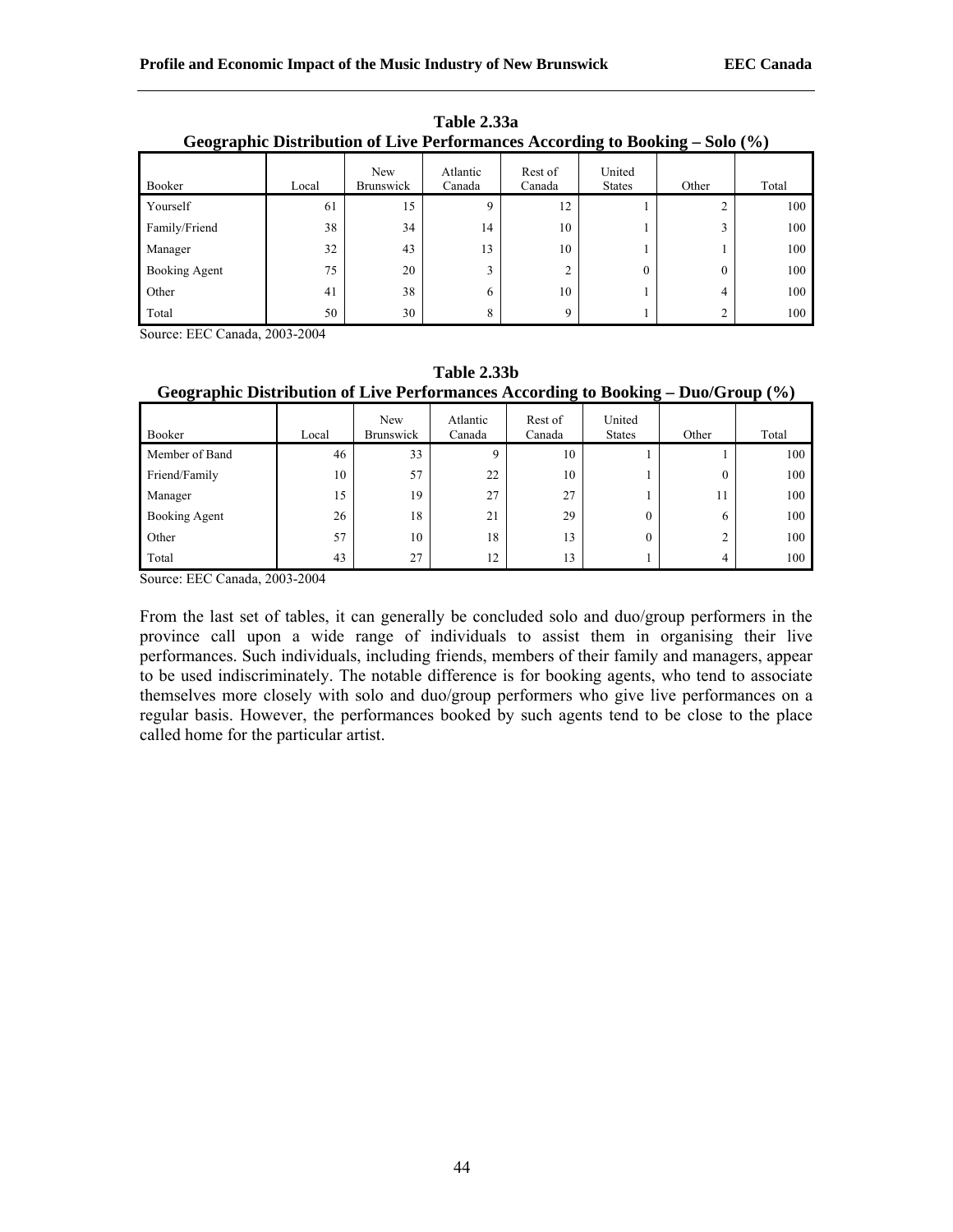## **4.3 Profile of Artist Managers**

The following section is dedicated to individuals who manage artists on a professional basis in New Brunswick. A manager is an individual or a company responsible for the day-to-day business of an artist or group. Overall management's responsibility is advancing the artists' interests and career (refer to the glossary at the end of the report for more information about the day-to-day responsibilities of a manager). As is made evident in the tables that follow, not many people in the province are able to undertake such tasks on a full-time basis.

**Table 3.1** presents the principal activities of individuals managing artists in the province. The following observations can be made:

- $\rightarrow$  Forty percent of individuals managing artists in the province consider their principal activity to be performing. It is likely that the majority of these performers manage themselves.
- $\rightarrow$  Only 33% of artist managers consider managing as their principal activity.
- $\rightarrow$  Those whose principal activities include song writing, producing albums and promoting concerts were also involved in managing artists.

| Principal Activity      | $\frac{0}{0}$ |
|-------------------------|---------------|
| Song Writing            | 6.7           |
| Performing Music        | 40.0          |
| <b>Managing Artists</b> | 33.3          |
| Producing Albums        | 6.7           |
| Promoting Concerts      | 6.7           |
| Other                   | 6.7           |
| Total                   | 100           |

**Table 3.1 Individuals Managing Artists According to Principal Activity** 

Source: EEC Canada, 2003-2004

**Table 3.2** presents the proportion of total time devoted to managing artists according to principal activity. We can observe the following:

- $\rightarrow$  Although 40% of those involved in managing artists were performers (refer to Table 3.1), this group devoted an average of only 8% of their total time to managing.
- $\rightarrow$  As could be expected, those whose principal activity was managing artists devoted the greatest proportion of their total time to the activity (73%).
- $\rightarrow$  Album producers who manage artists devoted on average 50% of their total time to managing artists.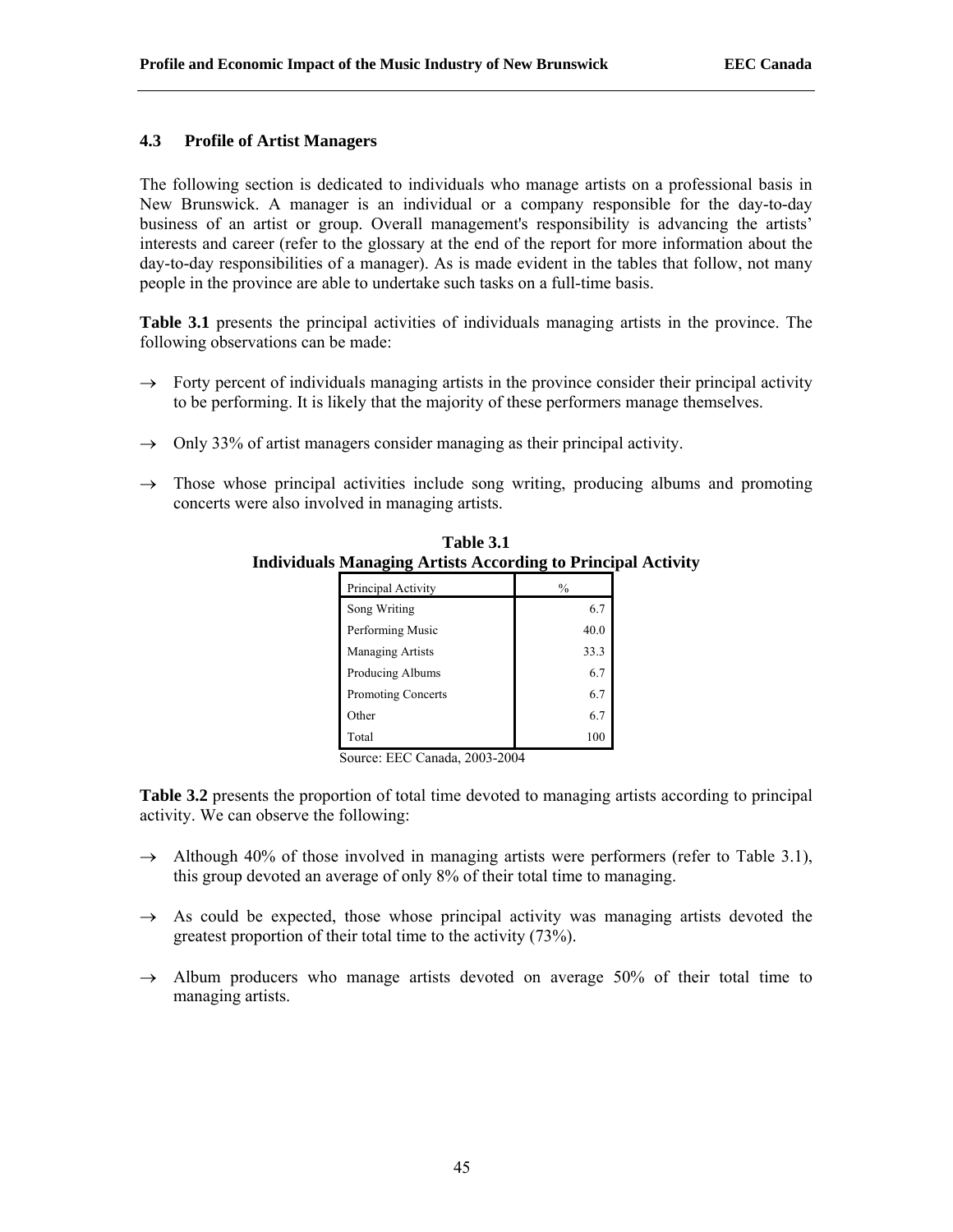| <b>Table 3.2</b>                                                                     |  |
|--------------------------------------------------------------------------------------|--|
| Proportion of Total Time Devoted to Managing Artists According to Principal Activity |  |

| Principal Activity        | $%$ of<br><b>Total Time</b> |
|---------------------------|-----------------------------|
| Song Writing              | 15                          |
| Performing Music          | 8                           |
| <b>Managing Artists</b>   | 73                          |
| Producing Albums          | 50                          |
| <b>Promoting Concerts</b> | 15                          |
| Other                     | 40                          |
| Total                     | 36                          |

**Table 3.3** presents the geographic distribution of individuals managing artists.

- $\rightarrow$  Close to 75% of those involved in managing artists are based in the Moncton area. Although the majority of performers are also based in the Moncton area (55%, refer to Table 2.1), this proportion appears to be high.
- $\rightarrow$  Fredericton, Saint John and the Acadian Peninsula are home to the remaining artist managers, with 13.3%, 6.7% and 6.7%, respectively.

| Area        | $\frac{0}{0}$ |
|-------------|---------------|
| Acadian P.  | 6.7           |
| Fredericton | 13.3          |
| Moncton     | 73.3          |
| Saint John  | 6.7           |
| Total       | 100           |

**Table 3.3 Geographic Distribution of Individuals Managing Artists**

Source: EEC Canada, 2003-2004

**Table 3.4** presents the number of years experience of individuals involved in managing artists in New Brunswick.

- $\rightarrow$  Overall, the range of experience managing artists in the province appears to be well distributed with approximately one third of managers at the beginning of their careers, another third in mid-career, and one final third towards the end of their career.
- $\rightarrow$  The challenge for those interested in the development of the sector would be to ensure the transfer of experience and expertise from those at the end of their careers to those starting out.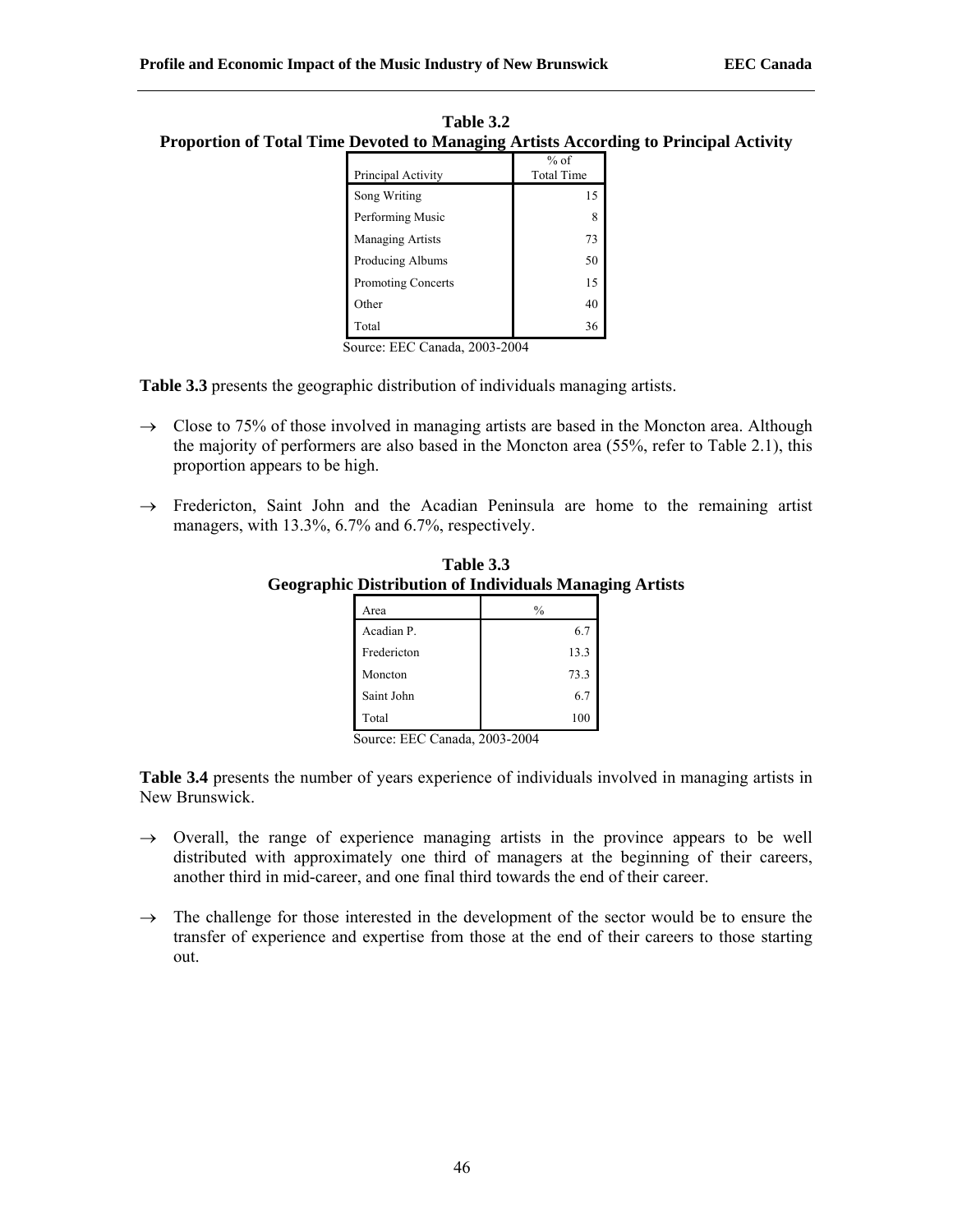| xperience in Music Industry of Individuals Managli |               |  |
|----------------------------------------------------|---------------|--|
| Years Experience                                   | $\frac{0}{0}$ |  |
| $1 - 2$                                            | 26.7          |  |
| $3 - 5$                                            | 13.3          |  |
| $6 - 10$                                           | 26.7          |  |
| $11 - 20$                                          | 26.7          |  |
| more than 20                                       | 6.7           |  |
| Total                                              | 100           |  |

**Table 3.4 Years Experience in Music Industry of Individuals Managing Artists**

Finally, **Table 3.5** presents the number of artists represented by managers of the province.

- $\rightarrow$  Two-thirds of managers represent only one artist. Many of these managers tend to be friends or relatives of an artist who decide to take on some of the responsibilities associated with managing part-time as they pursue another career on a full-time basis. These individuals usually start out with little or no experience and learn "on the job" as far as the career of the artist takes them. Once the artist stops performing, or finds more experienced and committed management elsewhere, few of these managers are incited to continue managing.
- $\rightarrow$  Approximately 33% of managers in the province represent more than one artist: 16.7% represented two artists, with another 16.7% representing three or more.

| Number of Artists | $\frac{0}{0}$ |
|-------------------|---------------|
|                   | 66.7          |
| 2                 | 16.7          |
| 3                 | 8.3           |
| 4                 | 0             |
| 5                 | 0             |
| more than 5       | 8.3           |
| Total             | 100           |

**Table 3.5 Number of Artists Represented**

Source: EEC Canada, 2003-2004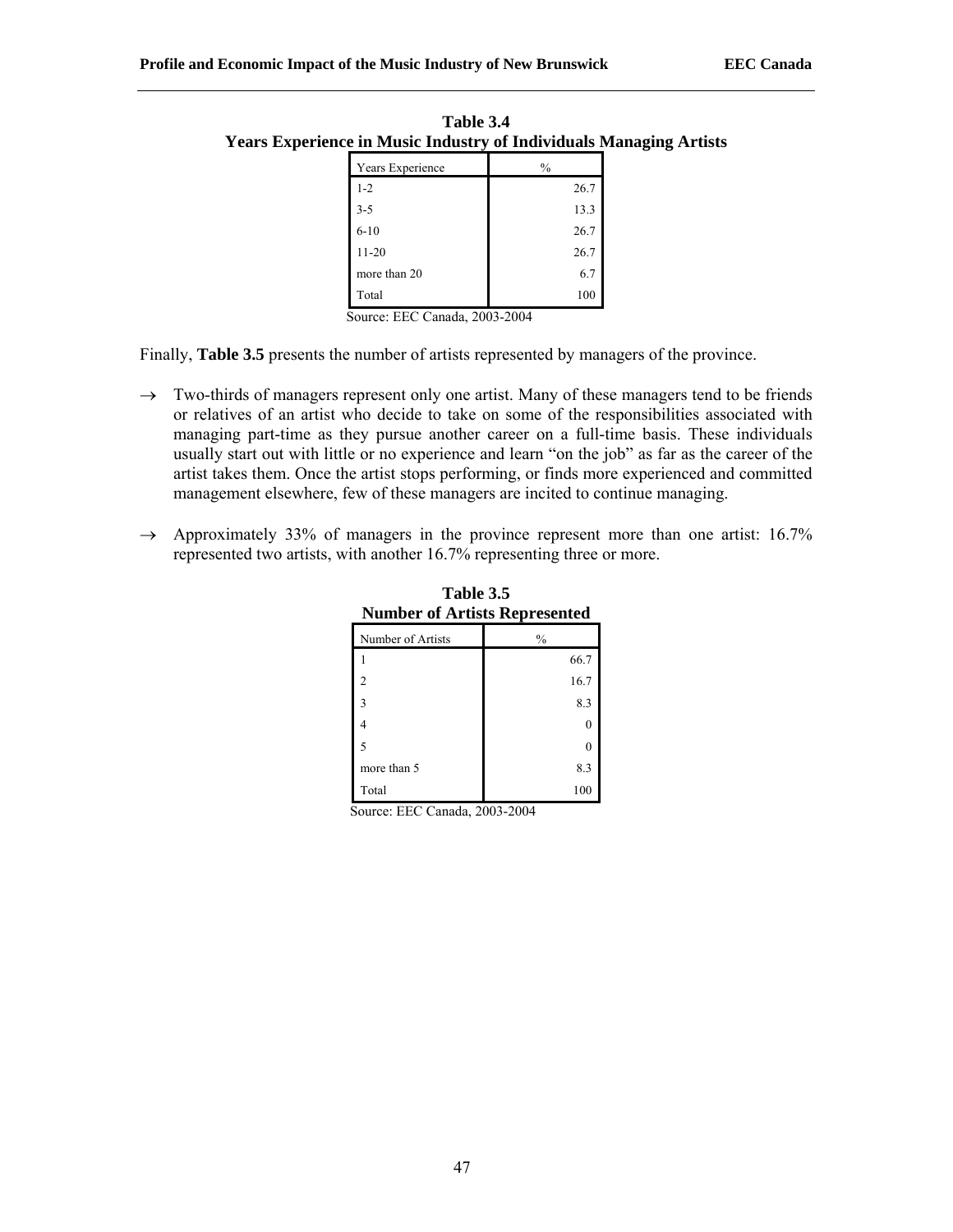## **4.4 Profile of Album Producers**

The following section is dedicated to individuals who produce albums on a professional basis in New Brunswick. A record producer is responsible for overseeing the recording process and bringing the creative product into tangible form. This means being responsible for maximizing the creative process (finding and selecting songs, deciding on arrangements, getting the right sound, etc.) and taking care of all the administration (booking studios, hiring musicians, staying within a budget, filing union reports, etc.). Producers may be associated with studios as employees/owners, or they may operate on an independent basis.

**Table 4.1** presents the principal activities of individuals producing albums in the province. The following observations can be made:

- $\rightarrow$  Fifty percent of individuals producing albums in the province consider their principal activity to be performing.
- $\rightarrow$  Only 10% of those who produce albums consider producing to be their principal activity.
- $\rightarrow$  Those whose principal activities included song writing (15%) and recording albums (20%) were also involved in producing albums.

| Principal Activity | $\frac{0}{0}$ |
|--------------------|---------------|
| Song Writing       | 15.0          |
| Performing Music   | 50.0          |
| Recording Albums   | 20.0          |
| Producing Albums   | 10.0          |
| Other              | 5.0           |
| Total              | 100           |

**Table 4.1 Individuals Producing Albums According to Principal Activity** 

Source: EEC Canada, 2003-2004

**Table 4.2** presents the proportion of total time devoted to producing albums according to principal activity. We can observe the following:

- $\rightarrow$  As could be expected, those whose principal activity was producing albums devoted the greatest proportion of their total time to the activity, however, this proportion is quite small  $(22\%).$
- $\rightarrow$  All other individuals involved in producing albums devoted between 10% and 16% of their total time to the activity.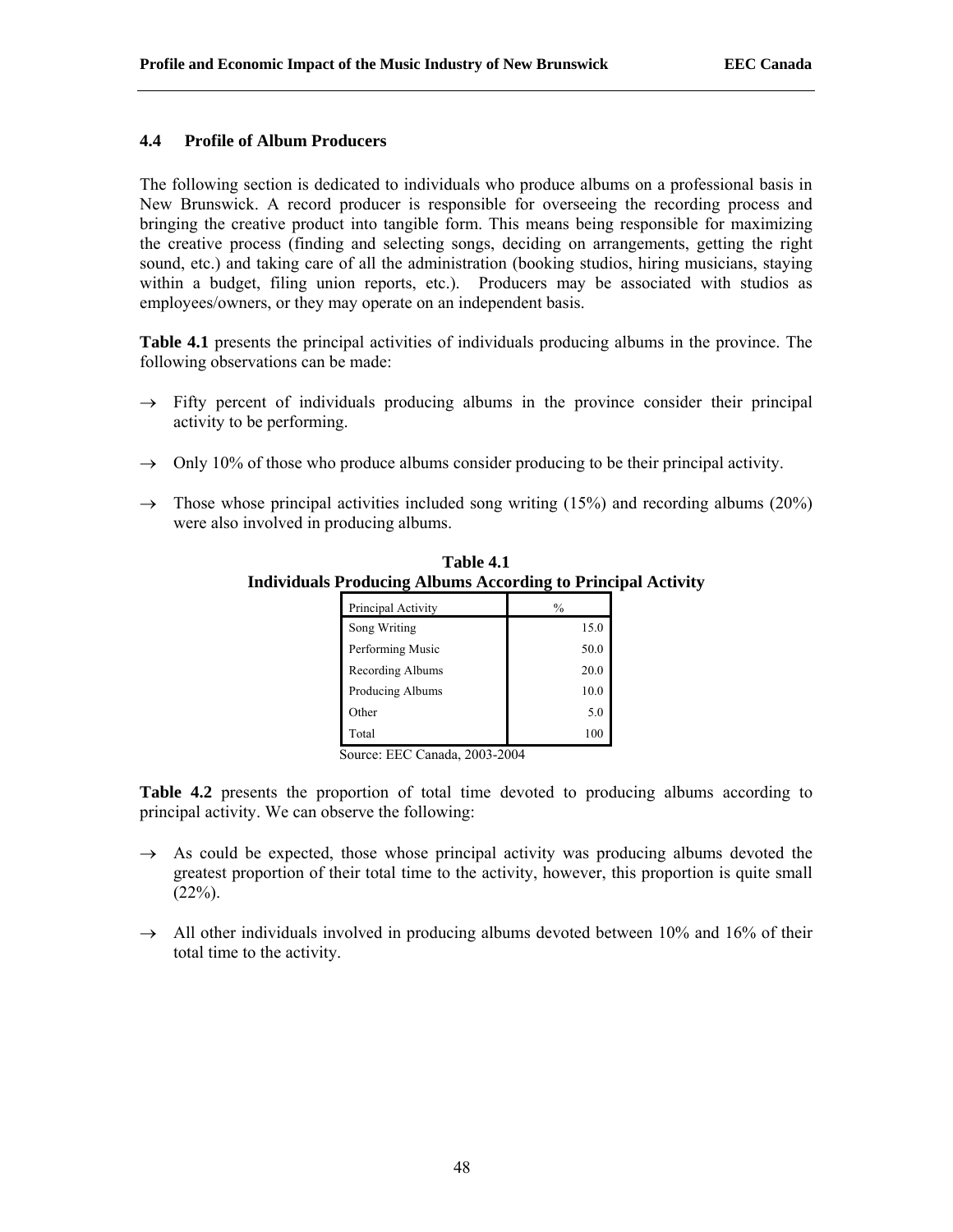| Table 4.2                                                                            |
|--------------------------------------------------------------------------------------|
| Proportion of Total Time Devoted to Producing Albums According to Principal Activity |

| $\frac{0}{0}$ |
|---------------|
| 10            |
| 14            |
| 16            |
| 22            |
| 10            |
| 14            |
|               |

**Table 4.3** presents the geographic distribution of individuals producing albums.

- $\rightarrow$  Approximately 50% of those involved in producing albums are based in the Moncton area.
- → Fredericton, the Acadian Peninsula, Saint John, Miramichi, Campbelton were home to the remaining album producers, with 20%, 10% and 5% each for the last three, respectively.

| плэнн<br>.<br>iurviuuais 1 ruun |               |  |
|---------------------------------|---------------|--|
| Area                            | $\frac{0}{0}$ |  |
| Acadian P.                      | 10.0          |  |
| Campbelton                      | 5.0           |  |
| Fredericton                     | 20.0          |  |
| Miramichi                       | 5.0           |  |
| Moncton                         | 50.0          |  |
| Saint John                      | 5.0           |  |
| St-Stephens                     | 5.0           |  |
| Total                           | 100           |  |

**Table 4.3 Geographic Distribution of Individuals Producing Albums**

Source: EEC Canada, 2003-2004

**Table 4.4** presents the number of years experience of individuals involved producing albums in New Brunswick.

- $\rightarrow$  It is interesting to note that approximately 90% of those involved in producing albums have over 6 years experience; sixty percent have over 11 years experience; while close to a third stated having more than 20 years experience.
- $\rightarrow$  Only 10% of respondents involved in producing albums have less than 2 years experience. It is hoped that these individuals find the means to learn from the more experience.
- $\rightarrow$  Furthermore, As the more experienced approach the end of their careers, it is hoped that a new generation of aspiring producers will enter the field.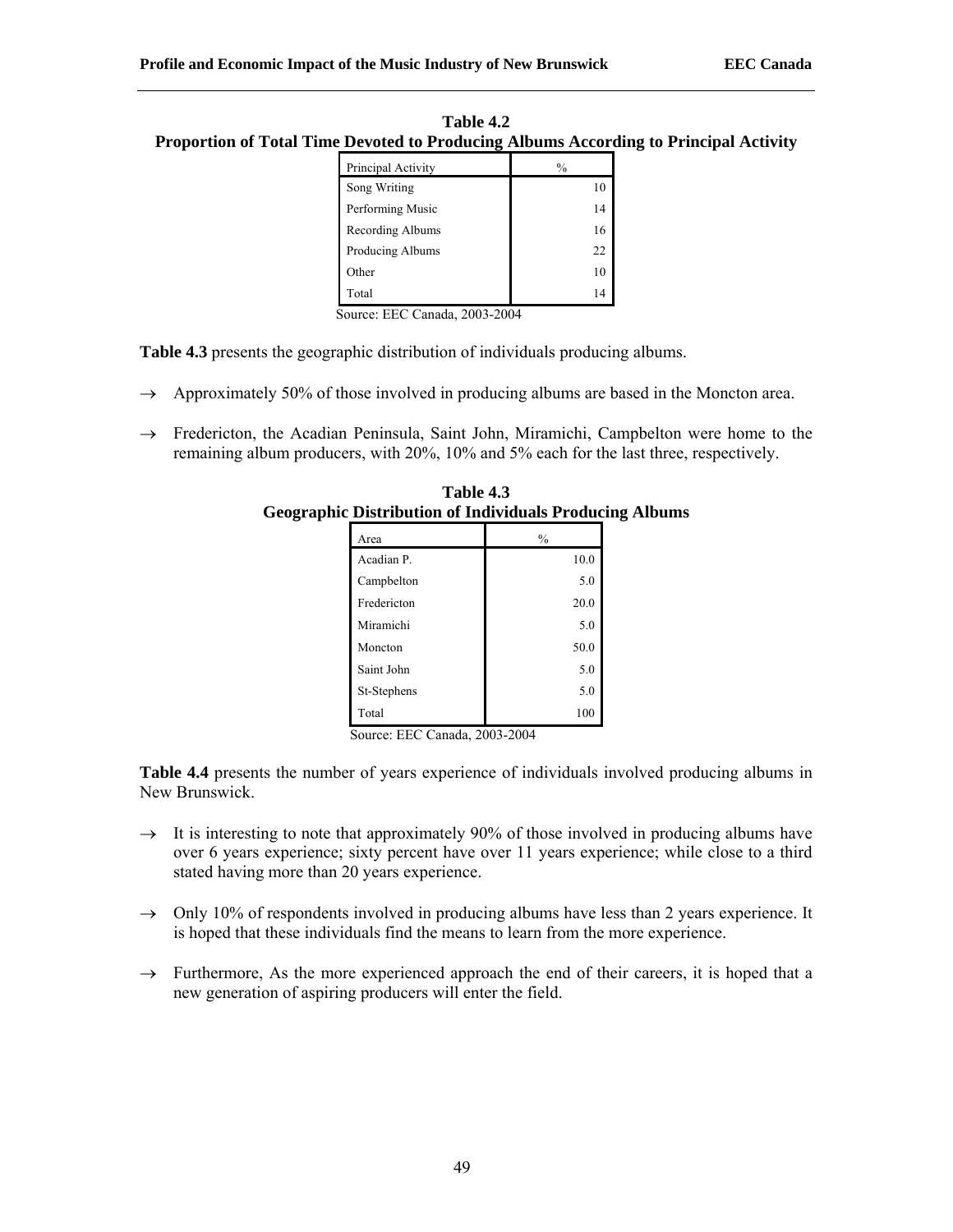| Years Experience | $\frac{0}{0}$ |
|------------------|---------------|
| less than 1      | 5.0           |
| $1 - 2$          | 5.0           |
| $6 - 10$         | 30.0          |
| $11 - 20$        | 30.0          |
| more than 20     | 30.0          |
| Total            | 100           |

**Table 4.4 Years Experience in Music Industry of Individuals Producing Albums** 

Finally, **Table 4.5** presents the average number of recordings produced by album producers per year.

- $\rightarrow$  Approximately one-third of those who produce albums tend to produce less than one per year. These producers are most likely performers who produce their own albums.
- $\rightarrow$  The largest group produce an average of 3-4 recordings per year, while 10% each work on 6-10 and 10-20 recordings.
- $\rightarrow$  Five percent of those who produce albums work on over 20 albums per year.

|              | $\frac{0}{0}$ |
|--------------|---------------|
| less than 1  | $30.0\,$      |
| $1 - 2$      | 20.0          |
| $3 - 4$      | 25.0          |
| $6 - 10$     | 10.0          |
| $10 - 20$    | 10.0          |
| more than 20 | 5.0           |
| Total        | 100           |

**Table 4.5 Average Number of Recordings Produced Per Year** 

Source: EEC Canada, 2003-2004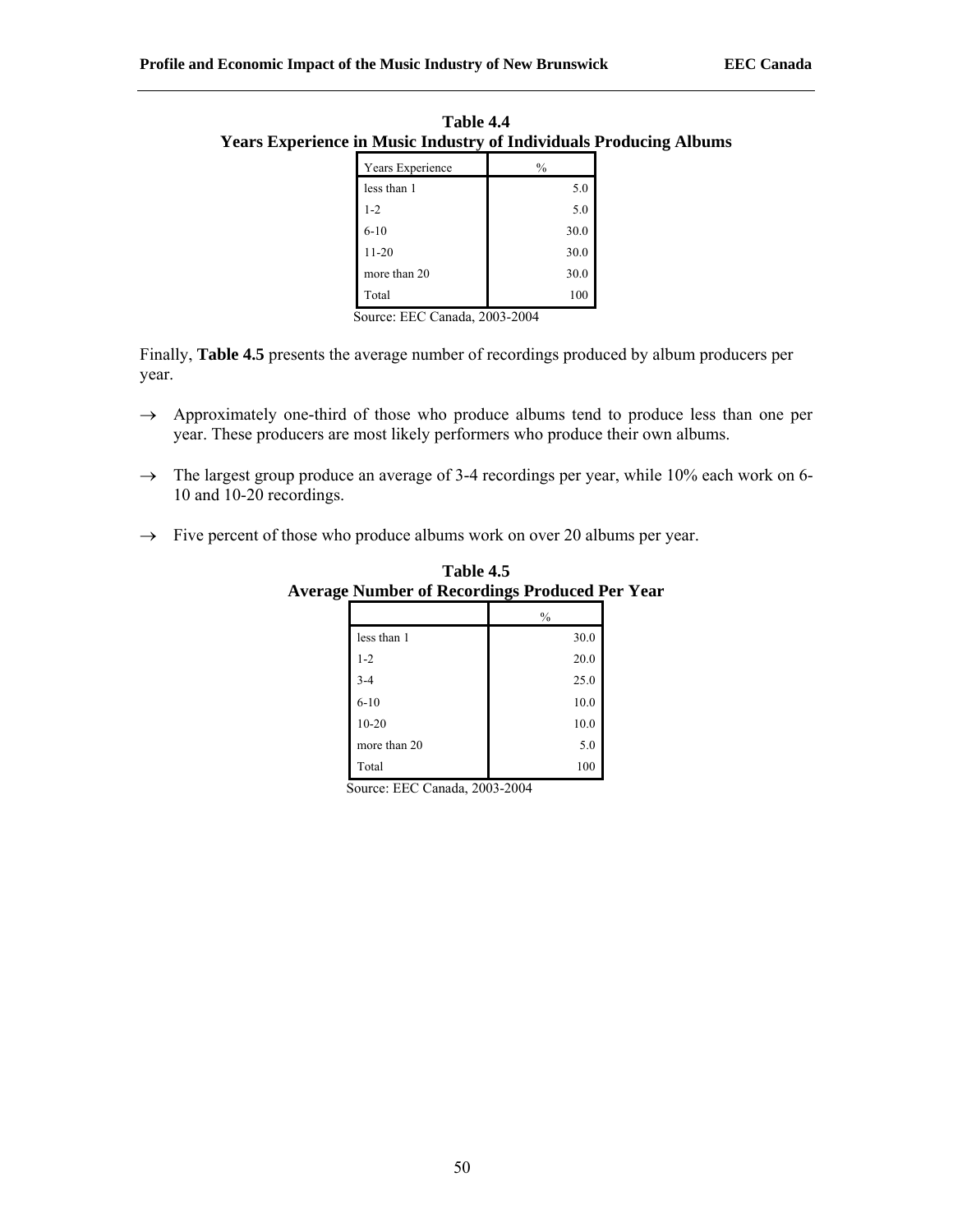## **4.5 Profile of Record Labels**

The following section is dedicated to individuals who release albums on a professional basis in New Brunswick. A record label is a business whose main function is to sign, develop and market musical artists. At times, they may also manufacture and distribute musical recordings as well.

**Table 5.1** presents the principal activities of individuals releasing albums in the province. The following observations can be made:

- $\rightarrow$  The most important observation is that there are no individuals in the province whose principal activity is releasing albums. This means that none of the individuals who take on this role in the province is committed to the activity.
- $\rightarrow$  Close to 55% of individuals who release albums in the province are performers. This means that the majority of performers take on the responsibilities of a record label because there is no one else in the province that can do so.
- $\rightarrow$  Those whose principal activities included song writing (15.4%), managing artists, producing albums and promoting concerts (each with 7.7%) were also involved in releasing albums.

| Principal Activity | $\frac{0}{0}$ |
|--------------------|---------------|
| Song Writing       | 15.4          |
| Performing Music   | 53.8          |
| Managing Artists   | 7.7           |
| Producing Albums   | 7.7           |
| Promoting Concerts | 7.7           |
| Other              | 7.7           |
| Total              | 100           |

**Table 5.1 Individuals Releasing Albums According to Principal Activity** 

Source: EEC Canada, 2003-2004

**Table 5.2** presents the proportion of total time devoted to releasing albums according to principal activity. We can observe the following:

- $\rightarrow$  Despite the importance of releasing albums in the career of a performer, the table shows that those involved in releasing albums in the province devote, on average, only 10% of their total time to such activities.
- $\rightarrow$  The proportion of total time devoted by songwriters and managers was 15% each, for performers it was 11%, while album producers and concert promoters devoted 5% each.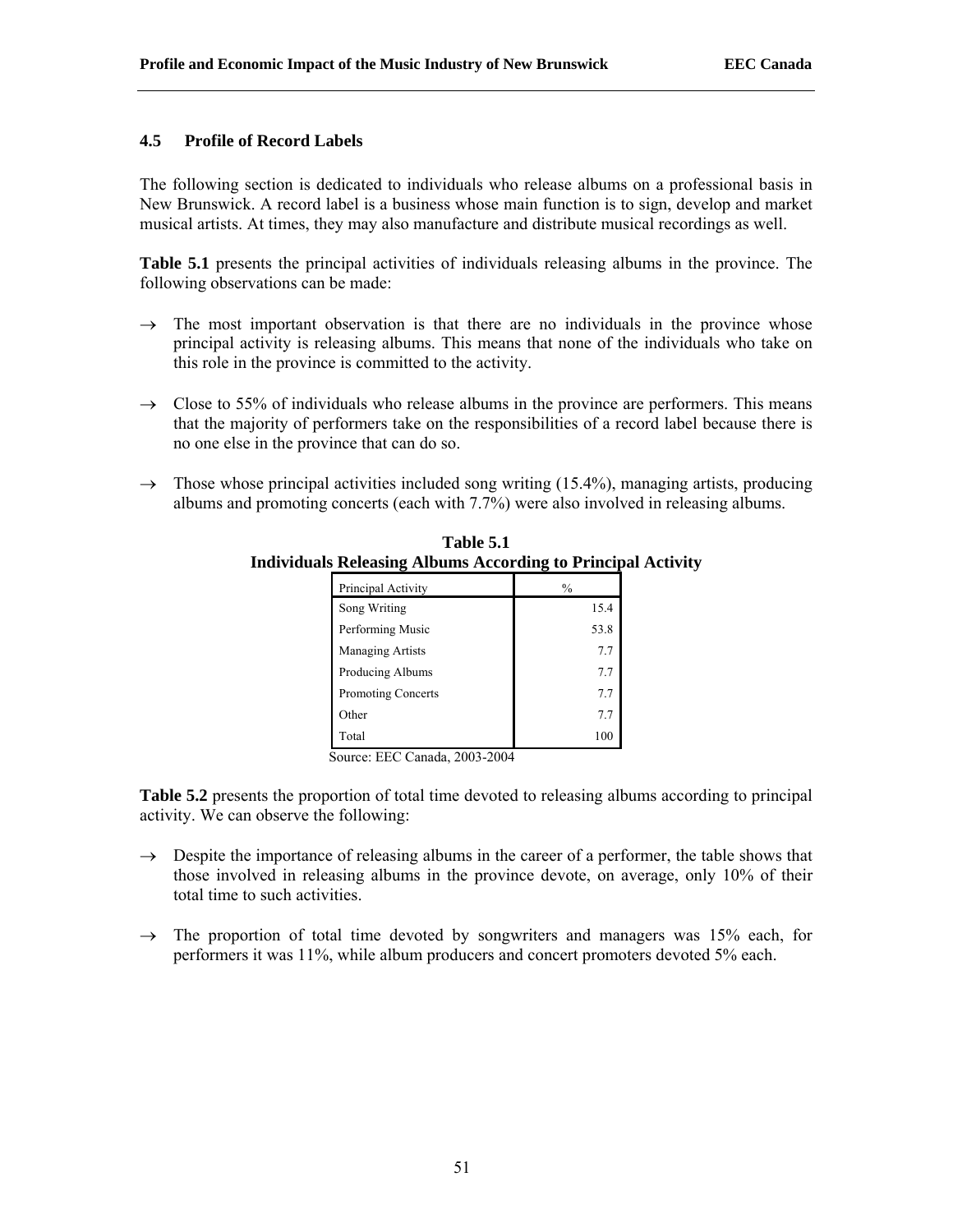| Table 5.2                                                                                   |
|---------------------------------------------------------------------------------------------|
| <b>Proportion of Total Time Devoted to Releasing Albums According to Principal Activity</b> |

| Principal Activity        | $\frac{0}{0}$ |
|---------------------------|---------------|
| Song Writing              | 15            |
| Performing Music          | 11            |
| <b>Managing Artists</b>   | 15            |
| Producing Albums          | 5             |
| <b>Promoting Concerts</b> | 5             |
| Other                     | 5             |
| Total                     | 10            |

**Table 5.3** presents the geographic distribution of individuals releasing albums.

- $\rightarrow$  Approximately 62% of those involved in releasing albums are based in the Moncton area.
- $\rightarrow$  Fredericton, the Acadian Peninsula, Edmunston and St-Stephens are home to the remaining respondents releasing albums, with 15.4% and 7.7% each for the last three, respectively.

| Table 5.3                                                      |
|----------------------------------------------------------------|
| <b>Geographic Distribution of Individuals Releasing Albums</b> |

| Area        | $\frac{0}{0}$ |
|-------------|---------------|
| Acadian P.  | 7.7           |
| Edmunston   | 7.7           |
| Fredericton | 15.4          |
| Moncton     | 61.5          |
| St-Stephens | 7.7           |
| Total       | 100           |

Source: EEC Canada, 2003-2004

**Table 5.4** presents the number of years experience of individuals involved in releasing albums in New Brunswick.

- $\rightarrow$  Although there are not many individuals releasing albums, and none of them that consider it a principal activity, those who do appear to have accumulated many years experience. Indeed, 82% of them have at least 6 years experience and close to 50% have more than 10 years experience.
- $\rightarrow$  The presence of professionals in the province who have accumulated such experience releasing albums constitutes a veritable strength for the industry. These individuals represent a rich potential for training emerging professionals who might be interested in releasing albums on a full-time basis.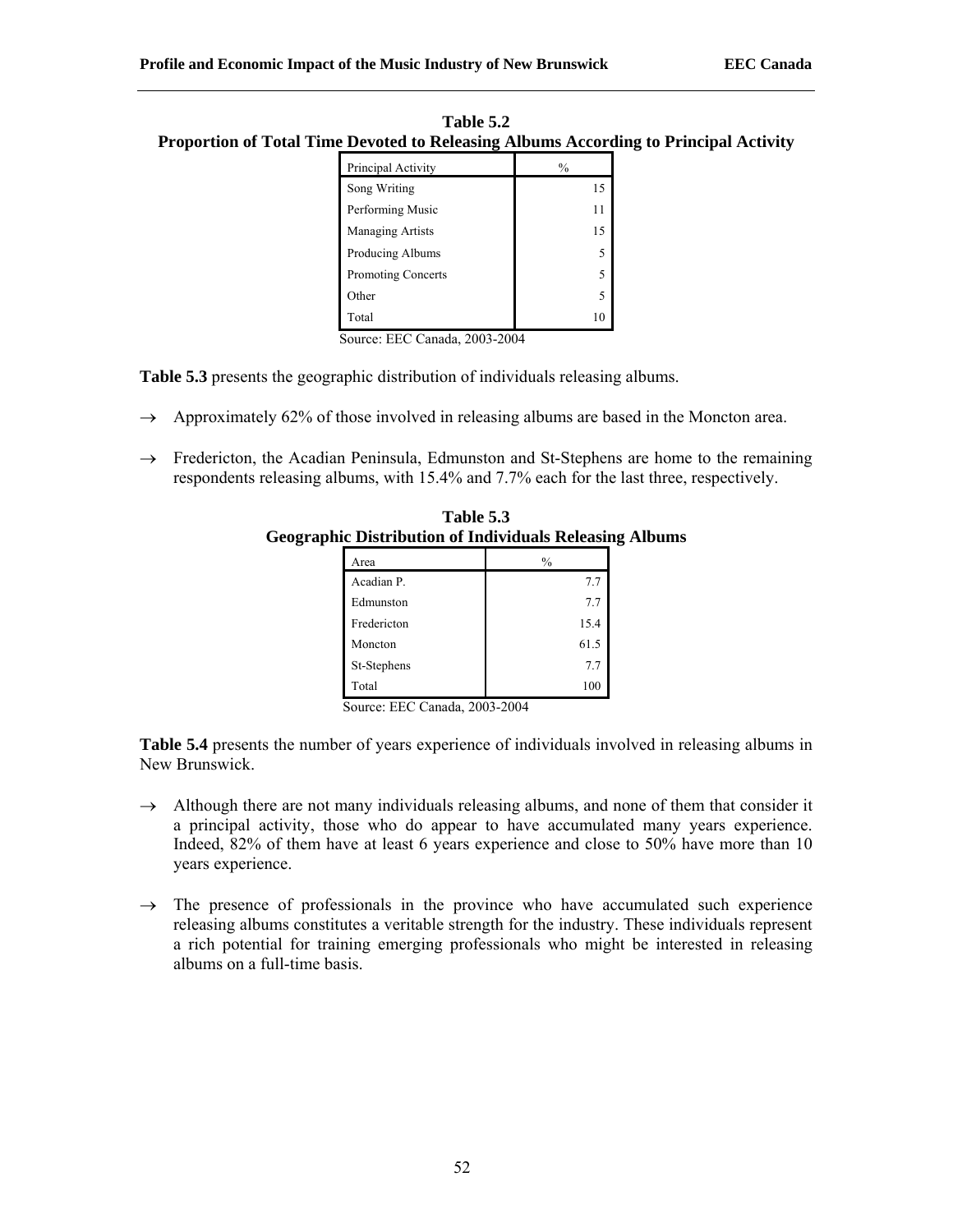| Years Experience | $\frac{0}{0}$ |
|------------------|---------------|
| $3 - 5$          | 7.7           |
| $6 - 10$         | 46.2          |
| $11 - 20$        | 30.8          |
| more than 20     | 15.4          |
| Total            | 100           |

**Table 5.4 Years Experience in Music Industry of Individuals Releasing Albums**

**Table 5.5** presents the number of albums released by this group of individuals in 2002.

- $\rightarrow$  It is interesting to note, and perhaps even curious considering that no one devotes more than 15% of their time to the activity, that a proportion of the population reported having released two, and even three albums during the year.
- $\rightarrow$  The majority of the population (61.5%) did not release any albums during the year.
- $\rightarrow$  Twenty-three percent released one album during 2002.

| <b>Number of Albums Released in 2002</b> |               |  |
|------------------------------------------|---------------|--|
| Number                                   | $\frac{0}{0}$ |  |
| less than 1                              | 61.5          |  |
|                                          | 23.1          |  |
| 2                                        | 7.7           |  |
| ٩                                        | 7.7           |  |
| 4                                        | 0             |  |
| 5                                        | 0             |  |
| more than 5                              | 0             |  |
| Total                                    | 100           |  |

**Table 5.5** 

Source: EEC Canada, 2003-2004

**Table 5.6** presents the proportion of major expense categories for a typical album release.

- $\rightarrow$  Note the concentration of funds devoted to production, at the expense of promotion and touring.
- $\rightarrow$  This concentration means that those who release albums do not have the resources to undertake a sustained marketing effort. This leaves the product little chance to reach its market.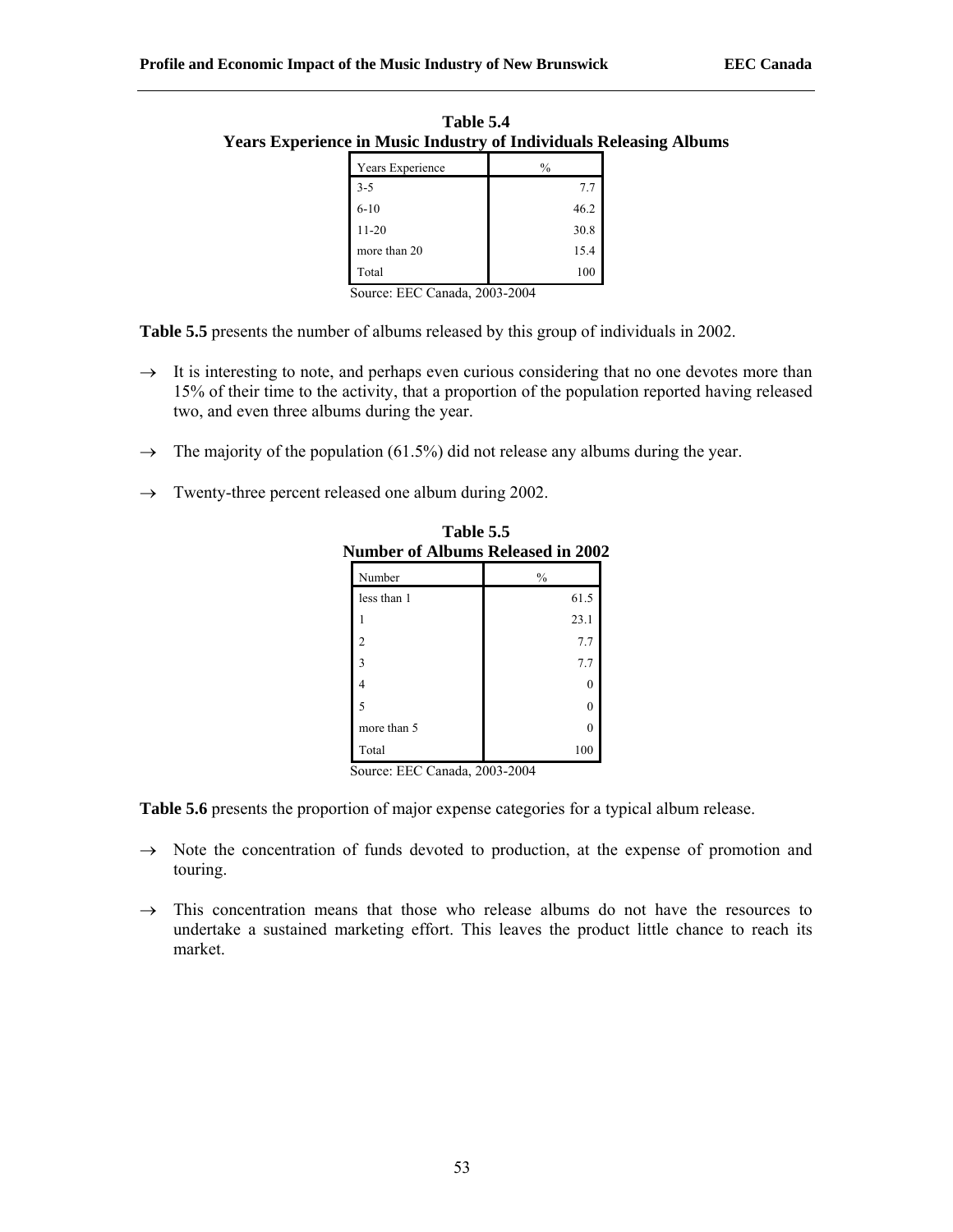| own of various expenses as Proportion of Tot |               |  |
|----------------------------------------------|---------------|--|
| Expense                                      | $\frac{0}{0}$ |  |
| Production                                   | 71            |  |
| Promotion                                    | 17            |  |
| Touring                                      | 12            |  |
| Total                                        | 100           |  |

**Table 5.6 Breakdown of Various Expenses as Proportion of Total Budget** 

**Table 5.7** presents the budget distribution of the last musical album released by respondents (includes production, promotion and touring expenses).

- $\rightarrow$  Sixty percent of albums are released with a total budget of under \$15,000. Although the costs associated with recording have diminished with the advent of digital technologies, \$15,000 is insufficient to compete with the products that have been produced with budgets many times that amount.
- $\rightarrow$  Approximately 30% of releases had a budget over \$30,000 and under \$75,000. The possibility for such budgets in the province is due, in large part, to the presence of the Sound Initiative.

| <b>Total Budget for Last Release</b> |               |
|--------------------------------------|---------------|
| Budget                               | $\frac{0}{0}$ |
| less than 5,000                      | 7.7           |
| 5,001-10,000                         | 23.1          |
| 10,001-15,000                        | 30.8          |
| 15,001-20,000                        |               |
| 20,001-30,000                        | 7.7           |
| 30,001-50,000                        | 15.4          |
| 50,001-75,000                        | 15.4          |
| 75,001-100,000                       | 0             |
| more than 100,000                    | 0             |
| Total                                | 100           |

**Table 5.7** 

Source: EEC Canada, 2003-2004

The data provided in this section indicates that although funding sources such as the Sound Initiative make it possible for performers in the province to record musical products, such performers do not have adequate resources and professional support to release and promote them. This is a very important challenge for the industry, one that it will need to face if it wants to develop further.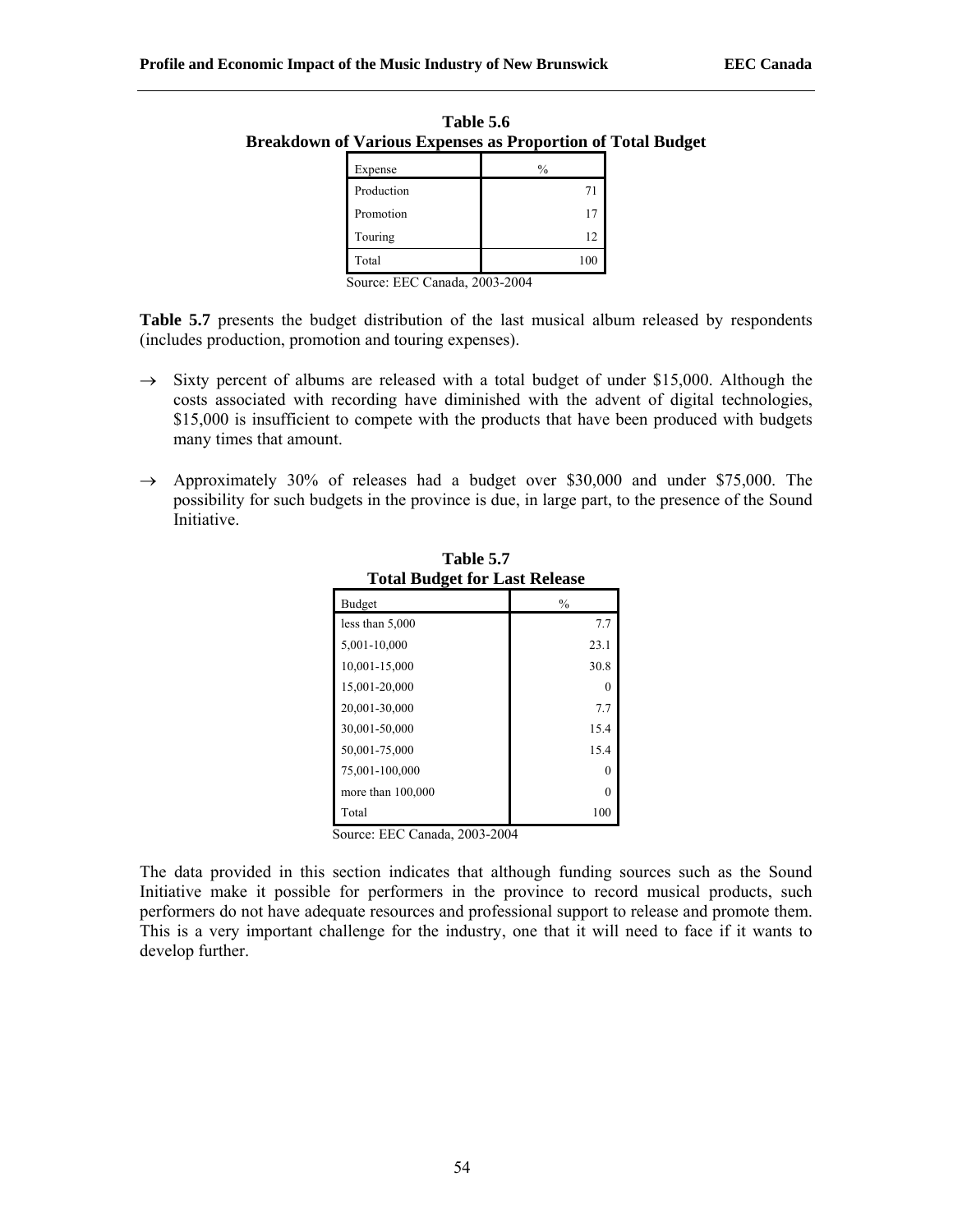## **4.6 Profile of Recording studios**

The following section is dedicated to individuals who record albums on a professional basis in New Brunswick. A recording studio is used to house the physical equipment for recording music. Many studios are involved in activities other than recording music; they may be used for videos, for television, for feature film work and advertising.

**Table 6.1** presents the principal activities of individuals recording albums in the province. The following observations can be made:

- $\rightarrow$  Twenty percent of those involved in recording albums consider it their principal activity.
- $\rightarrow$  Close to 55% of individuals who record albums in the province are performers. This group of performers most likely record albums professionally in order to supplement their overall income.
- $\rightarrow$  Songwriters constitute 17.1% of those involved in recording.

| $\frac{1}{2}$ recording thoughts treeof uniq to 1 fine. |               |
|---------------------------------------------------------|---------------|
| Principal Activity                                      | $\frac{0}{0}$ |
| Song Writing                                            | 17.1          |
| Performing Music                                        | 54.3          |
| <b>Managing Artists</b>                                 | 2.9           |
| Recording Albums                                        | 20.0          |
| Producing Albums                                        | 2.9           |
| Sound Technician                                        | 2.9           |
| Total                                                   | 100           |

**Table 6.1 Individuals Recording Albums According to Principal Activity** 

Source: EEC Canada, 2003-2004

**Table 6.2** presents the proportion of total time devoted to recording albums according to principal activity.

- $\rightarrow$  Not surprisingly, those whose principal activity involved recording albums spent the largest proportion of their time (46%) to it.
- $\rightarrow$  The other individuals spent between 5% (managers) and 20% (sound technicians) to recording.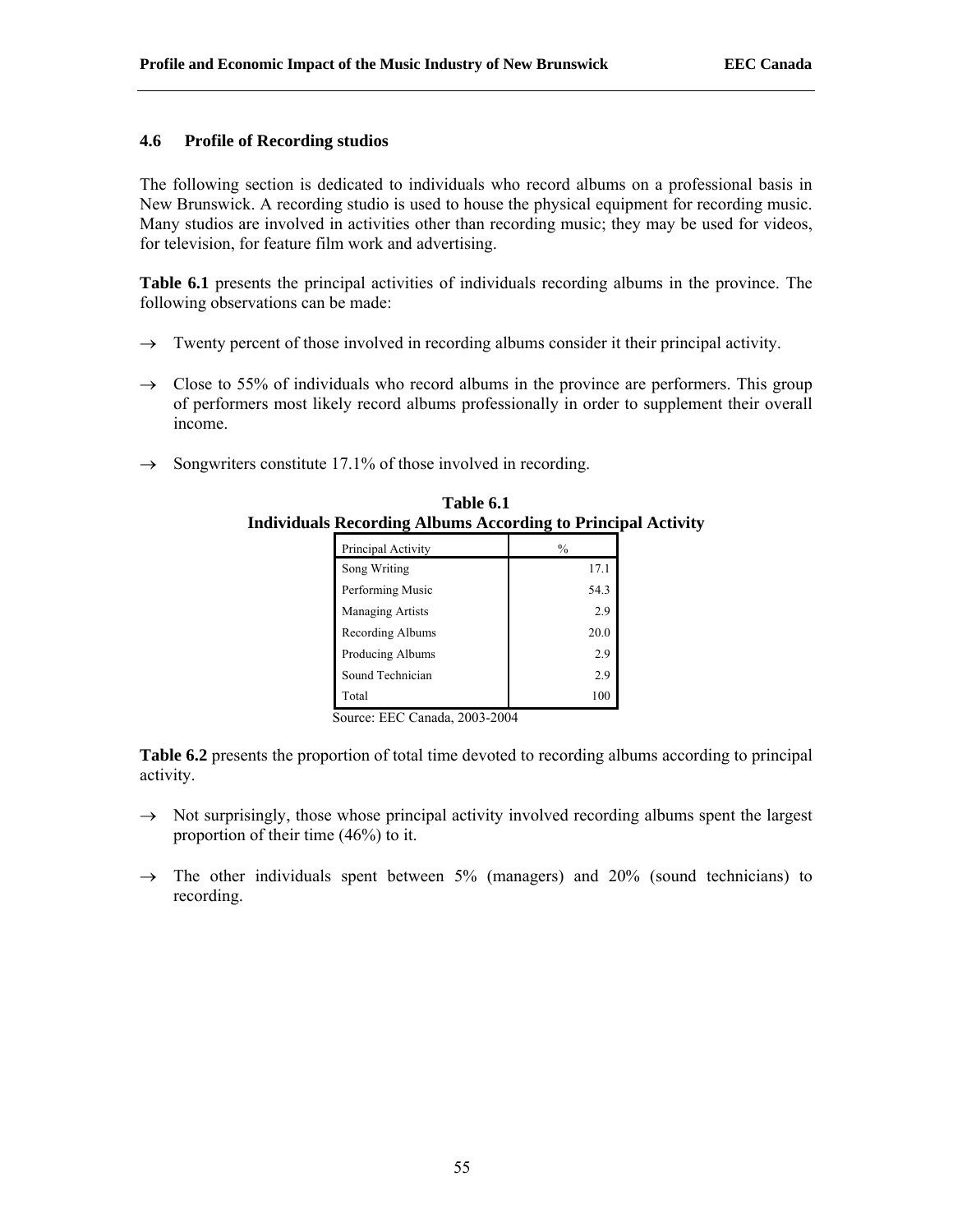| Table 6.2                                                                            |
|--------------------------------------------------------------------------------------|
| Proportion of Total Time Devoted to Recording Albums According to Principal Activity |

| Principal Activity      | $\frac{0}{0}$ |
|-------------------------|---------------|
| Song Writing            | 12            |
| Performing Music        | 15            |
| <b>Managing Artists</b> | 5             |
| Recording Albums        | 46            |
| Producing Albums        | 10            |
| Sound Technician        | 20            |
| Total                   | 20            |

**Table 6.3** presents the geographic distribution of individuals recording albums.

- $\rightarrow$  Approximately 57.1% of those involved in recording albums are based in the Moncton area.
- $\rightarrow$  Fredericton is home to the second largest population of those recording albums (14.3%), followed by the Acadian Peninsula and Saint John (8.6%), Campbelton, Edmunston, Miramichi and St-Stephens were also home to some recording activity.

| Area        | $\frac{0}{0}$ |
|-------------|---------------|
| Acadian P.  | 8.6           |
| Campbelton  | 2.9           |
| Edmunston   | 2.9           |
| Fredericton | 14.3          |
| Miramichi   | 2.9           |
| Moncton     | 57.1          |
| Saint John  | 8.6           |
| St-Stephens | 2.9           |
| Total       | 100           |

**Table 6.3 Geographic Distribution of Individuals Recording Albums**

Source: EEC Canada, 2003-2004

**Table 6.4** presents the number of years experience of individuals involved in recording albums in New Brunswick.

 $\rightarrow$  The large majority of those recording albums (85%) have over 6 years experience working in the industry. More than 57% have over 11 years experience.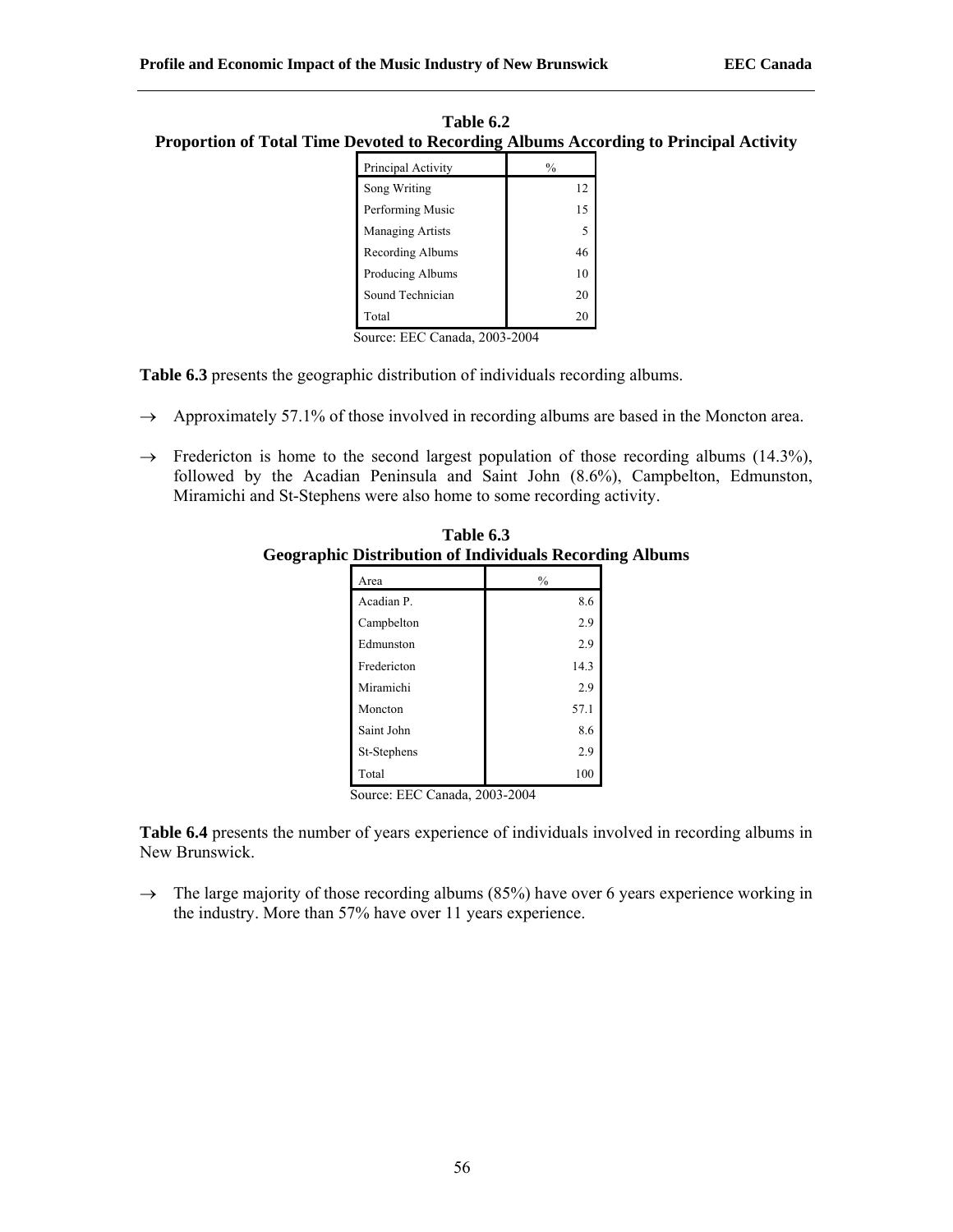| ັ                |               |
|------------------|---------------|
| Years Experience | $\frac{0}{0}$ |
| less than 1      | 5.7           |
| $1 - 2$          | 2.9           |
| $3 - 5$          | 5.7           |
| $6 - 10$         | 28.6          |
| $11 - 20$        | 34.3          |
| more than 20     | 22.9          |
| Total            | 100           |

**Table 6.4 Years Experience in Music Industry of Individuals Recording Albums**

**Table 6.5** presents the specialisation of those recording albums according to their market.

- $\rightarrow$  Sixty-two percent of the population specialised in recording music albums.
- $\rightarrow$  Advertising constituted the second largest market (15%), followed by television (8%), film (6%) and radio (5%).

|                               | $\cdots$      |  |
|-------------------------------|---------------|--|
| Market                        | $\frac{0}{0}$ |  |
| Music Albums                  | 62            |  |
| Advertising                   | 15            |  |
| Film                          | 6             |  |
| Television                    | 8             |  |
| Radio                         | 5             |  |
| Other                         | 4             |  |
| Total                         | 100           |  |
| Source: EEC Canada, 2003-2004 |               |  |

**Table 6.5 Specialisation According to Market** 

**Table 6.6** presents the number of demos recorded in 2002 by those involved in recording.

- $\rightarrow$  Approximately 37% of the population recorded over 10 demos, with another 5.3% who recorded 9-10.
- $\rightarrow$  The remainder of the population is distributed more or less equally between zero and 5-6 recordings (10.5% to 15.8%).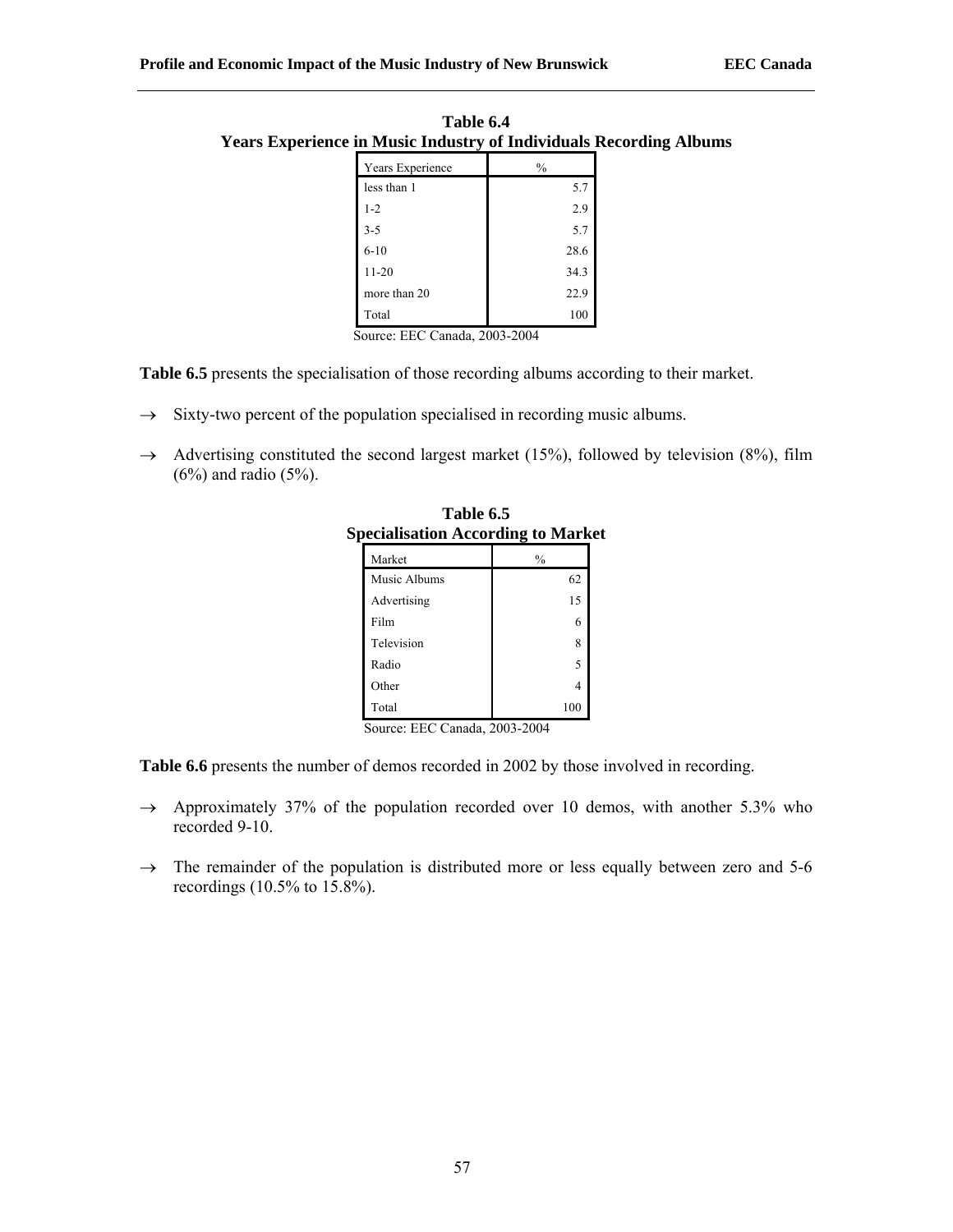| Table 6.6<br><b>Number of Demos Recorded in 2002</b> |               |  |
|------------------------------------------------------|---------------|--|
| Number                                               | $\frac{0}{0}$ |  |
| 0                                                    | 15.8          |  |
| $1 - 2$                                              | 15.8          |  |
| $3 - 4$                                              | 15.8          |  |
| $5 - 6$                                              | 10.5          |  |
| $7 - 8$                                              | $\theta$      |  |
| $9 - 10$                                             | 5.3           |  |
| more than 10                                         | 36.8          |  |
| Total                                                | 100           |  |

**Table 6.7** presents the number of albums recorded in 2002 by those involved in recording.

- $\rightarrow$  One-third did not record any musical albums in 2002.
- $\rightarrow$  Approximately 11% recorded 5-6 albums. No one indicated having recorded more than six albums in 2002.

| шност от ганошно ј<br>www.uw |      |
|------------------------------|------|
| Number                       | $\%$ |
| 0                            | 33.3 |
| $1 - 2$                      | 27.8 |
| $3 - 4$                      | 27.8 |
| $5-6$                        | 11.1 |
| $7 - 8$                      | 0    |
| $9-10$                       | 0    |
| more than 10                 | 0    |
| Total                        | 100  |

**Table 6.7 Number of Albums Recorded in 2002**

Source: EEC Canada, 2003-2004

Finally, **Table 6.8** presents the geographic distribution of the clientele of those who record music in the province. Fifty-five percent of the clientele is local, approximately 75% come from New Brunswick, 11% come from Atlantic Canada, and 9% come from the rest of Canada, while 7% are international clients.

| Table 6.8                                   |
|---------------------------------------------|
| <b>Geographic Distribution of Clientele</b> |

| ocogrupine Distribution or Chemier |               |
|------------------------------------|---------------|
|                                    | $\frac{0}{0}$ |
| Local                              | 55            |
| New Brunswick                      | 18            |
| Atlantic Canada                    |               |
| Rest of Canada                     |               |
| International                      |               |

Source: EEC Canada, 2003-2004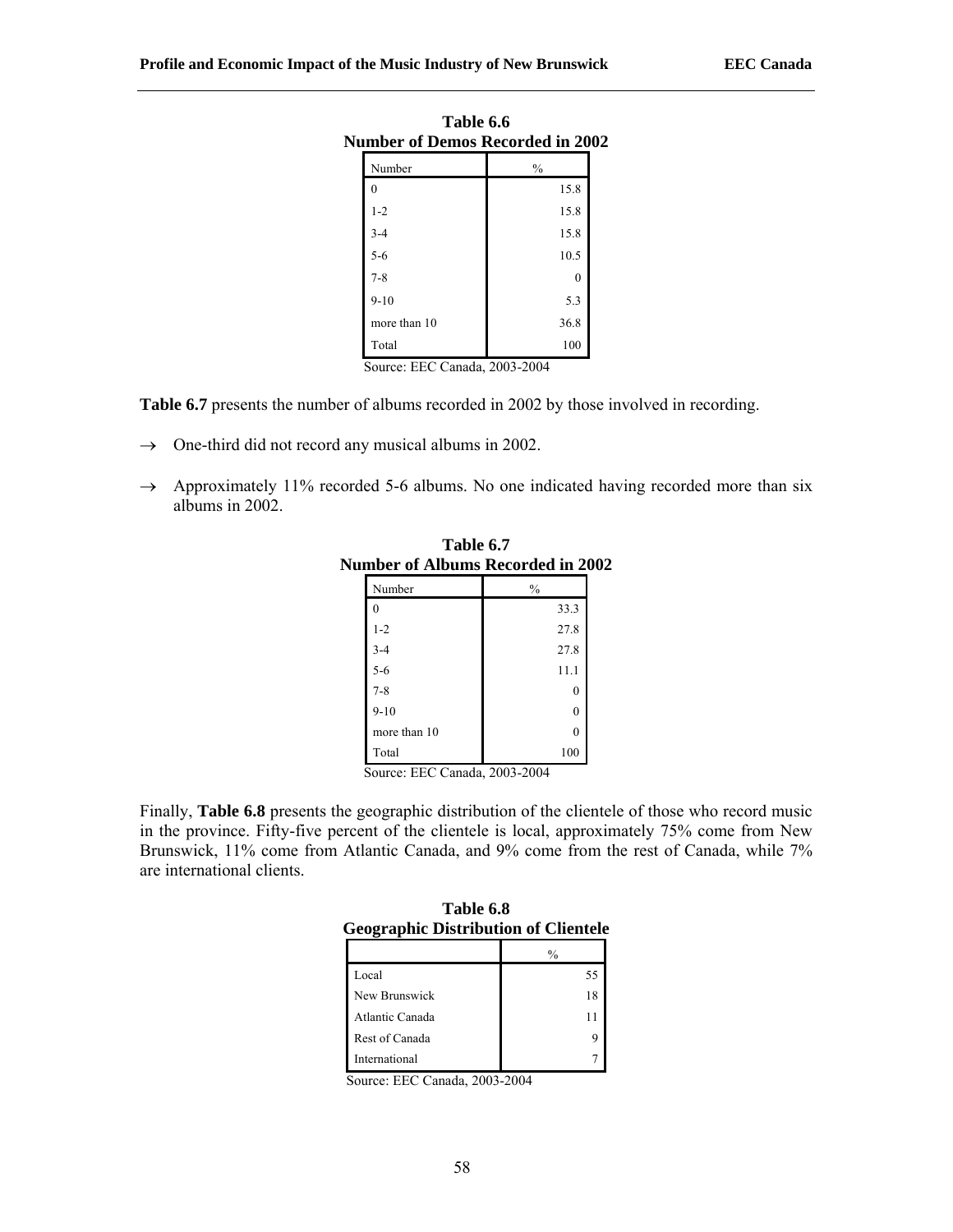## **4.7 Profile of Distributors**

The following section is dedicated to individuals who distribute albums on a professional basis in New Brunswick. Distributors are involved in moving products from the labels to the retailers. They may be independent or affiliated with labels or retailers. In New Brunswick, there is one full-time distributor. The remainder of the distributing activity is largely conducted by performers looking to move their own products.

**Table 7.1** presents the principal activities of individuals distributing albums in the province. The following observations can be made:

- $\rightarrow$  Approximately 11% of those involved in distributing albums consider it their principal activity.
- $\rightarrow$  Close to 56% of individuals that distribute albums in the province are performers. This group of performers most likely distribute their own albums.
- $\rightarrow$  Songwriters constitute 33.3% of those involved in distributing.

| Table 7.1                                                              |
|------------------------------------------------------------------------|
| <b>Individuals Distributing Albums According to Principal Activity</b> |

| Principal Activity  | $\frac{0}{0}$ |
|---------------------|---------------|
| Song Writing        | 33.3%         |
| Performing Music    | 55.6%         |
| Distributing Albums | 11.1%         |
| Total               | 100.0%        |

Source: EEC Canada, 2003-2004

**Table 7.2** presents the proportion of total time devoted to distributing albums according to principal activity.

- $\rightarrow$  Those whose principal activity was distributing albums spent the largest proportion of their time (90%) to it.
- $\rightarrow$  Songwriters spent 15% of their total time to distributing, while performers spent a total of 6%.

| Table 7.2                                                                               |
|-----------------------------------------------------------------------------------------|
| Proportion of Total Time Devoted to Distributing Albums According to Principal Activity |

| Principal Activity  |    |
|---------------------|----|
| Song Writing        | 15 |
| Performing Music    |    |
| Distributing Albums | 90 |
| Total               | 18 |

Source: EEC Canada, 2003-2004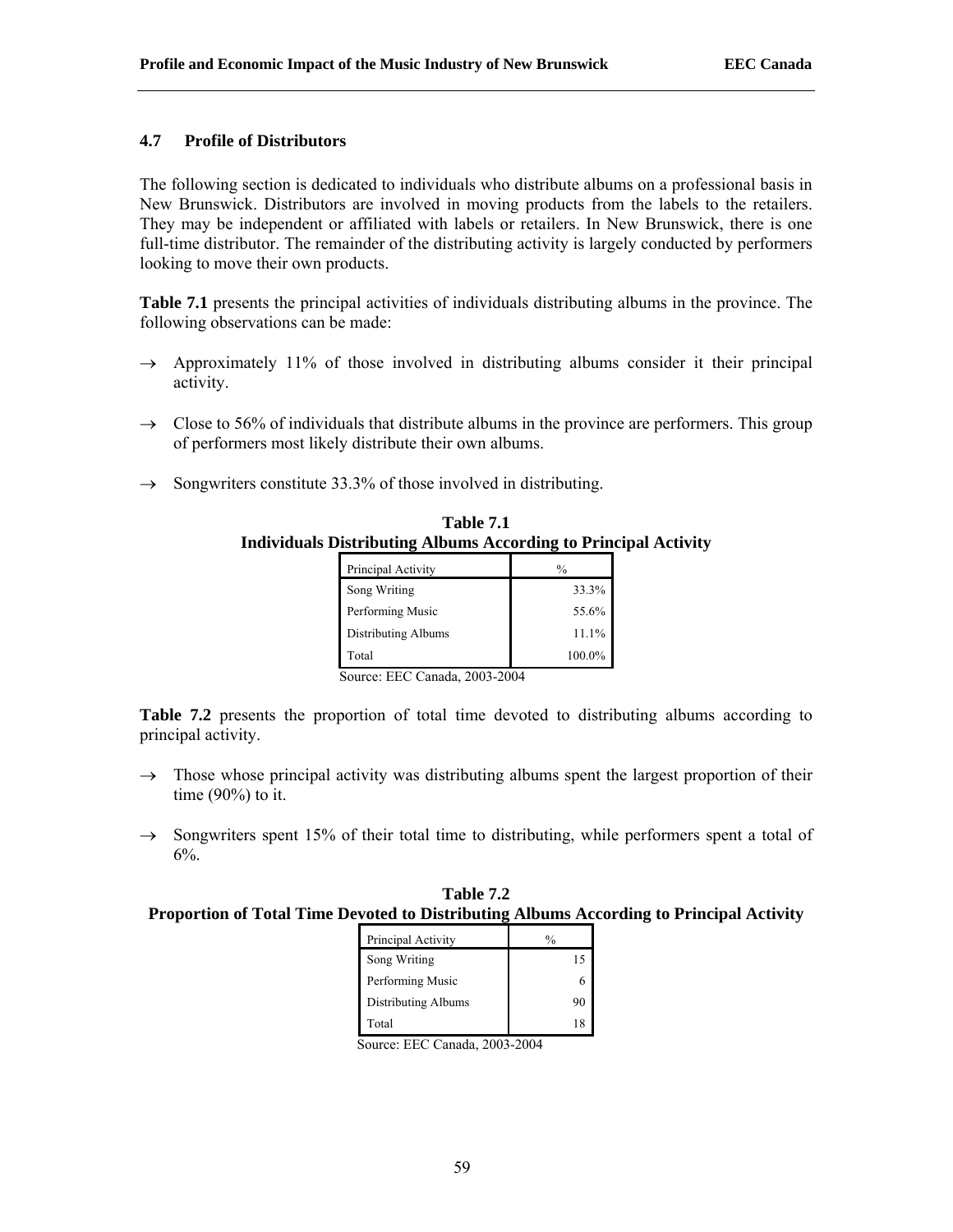**Table 7.3** presents the geographic distribution of individuals distributing albums.

 $\rightarrow$  Fredericton is home to the largest population of those distributing albums (33.3%), followed by the Acadian Peninsula and Moncton (22.2% each), Edmunston and St-Stephens are home to some recording activity as well.

| Table 7.3                                                         |  |
|-------------------------------------------------------------------|--|
| <b>Geographic Distribution of Individuals Distributing Albums</b> |  |
|                                                                   |  |

| Area        | %    |
|-------------|------|
| Acadian P.  | 22.2 |
| Edmunston   | 11.1 |
| Fredericton | 33.3 |
| Moncton     | 22.2 |
| St-Stephens | 11.1 |
| Total       | 100  |

Source: EEC Canada, 2003-2004

**Table 7.4** presents the number of years experience of individuals involved distributing albums in New Brunswick.

 $\rightarrow$  All those distributing albums have over 6 years experience working in the industry. Approximately 11% have more than 20 years experience.

**Table 7.4 Years Experience in Music Industry of Individuals Distributing Albums**

| Years Experience | $\frac{0}{0}$ |
|------------------|---------------|
| $6-10$           | 44.4          |
| $11 - 20$        | 44.4          |
| more than 20     | 11.1          |
| Total            | 100           |

Source: EEC Canada, 2003-2004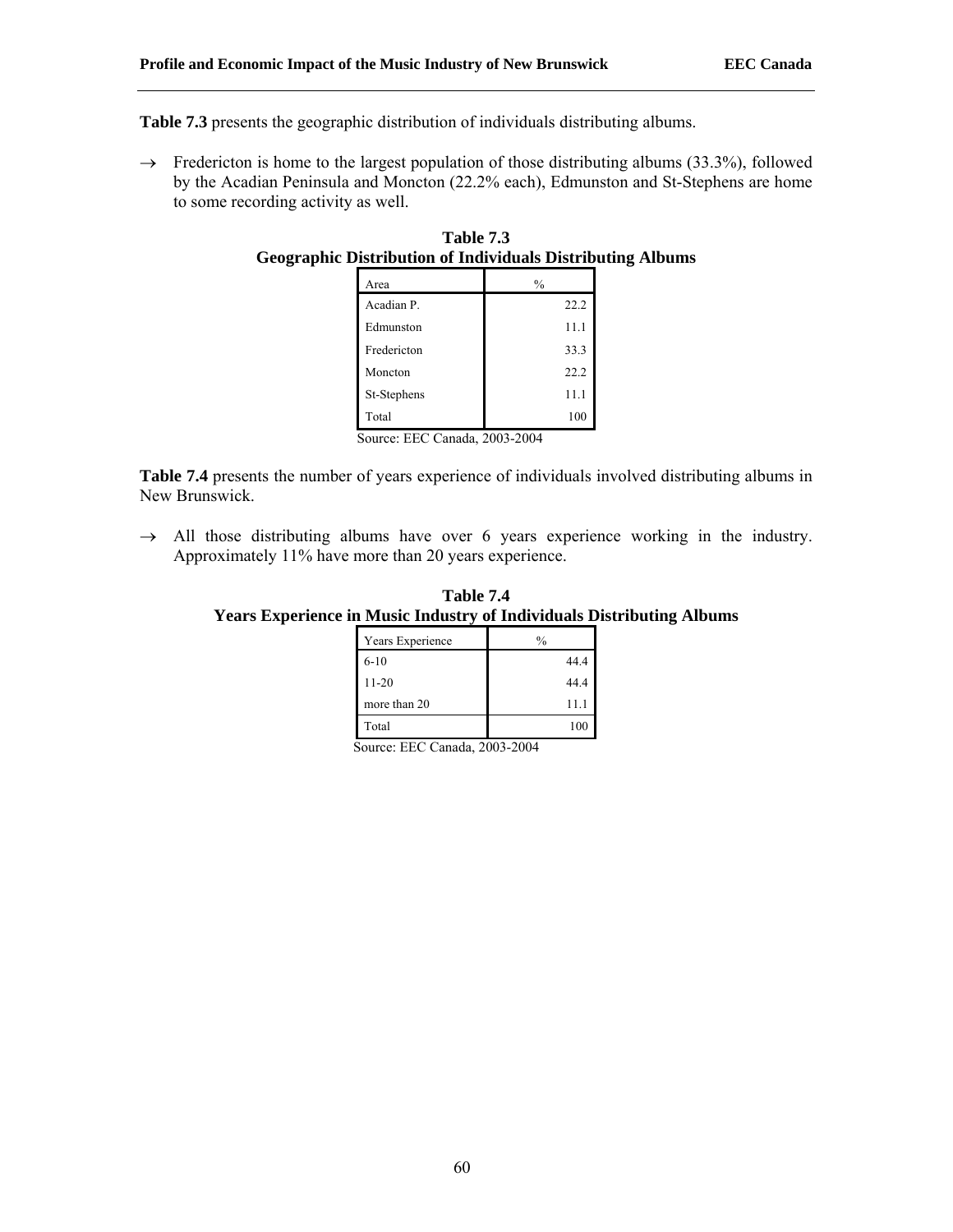## **4.8 Industry Size**

One of the objectives of the present study includes estimating the size of the music industry of New Brunswick. Given the influence of the size of the industry in determining its economic impact on the provincial economy, the importance establishing a realistic estimate is critical.

In order to arrive at an estimate, several methods were used, including:

#### *a. Consulting industry lists, documents and repertoires.*

Particularly useful was a repertoire of industry players that are known to operate professionally in New Brunswick. This repertoire, recently compiled by MNB, was completed at the beginning of 2004. Under the supervision of MNB, numerous individuals very familiar with the music industry were employed to verify the list of industry players according to their professional activity.

## *b. Consulting key industry players*

Several key industry players were consulted in order to verify the coverage of the industry lists.

## *c. Consulting the database*

The estimates obtained from the various sources were considered and analysed in function of the database that was created for this study. After careful consideration, estimates were made and are presented in the sub-sections that follow.

# **4.8.1 Industry Size According to Principal Activity**

**Table 8.1** presents the number of professionals working in the music industry of New Brunswick according to principal activity (as defined section 4.1.2 *Principal and Secondary activities*).

The following observations can be made:

- $\rightarrow$  It is estimated that 1,250 individuals work in the music industry at a professional level (by professional, here, as for elsewhere in this report, we mean has earned some money through music).
- $\rightarrow$  Artists, that is, songwriters and performers, constitute 1,100 individuals, or 88% of the industry.
- $\rightarrow$  Other professionals, that is, all individuals working in the industry in areas other than as an artist, constitute 150 individuals, or 12% of the industry.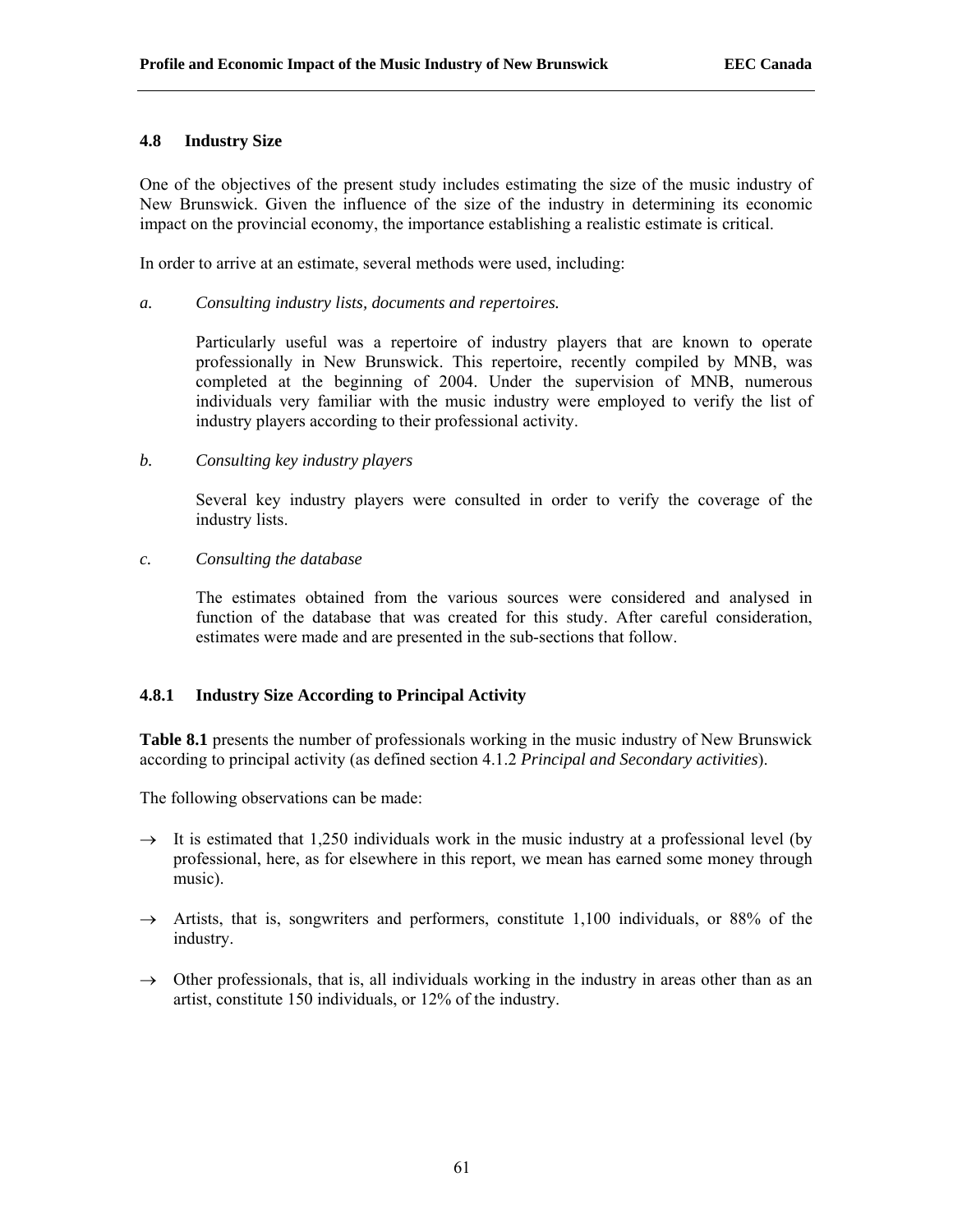| Thurviquals According to Frincipal Activity |                |               |  |  |
|---------------------------------------------|----------------|---------------|--|--|
| Principal Activity                          | Individuals    | $\frac{0}{0}$ |  |  |
| Song Writing                                | 265            | 21.2          |  |  |
| Performing Music                            | 835            | 66.8          |  |  |
| <b>Total Artists</b>                        | 1,100          | 88.0          |  |  |
| <b>Managing Artists</b>                     | 22             | 1.8           |  |  |
| <b>Booking Concerts</b>                     | $\Omega$       | 0.0           |  |  |
| Releasing Albums                            | $\theta$       | 0.0           |  |  |
| Recording Albums                            | 32             | 2.5           |  |  |
| Distributing Albums                         | 1              | 0.1           |  |  |
| Producing Albums                            | 10             | 0.8           |  |  |
| <b>Engineering Albums</b>                   | $\Omega$       | 0.0           |  |  |
| Sound Technician                            | 9              | 0.7           |  |  |
| Music Teaching                              | 13             | 1.1           |  |  |
| Promoting Concerts                          | 22             | 1.8           |  |  |
| <b>Publishing Music</b>                     | $\overline{4}$ | 0.4           |  |  |
| Manufacturing Albums                        | $\theta$       | 0.0           |  |  |
| Other                                       | 36             | 2.9           |  |  |
| <b>Total Other Professionals</b>            | 150            | 12.0          |  |  |
| <b>Total Industry</b>                       | 1,250          | 100.0         |  |  |

**Table 8.1 Individuals According to Principal Activity** 

Source: EEC Canada, 2003-2004

# **4.8.2 Industry Size According to Full-Time Equivalents**

The estimates above were made according to principal activity. However, as has been demonstrated throughout this report, not all individuals confine their professional activities to their principal activity. Although this is true for the music industry in general (an artist will sometimes produce their own records, a manager will book concerts, etc.) this is especially true in an industry the size and level of development as the one in New Brunswick.

In addition, many individuals in New Brunswick, although working at a professional level, do not devote their professional time exclusively to music-related activities. In fact, only few individuals in New Brunswick are able to devote all of their working time to music. Consequently, when it is pointed out that 1,250 individuals work in the music industry, this should not be taken to mean that 1,250 individuals work full-time.

**Table 8.2** revises the estimates presented in **Table 8.1** by considering the actual time allocated to various activities by industry players. It is worth noting that other that the proportion of artists to other professionals, which has been consciously preserved; all other estimates have been modified according to the survey results.

- $\rightarrow$  When secondary activities are considered, the proportion of songwriters to performers changes slightly in favour of songwriters, from 24.1% to 25%, respectively.
- $\rightarrow$  However, when the actual time devoted to these activities is factored-in, the proportion to performers to songwriters swings clearly in favour of performers. Those who are involved in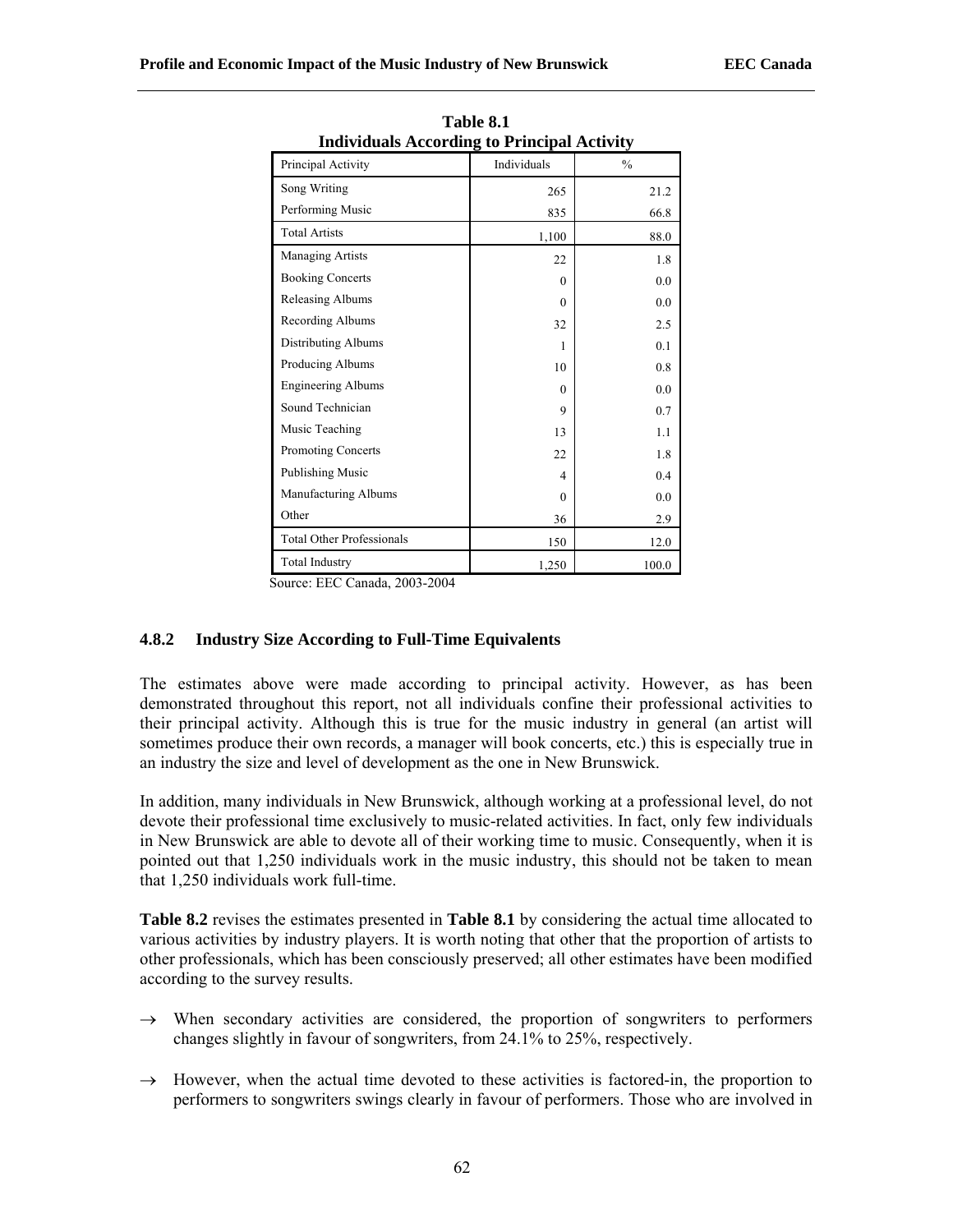writing songs tend to devote an average of 55.2% of their working time to music-related activities, this establishes the 274 individuals involved in song writing part-time to the equivalent 152 individuals working full-time.

- $\rightarrow$  It is estimated that 826 individuals perform in the province, corresponding to 532 full-time equivalents.
- $\rightarrow$  Other professionals tend to devote more of their working time to music than do artists, 64.5% to 61.8%, respectively.
- $\rightarrow$  Although no one reported booking concerts, releasing albums, engineering albums or manufacturing albums as their principal activity, several members of the industry provide such services as secondary activities. Indeed, is estimated that the equivalent of 7 individuals working full-time (FTE) book concerts; 3 FTEs release albums (as a record label); 7 FTEs engineer albums; and 0.16 FTEs publish music.
- $\rightarrow$  It is estimated that there are 97 FTEs working as other professionals in the New Brunswick industry.

| Activity                         | Individuals<br>According to<br><b>Total Activities</b> | Music Time /<br><b>Total Time</b> | Full-time<br>equivalent (FTE) |
|----------------------------------|--------------------------------------------------------|-----------------------------------|-------------------------------|
| Song Writing                     | 274                                                    | 55.2%                             | 152                           |
| Performing Music                 | 826                                                    | 64.0%                             | 528                           |
| <b>Total Artists</b>             | 1100                                                   | 61.8%                             | 680                           |
| Managing Artists                 | 19                                                     | 58.3%                             | 11                            |
| <b>Booking Concerts</b>          | 10                                                     | 63.9%                             | 7                             |
| Releasing Albums                 | 5                                                      | 72.2%                             | 3                             |
| Recording Albums                 | 25                                                     | 69.7%                             | 17                            |
| Distributing Albums              | 6                                                      | 86.3%                             | 5                             |
| Producing Albums                 | 10                                                     | 63.5%                             | 6                             |
| <b>Engineering Albums</b>        | 10                                                     | 73.1%                             | 7                             |
| Sound Technician                 | 8                                                      | 39.8%                             | 3                             |
| Music Teaching                   | 16                                                     | 80.1%                             | 13                            |
| Promoting Concerts               | 14                                                     | 46.9%                             | 6                             |
| <b>Publishing Music</b>          | 5                                                      | 26.5%                             | 1                             |
| Manufacturing Albums             | 0.18                                                   | 90.0%                             | 0.16                          |
| Other                            | 24                                                     | 70.5%                             | 17                            |
| <b>Total Other Professionals</b> | 150                                                    | 64.5%                             | 97                            |
| <b>Total Industry</b>            | 1250                                                   | 62.1%                             | 777                           |

**Table 8.2 Full-Time Equivalents (FTE) According to Activity** 

Source: EEC Canada, 2003-2004

Very important to note in this table is that the 1,250 individuals working in the industry corresponds to only 777 full-time equivalents.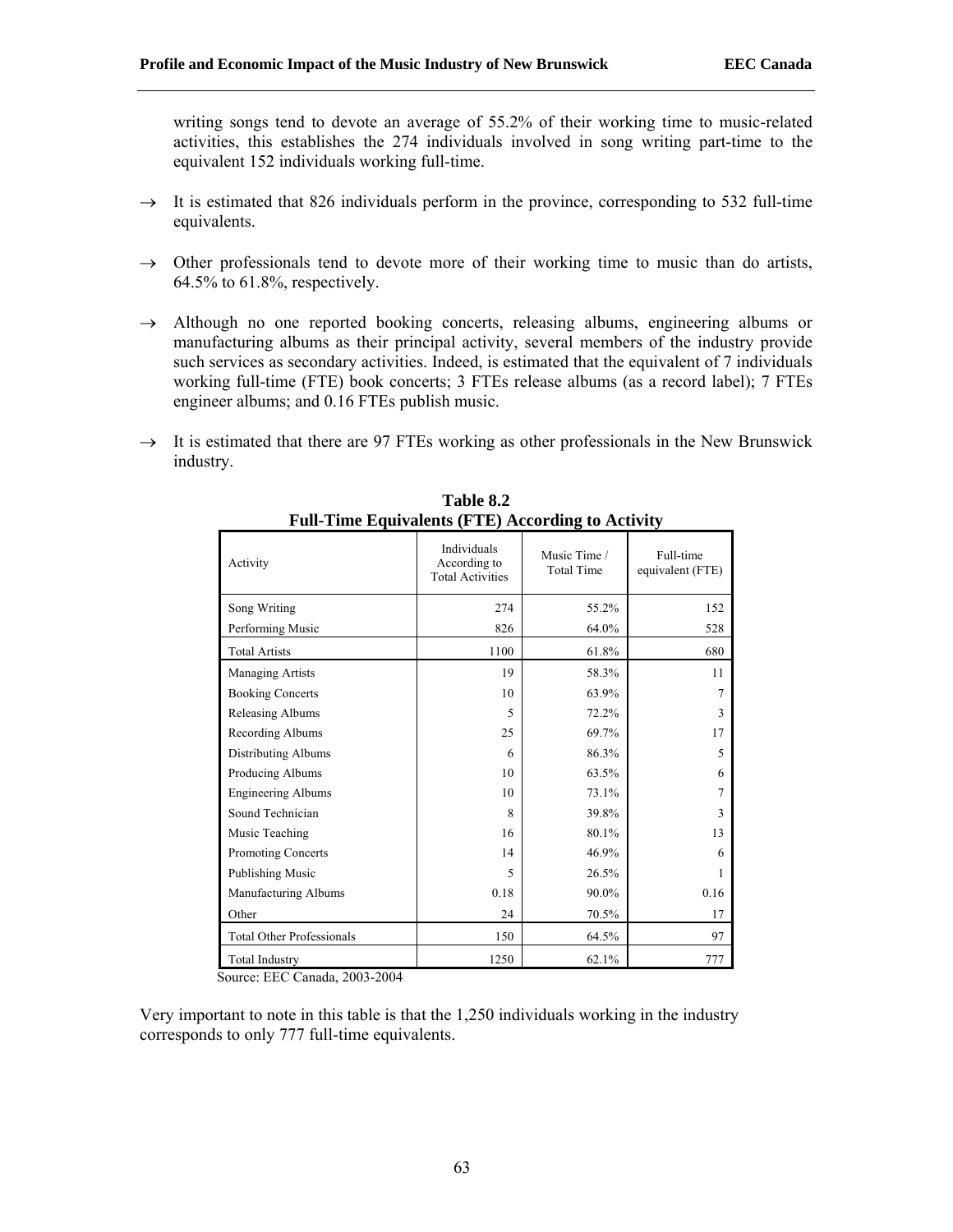# **4.9 Industry Revenues**

Estimating industry revenues was one of the major objectives for this study. For this purpose, respondents were asked to indicate their revenues for the year 2002 according to pre-established revenue categories. The revenue estimates that are presented over the next few tables have been calculated based on their responses as well as on the population estimates presented previously (refer to section 4.8 *Industry Size*).

**Table 8.3** presents the breakdown of music-related revenues according to revenue category for individuals working in New Brunswick. The following observations can be made:

- $\rightarrow$  The most common revenue category for the entire industry is the "less than \$5,000" category. Indeed, 38% of respondents claimed their music-related revenues for the year 2002 fall within that spread.
- $\rightarrow$  Over 50% of individuals working in the industry make less than \$10,000 from music in 2002.
- $\rightarrow$  Approximately 25% of the industry is able to generate revenues of over \$20,000.
- $\rightarrow$  Approximately 4% of the industry manages to generate between \$100,000 and \$500,000.

| <b>Revenue Category</b> | $\frac{0}{0}$ |
|-------------------------|---------------|
| less than \$5,000       | 38.0          |
| \$5,001-\$10,000        | 14.1          |
| \$10,001-\$20,000       | 20.7          |
| \$20,001-\$30,000       | 12.0          |
| \$30,001-\$40,000       | 6.5           |
| \$40,001-\$50,000       | 1.1           |
| \$50,001-\$75,000       | 3.3           |
| \$75,001-\$100,000      | 0             |
| \$100,001-\$500,000     | 4.4           |
| Total                   | 100           |

**Table 8.3 Distribution of Industry Revenues for 2002** 

Source: EEC Canada, 2003-2004

Overall, the table demonstrates the difficulty industry players have in generating sufficient levels of income to warrant pursuing music-related activities on a full-time basis. Indeed, as will be shown in the next section, a great number of industry players complement their music-related revenues from sectors of the economy unrelated to music.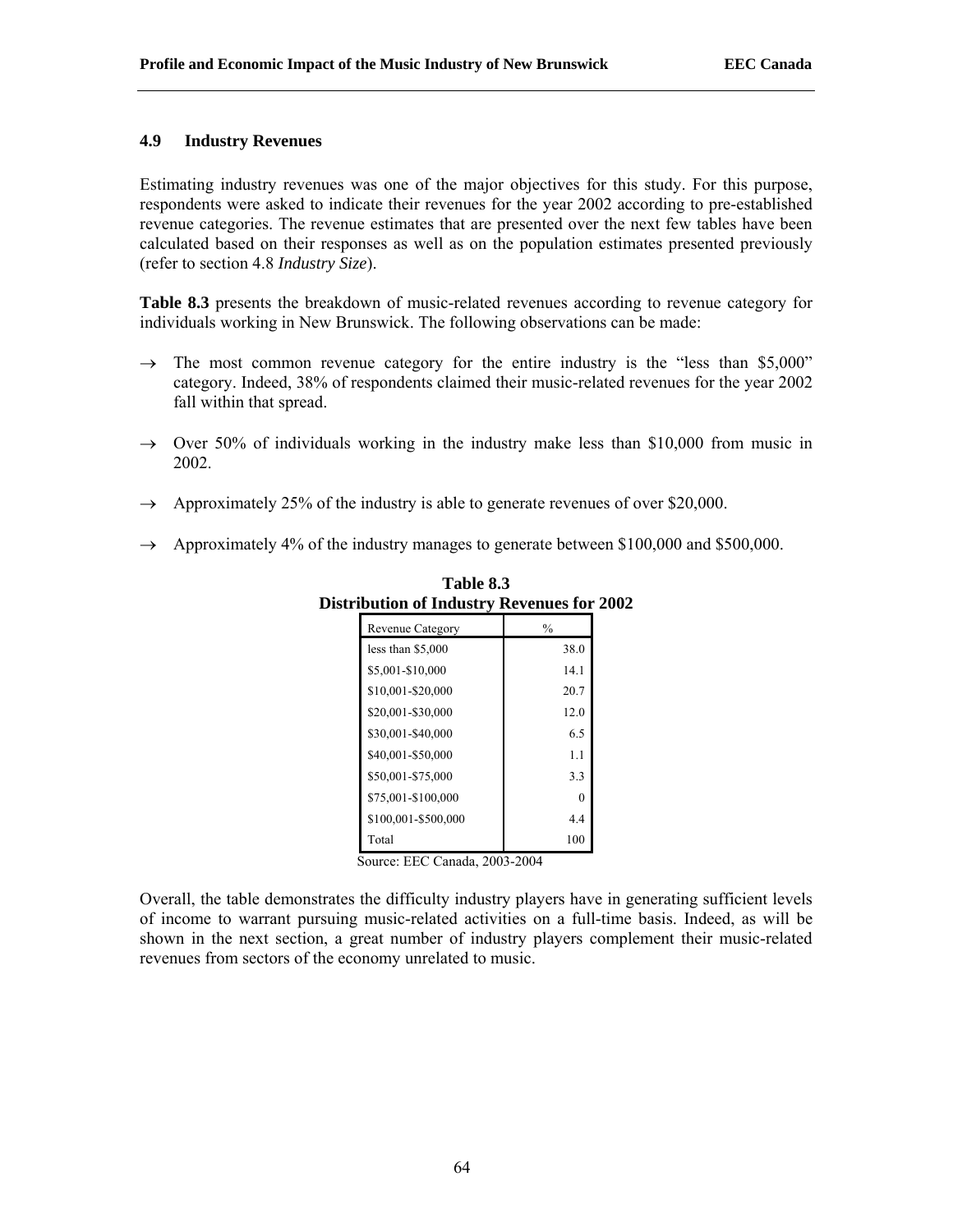## **4.9.1 Industry Revenues According to Principal Activity**

In order to obtain discrete revenue amounts, the median from each revenue category was used. This amount was then extrapolated according to estimates of industry size.

**Table 8.4** presents the industry revenues for the music industry of New Brunswick for 2002 according to the stated principal activity of respondents. We can make the following observations:

- $\rightarrow$  With revenues of close to \$10.5 million, individuals whose stated principal activity is performing music, generate over half of music industry revenues (52.5%).
- $\rightarrow$  Together with those, whose principal activity is song writing (\$2.3 million), the stated income for total musical artists in the province in 2002 is approximately \$12.8 million, or over 64% of music industry revenues.
- $\rightarrow$  Total revenues for "other professionals" amount to a little over \$7 million in 2002, or 35.8% of total revenues. This proportion of total revenue is quite high considering this group only represents 12% of the total population (refer to Table 8.1).
- $\rightarrow$  Amongst the group of "other professionals," those whose principal activity is managing artists and promoting concerts have the highest revenues from music, \$1.7 million (8.5% of total) and \$1 million (5.3%), respectively.

| Principal Activity               | \$           | $\frac{0}{0}$ |
|----------------------------------|--------------|---------------|
| Song Writing                     | \$2,324,879  | 11.7          |
| Performing Music                 | \$10,438,233 | 52.5          |
| <b>Total Artists</b>             | \$12,763,112 | 64.2          |
| <b>Managing Artists</b>          | \$1,696,533  | 8.5           |
| <b>Booking Concerts</b>          | n.a.         | n.a.          |
| Releasing Albums                 | n.a.         | n.a.          |
| Recording Albums                 | \$572,855    | 2.9           |
| Distributing Albums              | <b>XXX</b>   | <b>XXX</b>    |
| Producing Albums                 | \$77,115     | 0.4           |
| <b>Engineering Albums</b>        | n.a.         | n.a.          |
| Sound Technician                 | \$286,428    | 1.4           |
| Music Teaching                   | \$154,230    | 0.8           |
| Promoting Concerts               | \$1,057,579  | 5.3           |
| <b>Publishing Music</b>          | \$11,016     | 0.1           |
| Manufacturing Albums             | n.a.         | n.a.          |
| Other                            | <b>XXX</b>   | <b>XXX</b>    |
| <b>Total Other Professionals</b> | \$7,116,627  | 35.8          |
| <b>Total Industry</b>            | \$19,879,740 | 100.0         |

**Table 8.4 Music Industry Revenues According to Principal Activity for 2002** 

Source: EEC Canada, 2003-2004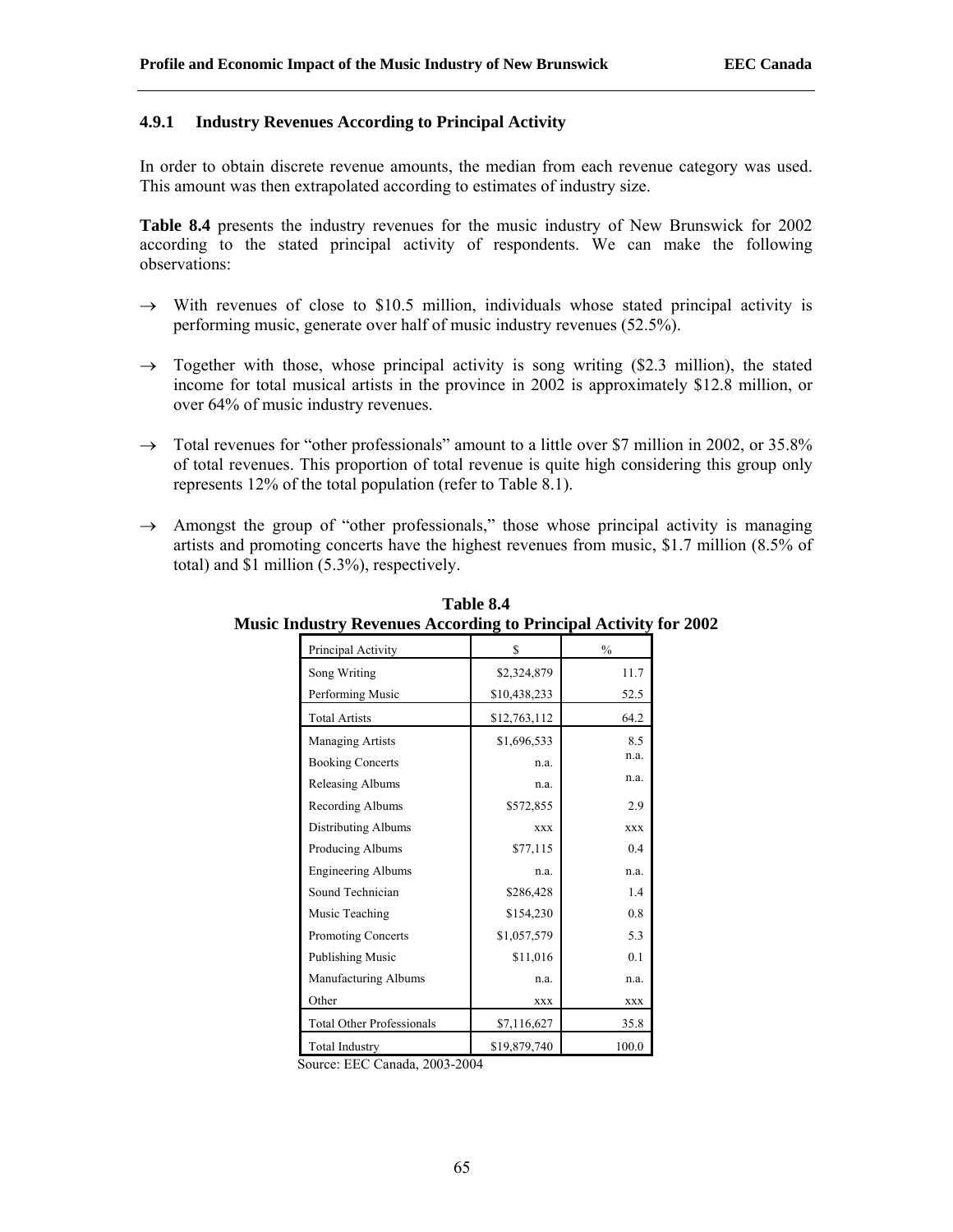$\rightarrow$  In all, revenues generated from the music industry in New Brunswick in 2002 amount to \$19.9 million.

**Table 8.5** presents the proportion of music-related revenues to total revenues<sup>10</sup> as well as the total revenues for the music industry of New Brunswick for 2002 according to the stated principal activity of respondents.

We can make the following observations:

- $\rightarrow$  Overall, music-related revenues represented less than a third (31%) of total revenues for music industry professionals.
- $\rightarrow$  Music-related revenues represented 26% of total revenues for musical artists; this proportion was much higher for other professionals (47%).
- $\rightarrow$  That whose principal activity was distributing albums derives 100% of their revenues from music. Other professional categories that derived the majority of their revenues from music include music teachers (63%) and managers (59%).

| Principal Activity               | Music / Total<br>Revenues<br>(%) | Total<br>Revenues |
|----------------------------------|----------------------------------|-------------------|
|                                  | 27                               | \$8,696,268       |
| Song Writing                     |                                  |                   |
| Performing Music                 | 26                               | \$39,790,675      |
| <b>Total Artists</b>             | 26                               | \$48,486,943      |
| <b>Managing Artists</b>          | 59                               | \$2,897,327       |
| <b>Booking Concerts</b>          | n.a.                             | n.a.              |
| Releasing Albums                 | n.a.                             | n.a.              |
| Recording Albums                 | 42                               | \$1,369,100       |
| Distributing Albums              | <b>XXX</b>                       | <b>XXX</b>        |
| Producing Albums                 | 22                               | \$344,264         |
| <b>Engineering Albums</b>        | n.a.                             | n.a.              |
| Sound Technician                 | 23                               | \$1,239,351       |
| Music Teaching                   | 63                               | \$245,509         |
| Promoting Concerts               | 29                               | \$3,617,068       |
| Publishing Music                 | 5                                | \$220,329         |
| Manufacturing Albums             | n.a.                             | n.a.              |
| Other                            | <b>XXX</b>                       | <b>XXX</b>        |
| <b>Total Other Professionals</b> | 47                               | \$15,224,985      |
| <b>Total Industry</b>            | 31                               | \$63,711,928      |

**Table 8.5 Total Revenues According to Principal Activity for 2002** 

Source: EEC Canada, 2003-2004

**Table 8.6** presents per capita music-related and total revenues according to the stated principal activity of respondents. It should be reiterated, however, that the table is organised according to what respondents considered their principal activity. It should not be taken to mean that

 $10$  Total revenues include revenues generated from activities unrelated to the music industry.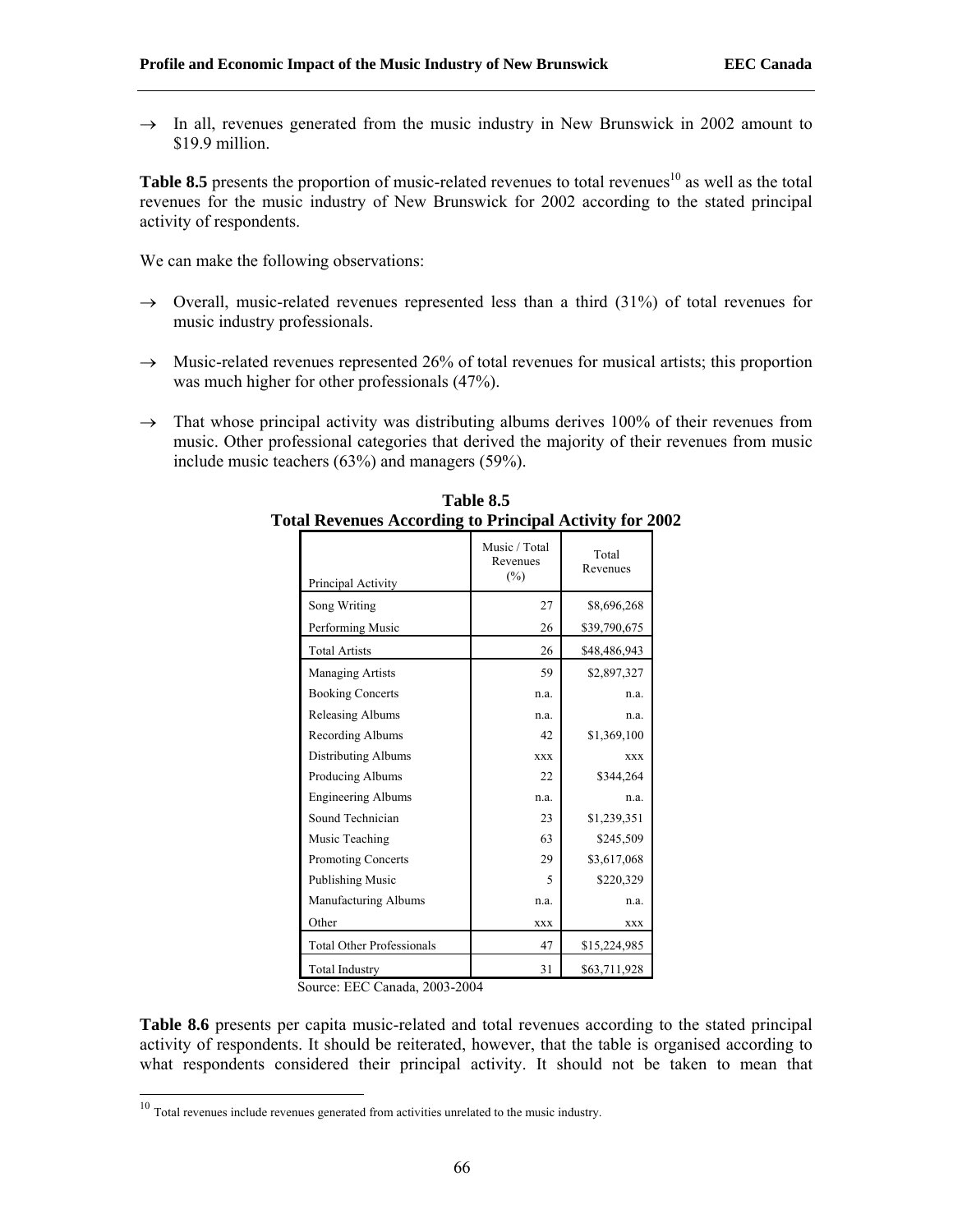individuals from a particular category necessarily grossed the corresponding per capita amount from that activity.

| Principal Activity                                                                                                | Per Capita<br>Music<br>Revenues | Per Capita<br>Total<br>Revenues |
|-------------------------------------------------------------------------------------------------------------------|---------------------------------|---------------------------------|
| Song Writing                                                                                                      | \$8,760                         | \$32,767                        |
| Performing Music                                                                                                  | \$12,507                        | \$47,676                        |
| <b>Total Artists</b>                                                                                              | \$11,603                        | \$44,079                        |
| Managing Artists                                                                                                  | \$77,496                        | \$132,347                       |
| <b>Booking Concerts</b>                                                                                           | n.a.                            | n.a.                            |
| Releasing Albums                                                                                                  | n.a.                            | n.a.                            |
| Recording Albums                                                                                                  | \$18,593                        | \$44,436                        |
| <b>Distributing Albums</b>                                                                                        | <b>XXX</b>                      | <b>XXX</b>                      |
| Producing Albums                                                                                                  | \$8,646                         | \$38,599                        |
| <b>Engineering Albums</b>                                                                                         | n.a.                            | n.a.                            |
| Sound Technician                                                                                                  | \$32,115                        | \$138,958                       |
| Music Teaching                                                                                                    | \$11,528                        | \$18,351                        |
| <b>Promoting Concerts</b>                                                                                         | \$48,309                        | \$165,224                       |
| Publishing Music                                                                                                  | \$2,470                         | \$49,407                        |
| Manufacturing Albums                                                                                              | n.a.                            | n.a.                            |
| Other                                                                                                             | <b>XXX</b>                      | XXX                             |
| <b>Total Other Professionals</b>                                                                                  | \$47,444                        | \$101,500                       |
| <b>Total Industry</b><br>$\begin{array}{c} \n\bullet \bullet \bullet \bullet \bullet \bullet \bullet \end{array}$ | \$15,904                        | \$50,970                        |

**Table 8.6 Per Capita Revenues According to Principal Activity**

Source: EEC Canada, 2003-2004

For a more accurate look at total and per capita revenues from music-related activities in New Brunswick, revenues according to full-time equivalents should be considered (refer to subsections 4.9.2 and 4.9.3).

# **4.9.2 Industry Revenues According to Market**

The previous section presented industry revenues according to the stated principal activity of respondents. As stated above, the limitations of such a presentation are:

- a. Respondents' principal activities do not reflect the range and extent of their secondary activities in the music industry;
- b. Revenues organised according to principal activities do not reflect the actual activities in which they were generated.

By organising revenues according to their source, the current section presents a more precise account of industry revenues. **Table 8.7** presents industry revenues according to revenue source in dollar amounts, while **Tables 8.8** and **8.9** present the percentage breakdown of the same information. In addition, the tables divide the revenues according to whether musical artists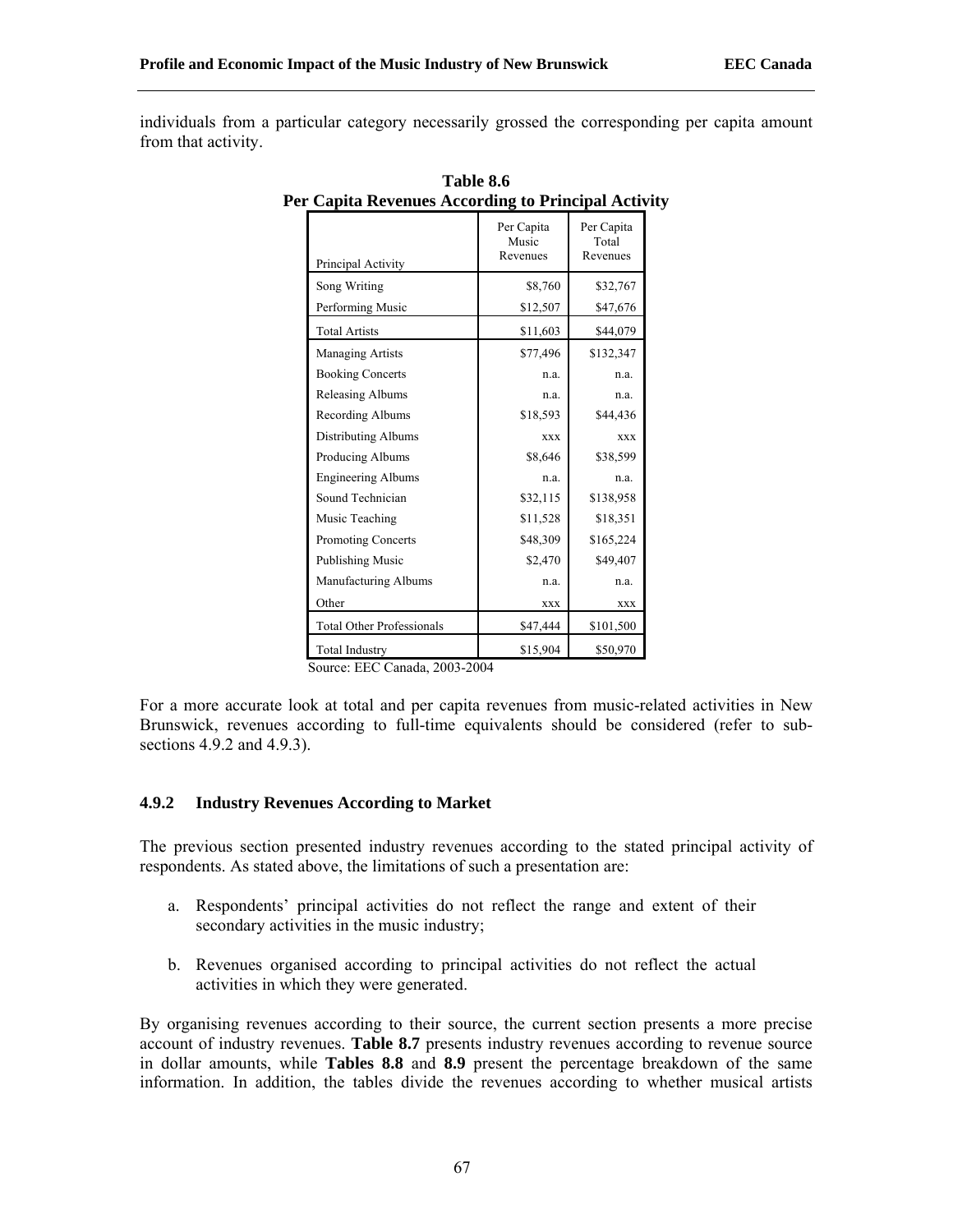(songwriters and performers) generated them or other professionals (managers, bookers, etc.). We can observe the following:

- $\rightarrow$  The largest revenue generating activity is performing music (\$9.30 million), followed by song writing (\$1.09 million), album sales (\$0.92 million), promoting concerts (\$0.90 million), teaching (\$0.85 million), booking concerts (\$0.83 million) and managing artists (\$0.73 million).
- $\rightarrow$  The smallest music-related markets in the province included manufacturing (\$7,712), distributing albums (\$79, 384) and engineering albums (\$97,938).

| music muusti y Kevenues Accorumg to Activity for 2002 |                                                   |                               |                     |  |
|-------------------------------------------------------|---------------------------------------------------|-------------------------------|---------------------|--|
| <b>Activity (transactions)</b>                        | <b>Artists</b><br>(songwriters and<br>performers) | Other<br><b>Professionals</b> | <b>Total market</b> |  |
| Song Writing                                          | \$1,027,217                                       | \$61,692                      | \$1,088,909         |  |
| Performing Music                                      | \$9,086,008                                       | \$212,618                     | \$9,298,625         |  |
| <b>Managing Artists</b>                               | \$14,234                                          | \$713,315                     | \$727,549           |  |
| <b>Booking Concerts</b>                               | \$99,638                                          | \$726,535                     | \$826,173           |  |
| Album Sales                                           | \$860,680                                         | \$61,692                      | \$922,372           |  |
| Royalties                                             | \$311,249                                         | \$194,991                     | \$506,240           |  |
| Recording Albums                                      | \$256,211                                         | \$314,630                     | \$570,841           |  |
| <b>Distributing Albums</b>                            | \$13,285                                          | \$66,099                      | \$79,384            |  |
| Producing Albums                                      | \$17,081                                          | \$271,666                     | \$288,746           |  |
| Record Engineering                                    | \$35,585                                          | \$62,353                      | \$97,938            |  |
| Sound Technician                                      | \$91,097                                          | \$154,230                     | \$245,328           |  |
| Teaching                                              | \$523,810                                         | \$328,511                     | \$852,320           |  |
| <b>Promoting Concerts</b>                             | \$56,936                                          | \$842,208                     | \$899,144           |  |
| Publishing Music                                      | \$14,234                                          | \$168,552                     | \$182,786           |  |
| Manufacturing                                         | \$0                                               | \$7,712                       | \$7,712             |  |
| Other                                                 | \$355,849                                         | \$2,929,825                   | \$3,285,674         |  |
| <b>Total</b>                                          | \$12,763,112                                      | \$7,116,627                   | \$19,879,740        |  |

**Table 8.7 Music Industry Revenues According to Activity for 2002** 

Source: EEC Canada, 2003-2004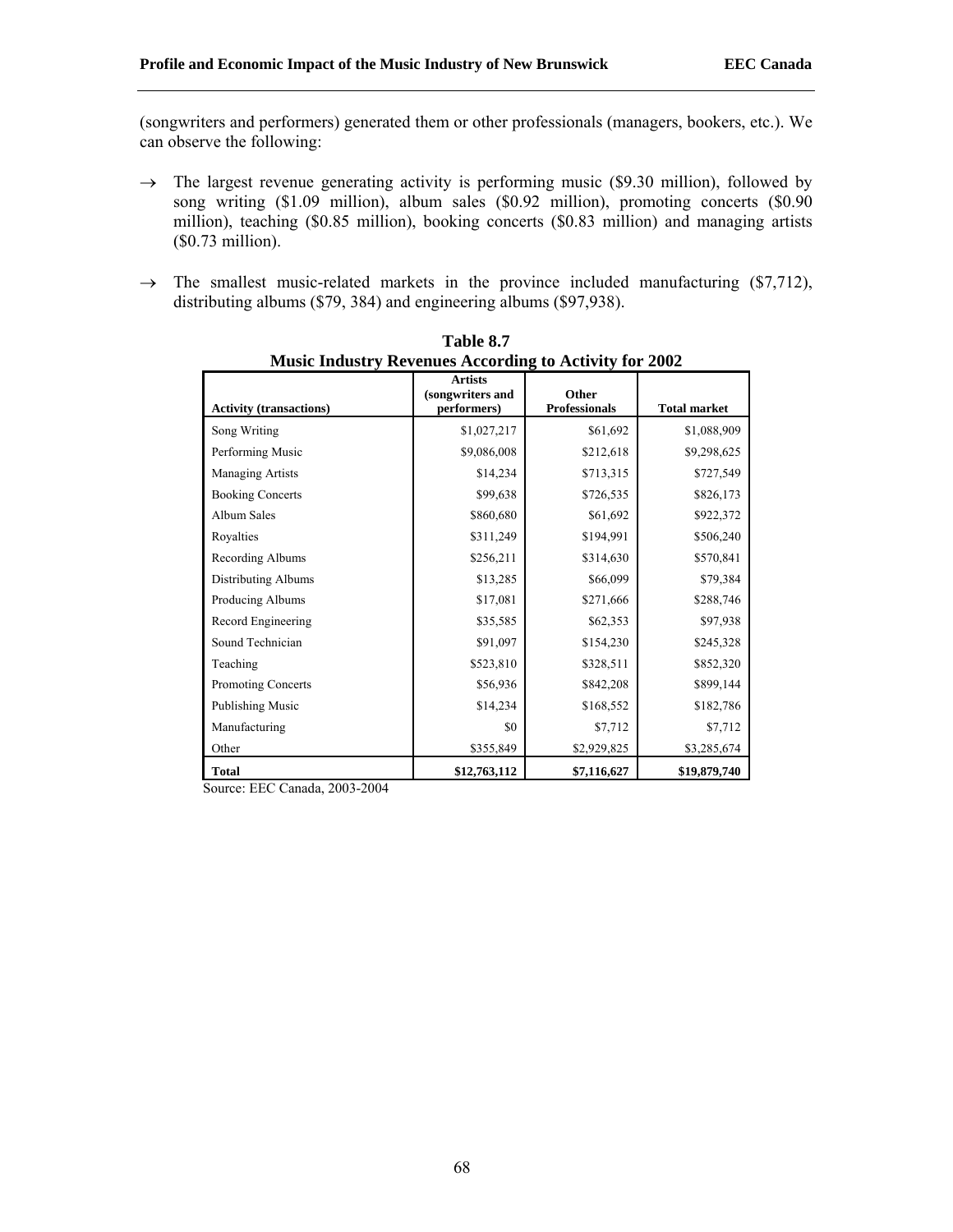|                                | <b>Artists</b><br>(songwriters and | Other                |              |  |  |
|--------------------------------|------------------------------------|----------------------|--------------|--|--|
| <b>Activity (transactions)</b> | performers)                        | <b>Professionals</b> | <b>Total</b> |  |  |
| Song Writing                   | 94                                 | 6                    | 100          |  |  |
| Performing Music               | 98                                 | $\overline{2}$       | 100          |  |  |
| Managing Artists               | 2                                  | 98                   | 100          |  |  |
| <b>Booking Concerts</b>        | 12                                 | 88                   | 100          |  |  |
| Album Sales                    | 93                                 | 7                    | 100          |  |  |
| Royalties                      | 61                                 | 39                   | 100          |  |  |
| Recording Albums               | 45                                 | 55                   | 100          |  |  |
| <b>Distributing Albums</b>     | 17                                 | 83                   | 100          |  |  |
| Producing Albums               | 6                                  | 94                   | 100          |  |  |
| Record Engineering             | 36                                 | 64                   | 100          |  |  |
| Sound Technician               | 37                                 | 63                   | 100          |  |  |
| Teaching                       | 61                                 | 39                   | 100          |  |  |
| Promoting Concerts             | 6                                  | 94                   | 100          |  |  |
| 100Publishing Music            | 8                                  | 92                   | 100          |  |  |
| Manufacturing                  | $\mathbf{0}$                       | 100                  | 100          |  |  |
| Other                          | 11                                 | 89                   | 100          |  |  |
| <b>Total</b>                   | 64                                 | 36                   | 100          |  |  |

**Table 8.8 Music Industry Revenues According to Activity (%)** 

Source: EEC Canada, 2003-2004

| <b>Activity (transactions)</b> | <b>Artists</b><br>(songwriters and<br>performers) | Other<br><b>Professionals</b> | <b>Total market</b> |
|--------------------------------|---------------------------------------------------|-------------------------------|---------------------|
| Song Writing                   | 8.05                                              | 0.87                          | 5.48                |
| Performing Music               | 71.19                                             | 2.99                          | 46.77               |
| Managing Artists               | 0.11                                              | 10.0                          | 3.66                |
| <b>Booking Concerts</b>        | 0.78                                              | 10.21                         | 4.16                |
| Album Sales                    | 6.74                                              | 0.87                          | 4.64                |
| Royalties                      | 2.44                                              | 2.74                          | 2.55                |
| Recording Albums               | 2.01                                              | 4.42                          | 2.87                |
| Distributing Albums            | 0.10                                              | 0.93                          | 0.40                |
| Producing Albums               | 0.13                                              | 3.82                          | 1.45                |
| Record Engineering             | 0.28                                              | 0.88                          | 0.49                |
| Sound Technician               | 0.71                                              | 2.17                          | 1.23                |
| Teaching                       | 4.10                                              | 4.62                          | 4.29                |
| <b>Promoting Concerts</b>      | 0.45                                              | 11.83                         | 4.52                |
| Publishing Music               | 0.11                                              | 2.37                          | 0.92                |
| Manufacturing                  | 0.00                                              | 0.11                          | 0.04                |
| Other                          | 2.79                                              | 41.17                         | 16.53               |
| <b>Total</b>                   | 100                                               | 100                           | 100                 |

**Table 8.9 Music Industry Revenues According to Activity (%)** 

Source: EEC Canada, 2003-2004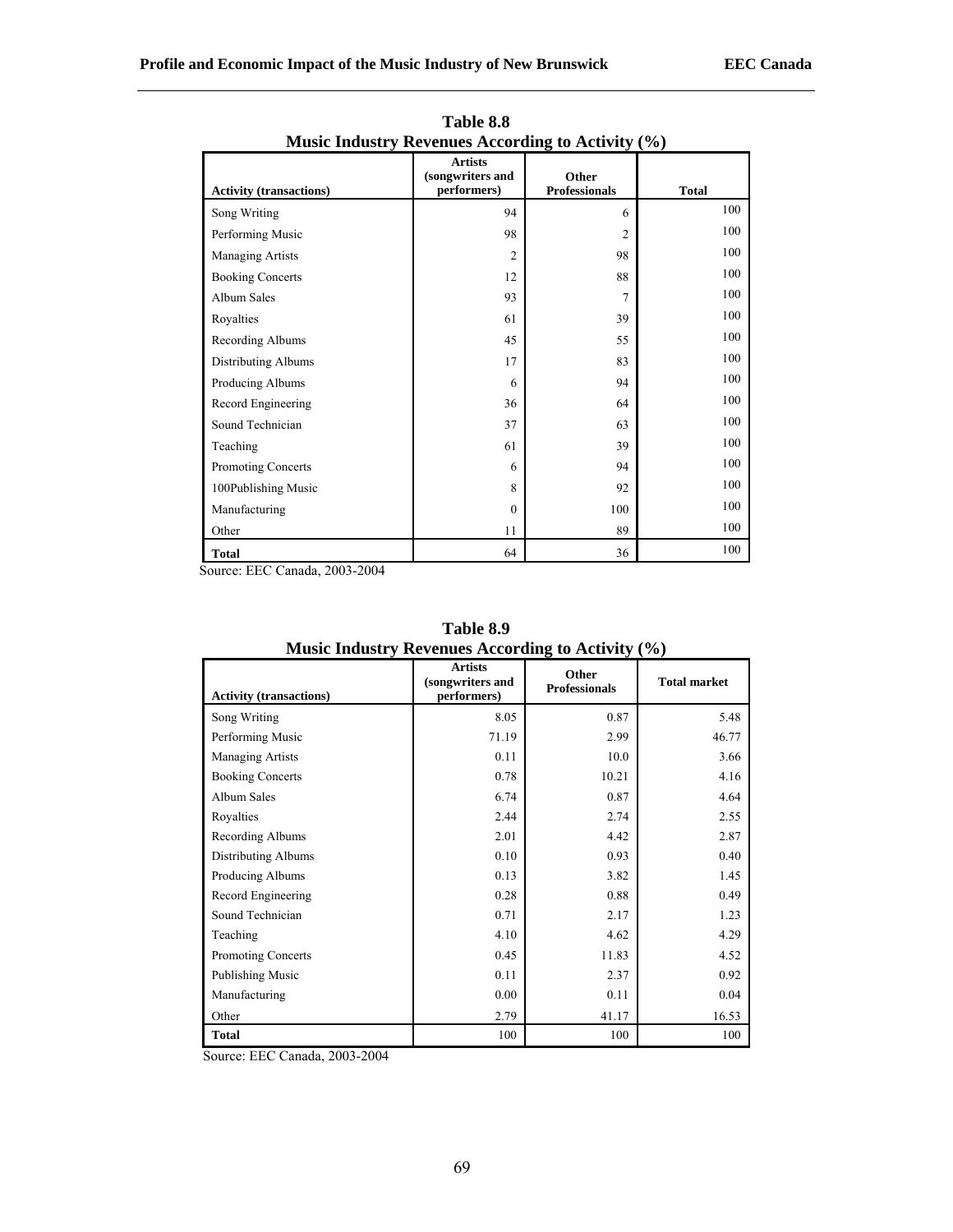- $\rightarrow$  The great majority of song writing and performing revenues are generated by songwriters and performers (94% and 98%, respectively. However, musical artists received only 61% royalties, the other 39% going to other professionals.
- $\rightarrow$  Close to 80% of music-related revenues generated by artists came from song writing (8%) and performing (71%). Other revenue generating activities included album sales (6.7%) and teaching music (4%).
- $\rightarrow$  Revenues from such activities such as manufacturing (100%) managing artists (98%), producing albums and promoting concerts (94%), publishing music (92%) and booking concerts (88%) were heavily concentrated in the hands of non-artistic professionals.
- $\rightarrow$  Excluding the "other" category (concert venues, retail, producing and directing music videos, radio, etc.), which was responsible for generating 41% of revenues from non-artistic professionals, promoting concerts (12%) and booking concerts (10%) represented the highest music-related revenue generating activities for the group.
- $\rightarrow$  Musical artists were responsible for a significant portion of revenues from recording albums (45%), as sound technicians (37%) and engineering albums (36%).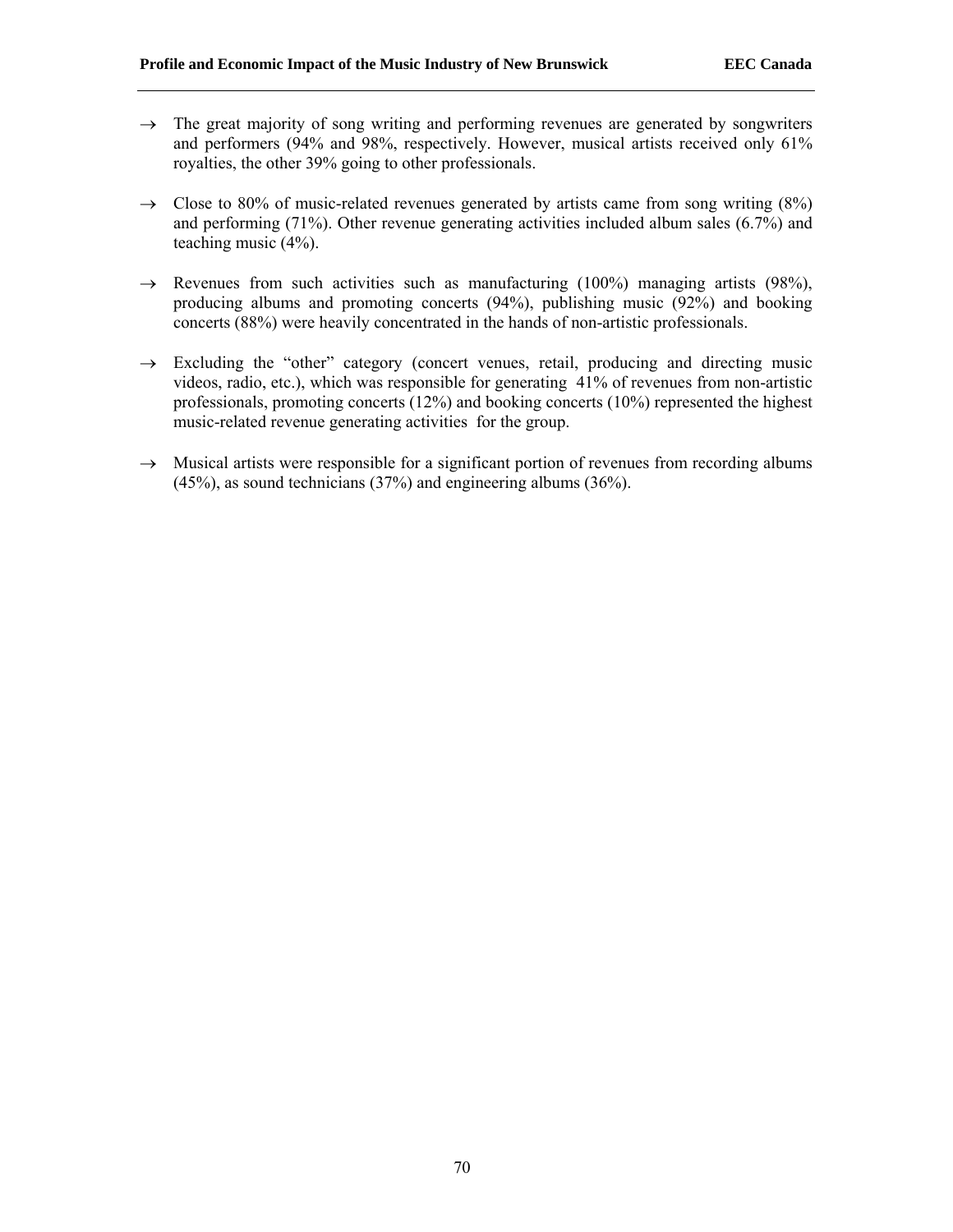# **4.9.3 Industry Revenues According to Full-Time Equivalents**

The present section looks at industry revenues according to full-time equivalents. This means that revenues are matched according to the activities that generated them (as in section 4.9.2 Industry Revenues According to Market) and then presented on a per capita basis as if the individuals who performed them did so on a full-time basis.

Industry revenues according to FTEs is very useful in that it provides an indication of the types of revenues available in the province if industry players committed 100% of their working time to music related activities and were 100% specialised in that activity.

**Table 8.10** presents music-related revenues according to FTEs in New Brunswick for the year 2002. The first two columns, dealing with the number of FTEs and revenue amounts per activity, have already been commented upon in previous sections (refer to 4.8.2 *Industry According to Full-Time Equivalents* and 4.9.2 *Industry Revenues According to Market*, respectively).

The following observations can be made concerning revenues per FTE.

- $\rightarrow$  Per capita FTE revenues for musical artists were approximately \$16,000, including a little over \$7,000 for songwriters and \$18,500 for performers.
- $\rightarrow$  Per capita FTE revenues for other professionals were close to \$93,000. This amount is close to 6 times greater than for artists.
- $\rightarrow$  The highest per capita revenues belonged to activities associated with releasing albums (record label) with \$269,187, promoting concerts (\$140,500), music publishing (\$131,400) and booking concerts (\$125,500).

It is very interesting to remind the reader that despite the high levels of per capita FTE revenues registered for releasing albums and booking concerts, no respondents indicated either of these activities as their principal activity.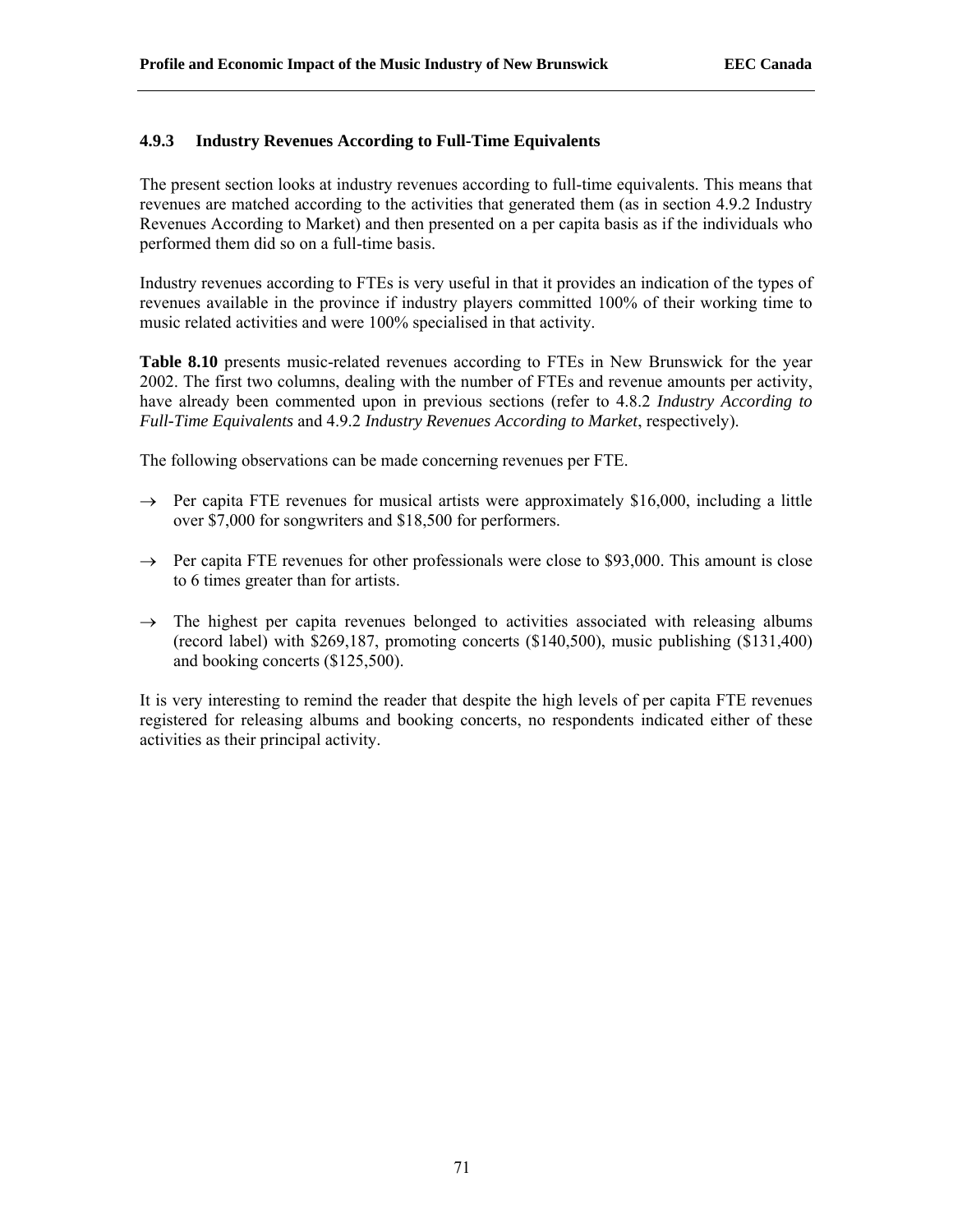| Revenues According to Full-Time Equivalents for 2002 |         |              |                            |
|------------------------------------------------------|---------|--------------|----------------------------|
| Activity (transactions)                              | $#$ FTE | Revenue      | Per Capita FTE<br>Revenues |
| Song Writing                                         | 152     | \$1,088,909  | \$7,183                    |
| Performing Music                                     | 534     | \$9,804,865  | \$18,560                   |
| <b>Total Artists</b>                                 | 680     | \$10,893,775 | \$16,023                   |
| <b>Managing Artists</b>                              | 11      | \$727,549    | \$66,319                   |
| <b>Booking Concerts</b>                              | 7       | \$826,173    | \$125,481                  |
| Releasing Albums                                     | 3       | \$922,372    | \$269,187                  |
| Recording Albums                                     | 17      | \$570,841    | \$33,105                   |
| Distributing Albums                                  | 5       | \$79,384     | \$16,052                   |
| Producing Albums                                     | 6       | \$288,746    | \$46,031                   |
| <b>Engineering Albums</b>                            | 7       | \$97,938     | \$13,704                   |
| Sound Technician                                     | 3       | \$245,328    | \$80,059                   |
| Music Teaching                                       | 13      | \$852,320    | \$67,823                   |
| <b>Promoting Concerts</b>                            | 6       | \$899,144    | \$140,542                  |
| Publishing Music                                     | 1       | \$182,786    | \$131,439                  |
| Manufacturing Albums                                 | 0.16    | \$7,712      | \$48,737                   |
| Other                                                | 17      | \$3,285,674  | \$197,766                  |
| <b>Total Other Professionals</b>                     | 97      | \$8,985,965  | \$92,849                   |
| <b>Total Industry</b>                                | 777     | \$19,879,740 | \$25,597                   |

**Table 8.10 Revenues According to Full-Time Equivalents for 2002** 

Source: EEC Canada, 2003-2004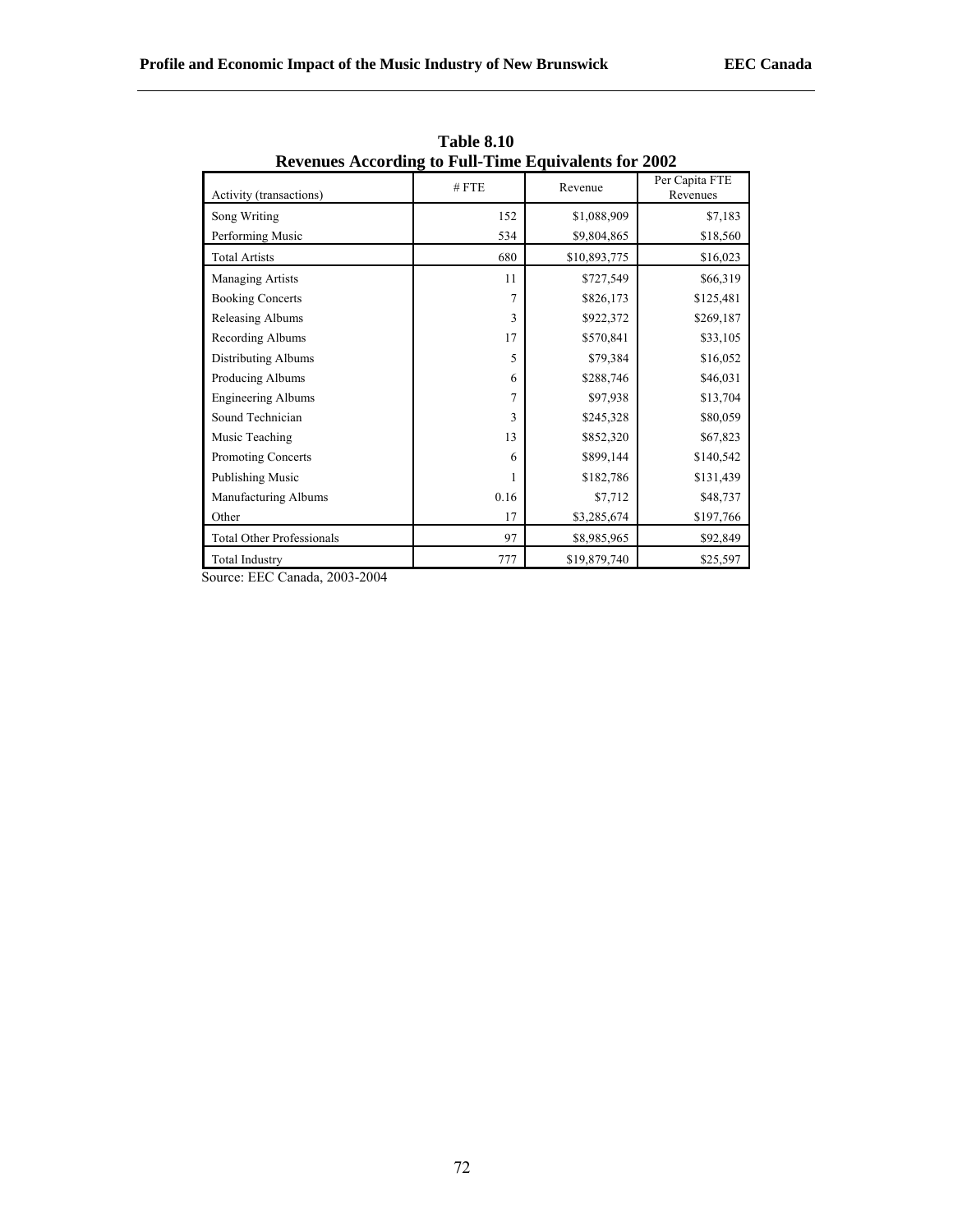# **5.0 Economic Impact**

There are two steps involved in determining the total economic impact of the music industry on the economy of New Brunswick.

- I. The first consists of estimating the direct impact of the industry, that is to say, the sum of salaries and revenues of individual workers and profits from companies working in the music industry.
- II. The second step consists of estimating the indirect (and induced) impact of the industry, in other words, the impact the music industry has on other sectors of the economy.

## **5.1.1 Direct Impact**

The data used to estimate the direct impact of the music industry on the provincial economy stems from a variety of sources.

Data concerning salaries, revenues and profits from song writing, performing, managing artists, booking concerts, selling albums (excluding retail), royalties, recording, distributing, producing, engineering albums, sound technician, teaching music (excluding teaching in schools and universities), promoting concerts and publishing music is derived from the survey that was administered for this study.

Data concerning salaries and profits from professional arts organisations (for example the New Brunswick Symphony), community arts organisations and associations related to music is derived from the databases of the Arts Development Branch of the Culture and Sports Secretariat of New Brunswick.

# **The total direct impact from artists, industry professionals and companies working in the music industry is \$16,594,066.**

This amount corresponds to the total industry revenues estimated from the survey (\$19,879,740) less the amount generated from activities grouped under the "other" category (\$3,285,674).

## **The total direct impact from professional arts organisations, festivals, community arts organisations and associations working in the music industry is \$3,200,370.**

This amount is broken down as follows: profits from professional arts organisations (\$774,070), the music portion of festivals (\$1,810,594) and community arts organisations and associations (\$615,706).

## **The total direct impact from the music industry on the provincial economy is \$19,794,436.**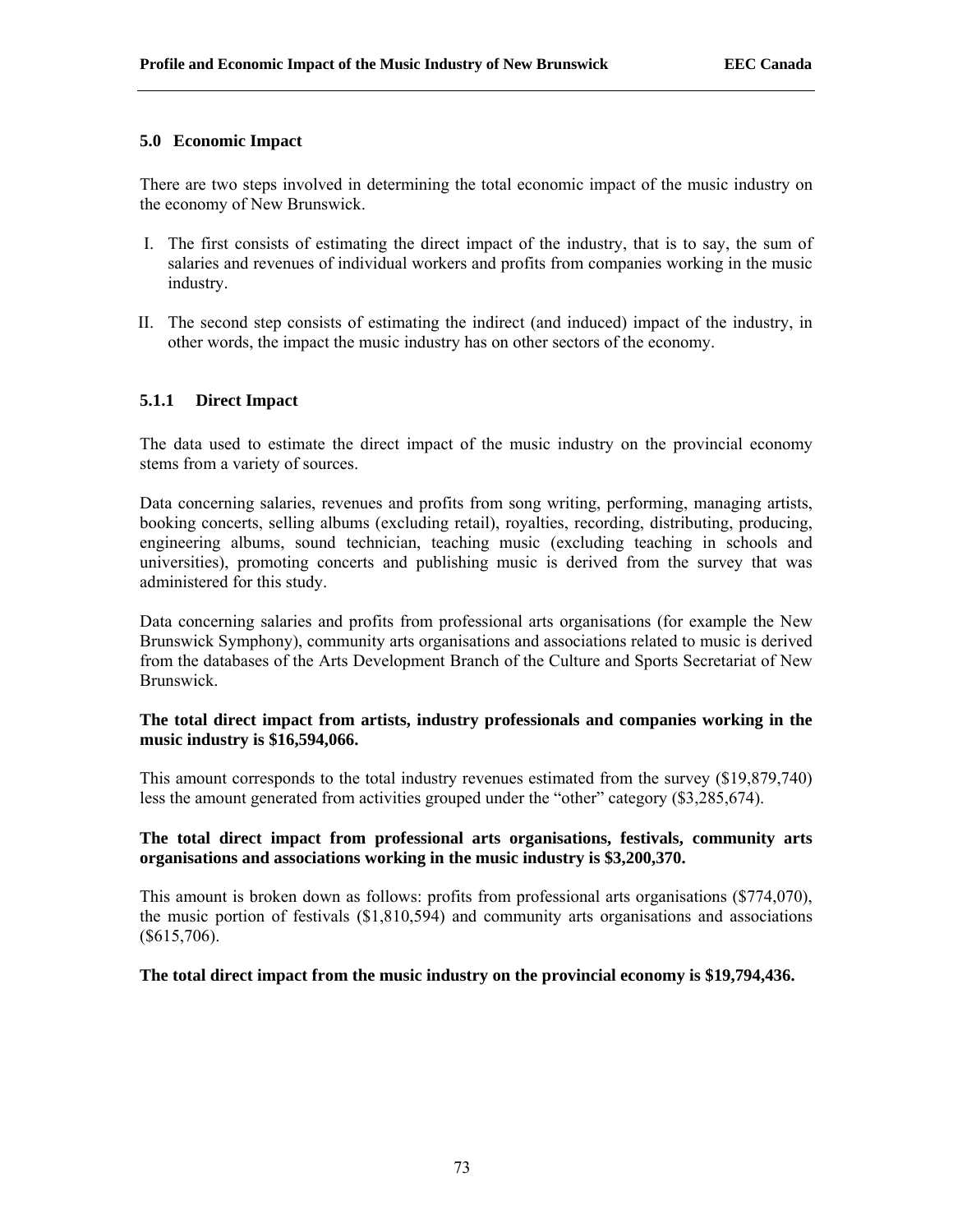# **5.1.2 Indirect Impact**

Due to the nature of its activities, the music industry is in constant interface with several sectors of the economy. For example, music industry professionals regularly call upon the services of lawyers, accountants, photographers, graphic designers and printers when it comes to signing a contract, preparing financial statements and releasing a musical product.

Furthermore, the impact of the music industry on the sale of musical instruments, the sale of musical albums (CD's, cassettes, records, etc.), performance venues, broadcast media such as television and radio, the film and video industries are evident.

Through a series of complex yet very logical series of transactions, the music industry also has an important impact on industries and businesses such as tourism, retail, restaurants, hotels, transportation and bars.

Finally, it should be considered that each person who is exposed to the music industry via a transaction (from a lawyer who prepares a contract, to a waiter who receives a tip from a tourist visiting the region to attend a music festival) in turn also consumes from the monies received indirectly through music.

This cumulative reinforcing interaction between consumption and production whose origin is the music industry is referred to as *indirect* and *induced economic impact*. The process is simply based on the circular flow involved when people receive income by producing goods and then spend this income on additional production.

As could be imagined, this circular flow as it pertains to the music industry of New Brunswick in particular would be very difficult to track. Consequently, for the purposes of this study, we decided to use a multiplier that was provided by Statistics Canada specifically for the music industry. A 'multiplier' is an estimate of the indirect and induced effects of a particular activity on the overall economy. It was produced by setting up a complex set of input-output tables regarding the music industry.

The multiplier supplied by Statistics Canada for the music industry ranged from 1.68 (to estimate the minimum indirect impact) to 1.98 (to estimate the maximum indirect impact).

# **The total indirect impact from the music industry on the provincial economy using the minimum multiplier is \$13,460,217.**

**The total indirect impact from the music industry on the provincial economy using the maximum multiplier is \$19,398,548.** 

# **5.1.3 Total Economic Impact**

**The total impact from the music industry on the provincial economy is estimated to fall between \$33,254,653 (minimum) and \$39,192,984 (maximum).**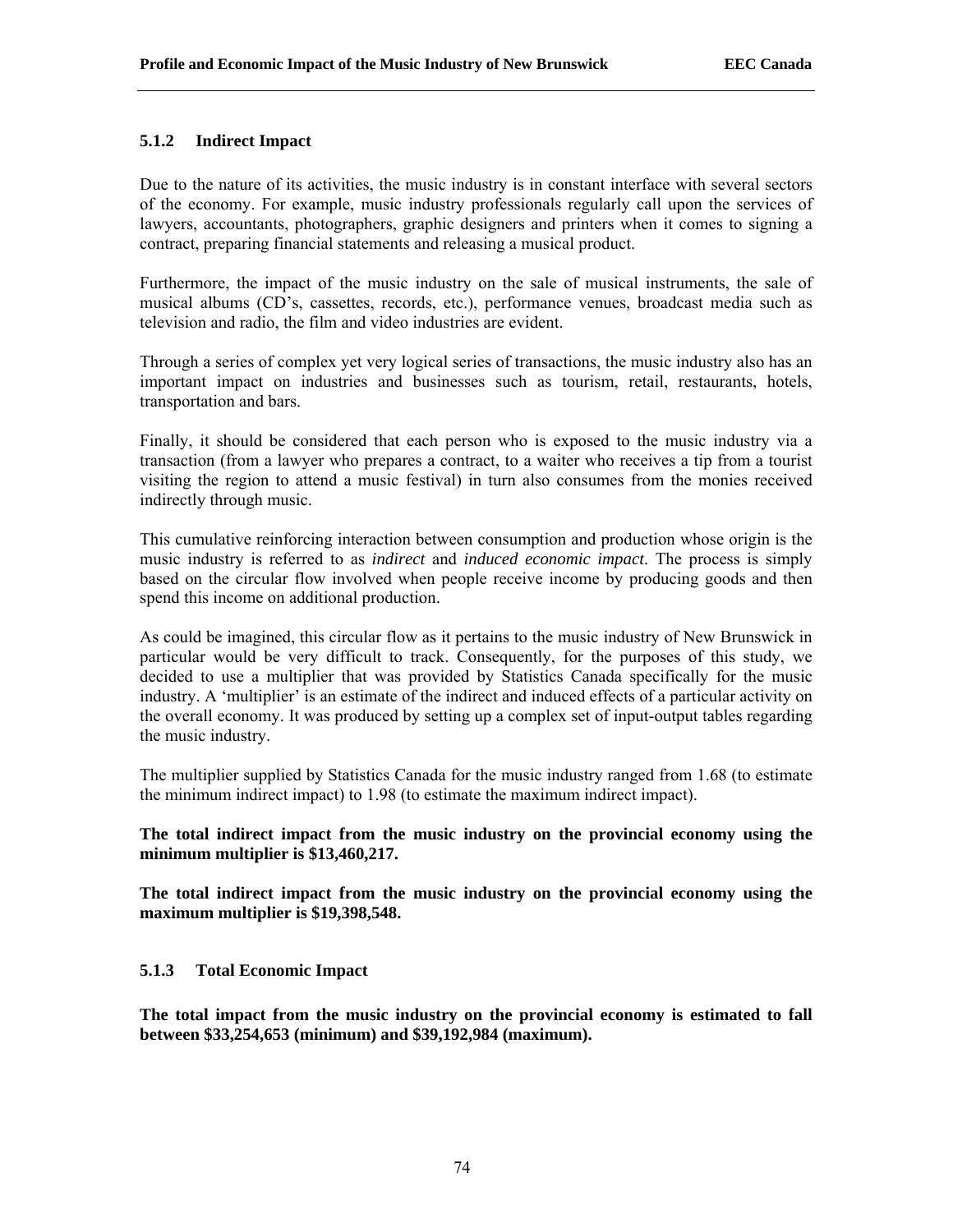### **6.0 Observations and Conclusions**

The following section is divided into two parts. The first part presents observations on the music industry as a whole, while the second part provides EEC Canada's recommendations.

## **Observations**

The present analysis is largely based on key indicators presented in the report. Relevant data taken from other sources and reports, used to confirm or reinforce the current analysis, was also considered. For the sake of clarity, observations will be numbered and presented in proposition form.

1. **The number of musical artists (songwriters and performers) reported in New Brunswick, 1,100, appears sufficient and appropriate given the population of the province** (approximately 750,000 inhabitants according to Statistics Canada).

If we were to consider musical artists originally from New Brunswick who have pursued their careers outside the province, the number would have been higher.

2. **The number of professionals (also referred to as professional infrastructure) reported in New Brunswick committed to supporting musical artists, 150, is low.**

The proportion of professionals to musical artists, 12% (or approximately 9% once the 3% from 'other' has been rightly excluded), is insufficient to adequately support the number of musical artists.

3. Industry revenues generated from song writing, performing and royalties amounted to \$10,893,775 in 2002. This means that the 1,100 musical artists were able to earn an average of close to \$9,900 from their principal activity.

Such per capita revenues are very low. However, they are *to be expected* given the overwhelming lack of professional infrastructure in the province.

# 4. **From a cultural perspective, the real consequence of the lack of industry infrastructure is that musical artists are unable to develop their creative and commercial potential while remaining in the province.**

In real terms, this means that musical artists who are more ambitious (regardless their level of talent) feel it is necessary to leave the province and pursue their careers elsewhere *because they cannot find the necessary infrastructure in New Brunswick*.

# 5. **From an economic perspective, the real consequence of the lack of industry infrastructure is that the potential added-value from exploiting the province's musical talent is not realised.**

In real terms, this means that the provincial economy could benefit significantly with the proper infrastructure in place to develop this potential.

6. At this point, a few questions beg to be asked: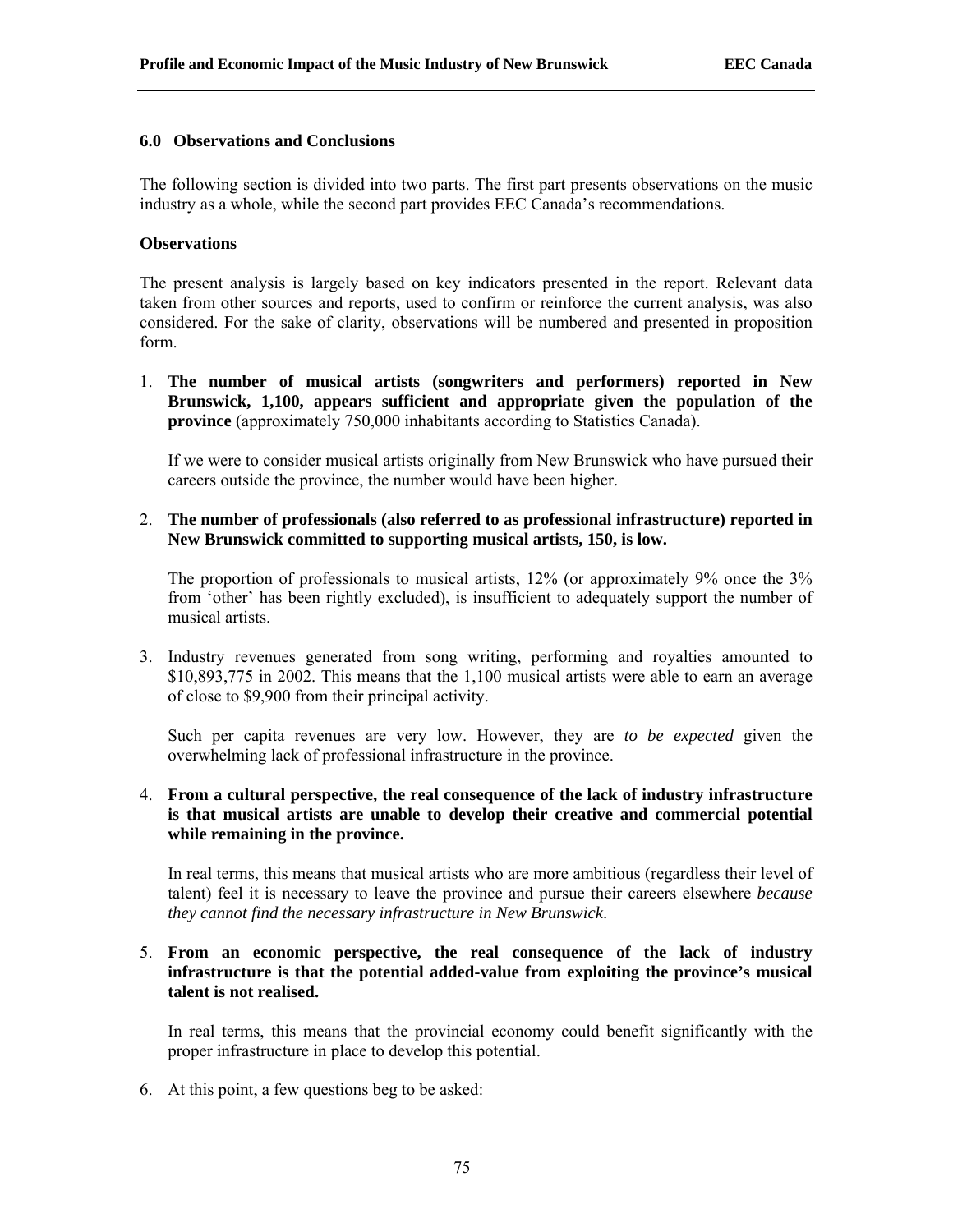### **Q1: Are New Brunswick musical artists talented enough to warrant a greater infrastructural base?**

Behind this simple question is the notion that perhaps the level of success of musical artists working in New Brunswick is more a function of their talent than any structural insufficiencies of the industry.

This is a valid argument. However, if we consider the number of talented New Brunswick artists in recent history that have moved on to attain national and international success, we find that the argument does not stand up to the facts.<sup>11</sup>

The reality is that New Brunswick has been home to more than its share of successful musical artists, and there is no reason to believe that it will not be home to more. There will be more. **The point is, whether these musical artists will be able to develop their talent and careers in New Brunswick, and whether the New Brunswick economy will benefit from these careers.** 

This point leads us to the second question:

# **Q2: Is New Brunswick large enough to support a larger music industry?**

This is also a valid question. The fact may be that New Brunswick is too small a province to aspire retaining its musical talent. Perhaps it is natural that talented musical artists who wish to attain their creative and commercial potential should need to leave the province to do so.

There are two ways to tackle this question.

One way consists of creating an econometric model with the characteristics of the New Brunswick economy and playing with it to see whether the province is large enough to support a music industry that demonstrates sufficient and necessary industry dynamics. This task is outside the scope of the present study.

A simpler, yet equally conclusive way involves comparing the music industry of New Brunswick to another music industry with characteristics comparable to those of New Brunswick.

Due to its proximity, comparability with respects to size, as well as the availability of relatively recent data,<sup>12</sup> we compared the music industry of New Brunswick with that of Nova Scotia.

<sup>&</sup>lt;sup>11</sup> In case there is any doubt, the following list, although incomplete, should convince even the most hardened sceptic: Chris Commings, Marie-Jo Therio, Janine Boudreau, Julie Doiron, Pierre Robichaud, Lina Boudreau, Julian Austin, Sherley Myers, Jean-Francois Breau, Nathalie Renault, Michel Theriault, Natasha St-Pierre and Rock Voisine. Bands in New Brunswick that are being managed or booked by outside agencies include Glamour Puss, J.P. Leblanc, Danny Boudreau, Mathieu D'astout and Edith Butler.

<sup>12</sup> Data on the Nova Scotia music industry has been taken from the document entitled *1999 Music Industry Survey: Assessment of the Nova Scotia Music Industry*, prepared by Lyle Tilley Davidson.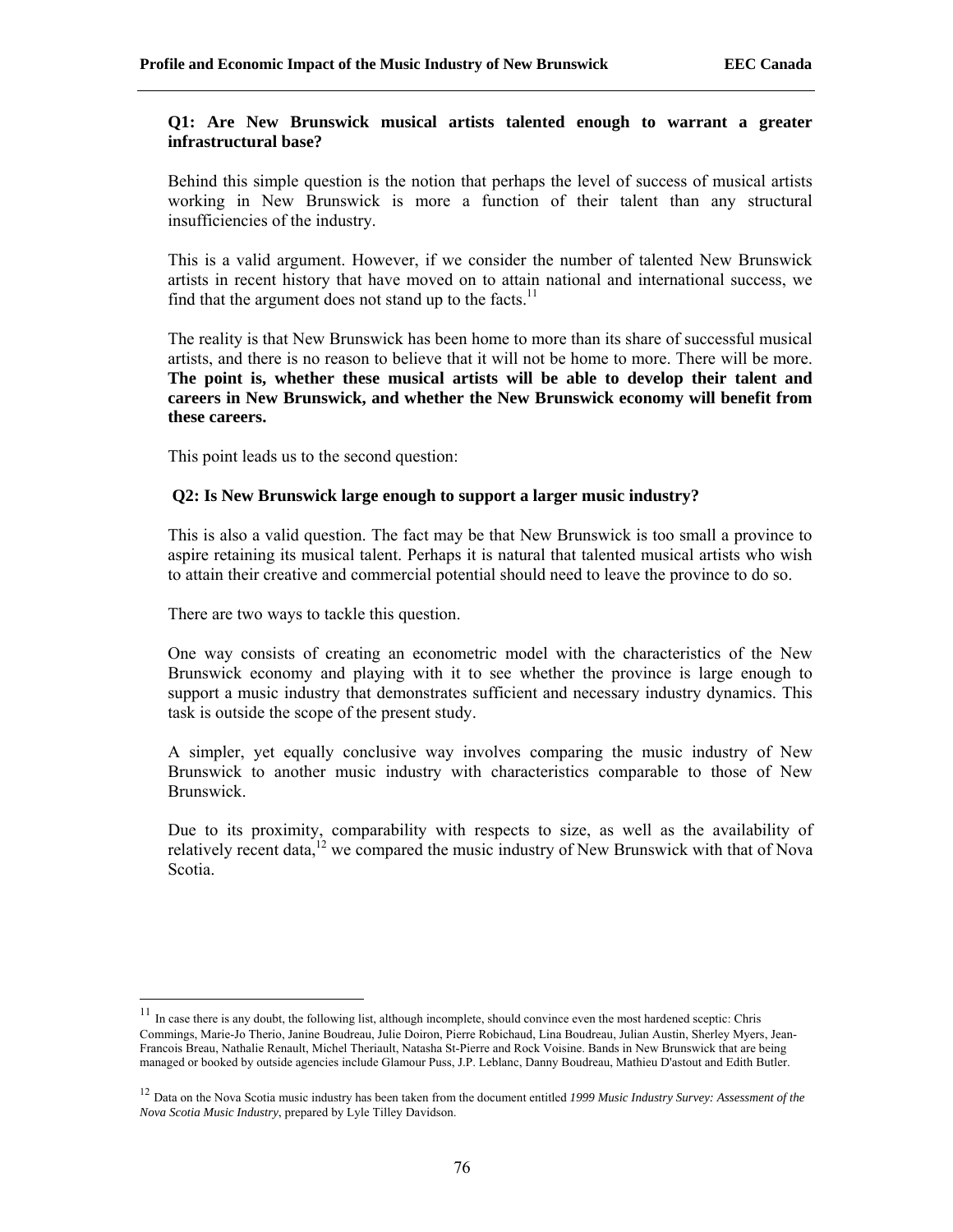#### The Case of Nova Scotia

Nova Scotia has a population of 936,878 inhabitants. In 1999, the direct economic impact of its industry was estimated to fall between **\$52.4 and \$58.6 million** (once music teachers have been subtracted).

New Brunswick has a population of 750,460 inhabitants. The direct economic impact of the music industry of New Brunswick has estimated in the currently study to represent **\$20 million**.

The population of Nova Scotia is 187,000 more than that of New Brunswick (approximately 25% more).

Although it is difficult to compare both figures (due to important methodological differences and because Nova Scotia figures are in 1999 dollars), we can observe a difference of 250% between the two provinces in terms of direct economic impact (the difference would have been 300% if the less conservative estimate was considered).

In other words, with a population base 25% greater than that of New Brunswick, Nova Scotia's music industry has an economic impact that is at least 250% larger.

# **What this simple comparison conclusively demonstrates, is that the music industry of New Brunswick has room to grow.**

7. How much the New Brunswick music industry can grow, and its rate of growth, will largely depend on the measures taken to promote the development of the industry

**Even so, EEC Canada is confident that there are sufficient talented musical artists in the province to attain an economic impact that is much larger than its current impact, and that path to increasing the economic impact is by strengthening the industry's infrastructural base.** 

**Once important lapses in the industry's infrastructural base have been successfully addressed, EEC Canada estimates the music industry of New Brunswick could double its direct economic impact to over \$40 million. This represents a total economic impact ranging from \$67 to \$79 million.** 

#### **Recommendations**

Based on its findings, EEC Canada was asked to provide recommendations to the music industry of New Brunswick. Two points deserve mention:

# 1. **Future industry initiatives seeking to develop the music industry further should concentrate on strengthening the infrastructural base.**

Over the past few years, the province of New Brunswick made a considerable effort to promote the sound recording sector of the music industry. Indeed, since it established the Sound Initiative, administered by the Arts Development Branch of the Culture and Sports Secretariat, experienced and emerging performers with talent were able to look to its own province to finance sound recording projects. Also through the program, recording studios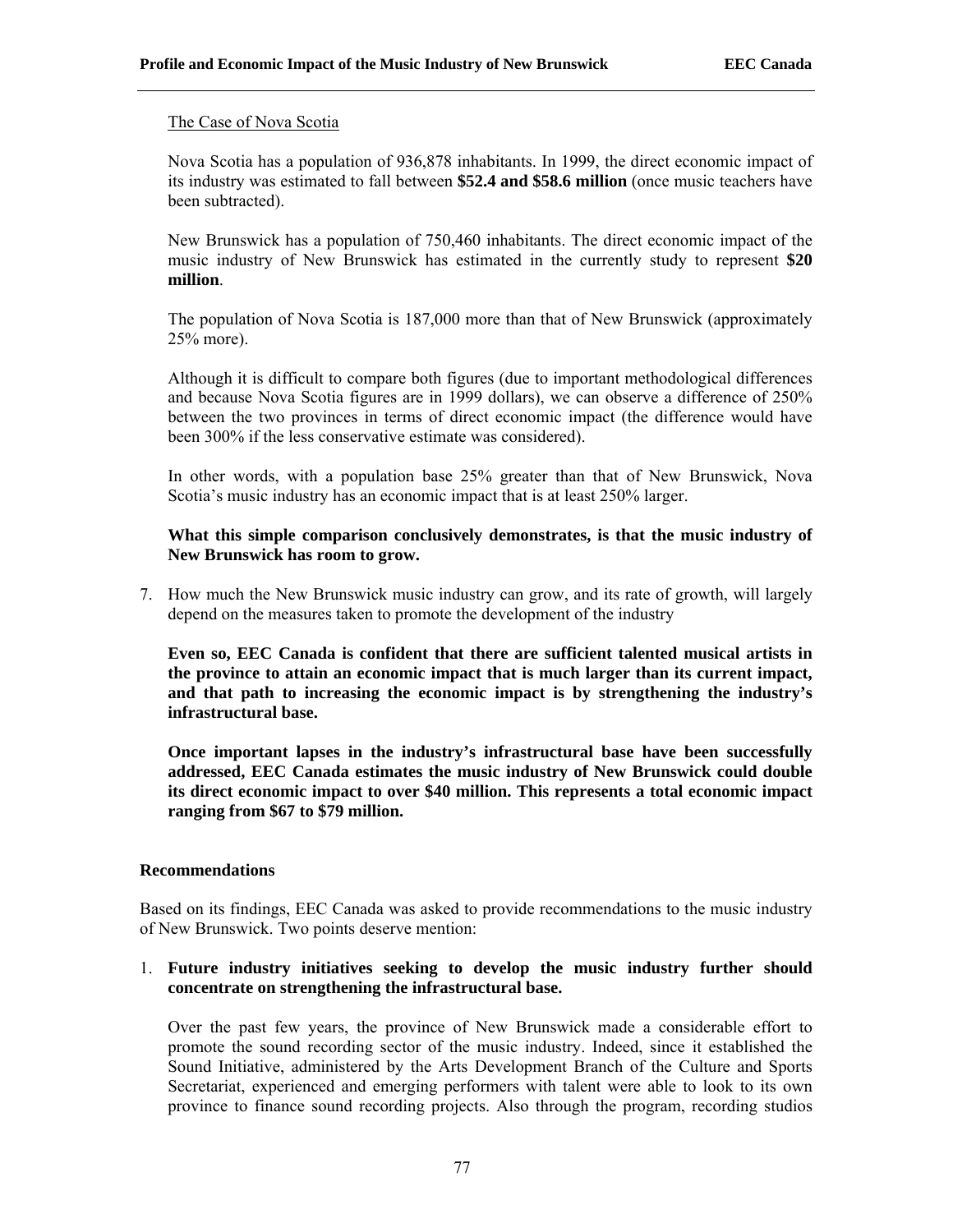were able to invest in state-of-the-art equipment in order to guarantee the quality of these recordings.

However, performers cannot find record labels within the province to ensure a proper release and a sustained and effective marketing effort for their quality recordings. Nor can the performers find booking agents to organise tours so that their releases may be properly promoted. Most likely, musical artists will take care of such tasks themselves. To make matters worse, they are hard pressed to find competent and committed managers to help them do it.

## **For these reasons, EEC Canada recommends that the province take the next step in developing the music industry, which involves strengthening the infrastructural base.**

As was demonstrated above in point 5 (refer to the section entitled *Observations*), strengthening the industry's infrastructural base would not only be good for the industry from a cultural perspective, but it would also represent an interesting economic investment, one that promises an interesting return for the province.

**Concretely, this means that the province should allocate additional resources to this end. Simply adding financial resources to strengthening the infrastructural base is not enough. Rather, the province should think in terms of establishing the necessary conditions for individuals who have accumulated experience releasing albums, promoting artists, booking tours and managing artists to emerge and form the basis for an infrastructural core.** 

**Details concerning the exact configuration and organisational structure that would be required to create this core have yet to be determined. Nevertheless, it is clear that it would need to bring together artists and professionals together with the common goal of promoting careers, and establishing a dynamic nucleus from which the future development of the industry could emerge.** 

#### 2. **Monitor the development of the New Brunswick music industry on a regular basis.**

Thanks to the deployment of the industry-wide survey, policy makers, interested institutions and motivated individuals interested in the future development of the industry now have valuable quantitative and qualitative data on the music industry in New Brunswick at their disposal to inform critical policy decisions that will have an impact on the future of the industry.

**EEC Canada recommends the monitoring of the music industry of New Brunswick on a regular basis (say every 5 years) in order to measure the future development of the industry as well as to inform the relative success of all future initiatives.**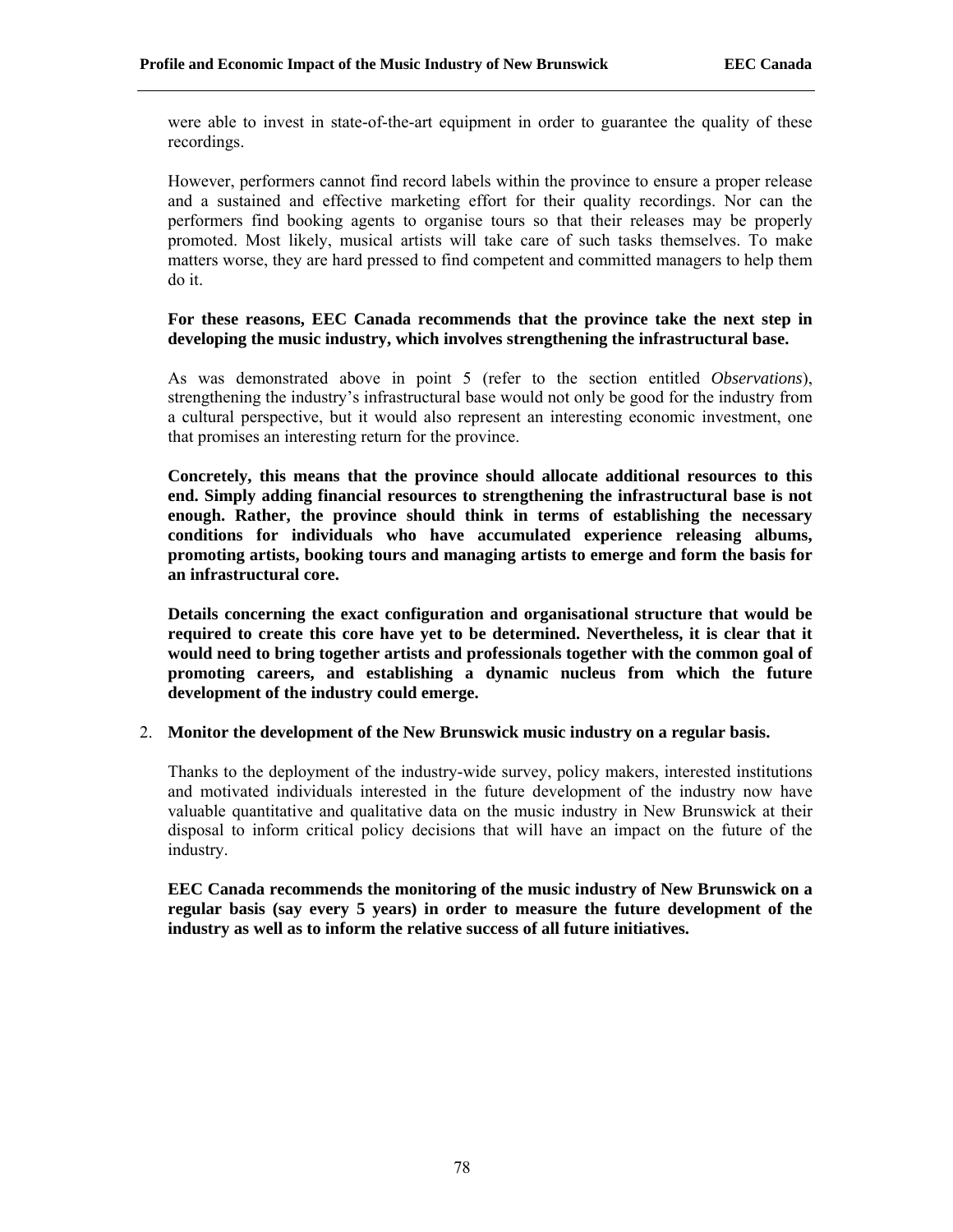**Appendix A** 

**Resume of Focus Group: Exploring the Potential for Partnerships Between the Tourism and Music Industries**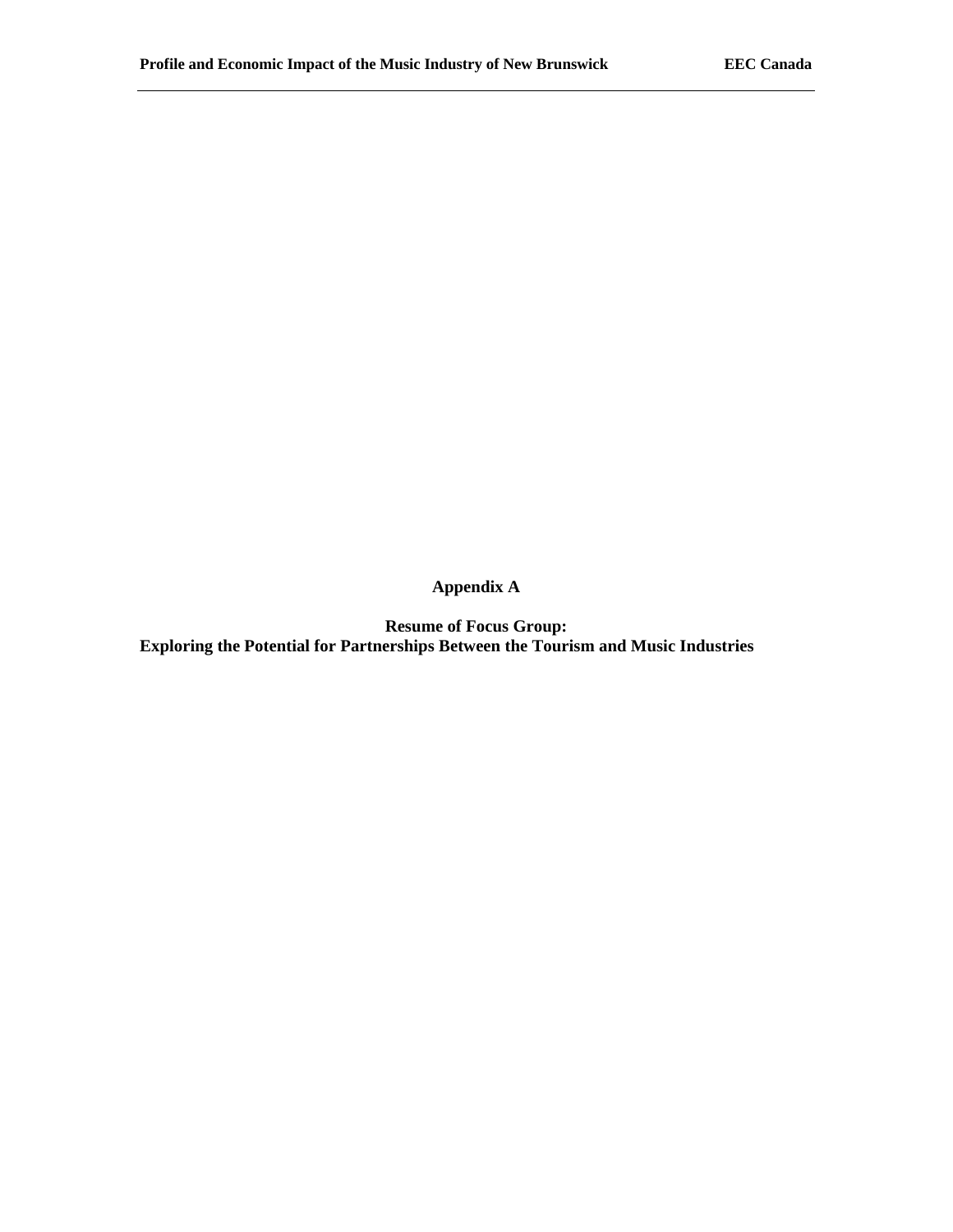# **Resume of Focus Group: Exploring the Potential for Partnerships Between the Tourism and Music Industries**

On Wednesday, November 5, 2003, representatives of various organisations playing roles in the New Brunswick music industry came together in Moncton with representatives of Tourism New Brunswick, to participate in a focus group discussing ways to develop partnerships and exploit potential synergies between the two industries. The meeting was organised by Music New Brunswick (MNB) and facilitated by Étude Économique Conseil (EEC Canada) as part of a mandate to develop a profile of the New Brunswick music industry, to evaluate its impact on the economy as a whole, and to suggest the best paths for its future development and growth.

There was some initial distance between the two camps, which reflected a historical situation in which the music industry felt that tourism failed to place enough emphasis on music in their marketing of the province, and had showed little interest in collaborating with musicians or their representatives. For their part, Tourism New Brunswick pointed out that all of their decisions are based on research, and until quite recently, their research showed that music was not what visitors to New Brunswick were most interested in.

Nevertheless, what is important and emerged quickly in the discussion was that the situation has changed. Although Tourism New Brunswick does not believe that many of their clientele will come to New Brunswick for music, they now believe that it could be an important part of what will make visitors stay longer, and they have therefore begun to make New Brunswick's musical culture a part of their marketing efforts. For instance, they bring local musicians with them when they go on tour (to Europe, New York, Quebec and Ontario) to promote New Brunswick as a destination. They have begun to include profiles of major festivals and events in the marketing material they distribute, and to use New Brunswick talent in their TV campaigns.

Some areas for potential development were identified over the course of the discussion, areas that had caused frustration in the past but with a little bit of effort might provide big gains in the near future. For instance, Tourism cited experiences that had made them doubt the market-readiness of New Brunswick musicians. However, they acknowledged that that situation was improving and they suggested that with some effort the music industry could develop some attractive packages to offer to tour operators. They pointed out that there are bus tours and cruise ships bringing many thousands of visitors to New Brunswick, and that the operators would love to be able to include musical experiences in their itinerary.

This led to a discussion of what is required to create "packages" that would be acceptable to tour operators, and an expression of frustration on the part of the music industry at not knowing what is required or not being able to meet the requirements (e.g., knowing schedules and/or pricing six months in advance). Tourism pointed out that you do not necessarily need to sell specific performances if you can develop a "brand" to sell instead.

Some of these difficulties seem to arise from New Brunswick lacking the usual music "businessmen" (agents, promoters, venue operators) who would normally operate as mediators between the businesspersons of the tourism industry and the frequently less business-oriented musicians. While nobody seemed to believe that this situation could quickly be changed, the discussion around this point suggested that increased partnership between musicians and tourism would demonstrate the mutual advantages each has to offer the other, would help to "professionalize" musicians, and might gradually foster the emergence of the underdeveloped business-oriented segment of New Brunswick's music industry.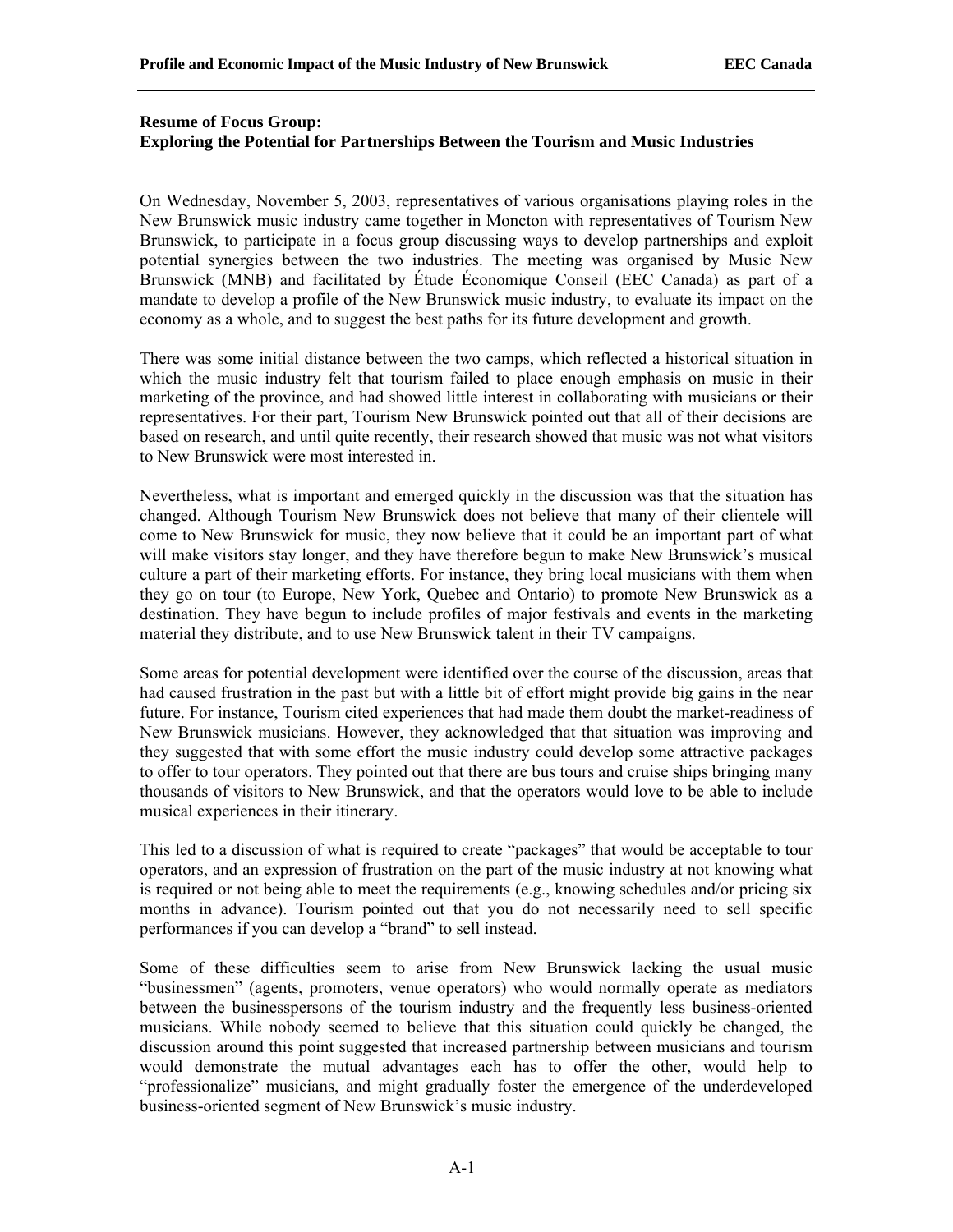Other ideas put forward included partnering with hotels to host "kitchen parties" and creating venues and events to target the visitors where they already are (e.g. campgrounds near the ocean, 85 000 cruise ship passengers that pass through Saint John every year). Regional showcases to present local musicians to a region's tourism industry were suggested as a way to get the two industries working together. A best practices mission, where representatives of both industries visit a place that sells music tourism very well (e.g. Savannah, New Orleans), was proposed by Tourism New Brunswick. They also cited the need for a central repository of information about musicians available to perform, a need which Music New Brunswick is working to fulfill.

Overall, the discussion demonstrated that both industries recognize they have a lot to gain from working together. In a few short hours, many ideas for developing partnerships were proposed, and a genuine enthusiasm for pursuing these opportunities was evident. Further contact is required to identify the most effective and feasible ideas and to see that concrete action is taken.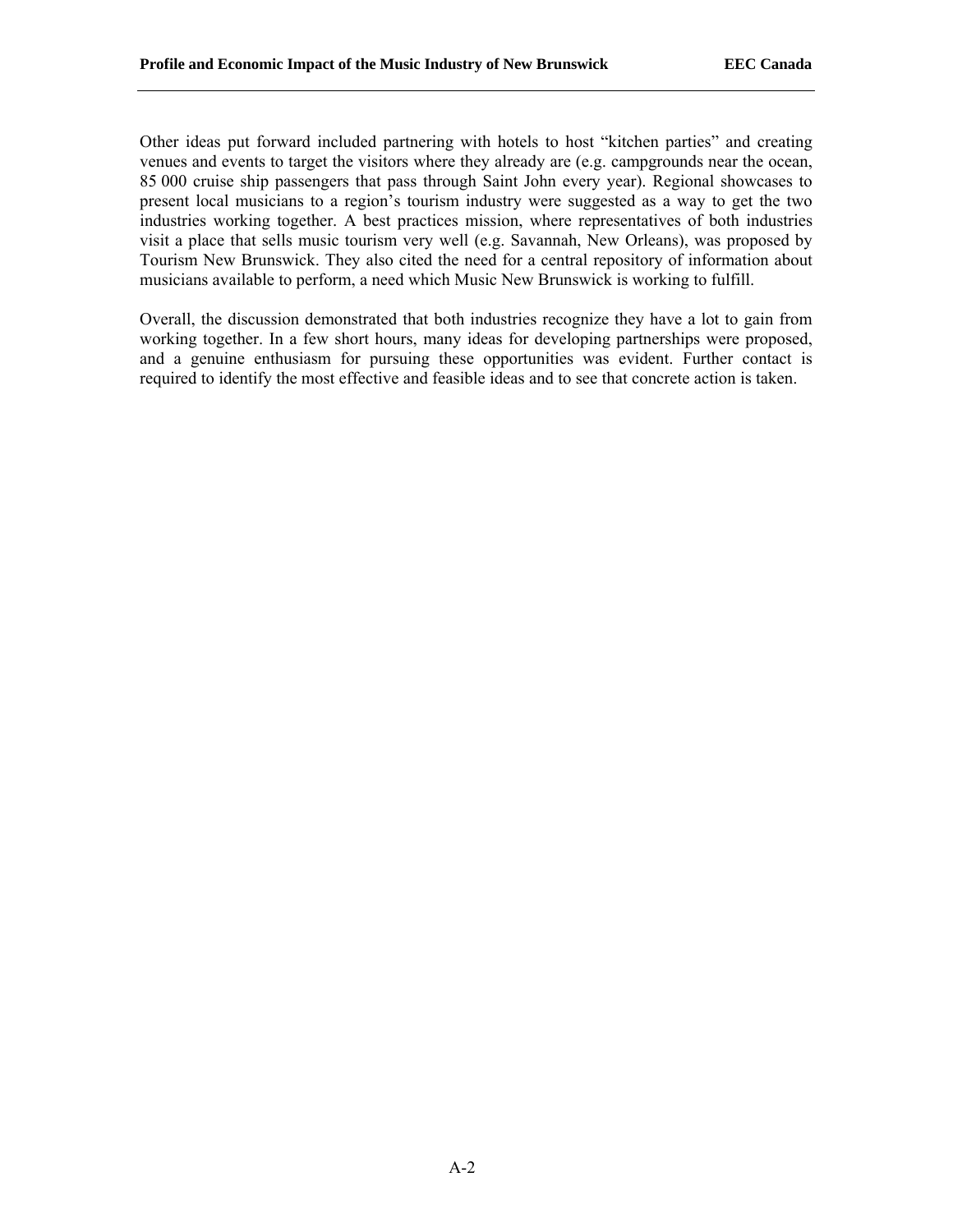**Appendix B** 

**Survey Questionnaire**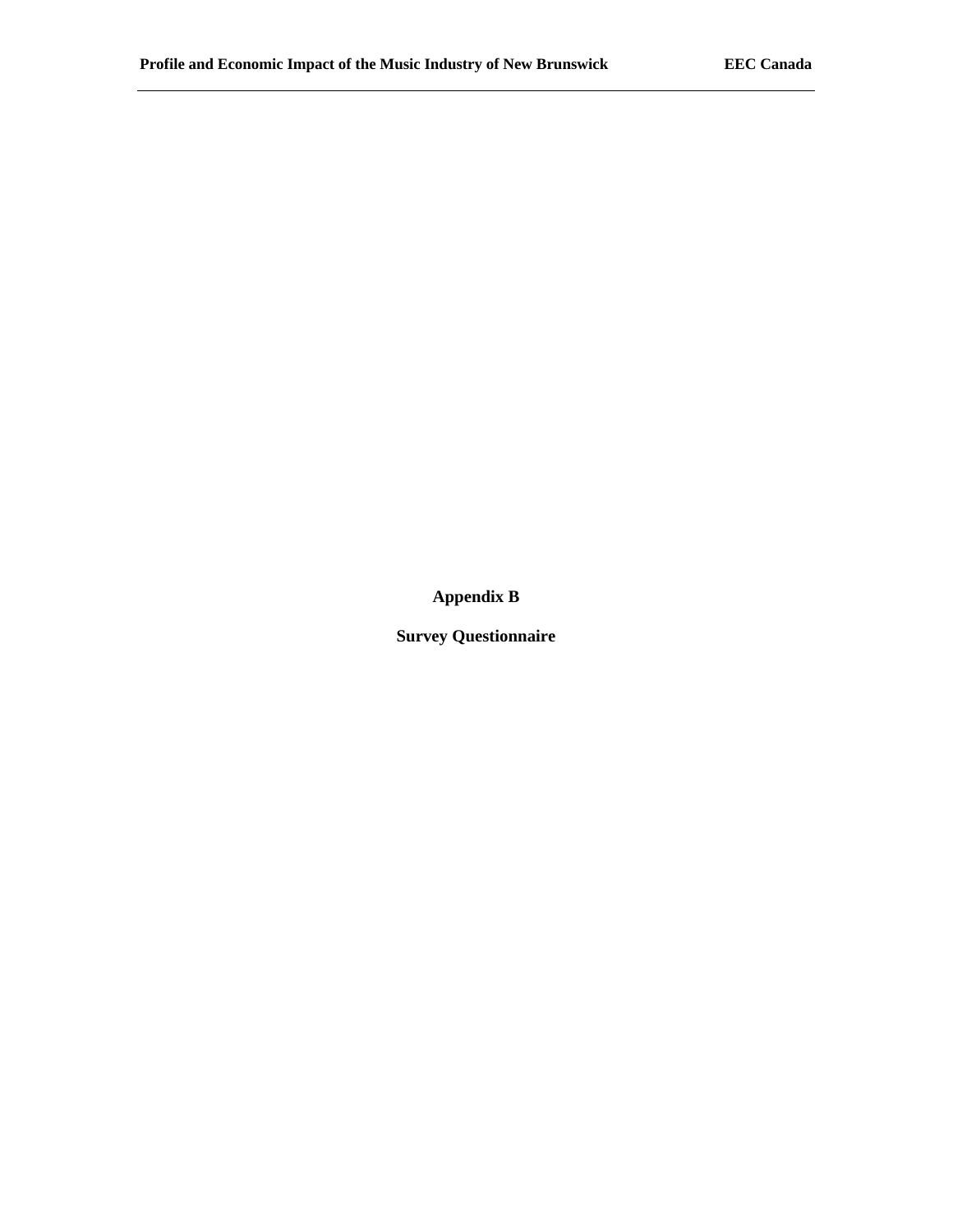**Questionnaire: Profiling the New Brunswick Music Industry** 

> Prepared by EEC Canada for Music NB inc.

> > December 3, 2003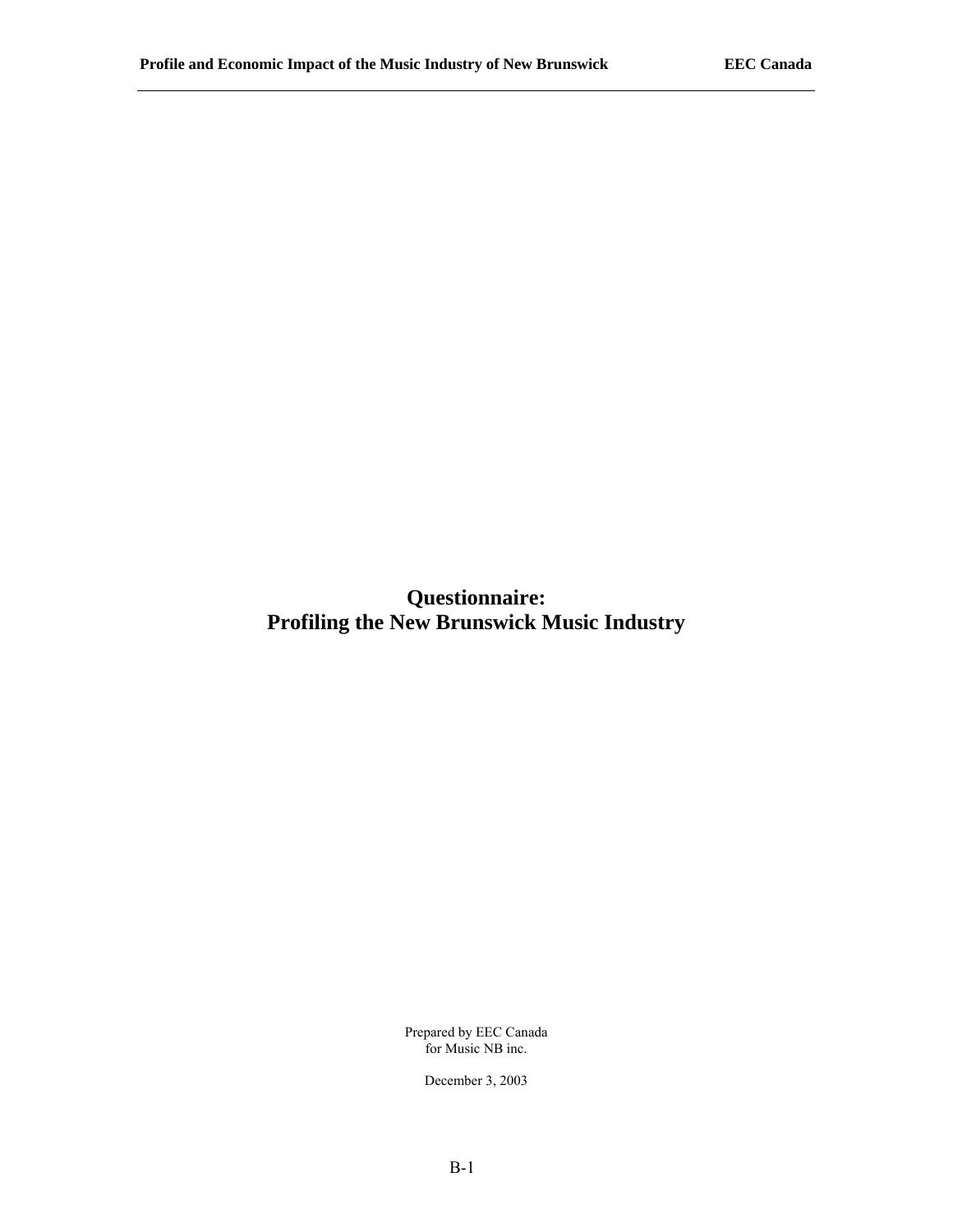- 1. Name of respondent:
- 2. If you are responding on behalf of a company/enterprise, please indicate the name of the company/enterprise:
- 3. What do you consider to be your principal activity in music and sound recording? (select only one):

Note: Refer to the glossary for more information on selected activities.

| a.           | Song writing          |                                     |
|--------------|-----------------------|-------------------------------------|
| b.           | Singing/Playing music |                                     |
| c.           | Managing artists      |                                     |
| d.           | Booking concerts      |                                     |
| e.           | Releasing albums      | $\Box$ (activity of a record label) |
| f.           | Recording albums      | (activity of a recording studio)    |
| g.           | Distributing albums   |                                     |
| h.           | Producing albums      |                                     |
| i.           | Engineering records   |                                     |
| $\mathbf{J}$ | Sound technician      |                                     |
| k.           | Music teaching        |                                     |
| 1.           | Promoting concerts    |                                     |
| m.           | Publishing music      |                                     |
| n.           | Manufacturing albums  |                                     |
| 0.           | Other                 | $\Box$ , please specify             |

4. What services (include principal activity) do you provide in music at a professional level? Select as many that apply, and indicate what percentage you allocate to each category of your total working time that is dedicated to music:

Note: In this survey, the term "professional" is used to characterise an activity that is associated with a financial transaction, in other words, an activity that is remunerated.

| a.             | Song writing          | $\frac{0}{0}$     |
|----------------|-----------------------|-------------------|
| $\mathbf b$ .  | Singing/playing music | $\frac{0}{0}$     |
| c.             | Managing artists      | $\frac{0}{0}$     |
| d.             | Booking concerts      | $\%$              |
| e.             | Releasing albums      | $\frac{0}{0}$     |
| f.             | Recording albums      | $\frac{0}{0}$     |
| g.             | Distributing albums   | $\frac{0}{0}$     |
| h.             | Producing albums      | $\%$              |
| $\mathbf{1}$ . | Engineering records   | $\frac{0}{0}$     |
| J.             | Sound technician      | $\%$              |
| k.             | Music teaching        | $\frac{0}{0}$     |
| 1.             | Promoting concerts    | $\frac{0}{0}$     |
| m.             | Publishing music      | $\frac{0}{0}$     |
| n.             | Manufacturing albums  | $\%$              |
| $\Omega$ .     | Other                 | %, please specify |
| p.             | Other                 | %, please specify |

5. In what part of New Brunswick are you based? (choose the city/region that is closest to you):

| a. | Acadian Peninsula  |  |
|----|--------------------|--|
| b. | Campbelton region  |  |
| c. | Edmunston region   |  |
| d. | Fredericton region |  |
| e. | Miramichi region   |  |
| f. | Moncton region     |  |
| g. | St-John region     |  |
| h. | St-Stephens region |  |
|    | Woodstock region   |  |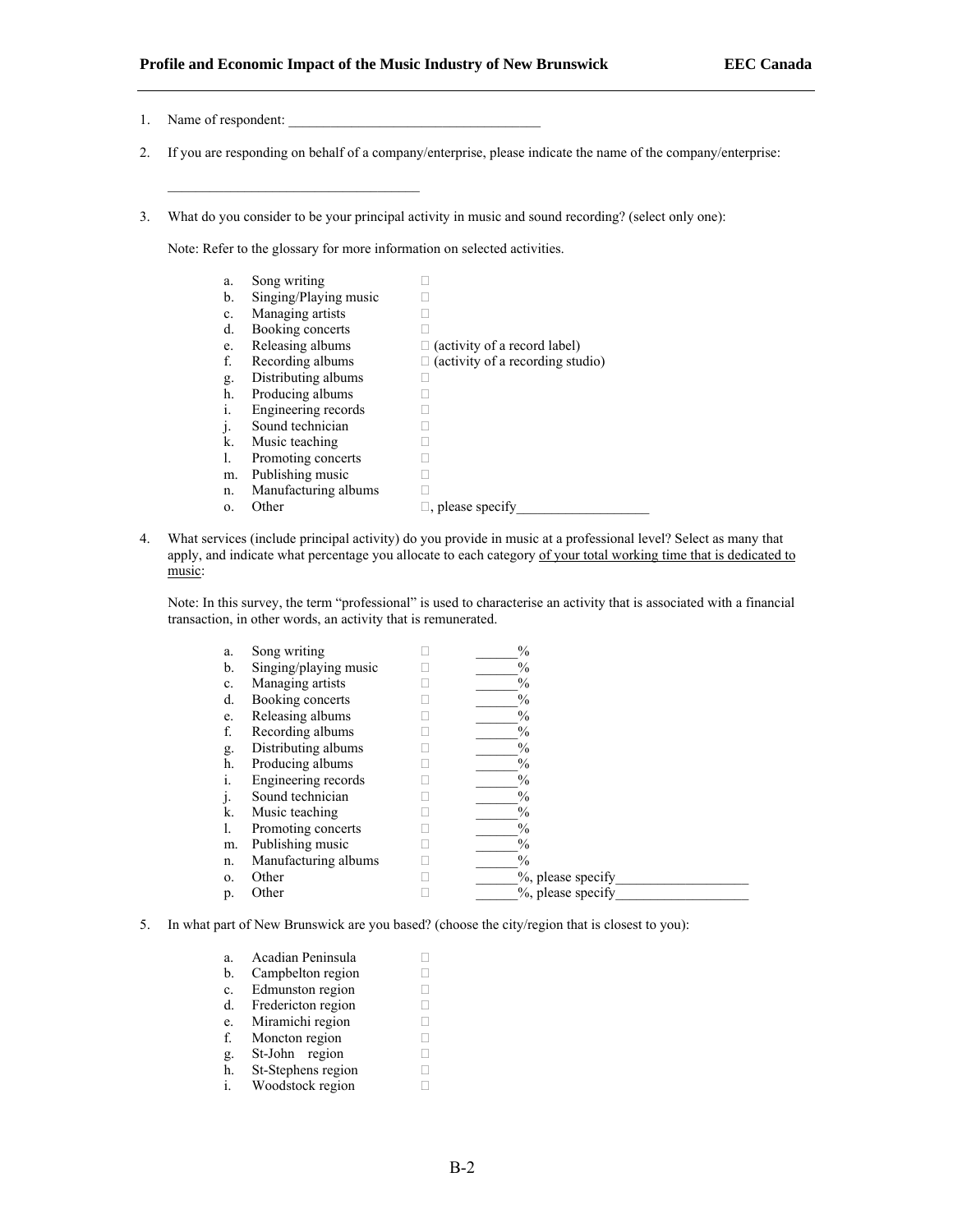6. Indicate your age group:

| $a_{\cdot}$ | less than 20 |  |
|-------------|--------------|--|
| $h_{-}$     | 20-30        |  |
|             | c. $31-40$   |  |
| d.          | 41-50        |  |
| e.          | 51-60        |  |
| f           | more than 60 |  |

7. How many years have you been involved in music on a professional basis?

a. less than  $1 \square$  $b \quad 1-2$ c.  $3-5$  . d.  $6-10$  ... e.  $11-20$ f. more than 20  $\Box$ 

#### Singers, Musicians (if you included response "b" to question 4)

8. Indicate the extent of your musical training. (if you are not self-taught, you may choose more than one):

| a. | Self-taught           |  |
|----|-----------------------|--|
| b. | Primary school        |  |
| C. | Secondary school      |  |
| d. | Post-secondary school |  |
| e. | Private music school  |  |

- 9. Are you a solo musician, or do you record/perform as a duo/group? (you may check one or both):
	- a. solo  $\Box$ <br>b. duo/group  $\Box$ b. duo/group

if solo (you responded "a" to question 9)

\_\_\_\_\_\_\_\_\_\_\_\_\_\_\_\_\_\_\_\_\_\_\_\_\_\_\_\_\_\_\_\_\_\_\_\_

10. What is the name of your solo act? (if the name of your solo act is the same as the name indicated in question 1, rewrite the name indicated in question 1):

11. In what language do you record/perform?

- a. French  $\Box$ <br>b. English  $\Box$ b. English
- c. Other  $\Box$ , please specify
- d. Instrumental  $\Box$
- 12. What kind of music do you record/perform?

| a.           | Pop / Rock / Alternative / Hard Rock     |  |
|--------------|------------------------------------------|--|
| <sub>h</sub> | World Music                              |  |
| $c_{\cdot}$  | Country                                  |  |
| d.           | Gospel / Christian Music                 |  |
| e.           | Roots (Folk, Blues, Jazz, & Traditional) |  |
| f            | Classical                                |  |

- 13. Have you ever released a full-length album? (only consider albums in which you are featured do not include albums in which you collaborated or provided services as session musician):
	- a. yes  $\Box$ <br>b. no  $\Box$  $b.$  no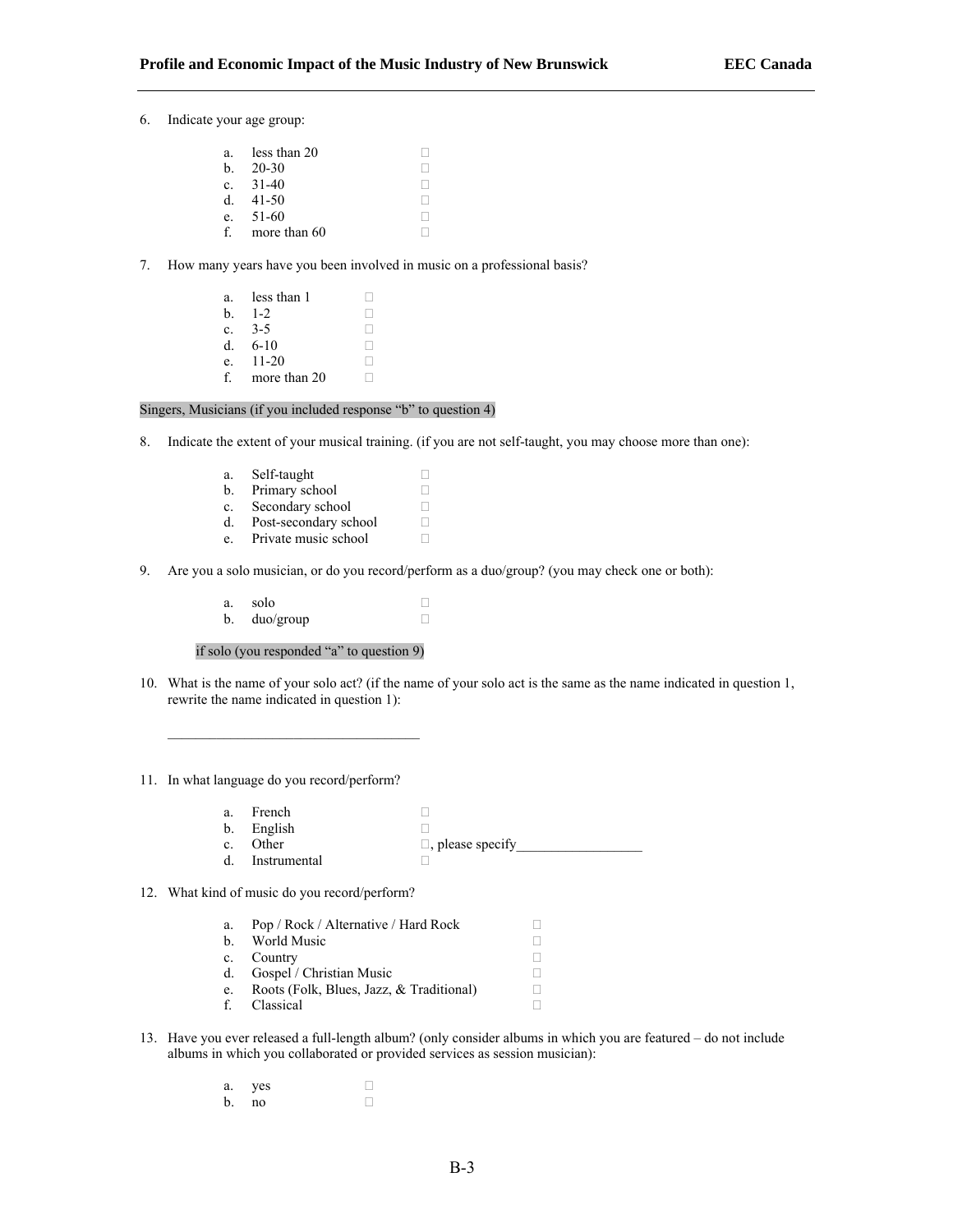If you responded "yes" to question 13, respond to questions 14 and 15 and go on to question 16. If you responded "no" to question 13, go straight to question 16.

- 14. How many full-length albums have you have released?
	- a.  $1 \Box$ b. 2  $\Box$ <br>c. 3  $\Box$ c. 3  $\Box$ <br>d. 4  $\Box$ d. 4  $\Box$ <br>e. 5  $\Box$ e.  $5 \square$ <br>f. more than  $5 \square$ more than 5

15. Indicate the year and the approximate number of copies sold for each release:

- Year Mumber of copies sold Year Mumber of copies sold Year<sup>Number</sup> of copies sold Year<sup>Number</sup> of copies sold Year<sup>Number</sup> of copies sold Year Number of copies sold Year Mumber of copies sold Year\_\_\_\_\_\_\_\_\_\_ Number of copies sold\_
- 16. Are you currently signed with a record label? (only respond "yes" if you are signed to a record label with whom you are not a stakeholder):

a. yes  $\Box$ <br>b. no  $b.$  no

If you responded "yes" to question 16, respond to question 17 and go on to question 18. If you responded "no" to question 16, go straight to question 18.

- 17. Do you or does your record label currently have an agreement with a distributor?
	- a. yes  $\Box$ <br>b no  $\Box$ b. no
- 18. Do you employ the services of a professional manager?
	- a. yes  $\Box$ <br>b. no  $\Box$ b. no
- 19. Indicate the approximate number of live performances you gave in 2002.
	- a.  $0$ **b**.  $1-5$   $\Box$ <br>**c**. 6-10  $\Box$ c.  $6-10$  .  $\Box$ <br>d.  $11-20$  $d. 11-20$ e. 21-50  $\Box$ <br>f. more than 50  $\Box$ f. more than 50
- 20. Indicate the geographic breakdown for your live performances in 2002:

Note: "Local" refers to the town/city in which you are based, "New Brunswick" refers to anywhere in the province outside of your town/city.

| a.      | Local                | $\frac{0}{0}$ |
|---------|----------------------|---------------|
| $h_{-}$ | New Brunswick        | $\frac{0}{0}$ |
| $c_{-}$ | Atlantic Canada      | $\frac{0}{0}$ |
| d.      | Rest of Canada       | $\frac{0}{0}$ |
| $e_{-}$ | <b>United States</b> | $\frac{0}{0}$ |
| f       | Other                | $\frac{0}{0}$ |
|         |                      |               |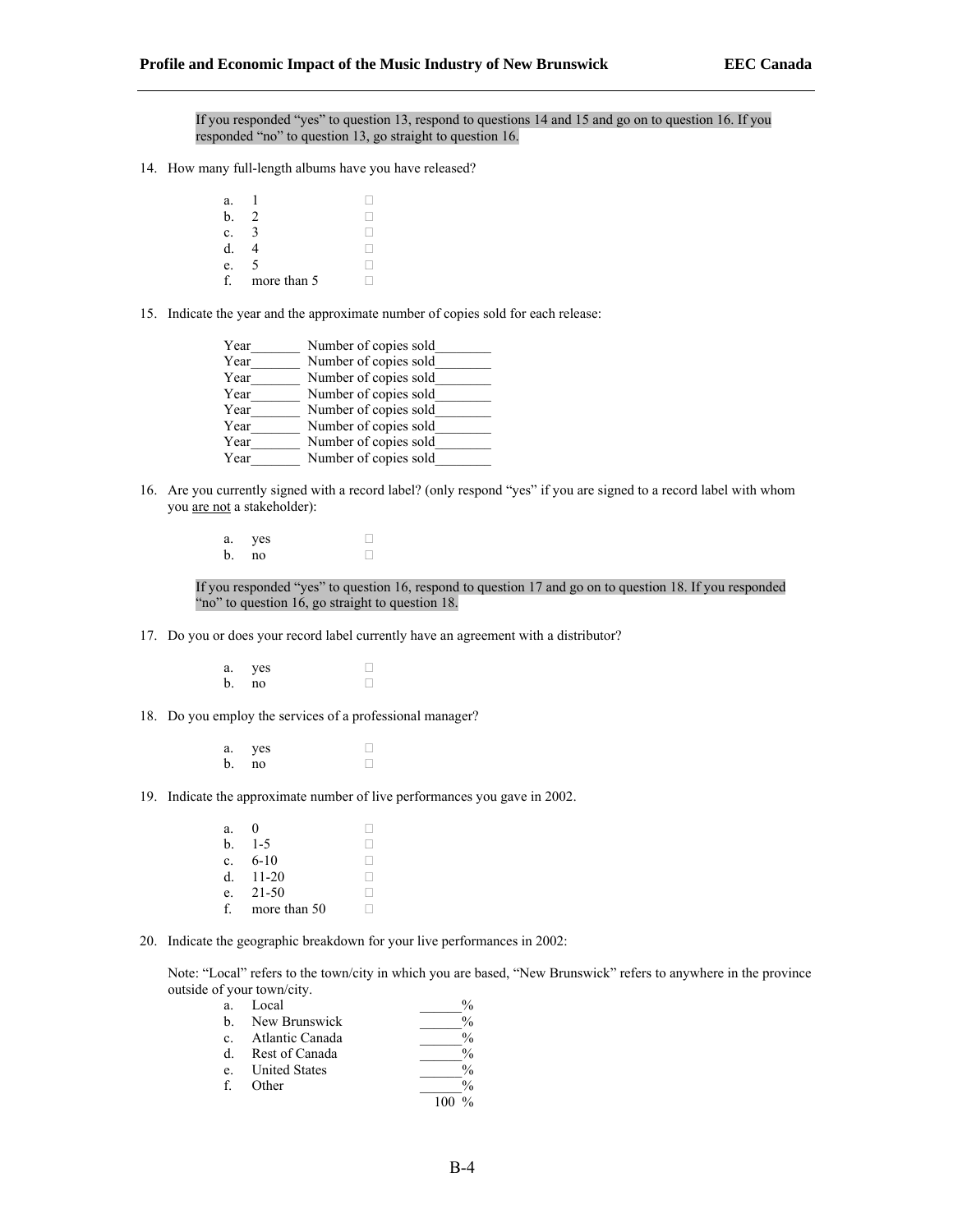- 21. Who usually does the booking for your live performances?
	- a. Member of your duo/group  $\Box$ <br>b. Friend /family  $\Box$
	- b. Friend /family  $C$   $\Box$   $D$
	-
	- c. Manager  $\Box$ <br>d. Booking agent  $\Box$ d. Booking agent
	- e. Other  $\Box$ , please specify

#### if duo/group (you responded "b" to question 9)

22. What is the name of your duo/group?

23. In what language does your duo/group record/perform?

 $\mathcal{L}_\text{max}$ 

- a. French  $\Box$ <br>b. English  $\Box$ b. English<br>c. Other c. Other  $\Box$ , please specify<br>d Instrumental  $\Box$
- d. Instrumental

#### 24. What kind of music does your duo/group record/perform?

| a. | Pop / Rock / Alternative / Hard Rock     |                         |
|----|------------------------------------------|-------------------------|
| b. | World Music                              |                         |
| c. | Country                                  |                         |
| d. | Gospel / Christian Music                 |                         |
| e. | Roots (Folk, Blues, Jazz, & Traditional) |                         |
|    | Classical                                |                         |
|    | Other                                    | $\Box$ , please specify |

- 25. Has your duo/group ever released a full-length album? (only consider albums in which your duo/group is featured – do not include albums in which your duo/group collaborated or provided services as session musicians):
	- a. yes  $\Box$ <br>b. no  $\Box$  $b.$  no

If you responded "yes" to question 25, respond to questions 26 and 27 and go on to question 28. If you responded "no" to question 25, go straight to question 28.

- 26. How many full-length albums has your duo/group released?
	- a.  $1 \Box$ b. 2  $\Box$ <br>c. 3  $\Box$ c. 3  $\Box$ <br>d. 4  $\Box$ d. 4  $\Box$ <br>e. 5  $\Box$ e.  $5$ f. more than  $5 \Box$
- 27. Indicate the year and the approximate number of copies sold for each release:

| Year | Number of copies sold |
|------|-----------------------|
| Year | Number of copies sold |
| Year | Number of copies sold |
| Year | Number of copies sold |
| Year | Number of copies sold |
| Year | Number of copies sold |
| Year | Number of copies sold |
| Year | Number of copies sold |
|      |                       |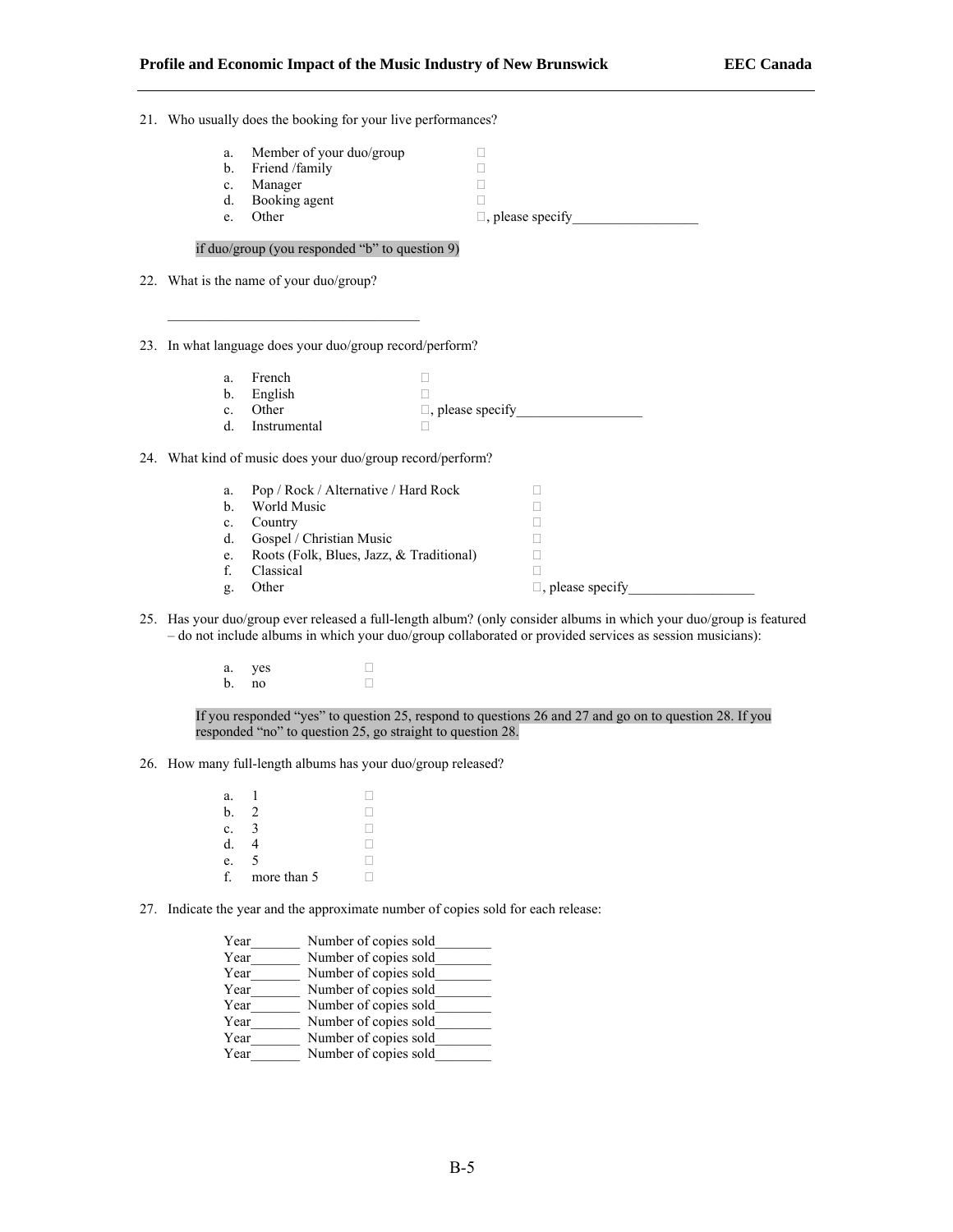- 28. Is your duo/group currently signed with a record label? (only respond "yes" if your duo/group is signed to a record label with whom individuals from your duo/group are not stakeholders):
	- a. yes  $\Box$ b. no  $\Box$

If you responded "yes" to question 28, respond to question 29 and go on to question 30. If you responded "no" to question 28, go straight to question 30.

- 29. Does your duo/group's record label currently have a distribution agreement with a distributor?
	- a. yes  $\Box$ <br>b. no  $b$ . no
- 30. Does your duo/group employ the services of a professional manager?
	- a. yes  $\Box$ b. no  $\Box$
- 31. Indicate the approximate number of live performances your duo/group gave in 2002.
	- a. 0  $\Box$ <br>b. 1-5  $\Box$ **b.**  $1-5$   $\Box$ <br>**c.** 6-10  $\Box$ c.  $6-10$  .  $\Box$ <br>d. 11-20 .  $\Box$ d.  $11-20$  .  $\Box$ <br>e. 21-50 .  $\Box$ e. 21-50  $\Box$ <br>f. more than 50  $\Box$ f. more than 50
- 32. Indicate the regional breakdown for your duo/group's live performances in 2002:

Note: "Local" refers to the town/city in which your duo/group is based, "New Brunswick" refers to anywhere in the province outside of your town/city.

| a.             | Local                | $\frac{0}{0}$ |
|----------------|----------------------|---------------|
| $h_{-}$        | New Brunswick        | $\frac{0}{0}$ |
| $\mathbf{c}$ . | Atlantic Canada      | $\frac{0}{0}$ |
| <sub>d</sub>   | Rest of Canada       | $\frac{0}{0}$ |
| $e_{-}$        | <b>United States</b> | $\frac{0}{0}$ |
| f              | Other                | $\frac{0}{0}$ |
|                |                      |               |

33. Who usually does the booking for your duo/group's live performances?

| a.          | Member of your duo/group |                         |
|-------------|--------------------------|-------------------------|
|             | b. Friend /family        |                         |
| $c_{\cdot}$ | Manager                  |                         |
|             | d. Booking agent         |                         |
| e.          | Other                    | $\Box$ , please specify |

#### Artist Managers (if you included response "c" to question 4)

34. How many artists/groups do you represent?

Note: Include yourself, if you are your own manager or if you are the manager of your duo/group.

| a. |             |  |
|----|-------------|--|
| b. |             |  |
| C. |             |  |
| d. |             |  |
| e. | 5           |  |
|    | more than 5 |  |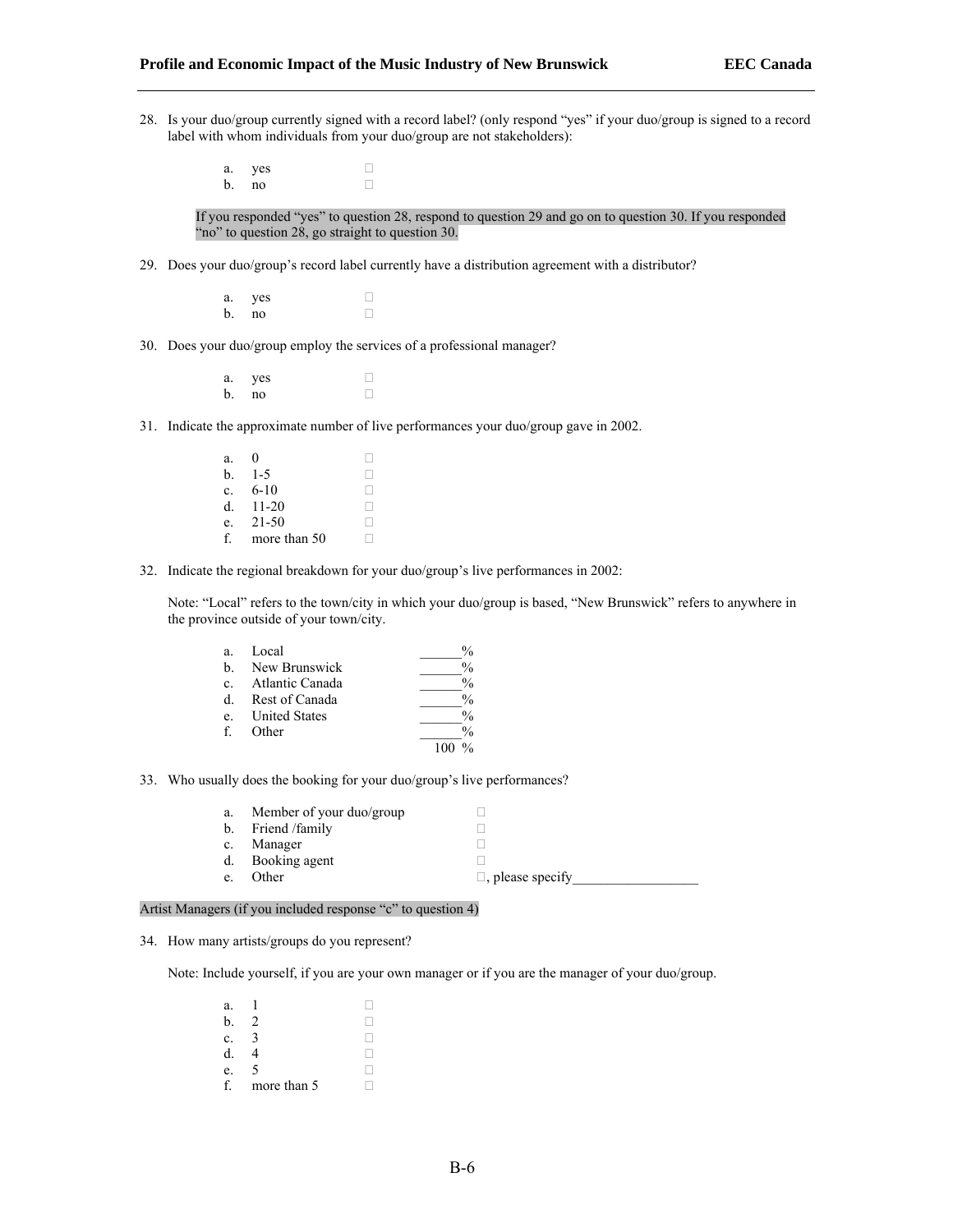#### Record Producers (if you included response "h" to question 4)

35. On average, how many recordings do you produce a year?

Note: Include yourself, if you are your own manager of if you are the manager of your duo/group.

a. less than  $1 \square$ <br>b.  $1-2 \square$ **b**.  $1-2$   $\Box$  **c**.  $3-4$   $\Box$ **c**. 3-4  $\Box$ <br>**d.** 6-10  $\Box$ d.  $6-10$  .  $\Box$ <br>e.  $10-20$  .  $e. 10-20$ f. more than 20  $\Box$ 

Enterprises (if you included response "c" "d" "e" "f" or "g" "l" "m" "n" to question 4)

36. How many individuals do you employ on a full-time basis?

Note: Please convert part-time staff into full-time equivalents.

```
a. less than 1 \square<br>b. 1 \squareb. 1 \Box<br>c. 2 \Boxc. 2 \Box<br>d. 3 \Boxd. 3 \Box<br>e. 4 \Boxe. 4 \Box<br>f. 5 \Boxf. 5 \Box<br>g. 6-10 \Boxg. 6-10 . \Box<br>h. more than 10 . \Boxh. more than 10
```
Record Labels (if you included response "e" to question 4)

37. How many albums did you release in 2002?

| a. | less than 1 |  |
|----|-------------|--|
| b. |             |  |
| c. | 2           |  |
| d. |             |  |
| e. |             |  |
| f  | 5           |  |
|    | more than 5 |  |

38. For the last album you released, indicate the expenses as a percentage of your total budget for the following categories:

| a.      | production | $\frac{0}{0}$     |
|---------|------------|-------------------|
| b.      | promotion  | $\frac{0}{0}$     |
| $c_{-}$ | touring    | $\frac{0}{0}$     |
| d.      | other      | %, please specify |
| e.      | other      | %, please specify |
|         | other      | %, please specify |

39. Indicate the total budget for last album you released:

Note: Indicate all aspects of the release, including production, promotion, touring, etc.

| a.             | less than \$5,000   |              |
|----------------|---------------------|--------------|
| b.             | \$5,001-\$10,000    |              |
| $\mathbf{c}$ . | \$10,001-\$15,000   | Ш            |
| d.             | \$15,001-\$20,000   | Ш            |
| e.             | \$20,001-\$30,000   | $\mathbf{I}$ |
| f.             | \$30,001-\$50,000   | Ш            |
| g.             | \$50,001-\$75,000   | ш            |
| h.             | \$75,001-\$100,000  | н            |
| i.             | more than \$100,000 |              |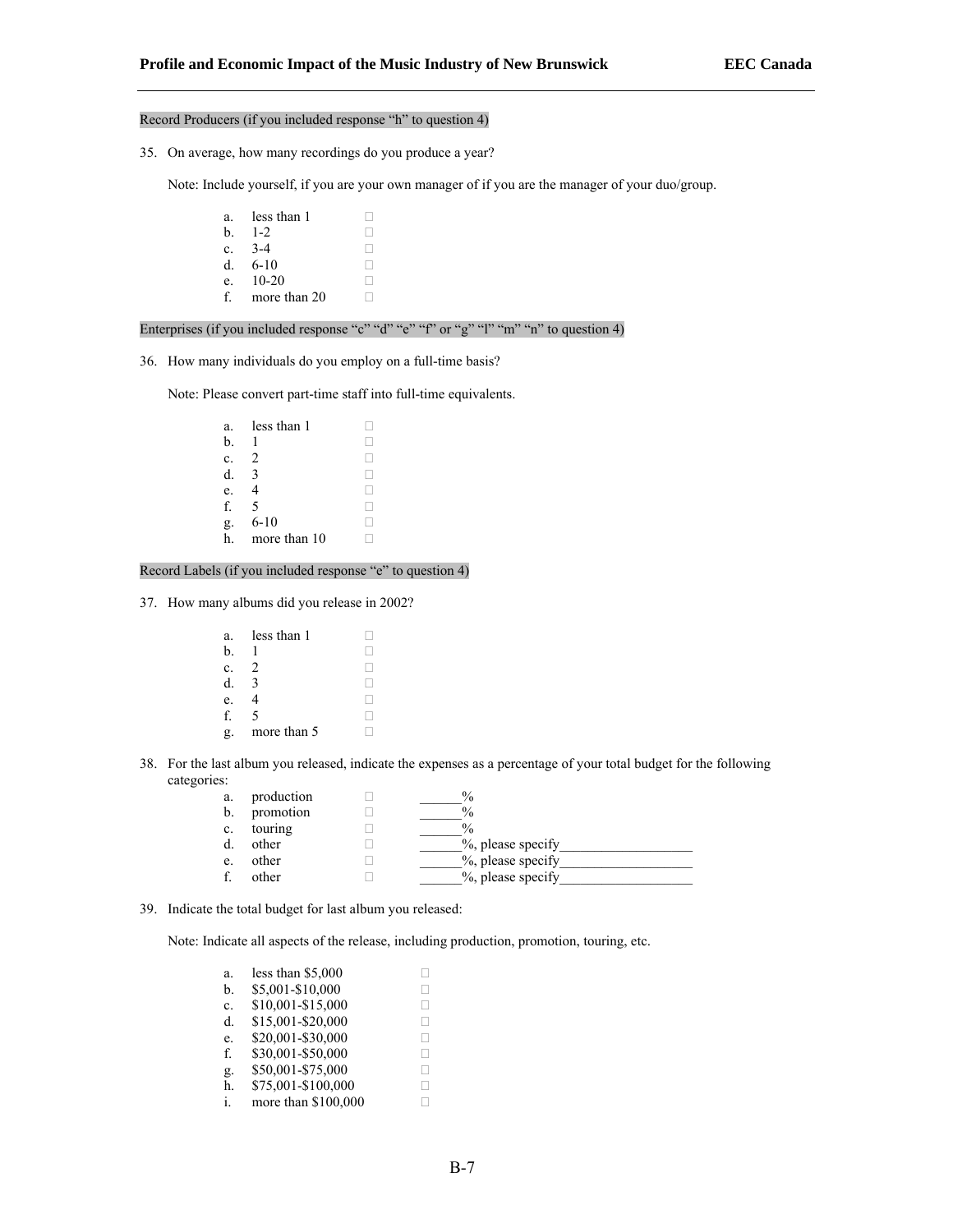40. Indicate the financial sources for the last album you released:

| a.             | FACTOR/Musicaction                | $\%$              |
|----------------|-----------------------------------|-------------------|
| $\mathbf{b}$ . | Canada Council of the Arts        | $\%$              |
| c.             | NB Culture and Sports Secretariat | $\%$              |
| d.             | NB Art Board                      | $\%$              |
| e.             | VideoFACT                         | $\%$              |
|                | PromoFACT                         | $\%$              |
| g.             | <b>SOCAN Foundation</b>           | $\%$              |
| h.             | Radio Starmaker Fund              | $\%$              |
| $\mathbf{1}$   | other                             | %, please specify |
|                | other                             | %, please specify |
|                | other                             | %, please specify |

#### Recording Studios (if you included response "f" to question 4)

41. In what markets does your studio specialise? Please indicate the percentage of each category:

| a. | Music albums | $\%$              |
|----|--------------|-------------------|
| b. | Advertising  | $\frac{0}{0}$     |
| c. | Film         | $\frac{0}{0}$     |
| d  | Television   | $\frac{0}{0}$     |
| e. | Radio        | $\frac{0}{0}$     |
|    | Other        | %, please specify |

42. How many music demos did you record in 2002?

| a. | none         |  |
|----|--------------|--|
| b. | $1 - 2$      |  |
| c. | $3 - 4$      |  |
| d. | $5 - 6$      |  |
| e. | $7 - 8$      |  |
| f. | $9 - 10$     |  |
| g. | more than 10 |  |

43. How many albums did you record in 2002?

| a. | none         |  |
|----|--------------|--|
| b. | $1 - 2$      |  |
| c. | $3-4$        |  |
| d. | $5-6$        |  |
| e. | $7 - 8$      |  |
| f. | $9 - 10$     |  |
| g. | more than 10 |  |

44. Indicate the geographic breakdown of your clients:

Note: "Local" refers to the town/city in which your duo/group is based, "New Brunswick" refers to anywhere in the province outside of your town/city.

| a.             | Local           |     |
|----------------|-----------------|-----|
| $h_{-}$        | New Brunswick   |     |
| $\mathbf{c}$ . | Atlantic Canada |     |
| $d_{\cdot}$    | Canada          |     |
|                |                 | . . |

e. International 200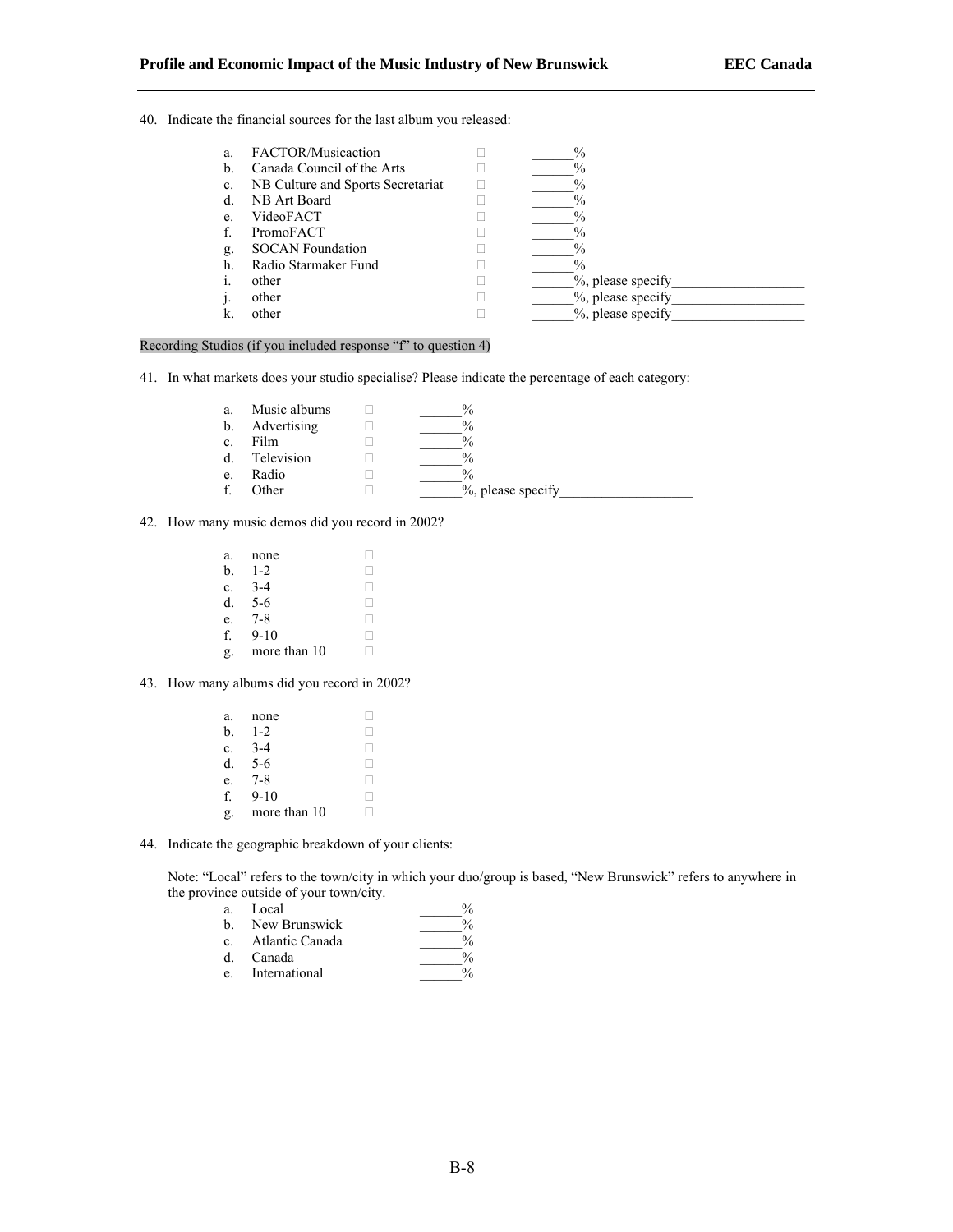#### Distributors (if you included response "g" to question 4)

45. Indicate the language breakdown of your repertoire:

| a. | French       |  |
|----|--------------|--|
| b. | English      |  |
| c. | Other        |  |
| d. | Instrumental |  |

46. Indicate the regional breakdown of your repertoire:

| a<br>h            | New Brunswick<br>Atlantic Canada | $\frac{0}{2}$<br>$\frac{0}{0}$ |
|-------------------|----------------------------------|--------------------------------|
| $c_{\mathcal{L}}$ | rest of Canada                   | $\frac{0}{0}$                  |
| <sub>d</sub>      | International                    | 0/2                            |

All respondents should answer the following questions

47. What percentage of your working time did you devote to music related activities in 2002?

Note: Indicate the time devoted to music as a percentage of your time devoted to all revenue generating activities.

 $\frac{0}{0}$ 

48. What percentage of your total revenue in 2002 came from music related activities?

| Music            | $\frac{0}{0}$ |
|------------------|---------------|
| Other than music | $\%$          |
|                  | $100 \%$      |

49. What was your total revenue that came solely from music related activities in 2002?

| a. | less than \$5,000   |   |
|----|---------------------|---|
| b. | \$5,001-\$10,000    |   |
| c. | \$10,001-\$20,000   |   |
| d. | \$20,001-\$30,000   | L |
| e. | \$30,001-\$40,000   |   |
| f. | \$40,001-\$50,000   | L |
| g. | \$50,001-\$75,000   | L |
| h. | \$75,001-\$100,000  | н |
| i. | \$100,001-\$250,000 | Ш |
| j. | \$250,001-\$500,000 | н |
| k  | more than \$500,000 |   |

50. Indicate the sources of your music related revenues and indicate their relative share to your total music related revenues for 2002:

| a.             | Song writing          | $\frac{0}{0}$ |
|----------------|-----------------------|---------------|
| b.             | Singing/playing music | %             |
| c.             | Managing artists      | %             |
| d.             | Booking concerts      | %             |
| e.             | Album sales           | %             |
| f.             | Rovalties             | $\frac{0}{0}$ |
| g.             | Performing            | %             |
| h.             | Recording albums      | $\frac{0}{0}$ |
| $\mathbf{1}$ . | Distributing albums   | %             |
|                | Producing albums      | $\frac{0}{0}$ |
| k.             | Record engineering    | %             |
| l.             | Sound technician      | %             |
| m.             | Teaching music        | $\frac{0}{0}$ |
| n.             | Promoting concerts    | %             |
| 0.             | Publishing music      | $\frac{0}{0}$ |
|                |                       |               |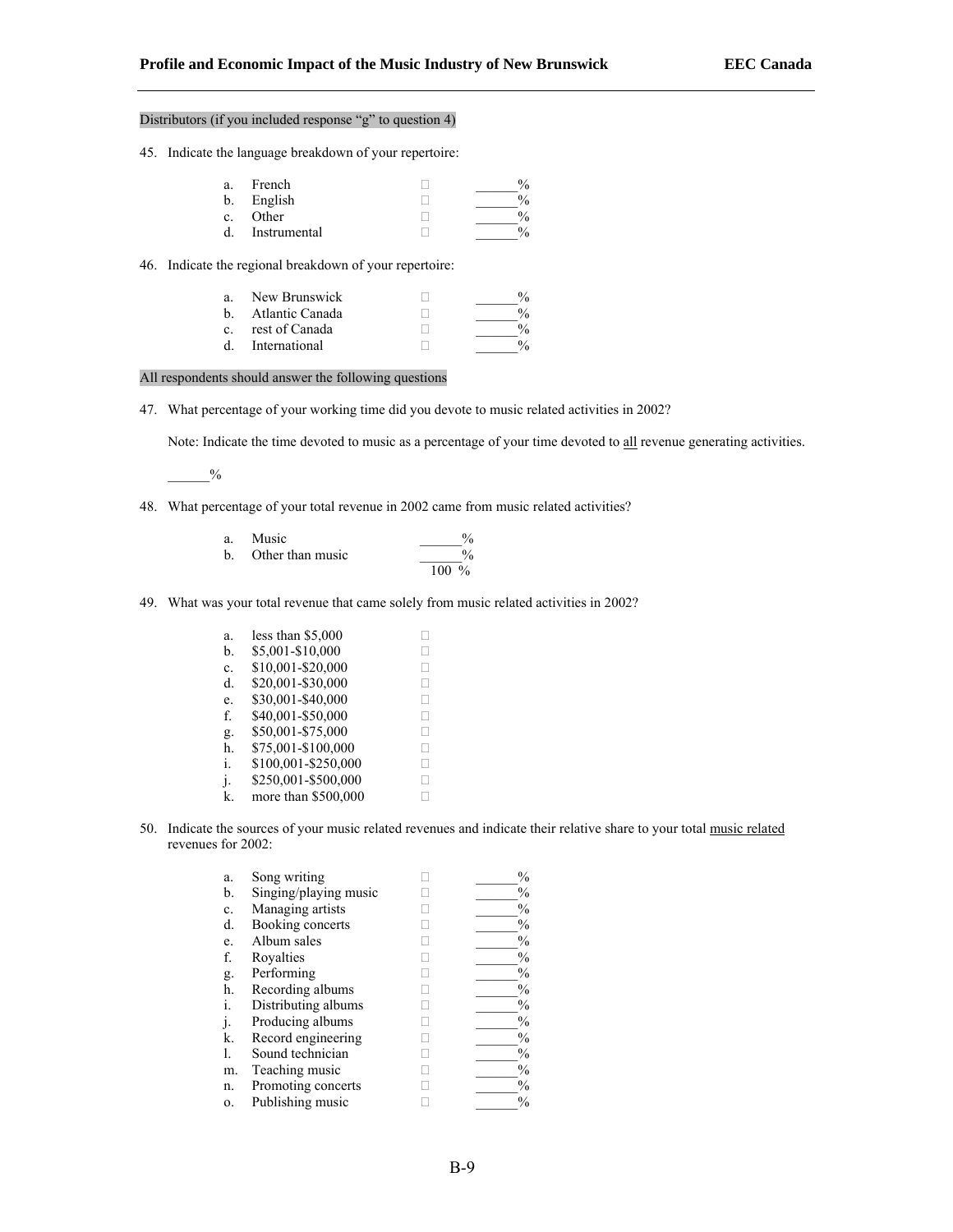## Profile and Economic Impact of the Music Industry of New Brunswick

|             | p.             | Manufacturing albums                                                             | п | $\frac{0}{0}$                                                                                                    |  |
|-------------|----------------|----------------------------------------------------------------------------------|---|------------------------------------------------------------------------------------------------------------------|--|
|             | q.             | Other                                                                            | П |                                                                                                                  |  |
|             | $r_{\rm{c}}$   | Other                                                                            | П | $\frac{9}{6}$ , please specify                                                                                   |  |
|             |                |                                                                                  |   | 51. What are your major challenges to furthering your career in the music industry?                              |  |
|             | a.             |                                                                                  |   | <u>a sa barang ang pagbabang nagang pangangang nagang pangangang nagang pang</u>                                 |  |
|             | $\mathbf{b}$ . |                                                                                  |   |                                                                                                                  |  |
|             | c.             |                                                                                  |   | and the control of the control of the control of the control of the control of the control of the control of the |  |
|             |                |                                                                                  |   |                                                                                                                  |  |
|             |                | 52. Are you a member of any professional associations?                           |   |                                                                                                                  |  |
|             | a.             | $\Box$ , which ones:<br>yes                                                      |   |                                                                                                                  |  |
|             |                |                                                                                  |   |                                                                                                                  |  |
|             | $\mathbf{b}$ . | no<br>$\Box$                                                                     |   |                                                                                                                  |  |
|             |                | 53. What types of services do you require/expect from professional associations? |   |                                                                                                                  |  |
|             | a.             |                                                                                  |   | ,我们也不会有什么。""我们的人,我们也不会有什么?""我们的人,我们也不会有什么?""我们的人,我们也不会有什么?""我们的人,我们也不会有什么?""我们的人                                 |  |
|             | b.             |                                                                                  |   |                                                                                                                  |  |
|             |                |                                                                                  |   | ,我们也不会有什么。""我们的人,我们也不会有什么?""我们的人,我们也不会有什么?""我们的人,我们也不会有什么?""我们的人,我们也不会有什么?""我们的人                                 |  |
|             | $c_{\cdot}$    |                                                                                  |   |                                                                                                                  |  |
|             |                |                                                                                  |   |                                                                                                                  |  |
| Brunswick)? |                |                                                                                  |   | 54. Do you have any comments/suggestions regarding Music NB Inc. (Music Industry Association of New              |  |

 $\mathbf{a.}$   $\blacksquare$ <u> 1989 - Johann Stoff, deutscher Stoffen und der Stoffen und der Stoffen und der Stoffen und der Stoffen und der</u> b.  $\overline{\phantom{a}}$ c.  $\frac{1}{\sqrt{1-\frac{1}{2}}\sqrt{1-\frac{1}{2}}\sqrt{1-\frac{1}{2}}\sqrt{1-\frac{1}{2}}\sqrt{1-\frac{1}{2}}\sqrt{1-\frac{1}{2}}\sqrt{1-\frac{1}{2}}\sqrt{1-\frac{1}{2}}\sqrt{1-\frac{1}{2}}\sqrt{1-\frac{1}{2}}\sqrt{1-\frac{1}{2}}\sqrt{1-\frac{1}{2}}\sqrt{1-\frac{1}{2}}\sqrt{1-\frac{1}{2}}\sqrt{1-\frac{1}{2}}\sqrt{1-\frac{1}{2}}\sqrt{1-\frac{1}{2}}\sqrt{1-\frac{1}{2}}\sqrt{1-\frac{1}{2}}\sqrt{$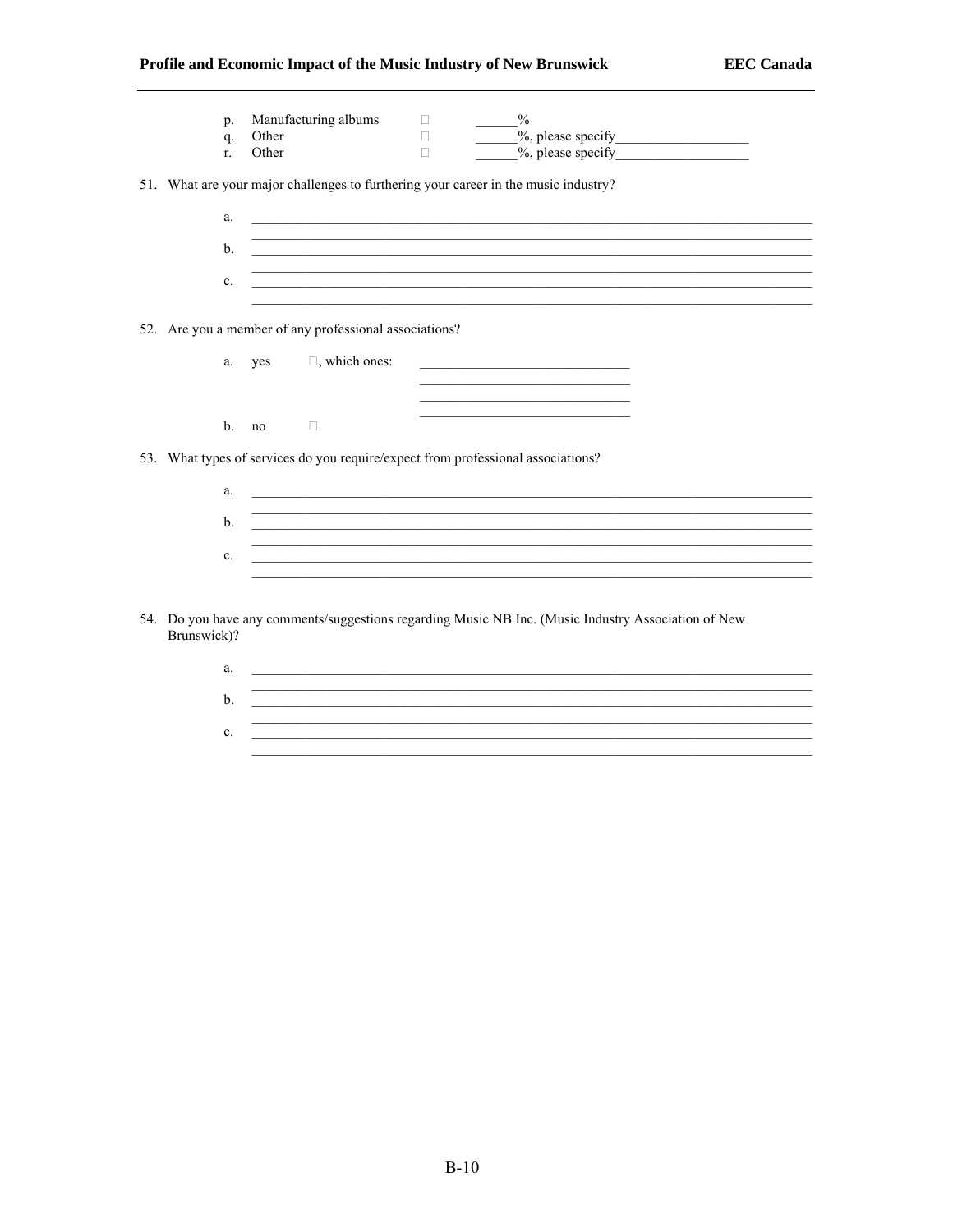**Questionnaire Profil de l'industrie de la musique au Nouveau-Brunswick** 

> Préparé par EEC Canada pour Music NB inc.

le 3 décembre 2003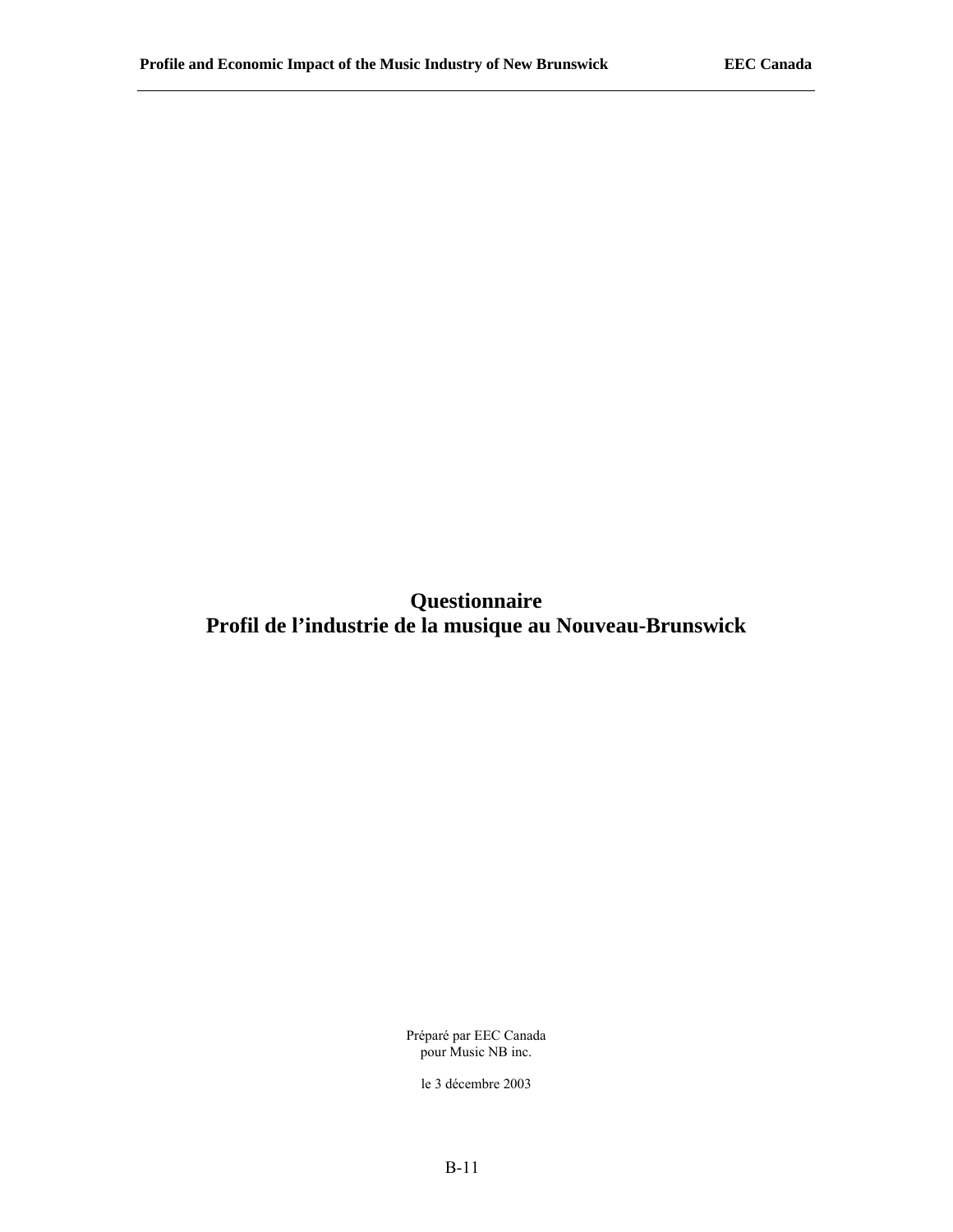- 1. Nom du répondant :
- 2. Si vous répondez au nom d'une entreprise / société, veuillez indiquer le nom de cette entreprise :
- 3. Quelle est votre activité principale dans l'industrie de la musique et de l'enregistrement sonore? (Choisissez une seule option) :

Note : vous référez au glossaire pour plus d'information sur les activités sélectionnées

| a. | auteur-compositeur             |                                         |
|----|--------------------------------|-----------------------------------------|
| b. | chanteur / musicien            |                                         |
| c. | gérance d'artiste              |                                         |
| d. | agence de spectacle            |                                         |
| e. | lancement d'albums             | (activité d'une maison de disque)       |
| f. | enregistrement d'albums        | (activité d'un studio d'enregistrement) |
| g. | distribution d'albums          |                                         |
| h. | production d'albums            |                                         |
| i. | ingénieur du son               |                                         |
| J. | technicien du son              |                                         |
| k. | professeur de musique          |                                         |
| 1. | promotion d'événement          |                                         |
| m. | éditeur de musique             |                                         |
| n. | pressage/reproduction d'albums |                                         |
| 0. | autre                          | $\Box$ , veuillez spécifier             |

4. Quels services professionnels se rapportant à l'industrie de la musique (incluant votre activité principale) offrezvous? Vous pouvez sélectionner plusieurs choix s'ils s'appliquent, tout en indiquant pour chacun la portion de votre temps de travail dédié à la musique que vous y allouez.

Note: Dans ce questionnaire, le terme « professionnel » est utilisé pour indiquer une activité liée à une transaction commerciale; en d'autres mots, une activité rémunérée.

| a. | auteur-compositeur             | $\frac{0}{0}$         |
|----|--------------------------------|-----------------------|
| b. | chanteur / musicien            | $\frac{0}{0}$         |
| c. | gérance d'artiste              | $\frac{0}{0}$         |
| d. | agence de spectacle            | $\frac{0}{0}$         |
| e. | lancement d'albums             | $\frac{0}{0}$         |
| f. | enregistrement d'albums        | $\%$                  |
| g. | distribution d'albums          | $\frac{0}{0}$         |
| h. | production d'albums            | $\frac{0}{0}$         |
|    | ingénieur du son               | $\%$                  |
|    | technicien du son              | $\%$                  |
| k. | professeur de musique          | $\frac{0}{0}$         |
| l. | promotion d'événement          | $\frac{0}{0}$         |
| m. | éditeur de musique             | $\%$                  |
| n. | pressage/reproduction d'albums | $\frac{0}{0}$         |
| 0. | Autre                          | %, veuillez spécifier |
| p. | Autre                          | %, veuillez spécifier |

- 5. Dans quelle région du Nouveau Brunswick travaillez-vous principalement? (Choisissez la ville / région la plus proche de votre localisation) :
	- a. Péninsule acadienne  $\Box$ b. Région de Campbelton  $\Box$ c. Région d'Edmunston  $\Box$
	- d. Région de Fredericton  $\Box$
	- e. Région de Miramichi $\square$ f. Région de Moncton $\square$
	- Région de Moncton  $\Box$ <br>Région de St-John  $\Box$
	- g. Région de St-John <br>
	h. Région de St-Stephens  $\Box$
	- h. Région de St-Stephens  $\Box$ <br>i. Région de Woodstock  $\Box$
	- i. Région de Woodstock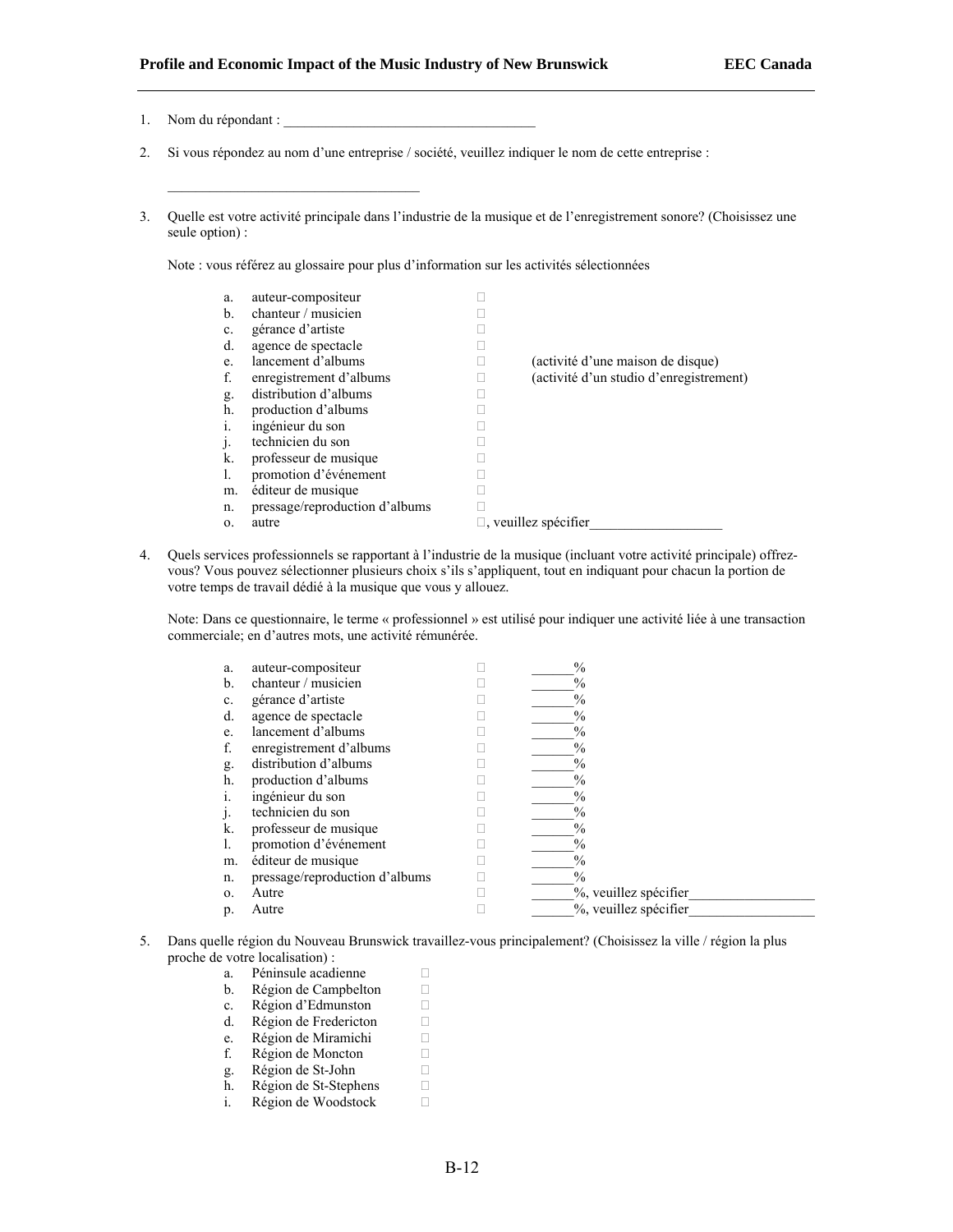6. Indiquez votre groupe d'âge : a. moins de  $20$ **b** 20-30  $\Box$ c.  $31-40$  . d.  $41-50$  . e.  $51-60$  . f. plus de  $60$ 7. Depuis combien d'années êtes-vous professionnel dans l'industrie de la musique? g. moins de 1  $\Box$ h.  $1-2$ 

| n. | $-2$       |  |
|----|------------|--|
| i. | $3-5$      |  |
| j. | $6 - 10$   |  |
| k. | $11 - 20$  |  |
| l. | plus de 20 |  |

Auteurs-compositeurs, chanteurs, musiciens (si vous avez répondu « b » à la question 4)

- 8. Indiquez la formation musicale que vous avez reçue (si votre réponse n'est pas « apprentissage autonome », vous pouvez sélectionner plusieurs choix):
	- a. apprentissage autonome  $\Box$ b. école primaire  $\Box$ <br>c. école secondaire  $\Box$ c. école secondaire  $\Box$ <br>d. école postsecondaire  $\Box$ d. école postsecondaire  $\Box$ <br>e. école privée de musique  $\Box$ e. école privée de musique
- 9. Êtes-vous musicien soliste, ou avez-vous enregistré / donné des spectacles comme membre d'un duo ou d'un groupe? (vous pouvez cocher les deux choix s'ils s'appliquent) :
	- a. soliste  $\Box$ <br>b. duo / groupe  $\Box$ b. duo / groupe

si vous êtes soliste (vous avez répondu « a » à la question 9)

- 10. Quel est le nom de votre acte solo? (s'il s'agit du même nom que celui donné en réponse à la question 1, veuillez le réécrire ici) :
- 11. Dans quelle langue enregistrez-vous / chantez-vous?
	- a. français  $\Box$ <br>b. anglais  $\Box$
	- b. anglais
	- c. autre  $\square$ , veuillez spécifier<br>
	d. instrumental  $\square$
	- d. instrumental
- 12. Quel style de musique enregistrez-vous / jouez-vous?
	- a. Pop / Rock / Alternatif / Hard Rock  $\Box$ b. World Music  $\Box$
	- c. Country  $\Box$
	-
	- d. Gospel / musique sacrée  $\Box$ <br>e. Folk, Blues, Jazz et Traditionnel  $\Box$ e. Folk, Blues, Jazz et Traditionnel  $\Box$ <br>f. Classique  $\Box$
	- f. Classique
	-

g. Autre  $\Box$ , veuillez spécifier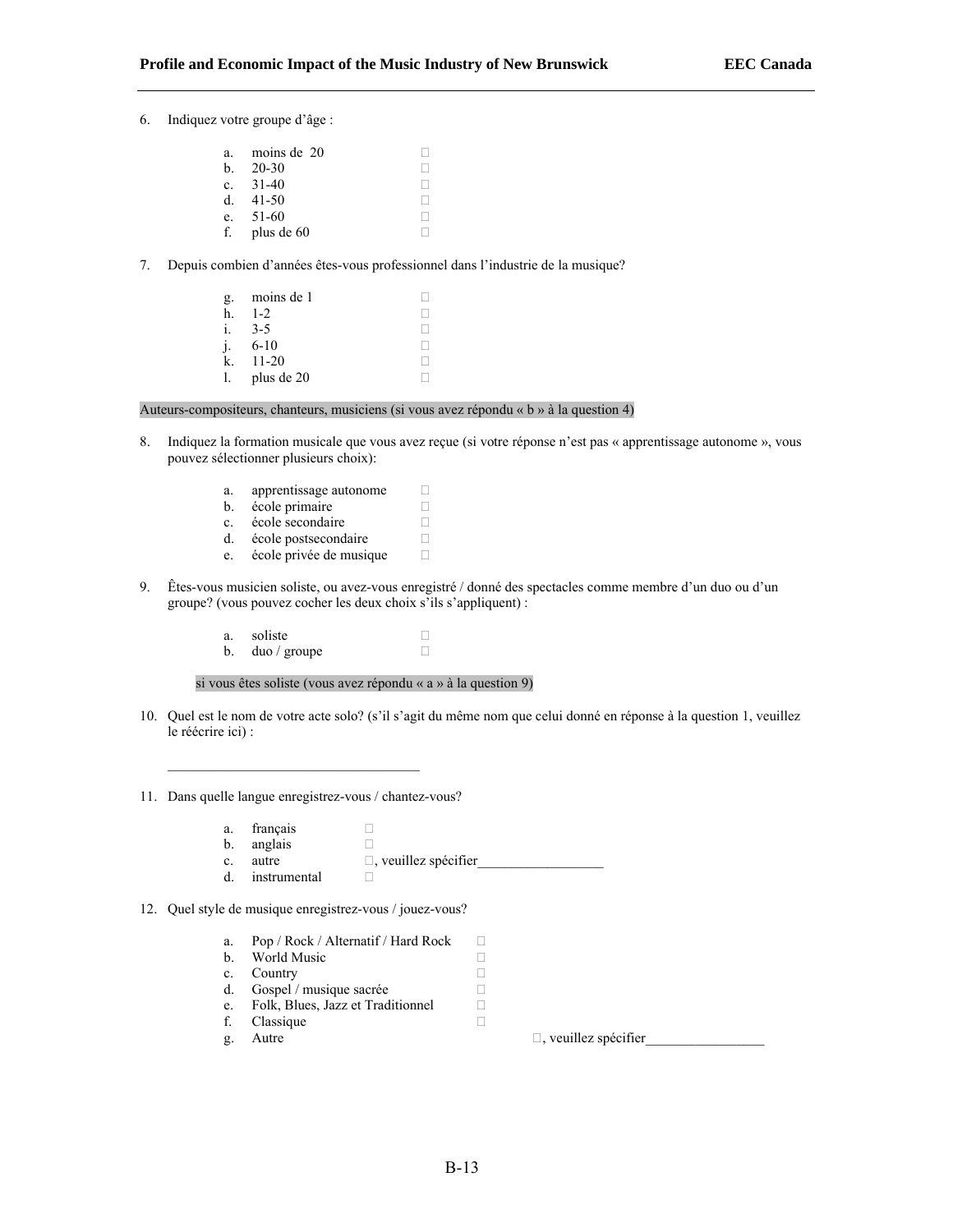- 13. Avez-vous déjà mis sur le marché un enregistrement de longue durée? (Ne pas tenir compte des enregistrements mettant en vedette d'autres artistes et auxquels vous auriez participé ou pour lesquels vous auriez offert vos services en tant que musicien de studio):
	- a. oui a  $b.$  non  $\Box$

Si vous avez répondu non à la question 13, alors passez directement à la question 16; si vous avez répondu oui, veuillez répondre aussi aux questions 14 et 15.

- 14. Combien de vos enregistrements de longue durée ont été mis sur le marché?
	- g.  $1$ h. 2  $\Box$ i.  $3 \square$  $j.$  4  $\Box$  $k. 5$ 1. plus de 5  $\Box$
- 15. Indiquez, pour chaque enregistrement, l'année et le nombre approximatif de copies vendues :

| Année | Nombre de copies vendues |
|-------|--------------------------|
| Année | Nombre de copies vendues |
| Année | Nombre de copies vendues |
| Année | Nombre de copies vendues |
| Année | Nombre de copies vendues |
| Année | Nombre de copies vendues |
| Année | Nombre de copies vendues |
| Année | Nombre de copies vendues |

- 16. Êtes-vous présentement sous contrat avec une maison de disque? (Répondre oui seulement si vous êtes sous contrat avec une maison de disque dans laquelle vous ne détenez pas des parts) :
	- a. oui  $\Box$ <br>b. non b. non

Si vous avez répondu non à la question 16, passez directement à la question 18; si vous avez répondu oui à 16, répondez aussi à la question 17.

- 17. Est-ce que vous ou votre maison de disque détenez une entente de distribution avec un distributeur?
	- a. oui  $\Box$ <br>b. non b. non
- 18. Employez-vous les services d'un gérant professionnel?
	- a. oui  $\Box$ <br>b. non b. non
- 19. Indiquez le nombre approximatif de spectacles pour l'année 2002 :
	- a.  $0$  $b. 1-5$ c.  $6-10$  . d.  $11-20$ e.  $21-50$  . f. plus de 50  $\Box$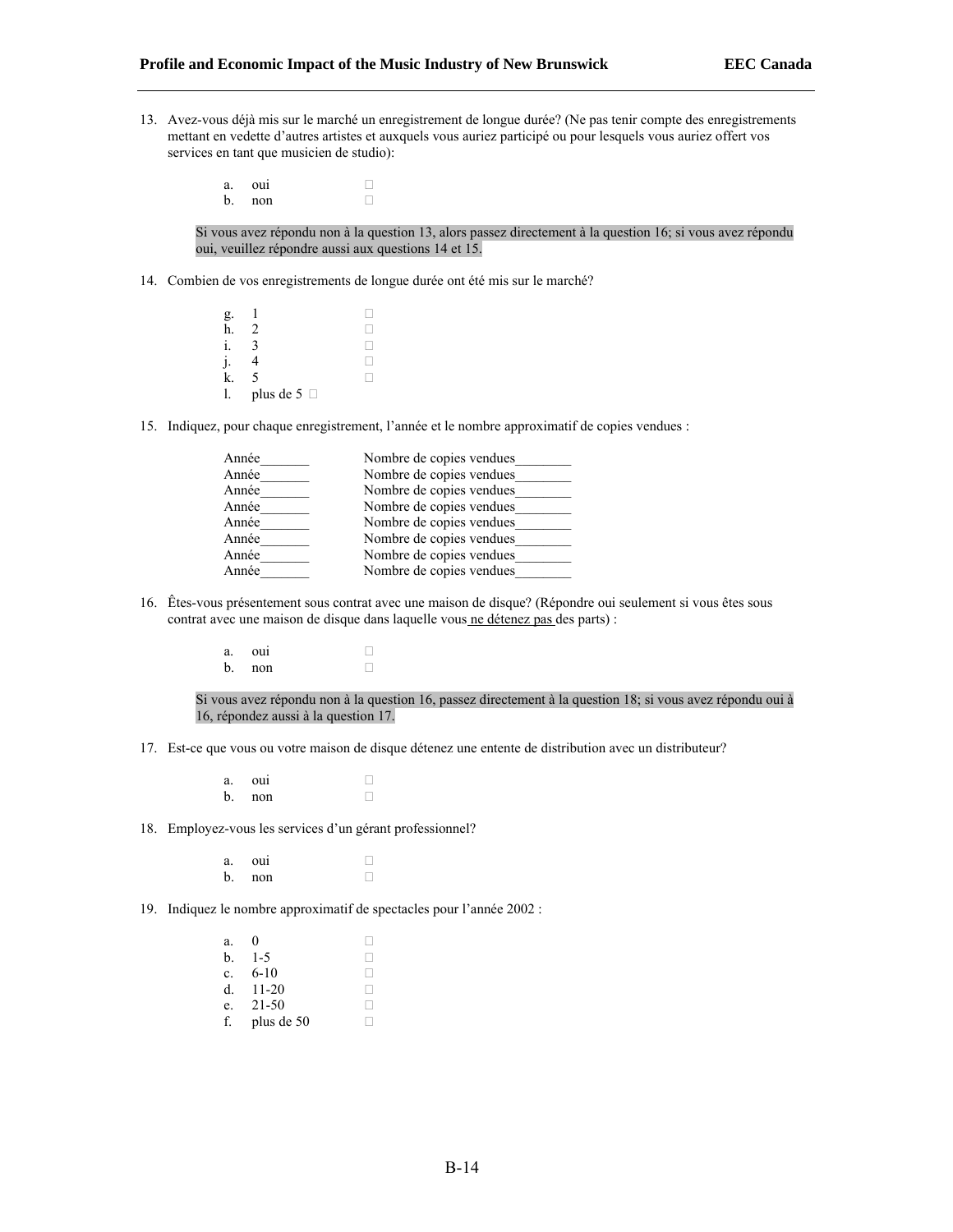20. Indiquez la répartition géographique de vos spectacles en 2002 :

Note: "Local" se rapporte à la ville dans laquelle vous travaillez principalement, "Nouveau-Brunswick" inclut toute la province à l'exception de la ville où vous travaillez principalement.

| a.      | local                            | $\%$ |
|---------|----------------------------------|------|
| b.      | Nouveau-Brunswick                | $\%$ |
| $c_{-}$ | autres provinces de l'Atlantique | $\%$ |
| d.      | reste du Canada                  | $\%$ |
| e.      | Etats-Unis                       | $\%$ |
|         | autre                            | $\%$ |
|         |                                  |      |

### 21. Qui s'occupe habituellement de vos bookings de spectacles?

| a.             | membre de votre duo / groupe |                             |
|----------------|------------------------------|-----------------------------|
| $\mathbf{b}$ . | ami / famille                |                             |
| $\mathbf{c}$ . | gérant                       |                             |
| d.             | agence de spectacle          |                             |
| e.             | autre                        | $\Box$ , veuillez spécifier |
|                |                              |                             |

## si duo/group (vous avez répondu « b » à la question 9)

22. Quel est le nom de votre duo / groupe?

23. Dans quelle langue enregistrez-vous / chantez-vous?

- a. français  $\Box$
- b. anglais  $\Box$
- c. autre  $\Box$ , veuillez spécifier<br>
d. instrumental  $\Box$
- instrumental  $\Box$

24. Quel style de musique votre duo / groupe enregistre-t-il / joue-t-il?

| a. | Pop / Rock / Alternatif / Hard Rock |  |
|----|-------------------------------------|--|
| h. | World Music                         |  |
|    | c. Country                          |  |
| d. | Gospel / musique sacrée             |  |
| e. | Folk, Blues, Jazz et Traditionnel   |  |
|    | f. Classique                        |  |

- 25. Votre duo / groupe a-t-il déjà mis sur le marché un enregistrement de longue durée? (Ne pas tenir compte des enregistrements mettant en vedette d'autres artistes et auxquels votre duo / groupe aurait participé ou pour lesquels votre formation aurait offert ses services en tant que musiciens de studio) :
	- a. oui  $\Box$ <br>b. non b. non

Si vous avez répondu non à la question 25, alors passez directement à la question 28; si vous avez répondu oui, veuillez répondre aussi aux questions 26 et 27.

26. Combien d'enregistrements de longue durée votre duo / groupe a-t-il mis en marché?

| a. |           |  |
|----|-----------|--|
| b. | $\lambda$ |  |
| c. |           |  |
| d. |           |  |
| e. | 5         |  |
| f. | plus de 5 |  |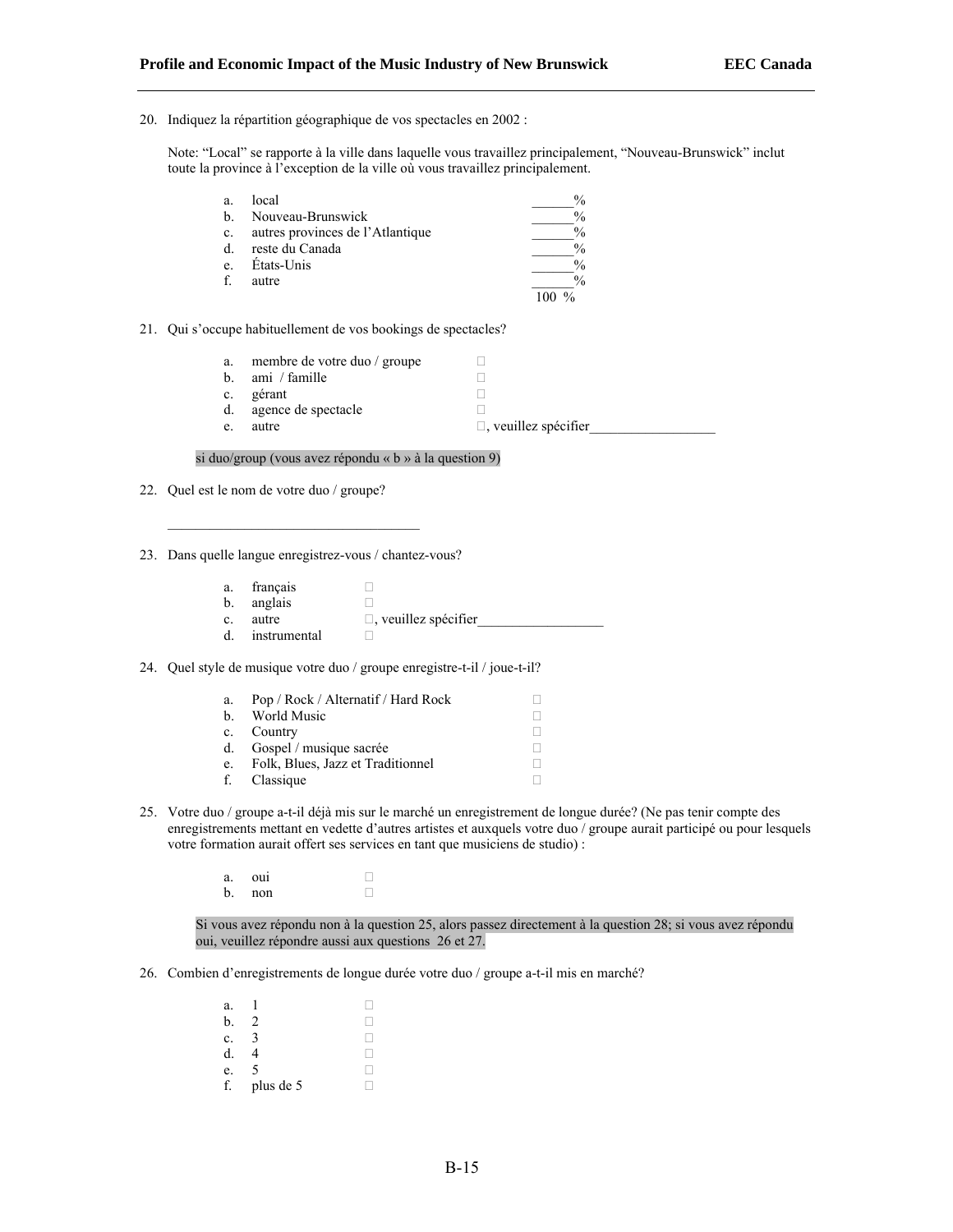27. Indiquez, pour chaque enregistrement, l'année et le nombre approximatif de copies vendues :

| Année | Nombre de copies vendues |
|-------|--------------------------|
| Année | Nombre de copies vendues |
| Année | Nombre de copies vendues |
| Année | Nombre de copies vendues |
| Année | Nombre de copies vendues |
| Année | Nombre de copies vendues |
| Année | Nombre de copies vendues |
| Année | Nombre de copies vendues |
|       |                          |

28. Votre duo / groupe est-il présentement sous contrat avec une maison de disque? (Répondre oui seulement si votre duo / groupe est sous contrat avec une maison de disque dans laquelle un ou des membre(s) de votre formation ne détient pas des parts) :

> a. oui  $\Box$ <br>b. non b. non

Si vous avez répondu non à la question 28, passez directement à la question 30; si vous avez répondu oui à 28, répondez aussi à la question 29.

- 29. La maison de disque de votre duo / groupe détient-elle une entente avec un distributeur?
	- a. oui  $\Box$ <br>b. non b. non
- 30. Votre duo / groupe emploie-t-il les services d'un gérant professionnel?
	- $a.$  oui  $\Box$  $b.$  non  $\Box$
- 31. Indiquez le nombre approximatif des spectacles donnés par votre duo / groupe pour l'année 2002 :
	- a. 0  $\Box$ <br>b. 1-5  $\Box$ **b**.  $1-5$   $\Box$ <br>**c.** 6-10  $\Box$ c.  $6-10$  .  $\Box$ <br>d. 11-20 .  $\Box$ d.  $11-20$  . e.  $21-50$  . f. plus de 50  $\Box$
- 32. Indiquez la répartition géographique des spectacles de votre duo / groupe en 2002 :

Note: "Local" se rapporte à la ville dans laquelle vous travaillez principalement, "Nouveau-Brunswick" inclut toute la province à l'exception de la ville où vous travaillez principalement.

| a.          | local                            | $\%$          |
|-------------|----------------------------------|---------------|
| b.          | Nouveau-Brunswick                | $\frac{0}{0}$ |
| $c_{\cdot}$ | autres provinces de l'Atlantique |               |
| d.          | reste du Canada                  | $\frac{0}{0}$ |
| e.          | États-Unis                       | $\frac{0}{0}$ |
|             | autre                            |               |
|             |                                  |               |

33. Qui s'occupe habituellement de vos bookings de spectacles?

| a.          | membre de votre duo / groupe |                             |
|-------------|------------------------------|-----------------------------|
| b.          | ami / famille                |                             |
| $c_{\cdot}$ | gérant                       |                             |
| d.          | agence de spectacle          |                             |
| e.          | autre                        | $\Box$ , veuillez spécifier |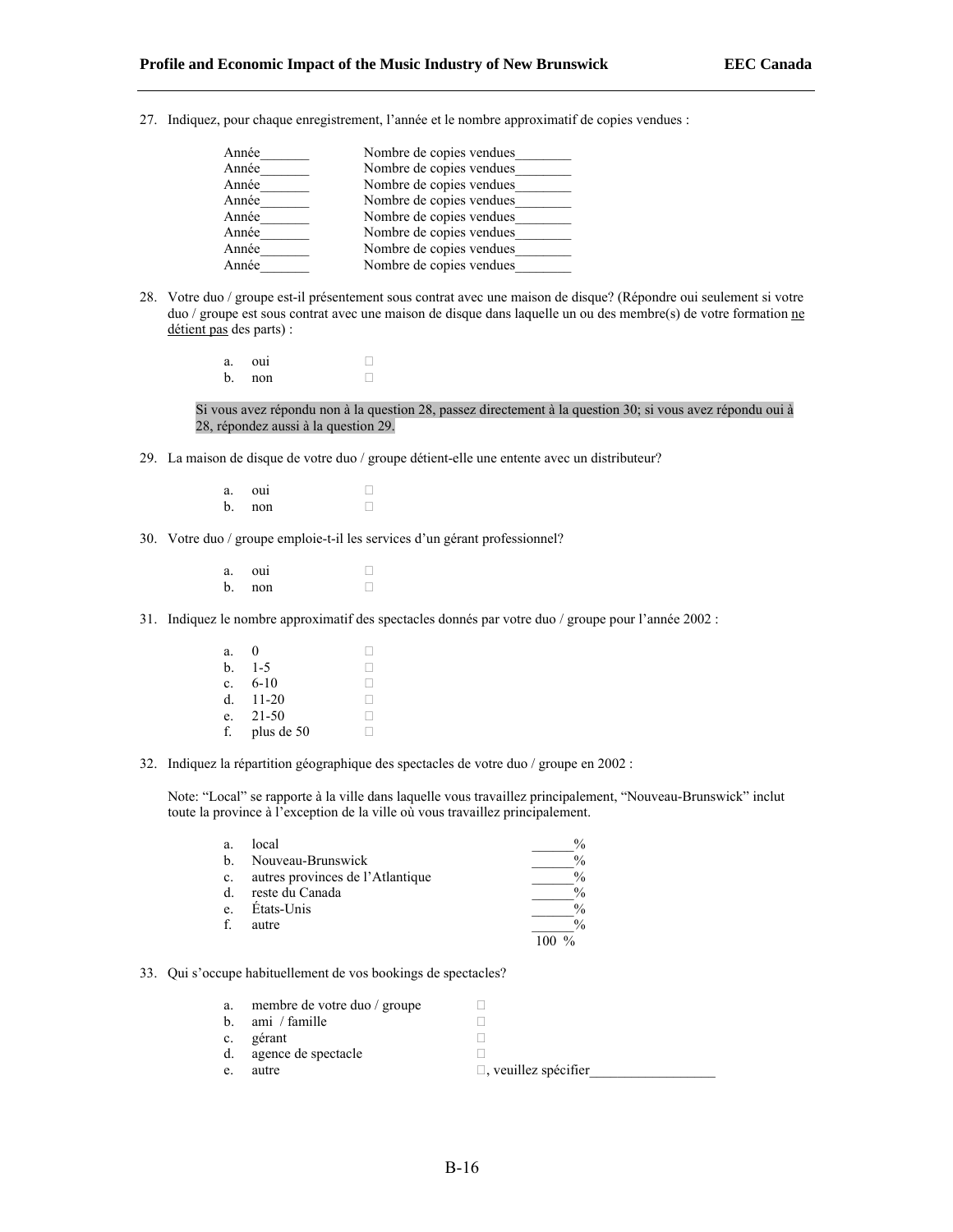## Gérants d'artiste (si vous avez répondu « c » à la question 4)

34. Combien d'artistes / formations représentez-vous?

Note: inclure votre acte solo ou votre duo / groupe, si vous vous auto-gérez.

a. 1  $\Box$ <br>b. 2  $\Box$ b. 2  $\Box$ <br>c. 3  $\Box$ c. 3  $\Box$ <br>d. 4  $\Box$ d. 4  $\Box$ <br>e. 5  $\Box$ e. 5 f. plus de 5  $\Box$ 

Producteur de disque (si vous avez répondu « h » à la question 4)

35. En moyenne, combien d'albums produisez-vous par année?

Note: Vous inclure vous-même, ou votre duo / groupe, si vous produisez vos propres enregistrements.

g. moins de 1  $\Box$ <br>h. 1-2  $\Box$ **h**. 1-2  $\Box$ <br>**i.** 3-4  $\Box$ i.  $3-4$  .  $\Box$ <br>i.  $6-10$  $\begin{bmatrix} 1. & 6-10 \\ k. & 10-20 \end{bmatrix}$ **k**. 10-20  $\Box$ <br>1. plus de 20  $\Box$  $l.$  plus de 20

# Entreprises (si vous avez répondu « c », « d », « e », « f » or « g», « l », « m », « n » à la question 4)

36. Combien de personnes à temps plein employez-vous?

Note: Veuillez convertir le personnel à temps partiel en leur équivalent à temps plein.

```
a. moins de 1 \Box<br>b. 1 \Boxb. 1 \Box<br>c. 2 \Boxc. 2 \Box<br>d. 3 \Boxd. 3e. 4f. 5g. 6-10 \Box<br>h. plus de 10 \Boxh. plus de 10
```
Maisons de disque (si vous avez répondu « e » à la question 4)

37. Combien d'albums ont été produits sous votre étiquette en 2002?

- a. moins de 1  $\Box$ <br>b. 1  $\Box$ b. 1  $\Box$ c. 2  $\Box$ <br>d. 3  $\Box$ d. 3  $\Box$ <br>e. 4  $\Box$ e. 4  $\Box$ <br>f. 5  $\Box$  $f. 5$ g. plus de 5  $\Box$
- 38. Pour le dernier album sorti sous votre étiquette, indiquer, en pourcentage, le ratio dépenses / budget total pour les catégories suivantes :

| a.             | production | $\frac{0}{0}$         |
|----------------|------------|-----------------------|
| b.             | promotion  | $\frac{0}{0}$         |
| $\mathbf{c}$ . | tournée    | $\frac{0}{0}$         |
| d.             | autre      | %, veuillez spécifier |
| e.             | autre      | %, veuillez spécifier |
|                | autre      | %, veuillez spécifier |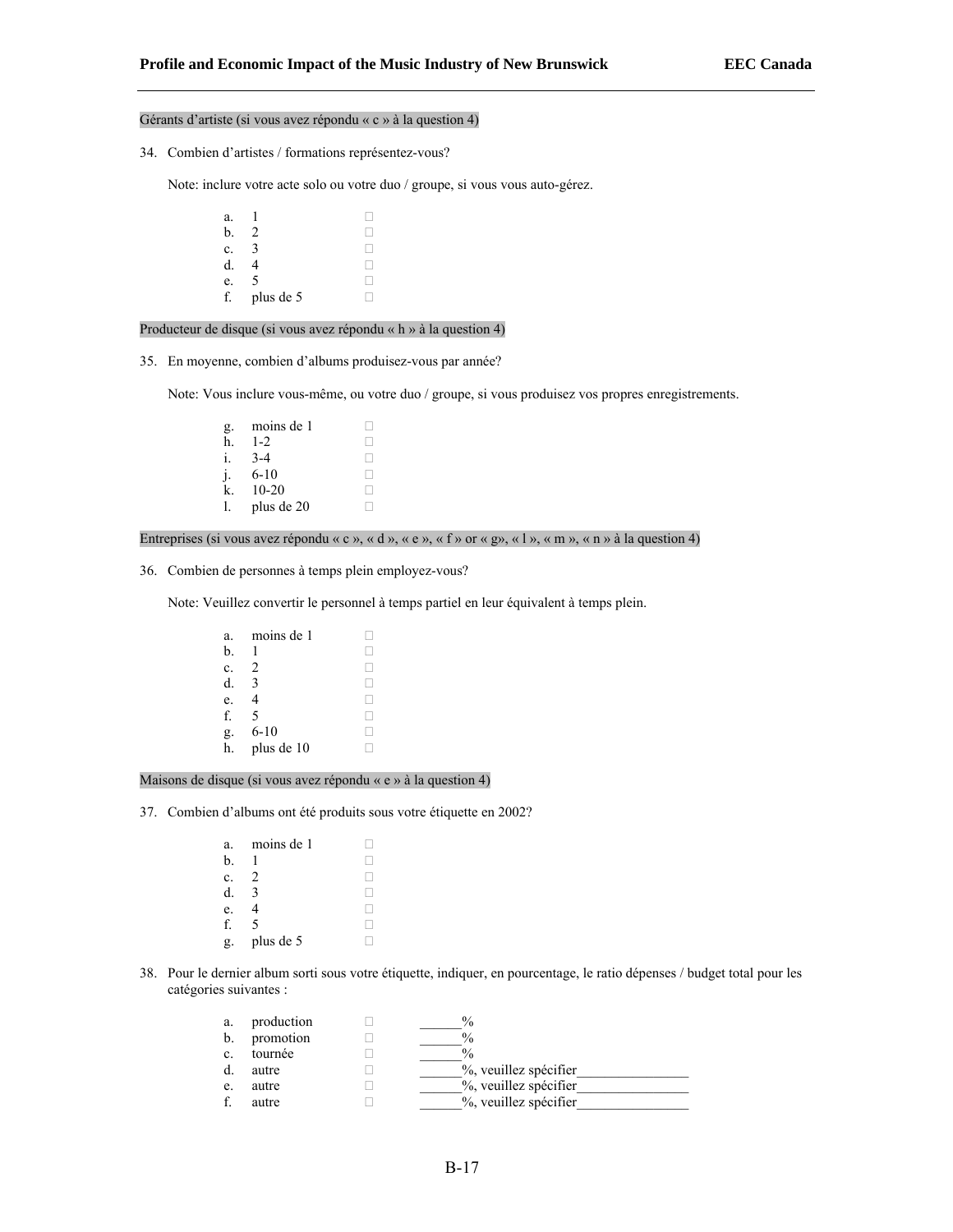39. Indiquez le budget total du dernier album sorti sous votre étiquette :

Note: Indiquer tous les coûts de cette parution, incluant la production, la promotion, les tournées, etc.

- a. moins de 5 000 \$  $\Box$
- b.  $5001$  \$-10 000 \$  $\Box$
- c.  $10\,001\,$ \$-15 000 \$  $\Box$
- d. 15 001 \$-20 000 \$  $\Box$
- e.  $20\,001\,$ \$-30 000 \$
- 30 001 \$-50 000 \$ □ g.  $50001$  \$-75 000 \$  $\Box$
- $\bar{h}$ . 75 001 \$-100 000 \$
- i. plus de 100 000 \$  $\Box$
- 40. Indiquez les sources d'appui financier du dernier album paru sous votre étiquette :

| a. | FACTOR/Musicaction                              |                       | $\%$                  |  |
|----|-------------------------------------------------|-----------------------|-----------------------|--|
| b. | Conseil des Arts du Canada                      |                       | $\frac{0}{0}$         |  |
| C. | Secrétariat à la Culture et aux Sports du N.-B. |                       | $\%$                  |  |
| d. | Conseil des Arts du N.-B.                       |                       | $\%$                  |  |
| e. | VideoFACT                                       |                       | $\%$                  |  |
|    | PromoFACT                                       |                       | $\frac{0}{0}$         |  |
| g. | <b>Fondation SOCAN</b>                          |                       | $\%$                  |  |
| h. | Fonds pour la Radio Starmaker                   |                       | $\%$                  |  |
|    | autre                                           | %, veuillez spécifier |                       |  |
|    | autre                                           |                       | %, veuillez spécifier |  |
|    | autre                                           | %, veuillez spécifier |                       |  |

## Studios d'enregistrement (si vous avez répondu « f » à la question 4)

41. Dans quels marchés votre studio œuvre-t-il principalement? Veuillez indiquer le pourcentage pour chaque catégorie :

| a. | albums de musique | $\%$                  |
|----|-------------------|-----------------------|
| b. | publicité         | $\frac{0}{0}$         |
| c. | film              | $\frac{0}{0}$         |
| d. | télévision        | $\frac{0}{0}$         |
| e. | radio             | $\frac{0}{0}$         |
|    | autre             | %, veuillez spécifier |
|    |                   |                       |

42. Combien de démos avez-vous enregistrés en 2002?

| a. | aucun      |  |
|----|------------|--|
| b. | $1 - 2$    |  |
| c. | $3-4$      |  |
| d. | 5-6        |  |
| e. | $7 - 8$    |  |
| f. | $9 - 10$   |  |
| g. | plus de 10 |  |

# 43. Combien d'albums avez-vous enregistrés en 2002?

| a. | aucun      |    |
|----|------------|----|
| b. | $1 - 2$    |    |
| c. | $3-4$      |    |
| d. | $5-6$      |    |
| e. | $7 - 8$    | H. |
| f. | $9 - 10$   |    |
| g. | plus de 10 |    |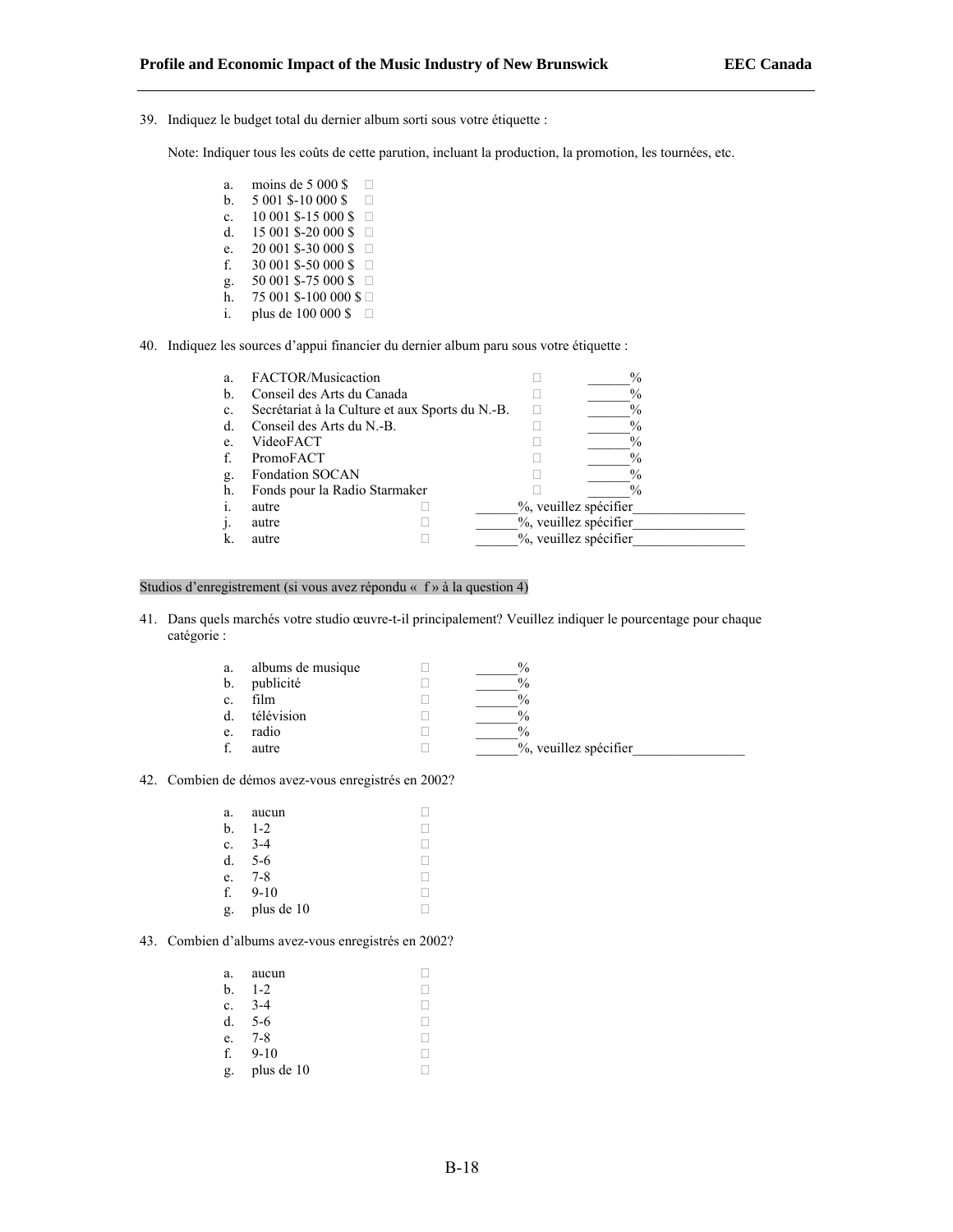44. Indiquez la répartition géographique de votre clientèle :

Note: "Local" se rapporte à la ville dans laquelle vous travaillez principalement, "Nouveau-Brunswick" inclut toute la province à l'exception de la ville où vous travaillez principalement.

| a. | local                            | $\frac{0}{0}$ |
|----|----------------------------------|---------------|
| h. | Nouveau-Brunswick                | $\frac{0}{0}$ |
| c. | autres provinces de l'Atlantique | $\frac{0}{0}$ |
| d. | Canada                           | $\frac{0}{0}$ |
| e. | international                    | $\frac{0}{2}$ |

#### Distributeurs (if respondent included response "g" for question 4)

45. Indiquez, en pourcentage, la répartition par langue de votre répertoire :

| a. | français     |     |
|----|--------------|-----|
| b. | anglais      |     |
| c. | autre        | 0.  |
| d. | instrumental | 0/2 |

46. Indiquez la répartition géographique de votre répertoire:

|                | a. Nouveau-Brunswick                | $\frac{0}{6}$ |
|----------------|-------------------------------------|---------------|
|                | b. autres provinces de l'Atlantique | $\frac{0}{6}$ |
| $\mathbf{c}$ . | reste du Canada                     |               |
| d.             | international                       |               |

#### Les répondants de toutes les catégories peuvent répondre aux questions suivantes

47. Quel pourcentage de vos heures de travail avez-vous alloué à des activités musicales en 2002?

Note: Indiquer le temps alloué à la musique par rapport à toutes vos activités génératrices de revenu.

 $_{\rm 9/_{0}}$ 

- 48. Quel pourcentage de votre revenu total en 2002 provient de vos activités musicales?
	- a. musique  $\%$ b. autre que musique  $\frac{9}{6}$ 100 %
- 49. Quel était votre revenu total provenant exclusivement de vos activités musicales en 2002?

| a.             | Moins de $5000$ \$    |   |
|----------------|-----------------------|---|
| b.             | 5 001 \$-10 000 \$    |   |
| c.             | 10 001 \$-20 000 \$   |   |
| d.             | 20 001 \$-30 000 \$   | Ш |
| e.             | 30 001 \$-40 000 \$   |   |
| f.             | 40 001 \$-50 000 \$   |   |
| g.             | 50 001 \$-75 000 \$   | П |
| h.             | 75 001 \$-100 000 \$  | н |
| $\mathbf{i}$ . | 100 001 \$-250 000 \$ |   |
| j.             | 250 001 \$-500 000 \$ |   |
| k.             | plus de 500 000 \$    |   |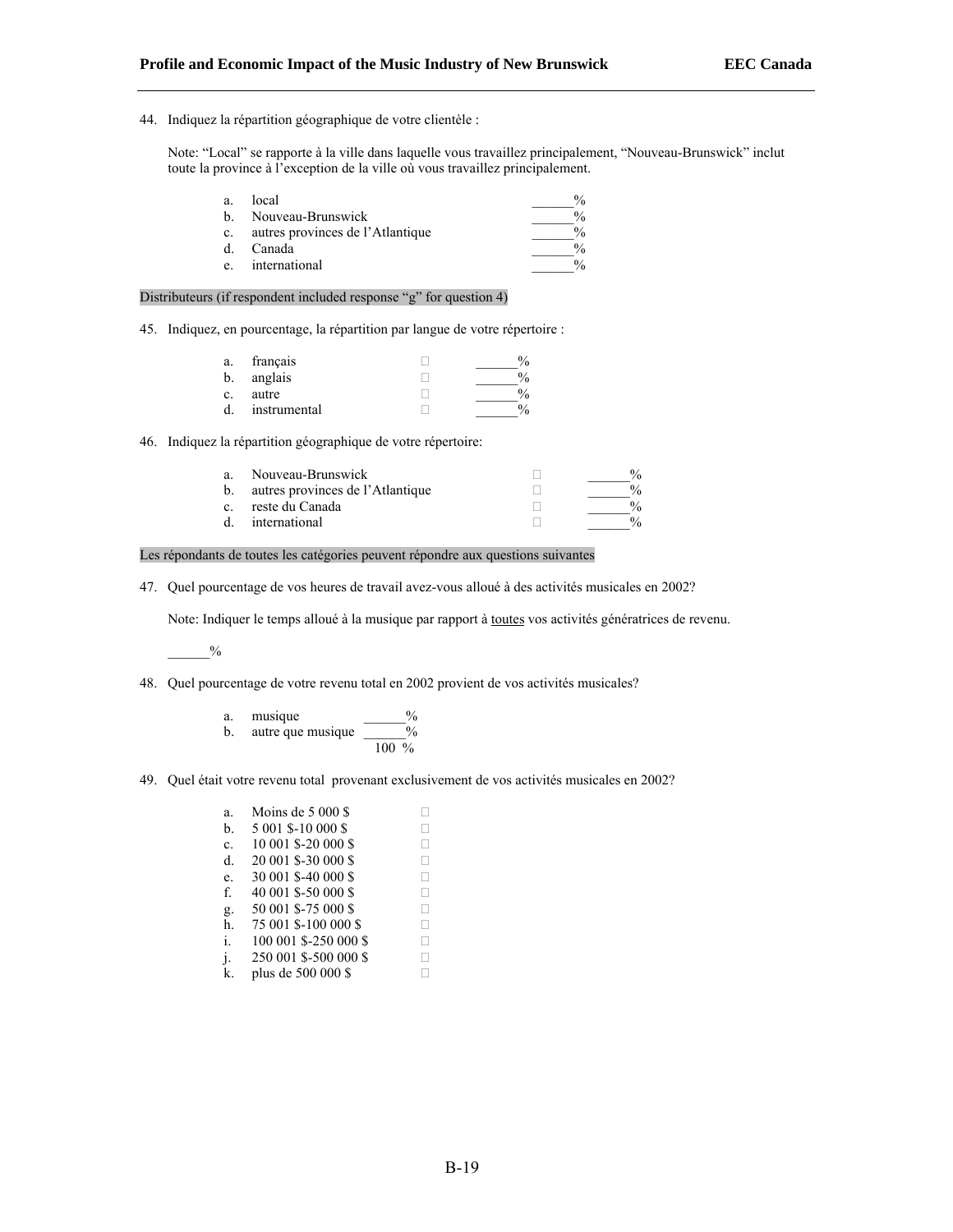50. Pour 2002, Indiquez plus précisément les sources des revenus générés par vos activités musicales, et indiquez en pourcentage l'importance relative de chacune de ces sources comparée au revenu total généré par des activités musicales :

| a.         | auteur-compositeur               | $\frac{0}{0}$         |
|------------|----------------------------------|-----------------------|
| b.         | chanteur / musicien              | $\frac{0}{0}$         |
| c.         | gérance d'artistes               | $\frac{0}{0}$         |
| d.         | engagements concerts             | $\frac{0}{0}$         |
| e.         | ventes d'albums                  | $\%$                  |
| f.         | redevances                       | $\frac{0}{0}$         |
| g.         | performances                     | $\frac{0}{0}$         |
| h.         | enregistrement d'albums          | $\frac{0}{0}$         |
|            | distribution d'albums            | $\frac{0}{0}$         |
|            | production d'albums              | $\frac{0}{0}$         |
| k.         | ingénieur du son                 | $\frac{0}{0}$         |
|            | technicien du son                | $\frac{0}{0}$         |
| m.         | enseignement de la musique       | $\frac{0}{0}$         |
| n.         | promotion de concerts            | $\frac{0}{0}$         |
| $\Omega$ . | édition de musique, partitions   | $\frac{0}{0}$         |
| p.         | pressage / reproduction d'albums | $\frac{0}{0}$         |
| q.         | autre                            | %, veuillez spécifier |
|            | autre                            | %, veuillez spécifier |
|            |                                  |                       |

51. Identifiez les défis les plus importants à relever afin de faire avancer votre carrière dans l'industrie de la musique :

| a. |  |
|----|--|
|    |  |
|    |  |
|    |  |
|    |  |
|    |  |

52. Êtes-vous membre d'une ou de plusieurs associations professionnelles?

- a. oui  $\Box$ , lesquelles :
- b. non  $\Box$

53. Quels types de services auriez-vous besoin ou aimeriez-vous obtenir auprès d'associations professionnelles?

| a. |  |
|----|--|
| b. |  |
| ◠  |  |
| U. |  |

 $\mathcal{L}_\text{max}$ 

- 54. Avez-vous des commentaires ou des suggestions concernant Musique Nouveau-Brunswick Inc. (Association de l'Industrie de la Musique du Nouveau-Brunswick)?
	- a. \_\_\_\_\_\_\_\_\_\_\_\_\_\_\_\_\_\_\_\_\_\_\_\_\_\_\_\_\_\_\_\_\_\_\_\_\_\_\_\_\_\_\_\_\_\_\_\_\_\_\_\_\_\_\_\_\_\_\_\_\_\_\_\_\_\_\_\_\_\_\_\_\_\_\_\_\_\_\_\_ \_\_\_\_\_\_\_\_\_\_\_\_\_\_\_\_\_\_\_\_\_\_\_\_\_\_\_\_\_\_\_\_\_\_\_\_\_\_\_\_\_\_\_\_\_\_\_\_\_\_\_\_\_\_\_\_\_\_\_\_\_\_\_\_\_\_\_\_\_\_\_\_\_\_\_\_\_\_\_\_ b. \_\_\_\_\_\_\_\_\_\_\_\_\_\_\_\_\_\_\_\_\_\_\_\_\_\_\_\_\_\_\_\_\_\_\_\_\_\_\_\_\_\_\_\_\_\_\_\_\_\_\_\_\_\_\_\_\_\_\_\_\_\_\_\_\_\_\_\_\_\_\_\_\_\_\_\_\_\_\_\_ \_\_\_\_\_\_\_\_\_\_\_\_\_\_\_\_\_\_\_\_\_\_\_\_\_\_\_\_\_\_\_\_\_\_\_\_\_\_\_\_\_\_\_\_\_\_\_\_\_\_\_\_\_\_\_\_\_\_\_\_\_\_\_\_\_\_\_\_\_\_\_\_\_\_\_\_\_\_\_\_  $c.$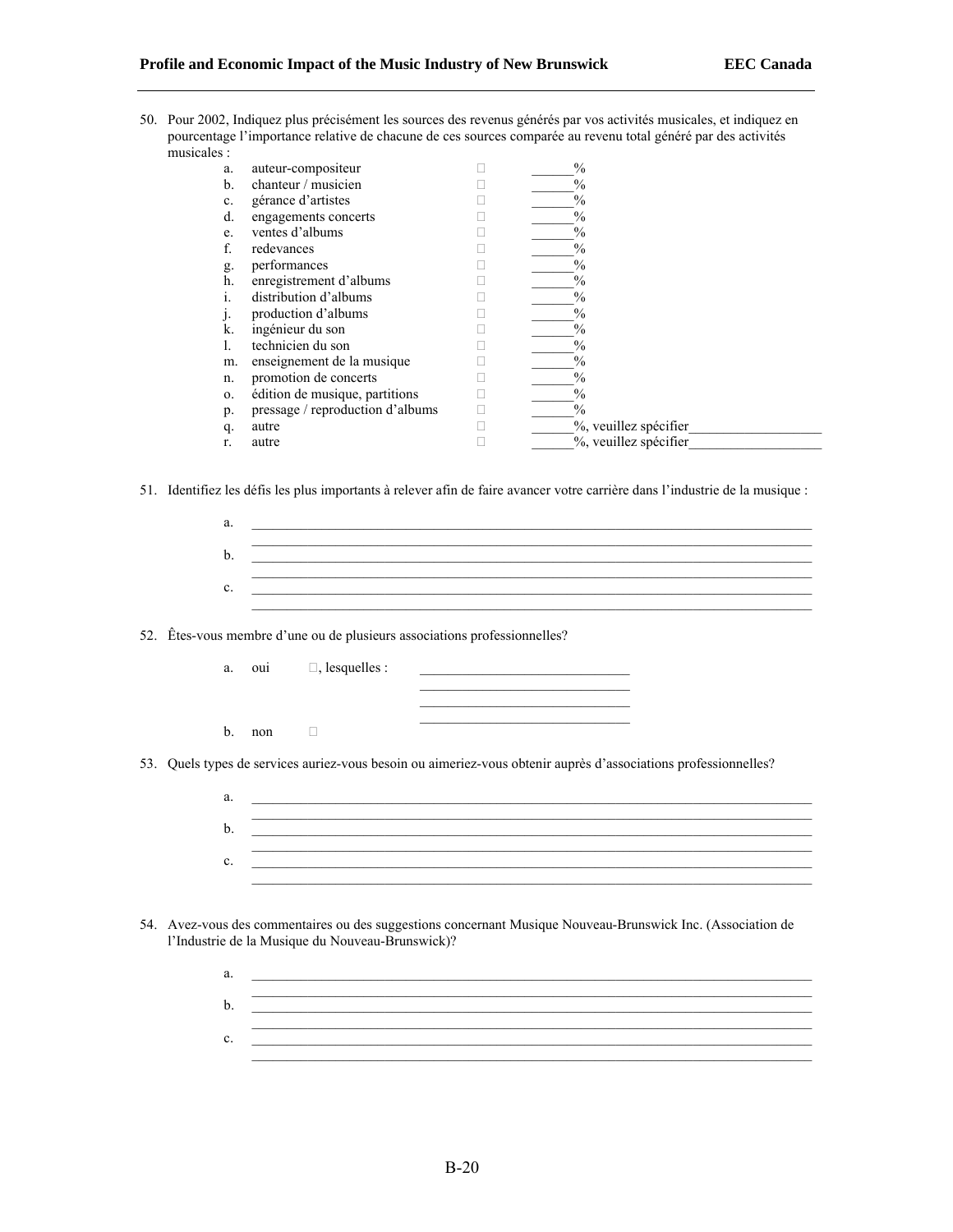**Appendix C** 

**Glossary**